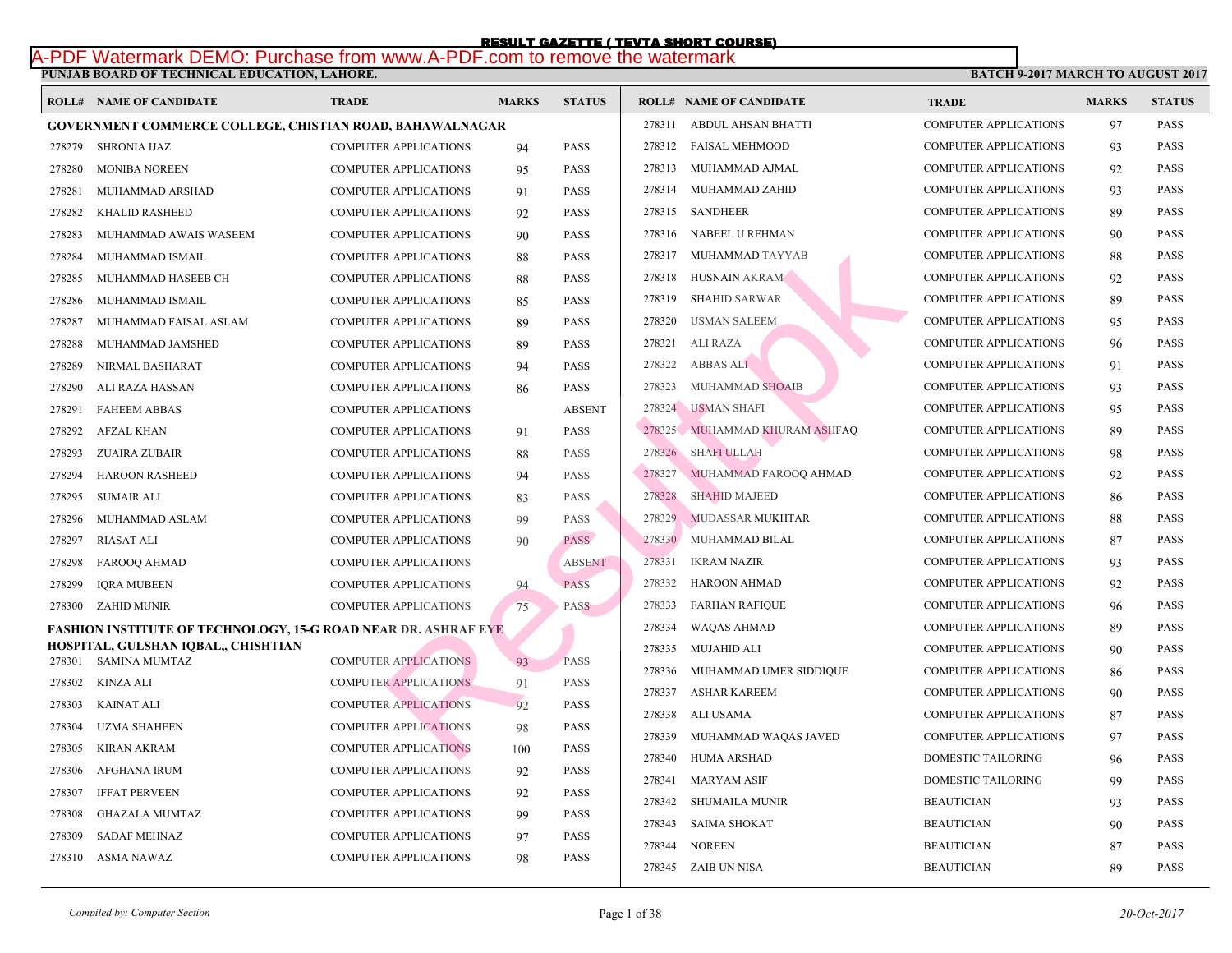|        | <b>ROLL# NAME OF CANDIDATE</b>                                  | <b>TRADE</b>                  | <b>MARKS</b> | <b>STATUS</b> |        | <b>ROLL# NAME OF CANDIDATE</b>                  | <b>TRA</b>  |
|--------|-----------------------------------------------------------------|-------------------------------|--------------|---------------|--------|-------------------------------------------------|-------------|
| 278346 | ANAM BUTT                                                       | <b>BEAUTICIAN</b>             | 94           | PASS          | 278379 | ABDULLAH HANEEF                                 | <b>MOBI</b> |
| 278347 | <b>MARYAM BIBI</b>                                              | <b>BEAUTICIAN</b>             | 92           | <b>PASS</b>   | 278380 | MUHAMMAD YOUSAF                                 | <b>HOMI</b> |
| 278348 | <b>IRUM KALSOOM</b>                                             | <b>BEAUTICIAN</b>             | 92           | PASS          | 278381 | MUHAMMAD SADIQ                                  | <b>HOMI</b> |
| 278349 | <b>AIMAN SHABBIR</b>                                            | <b>BEAUTICIAN</b>             | 90           | PASS          | 278382 | MUHAMMAD ARSHAD ALI                             | <b>HOMI</b> |
| 278350 | <b>ASIFA MEHMOOD</b>                                            | <b>BEAUTICIAN</b>             | 89           | PASS          | 278383 | MUHAMMAD MOHSIN                                 | <b>HOMI</b> |
| 278351 | <b>AYESHA PARVAIZ</b>                                           | <b>BEAUTICIAN</b>             | 90           | <b>PASS</b>   | 278384 | MUHAMMAD JAFAR HUSSAIN                          | <b>HOMI</b> |
| 278352 | SYEDA SHEHNAZ BUKHARI                                           | <b>BEAUTICIAN</b>             | 94           | <b>PASS</b>   | 278385 | MUHAMMAD SHANI SHAHBAZ                          | <b>HOMI</b> |
| 278353 | <b>ANILA NIAZ</b>                                               | <b>BEAUTICIAN</b>             | 91           | <b>PASS</b>   | 278386 | MUHAMMAD ILYAS                                  | <b>HOMI</b> |
| 278354 | <b>WARDA ASIF</b>                                               | <b>BEAUTICIAN</b>             | 100          | PASS          | 278387 | MUHAMMAD KHIZAR SHAH                            | <b>HOMI</b> |
| 278355 | <b>SANA AFZAL</b>                                               | <b>BEAUTICIAN</b>             | 96           | PASS          | 278388 | MUHAMMAD SHAHZAD SHAHBAZ                        | <b>HOMI</b> |
| 278356 | <b>TAYYABA HANIF</b>                                            | <b>BEAUTICIAN</b>             | 91           | PASS          | 278389 | MUHAMMAD TALAL TARIQ                            | <b>HOMI</b> |
| 278357 | <b>KIRN YASMEEN</b>                                             | <b>BEAUTICIAN</b>             | 91           | PASS          | 278390 | MUHAMMAD JAMSHAD KHADIM                         | <b>HOMI</b> |
| 278358 | <b>FARZANA KOSAR</b>                                            | <b>BEAUTICIAN</b>             | 89           | <b>PASS</b>   | 278391 | <b>MUHAMMAD FAISAL</b>                          | <b>HOMI</b> |
| 278359 | <b>GHAZALA YASMEEN</b>                                          | <b>BEAUTICIAN</b>             | 90           | PASS          | 278392 | MUHAMMAD ADEEL                                  | <b>HOMI</b> |
|        | GOVT. TECHNICAL TRAINING CENTRE (JAMAIA AWASIA RIZWIA), SAIRANI |                               |              |               | 278393 | SYED MUHAMMAD ABDUL WAKEEL                      | <b>HOMI</b> |
| 278360 | MASJID, BAHAWALPUR<br>MUHAMMAD ZAHID AWASI                      | MOBILE PHONE REPAIRING        |              | <b>PASS</b>   | 278394 | <b>SHAH</b><br><b>HAFIZ MUHAMMAD EHSAN</b>      | <b>HOMI</b> |
| 278361 | MUHAMMAD ARSHAD AWASI                                           | MOBILE PHONE REPAIRING        | 80           | <b>PASS</b>   | 278395 | <b>MUHAMMAD ARIF</b>                            | <b>HOMI</b> |
| 278362 | MUHAMMAD MOHSIN ASGHAR                                          | MOBILE PHONE REPAIRING        | 76           | <b>PASS</b>   | 278396 | HAFIZ MUHAMMAD MAZHAR                           | <b>HOMI</b> |
| 278363 | MUHAMMAD SHAHID AFZAL                                           | MOBILE PHONE REPAIRING        | 82<br>77     | <b>PASS</b>   |        | <b>HUSSAIN</b>                                  |             |
| 278364 |                                                                 | MOBILE PHONE REPAIRING        |              | <b>PASS</b>   |        | 278397 MUHAMMAD SHAKIR                          | <b>HOMI</b> |
|        | HAFIZ MUHAMMAD SHAHZAD<br><b>AHMAD</b>                          |                               | 76           |               | 278398 | <b>JUNAID ASIM</b>                              | <b>HOMI</b> |
| 278365 | MUHAMMAD RAB NAWAZ                                              | MOBILE PHONE REPAIRING        | 79           | <b>PASS</b>   | 278399 | MUHAMMAD JAMAL                                  | <b>HOMI</b> |
| 278366 | KASHIF MAHMOOD                                                  | MOBILE PHONE REPAIRING        | 78           | <b>PASS</b>   |        | <b>GOVERNMENT TECHNICAL TRAINING CENTRE, MA</b> |             |
| 278367 | MUHAMMAD IKRAM                                                  | <b>MOBILE PHONE REPAIRING</b> | 86           | <b>PASS</b>   | 278400 | <b>SHAKIL AHMAD</b>                             | <b>COMI</b> |
| 278368 | MUHAMMAD SHAKIR HUSSAIN                                         | MOBILE PHONE REPAIRING        | 81           | <b>PASS</b>   | 278401 | <b>SHAHID MEHMOOD</b>                           | COMI        |
| 278369 | MUHAMMAD NASIR IQBAL                                            | MOBILE PHONE REPAIRING        | 74           | <b>PASS</b>   | 278402 | MUHAMMAD KASHIF                                 | <b>COMF</b> |
| 278370 | <b>ABDUL BASIT</b>                                              | MOBILE PHONE REPAIRING        | 85           | PASS          | 278403 | <b>SAFDAR ABBAS</b>                             | COMI        |
| 278371 | MUHAMMAD SHAHBAZ TAHIR                                          | <b>MOBILE PHONE REPAIRING</b> | 80           | <b>PASS</b>   | 278404 | MUHAMMAD TAHIR IQBAL                            | COMI        |
| 278372 | HAFIZ MUHAMMAD IKRAM                                            | MOBILE PHONE REPAIRING        | 77           | PASS          | 278405 | MUHAMMAD FARMAN                                 | <b>COMI</b> |
| 278373 | HAFIZ MUHAMMAD TARIQ                                            | MOBILE PHONE REPAIRING        | 82           | PASS          | 278406 | GHLBAZ KHAN                                     | <b>COMI</b> |
| 278374 | HAFIZ ATAULLAH                                                  | MOBILE PHONE REPAIRING        | 75           | <b>PASS</b>   | 278407 | NASEEM HASSAN                                   | <b>COMI</b> |
| 278375 | MUHAMMAD RASHID GHULAM                                          | MOBILE PHONE REPAIRING        | 71           | PASS          | 278408 | MUHAMMAD KASHIF                                 | <b>COMI</b> |
| 278376 | HAFIZ MUHAMMAD DANYAL                                           | MOBILE PHONE REPAIRING        | 83           | PASS          | 278409 | AFTAB AHMAD                                     | <b>COMI</b> |
| 278377 | MUHAMMAD HAMZA                                                  | MOBILE PHONE REPAIRING        | 82           | PASS          | 278410 | <b>AAMIR ABBAS</b>                              | <b>COMI</b> |
| 278378 | SYED NAJEEB ALI                                                 | MOBILE PHONE REPAIRING        | 92           | <b>PASS</b>   |        | 278411 MUHAMMAD MUSTAFA                         | COMI        |
|        |                                                                 |                               |              |               |        |                                                 |             |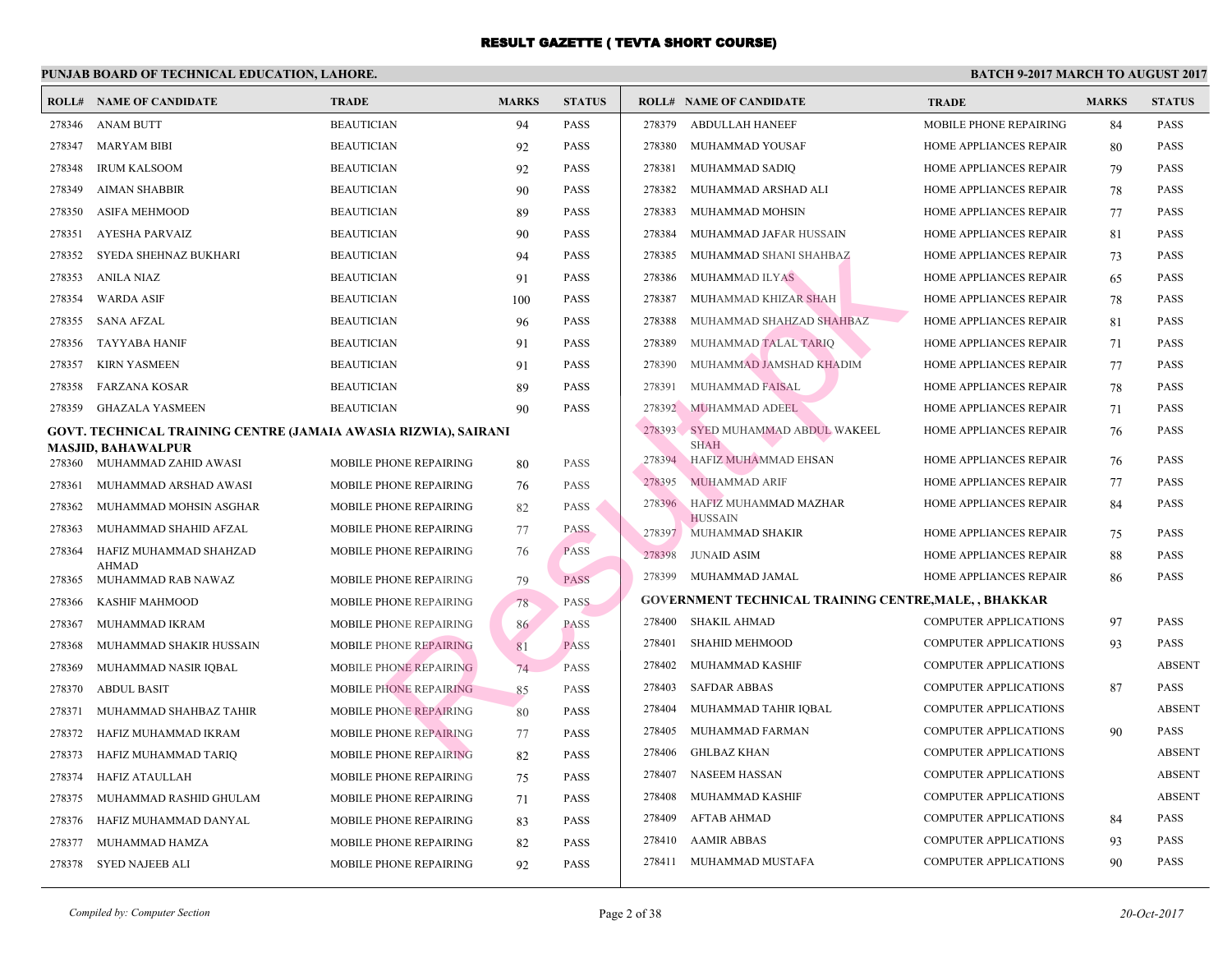|                  | <b>ROLL# NAME OF CANDIDATE</b>                                       | <b>TRADE</b>                 | <b>MARKS</b> | <b>STATUS</b>              |        | <b>ROLL# NAME OF CANDIDATE</b>           | <b>TRA</b>  |
|------------------|----------------------------------------------------------------------|------------------------------|--------------|----------------------------|--------|------------------------------------------|-------------|
|                  | 278412 MUJAHID HUSSAIN                                               | <b>COMPUTER APPLICATIONS</b> | 95           | <b>PASS</b>                | 278444 | MUHAMMAD TAHIR                           | <b>COMI</b> |
| 278413           | JAMSHED ASLAM                                                        | <b>COMPUTER APPLICATIONS</b> | 91           | <b>PASS</b>                | 278445 | SAFDAR HUSSAIN                           | <b>COMI</b> |
| 278414           | NOMAN IJAZ                                                           | <b>COMPUTER APPLICATIONS</b> | 87           | <b>PASS</b>                | 278446 | IKRAM                                    | COMI        |
| 278415           | MUHAMMAD KAMRAN                                                      | <b>COMPUTER APPLICATIONS</b> | 91           | <b>PASS</b>                | 278447 | MUHAMMAD AWAIS                           | <b>COMI</b> |
| 278416           | ADIL HUSSAIN                                                         | <b>COMPUTER APPLICATIONS</b> | 88           | <b>PASS</b>                | 278448 | MUHAMMAD AMJAD                           | <b>COMI</b> |
|                  | 278417 MUHAMMAD MUDASSAR                                             | <b>COMPUTER APPLICATIONS</b> | 79           | <b>PASS</b>                | 278449 | MUHAMMAD IMRAN                           | <b>COMI</b> |
|                  | <b>GOVERNMENT VOCATIONAL TRAINING INSTITUTE FOR WOMEN, CLUB ROAD</b> |                              |              |                            | 278450 | ALI IMRAN                                | COMI        |
|                  | <b>MANDI TOWN, BHAKKAR</b>                                           |                              |              |                            | 278451 | ZIA UR REHMAN                            | COMI        |
| 278418           | MUNAZA KANWAL                                                        | <b>COMPUTER APPLICATIONS</b> | 90           | <b>PASS</b>                | 278452 | MUHAMMAD AKRAM                           | COMI        |
| 278419           | <b>KIRAN NAZEER</b>                                                  | <b>COMPUTER APPLICATIONS</b> | 95           | <b>PASS</b>                | 278453 | <b>TAHIR SARDAR</b>                      | <b>COMI</b> |
| 278420<br>278421 | SYEDA NIMRA WASTI<br><b>NAILA AFZAL</b>                              | <b>COMPUTER APPLICATIONS</b> | 97           | <b>PASS</b><br><b>PASS</b> | 278454 | MUHAMMAD WASEEM                          | COMI        |
|                  |                                                                      | <b>COMPUTER APPLICATIONS</b> | 94           |                            | 278455 | <b>KASHIF NAWAZ</b>                      | COMI        |
| 278422           | <b>AQSA SALEEM</b>                                                   | <b>COMPUTER APPLICATIONS</b> | 94           | <b>PASS</b>                | 278456 | MUHAMMAD FAROOO                          | COMI        |
| 278423           | AMNA BIBI                                                            | <b>COMPUTER APPLICATIONS</b> | 96           | <b>PASS</b>                |        | 278457 MUHAMMAD WARIS                    | <b>COMI</b> |
| 278424<br>278425 | <b>ASMAT BATOOL</b>                                                  | <b>COMPUTER APPLICATIONS</b> | 95           | <b>PASS</b>                |        | 278458 MUHAMMAD WAQAS                    | COMI        |
|                  | <b>SIDRA BATOOL</b>                                                  | <b>COMPUTER APPLICATIONS</b> |              | <b>ABSENT</b>              | 278459 | ZAHEER AHMED KHAN                        | COMI        |
| 278426           | <b>MARZIA BATOOL</b>                                                 | <b>COMPUTER APPLICATIONS</b> | 97           | <b>PASS</b>                | 278460 | <b>FAZAL DIN</b>                         | COMI        |
| 278427           | <b>MARIA SULTAN</b>                                                  | <b>COMPUTER APPLICATIONS</b> | 90           | <b>PASS</b>                | 278461 | MUHAMMAD HASNAIN                         | <b>COMI</b> |
| 278428           | <b>NARJIS BATOOL</b>                                                 | <b>COMPUTER APPLICATIONS</b> | 92           | <b>PASS</b>                | 278462 | NAJEEB ULLAH                             | <b>COMI</b> |
| 278429           | UMM E FARWA                                                          | <b>COMPUTER APPLICATIONS</b> | 94           | <b>PASS</b>                | 278463 | <b>AAMIR MEHDI</b>                       | COMI        |
| 278430           | <b>AQSA HASSAN</b>                                                   | <b>COMPUTER APPLICATIONS</b> | 95           | <b>PASS</b>                | 278464 | MUHAMMAD HASSAN                          | <b>COMI</b> |
| 278431           | MEHWISH AKBAR                                                        | <b>COMPUTER APPLICATIONS</b> | 93           | <b>PASS</b>                | 278465 | MUHAMMAD GULRAIZ                         | <b>COMI</b> |
| 278432           | <b>RAMEEN KANWAL</b>                                                 | <b>COMPUTER APPLICATIONS</b> | 95           | <b>PASS</b>                | 278466 | MUHAMMAD RIZWAN KHAN                     | <b>COMI</b> |
| 278433           | <b>SANA SAMREEN</b>                                                  | <b>COMPUTER APPLICATIONS</b> | 93           | PASS                       | 278467 | MUHAMMAD UMAIR                           | COMI        |
| 278434           | <b>MOAZMA</b>                                                        | <b>COMPUTER APPLICATIONS</b> | 96           | <b>PASS</b>                | 278468 | MUHAMMAD NADEEM                          | <b>COMI</b> |
| 278435           | <b>SHEZA GUL</b>                                                     | <b>COMPUTER APPLICATIONS</b> | 95           | <b>PASS</b>                | 278469 | MUHAMMAD BILAL                           | COMI        |
| 278436           | TASKEEN FATIMA                                                       | <b>COMPUTER APPLICATIONS</b> | 95           | <b>PASS</b>                |        | 278470 QURBAN ALI                        | <b>COMI</b> |
| 278437           | ZAHRA FATIMA                                                         | <b>COMPUTER APPLICATIONS</b> | 90           | <b>PASS</b>                |        | AGRICULTURE MACHINERY TRAINING SCHOOL, N |             |
| 278438           | <b>RABBIYA IRSHAD</b>                                                | <b>COMPUTER APPLICATIONS</b> | 94           | <b>PASS</b>                |        | <b>DERA GHAZI KHAN</b>                   |             |
| 278439           | <b>TAZEEM FATIMA</b>                                                 | <b>COMPUTER APPLICATIONS</b> | 94           | <b>PASS</b>                |        | 278471 MUHAMMAD AMIR                     | <b>ELEC</b> |
|                  | GOVT. TECHNICAL TRAINING CENTRE BOYS, JANDAN WALA, BHAKKAR           |                              |              |                            | 278472 | MUHAMMAD SADIO                           | <b>ELEC</b> |
| 278440           | MUHAMMAD RIAZ                                                        | <b>COMPUTER APPLICATIONS</b> | 83           | <b>PASS</b>                | 278473 | MUHAMMAD AMAN ULLAH                      | <b>ELEC</b> |
| 278441           | MUHAMMAD UMAR DRAZ                                                   | <b>COMPUTER APPLICATIONS</b> | 88           | <b>PASS</b>                | 278474 | HAFIZ MUHAMMAD ABDULLAH                  | <b>ELEC</b> |
| 278442           | <b>ABDUL SALEEM</b>                                                  | <b>COMPUTER APPLICATIONS</b> |              | <b>ABSENT</b>              | 278475 | MUHAMMAD RAFIQ                           | <b>ELEC</b> |
| 278443           | KALEEM ULLAH                                                         | <b>COMPUTER APPLICATIONS</b> | 93           | <b>PASS</b>                |        | 278476 MUHAMMAD FARAZ ALAM               | <b>ELEC</b> |
|                  |                                                                      |                              |              |                            |        |                                          |             |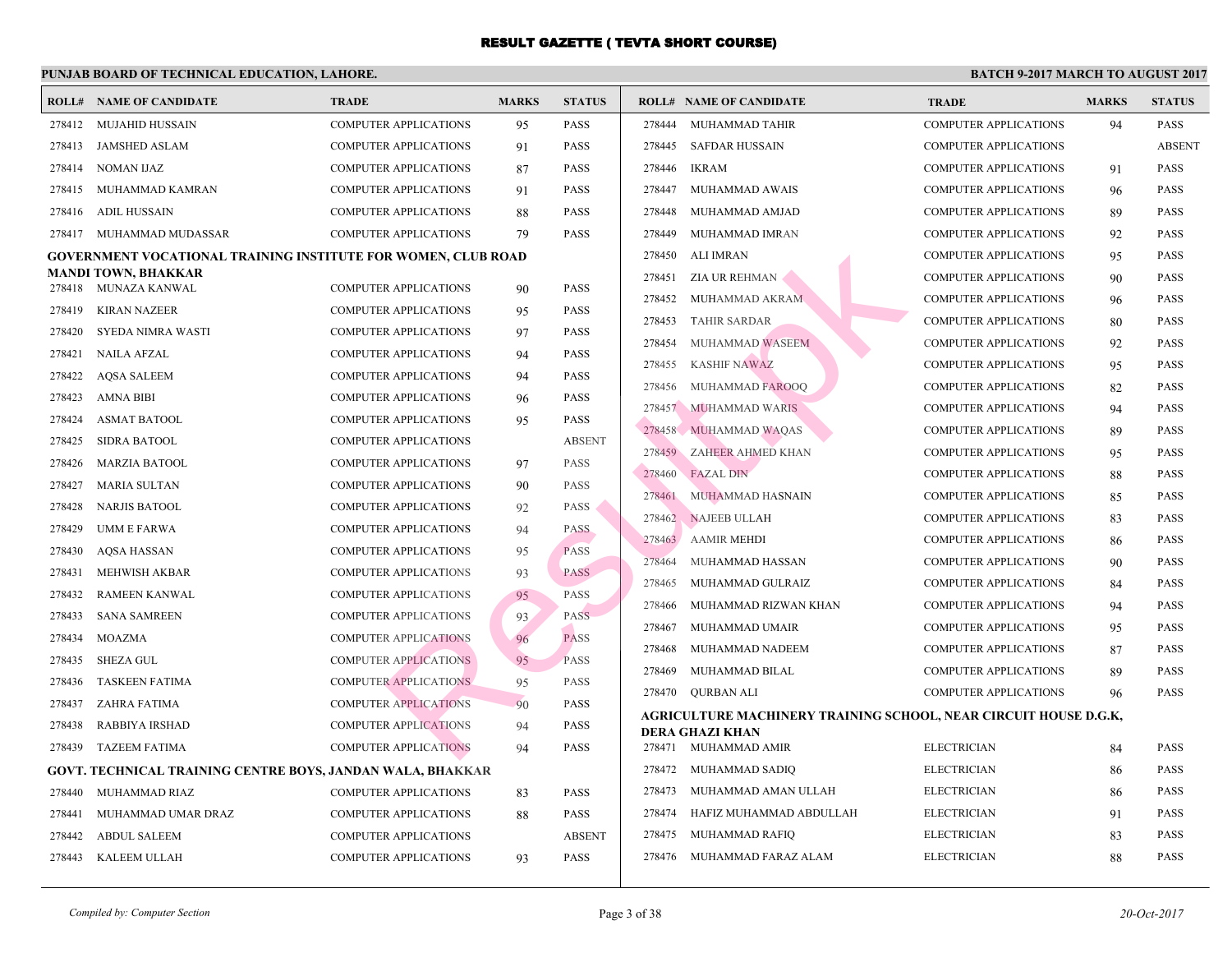|        | <b>ROLL# NAME OF CANDIDATE</b>              | <b>TRADE</b>                 | <b>MARKS</b> | <b>STATUS</b> |        | <b>ROLL# NAME OF CANDIDATE</b> | <b>TRA</b>  |
|--------|---------------------------------------------|------------------------------|--------------|---------------|--------|--------------------------------|-------------|
| 278477 | <b>ABDUL SAMAD</b>                          | <b>ELECTRICIAN</b>           | 83           | <b>PASS</b>   | 278511 | MUHAMMAD KAMRAN FAYAZ          | COMI        |
| 278478 | <b>BASHIR AHMAD</b>                         | <b>ELECTRICIAN</b>           | 91           | PASS          | 278512 | NAEEM AFZAL                    | COMI        |
| 278479 | <b>AZIZ AHMAD</b>                           | <b>ELECTRICIAN</b>           | 87           | PASS          | 278513 | MUHAMMAD KALEEM                | <b>COMI</b> |
| 278480 | <b>JAMSHAD AHMAD</b>                        | <b>ELECTRICIAN</b>           | 80           | PASS          | 278514 | <b>IMRAN AKHTAR</b>            | <b>COMI</b> |
|        | CITI COLLEGE OF COMMERCE, , DERA GHAZI KHAN |                              |              |               | 278515 | JUNAID AJMAL                   | <b>COMI</b> |
| 278481 | <b>OBAID ULLAH</b>                          | AUTOCAD 2016                 | 94           | <b>PASS</b>   | 278516 | MUHAMMAD ZAHOOR UL HASSAN      | COMI        |
| 278482 | MUHAMMAD HASHIM                             | AUTOCAD 2016                 | 93           | <b>PASS</b>   | 278517 | <b>IMRAN SAEED</b>             | COMI        |
| 278483 | <b>SALAR KHAN GISHKORI</b>                  | AUTOCAD 2016                 | 90           | PASS          | 278518 | MUHAMMAD SHEHROOZ ZAFAR        | <b>COMI</b> |
| 278484 | <b>HASHIM JAN</b>                           | <b>AUTOCAD 2016</b>          | 92           | PASS          | 278519 | <b>MUJAHID HUSSAIN</b>         | COMI        |
| 278485 | ABRAR ALI                                   | AUTOCAD 2016                 | 91           | PASS          | 278520 | MUHAMMAD AHSAN                 | COMI        |
| 278486 | MUHAMMAD BILAL                              | <b>COMPUTER APPLICATIONS</b> | 86           | <b>PASS</b>   | 278521 | <b>RABIA FAROOQ</b>            | COMI        |
| 278487 | <b>SAIF UL ISLAM</b>                        | <b>COMPUTER APPLICATIONS</b> | 87           | PASS          | 278522 | <b>FAYYAZ AHMAD</b>            | <b>COMI</b> |
| 278488 | MUHAMMAD ZIA ULLAH                          | COMPUTER APPLICATIONS        | 87           | PASS          | 278523 | <b>MEHWISH IQBAL</b>           | COMI        |
| 278489 | <b>MHUSNAIN RAZA</b>                        | <b>COMPUTER APPLICATIONS</b> | 90           | <b>PASS</b>   |        | 278524 MUHAMMAD SHEHBAZ        | <b>COMI</b> |
| 278490 | MUHAMMAD NADIR                              | <b>COMPUTER APPLICATIONS</b> | 87           | PASS          |        | 278525 ABDUL HAMEED            | <b>COMI</b> |
| 278491 | MUHAMMAD SAQIB HUSSNAIN                     | <b>COMPUTER APPLICATIONS</b> | 90           | <b>PASS</b>   | 278526 | MUHAMMAD SADEEQ AHMAD          | COMI        |
| 278492 | <b>NADIR HUSSAIN</b>                        | <b>COMPUTER APPLICATIONS</b> | 88           | <b>PASS</b>   | 278527 | MUHAMMAD ZAFAR                 | COMI        |
| 278493 | <b>KAMRAN SAEED</b>                         | <b>COMPUTER APPLICATIONS</b> | 87           | PASS          | 278528 | <b>JAVED HUSSAIN</b>           | <b>COMI</b> |
| 278494 | MUHAMMAD USAMA YASEEN                       | <b>COMPUTER APPLICATIONS</b> | 87           | PASS          | 278529 | MUHAMMAD ARSHAD                | COMI        |
| 278495 | MUHAMMAD SULMAN                             | <b>COMPUTER APPLICATIONS</b> | 91           | PASS          | 278530 | MUHAMMAD USAMA MUKHTAR         | COMI        |
| 278496 | AHTASHAM MUSTAFA                            | <b>COMPUTER APPLICATIONS</b> | 88           | <b>PASS</b>   | 278531 | ABU BAKAR MUKHTIAR             | <b>COMI</b> |
| 278497 | MUHAMMAD ARFAN                              | <b>COMPUTER APPLICATIONS</b> | 89           | <b>PASS</b>   | 278532 | <b>BASHIR AHMAD</b>            | COMI        |
| 278498 | <b>SHER ALI</b>                             | <b>COMPUTER APPLICATIONS</b> | 92           | <b>PASS</b>   | 278533 | MUHAMMAD SAGHEER               | COMI        |
| 278499 | <b>ARIF ALI</b>                             | <b>COMPUTER APPLICATIONS</b> | 90           | <b>PASS</b>   | 278534 | SHAHBAZ WAHEED                 | COMI        |
| 278500 | MUHAMMAD AFAQ SALEEM                        | <b>COMPUTER APPLICATIONS</b> | 89           | <b>PASS</b>   | 278535 | ADNAN TARIQ                    | <b>COMI</b> |
| 278501 | ALI RAZA                                    | <b>COMPUTER APPLICATIONS</b> | 87           | PASS          | 278536 | SIKANDAR UL DIN                | COMI        |
| 278502 | <b>KASHIF HUSSAIN</b>                       | <b>COMPUTER APPLICATIONS</b> | 86           | PASS          | 278537 | <b>NASAR JAN</b>               | COMI        |
| 278503 | <b>MEHREEN BIBI</b>                         | <b>COMPUTER APPLICATIONS</b> | 87           | <b>PASS</b>   | 278538 | MUHAMMAD IRFAN                 | COMI        |
| 278504 | <b>TANVEER ABBAS</b>                        | <b>COMPUTER APPLICATIONS</b> | 86           | PASS          | 278539 | MUHAMMAD WAQAS                 | COMI        |
| 278505 | MUHAMMAD SHAKIR                             | <b>COMPUTER APPLICATIONS</b> | 86           | <b>PASS</b>   | 278540 | MUHAMMAD SABTAIN               | COMI        |
| 278506 | <b>EJAZ AHMED</b>                           | <b>COMPUTER APPLICATIONS</b> | 86           | <b>PASS</b>   | 278541 | MUHAMMAD JAHANGIR              | <b>COMI</b> |
| 278507 | <b>IMRAN KHAN</b>                           | <b>COMPUTER APPLICATIONS</b> | 86           | PASS          | 278542 | MUHAMMAD WASEEM                | COMI        |
| 278508 | MUSTANSAR HUSSAIN                           | COMPUTER APPLICATIONS        | 88           | <b>PASS</b>   | 278543 | KALEEM ULLAH                   | COMI        |
| 278509 | <b>ABDUL HAKEEM</b>                         | <b>COMPUTER APPLICATIONS</b> | 86           | PASS          | 278544 | <b>SALEEM IQBAL</b>            | <b>COMI</b> |
| 278510 | GHULAM YASIN                                | <b>COMPUTER APPLICATIONS</b> | 92           | PASS          |        | 278545 SHAHAB UD DIN           | <b>COMI</b> |
|        |                                             |                              |              |               |        |                                |             |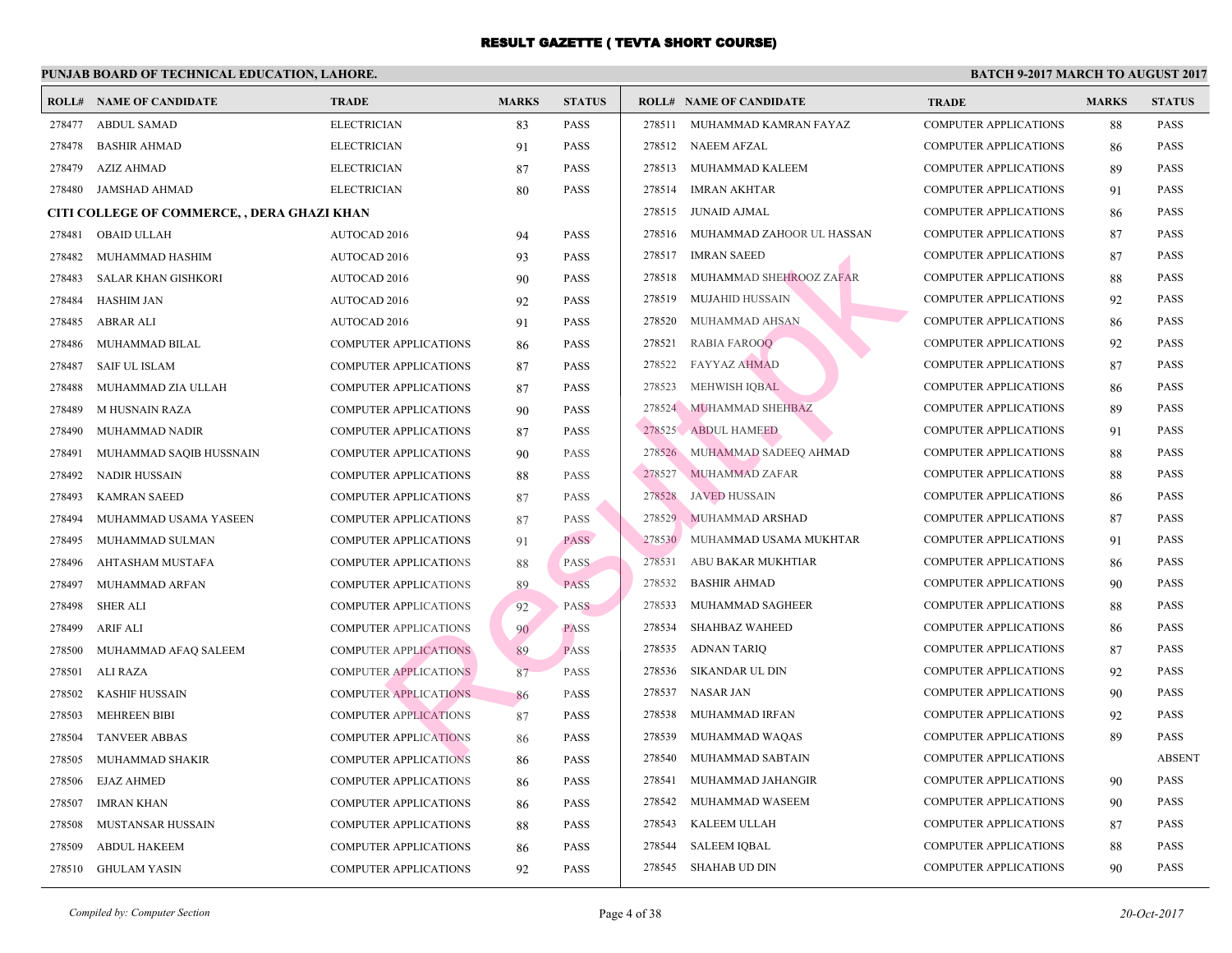|        | <b>ROLL# NAME OF CANDIDATE</b>                                      | <b>TRADE</b>                           | <b>MARKS</b> | <b>STATUS</b>              | <b>ROLL# NAME OF CANDIDATE</b>                  | <b>TRA</b>  |
|--------|---------------------------------------------------------------------|----------------------------------------|--------------|----------------------------|-------------------------------------------------|-------------|
| 278546 | <b>ADNAN RASHEED</b>                                                | <b>COMPUTER APPLICATIONS</b>           | 89           | <b>PASS</b>                | 278579<br>MAHAM IFTIKHAR                        | <b>BEAU</b> |
| 278547 | MUHAMMAD IMTIAZ                                                     | <b>COMPUTER APPLICATIONS</b>           |              | <b>ABSENT</b>              | 278580<br>HINA ZAHRA                            | <b>BEAU</b> |
| 278548 | <b>MUJAHID HUSSAIN</b>                                              | <b>COMPUTER APPLICATIONS</b>           | 91           | <b>PASS</b>                | 278581<br><b>HUSNIA BANO</b>                    | <b>BEAU</b> |
| 278549 | <b>HAMZA SALEEM</b>                                                 | COMPUTER APPLICATIONS                  | 90           | PASS                       | 278582<br>SUMAIRA NAWAZ                         | <b>BEAU</b> |
| 278550 | ALI HAMZA                                                           | <b>COMPUTER APPLICATIONS</b>           | 87           | <b>PASS</b>                | <b>GOVT COLLEGE OF COMMERCE, BLOCK 38, DERA</b> |             |
| 278551 | MUHAMMAD AMIR NADEEM                                                | <b>COMPUTER APPLICATIONS</b>           | 88           | PASS                       | 278583<br>AREEJ FATIMA                          | <b>COMI</b> |
| 278552 | AWAIS AHMED KHAN                                                    | <b>COMPUTER APPLICATIONS</b>           | 87           | <b>PASS</b>                | 278584<br><b>RAFIA NAEEM</b>                    | COMI        |
| 278553 | HAFIZ MUHAMMAD WAJID SHAKIL                                         | <b>COMPUTER APPLICATIONS</b>           | 86           | PASS                       | 278585<br><b>MARIA SHABBIR MALIK</b>            | COMI        |
| 278554 | MUHAMMAD IRFAN BASHEER                                              | <b>COMPUTER APPLICATIONS</b>           | 87           | <b>PASS</b>                | 278586<br><b>SHUMAILA YOUNIS</b>                | COMI        |
| 278555 | <b>RUSTUM ZAMAN</b>                                                 | <b>COMPUTER APPLICATIONS</b>           | 91           | PASS                       | 278587<br>MUHAMMAD MOOSA                        | COMI        |
| 278556 | MUZAMMIL ZULFIQAR                                                   | <b>COMPUTER APPLICATIONS</b>           | 84           | PASS                       | 278588<br><b>HAMZA IRSHAD</b>                   | COMI        |
| 278557 | JAWAD IQBAL                                                         | <b>COMPUTER APPLICATIONS</b>           | 92           | PASS                       | 278589<br><b>AMMAR ARSHAD</b>                   | COMI        |
|        | <b>GOVERNMENT VOCATIONAL TRAINING INSTITUTE FOR WOMEN, BLOCK 9,</b> |                                        |              |                            | 278590<br>MUHAMMAD ABU BAKAR                    | <b>COMI</b> |
|        | D.G.K, DERA GHAZI KHAN                                              |                                        |              |                            | 278591<br><b>SAJAWAL HUSSAIN</b>                | COMI        |
| 278558 | NAILA SHAHZADI                                                      | <b>BEAUTICIAN</b><br><b>BEAUTICIAN</b> | 95           | <b>PASS</b><br><b>PASS</b> | 278592<br>MUHAMMAD ARSHAD                       | COMI        |
| 278559 | <b>LAIQA SAJID</b>                                                  |                                        | 95           |                            | 278593<br>MUHAMMAD NAEEM                        | COMI        |
| 278560 | AIMA GULL                                                           | <b>BEAUTICIAN</b>                      |              | <b>ABSENT</b>              | 278594<br><b>IMRAN NAWAZ</b>                    | COMI        |
| 278561 | <b>ANAM RASHID</b>                                                  | <b>BEAUTICIAN</b>                      | 93           | <b>PASS</b>                | 278595<br>MUHAMMAD YOUSUF                       | COMI        |
| 278562 | <b>GHULAM FATIMA</b>                                                | <b>BEAUTICIAN</b>                      | 94           | <b>PASS</b>                | 278596<br><b>ASHIR ABBAS</b>                    | COMI        |
| 278563 | <b>RUBEENA KUSER</b>                                                | <b>BEAUTICIAN</b>                      | 92           | <b>PASS</b>                | 278597<br>YASIR NAWAZ                           | COMI        |
| 278564 | ALIYA GHAZI KHAN                                                    | <b>BEAUTICIAN</b>                      | 94           | <b>PASS</b>                | 278598<br><b>FAISAL ASGHAR</b>                  | <b>COMI</b> |
| 278565 | <b>NOREENA</b>                                                      | <b>BEAUTICIAN</b>                      | 94           | <b>PASS</b>                | 278599<br>ALI HAIDAR                            | <b>COMI</b> |
| 278566 | <b>NABBILA BIBI</b>                                                 | <b>BEAUTICIAN</b>                      | 93           | <b>PASS</b>                | 278600<br>YASIR MUKHTAR                         | <b>COMI</b> |
| 278567 | <b>ASIA BIBI</b>                                                    | <b>BEAUTICIAN</b>                      | 93           | <b>PASS</b>                | 278601<br><b>UMAIR BASHEER</b>                  | COMI        |
| 278568 | <b>SHAHANA JAVEED</b>                                               | <b>BEAUTICIAN</b>                      | 94           | <b>PASS</b>                | 278602<br>AHSAN NAZEER                          | <b>COMI</b> |
| 278569 | <b>AFSHAN KHAN</b>                                                  | <b>BEAUTICIAN</b>                      | 94           | <b>PASS</b>                | 278603<br>MUHAMMAD SHAHZAIB                     | <b>COMI</b> |
| 278570 | HUMA RASHEED                                                        | <b>BEAUTICIAN</b>                      | 94           | PASS                       | 278604<br><b>IJAZ AHMAD</b>                     | <b>COMI</b> |
| 278571 | <b>SEHRISH BUKHARI</b>                                              | <b>BEAUTICIAN</b>                      | 94           | PASS                       | 278605<br><b>GHULAM YASIN</b>                   | COMI        |
| 278572 | <b>MAHNOOR FATIMA</b>                                               | <b>BEAUTICIAN</b>                      | 95           | PASS                       | 278606<br>MUHAMMAD SULAMAN                      | <b>COMI</b> |
| 278573 | <b>RUBAB KANEEZ</b>                                                 | <b>BEAUTICIAN</b>                      | 92           | PASS                       | 278607<br><b>WAJID MAJEED</b>                   | <b>COMI</b> |
| 278574 | <b>NOSHEEN ZAHRA</b>                                                | <b>BEAUTICIAN</b>                      | 94           | <b>PASS</b>                | 278608<br>MUHAMMAD IMRAN                        | <b>COMI</b> |
| 278575 | <b>ASMA ARSHAD</b>                                                  | <b>BEAUTICIAN</b>                      |              | <b>ABSENT</b>              | 278609<br><b>IRFAN YASEEN</b>                   | COMI        |
| 278576 | <b>KHOLA BADAR</b>                                                  | <b>BEAUTICIAN</b>                      | 93           | <b>PASS</b>                | 278610<br>MUHAMMAD SHAHBAZ SHAH                 | <b>COMI</b> |
| 278577 | HUMAIRA AZIZ                                                        | <b>BEAUTICIAN</b>                      | 94           | <b>PASS</b>                | 278611<br><b>SHAFQAT RASOOL RIND</b>            | <b>COMI</b> |
| 278578 | <b>MARYAM DAOOD</b>                                                 | <b>BEAUTICIAN</b>                      | 93           | PASS                       | 278612 GHULAM YASEEN                            | COMI        |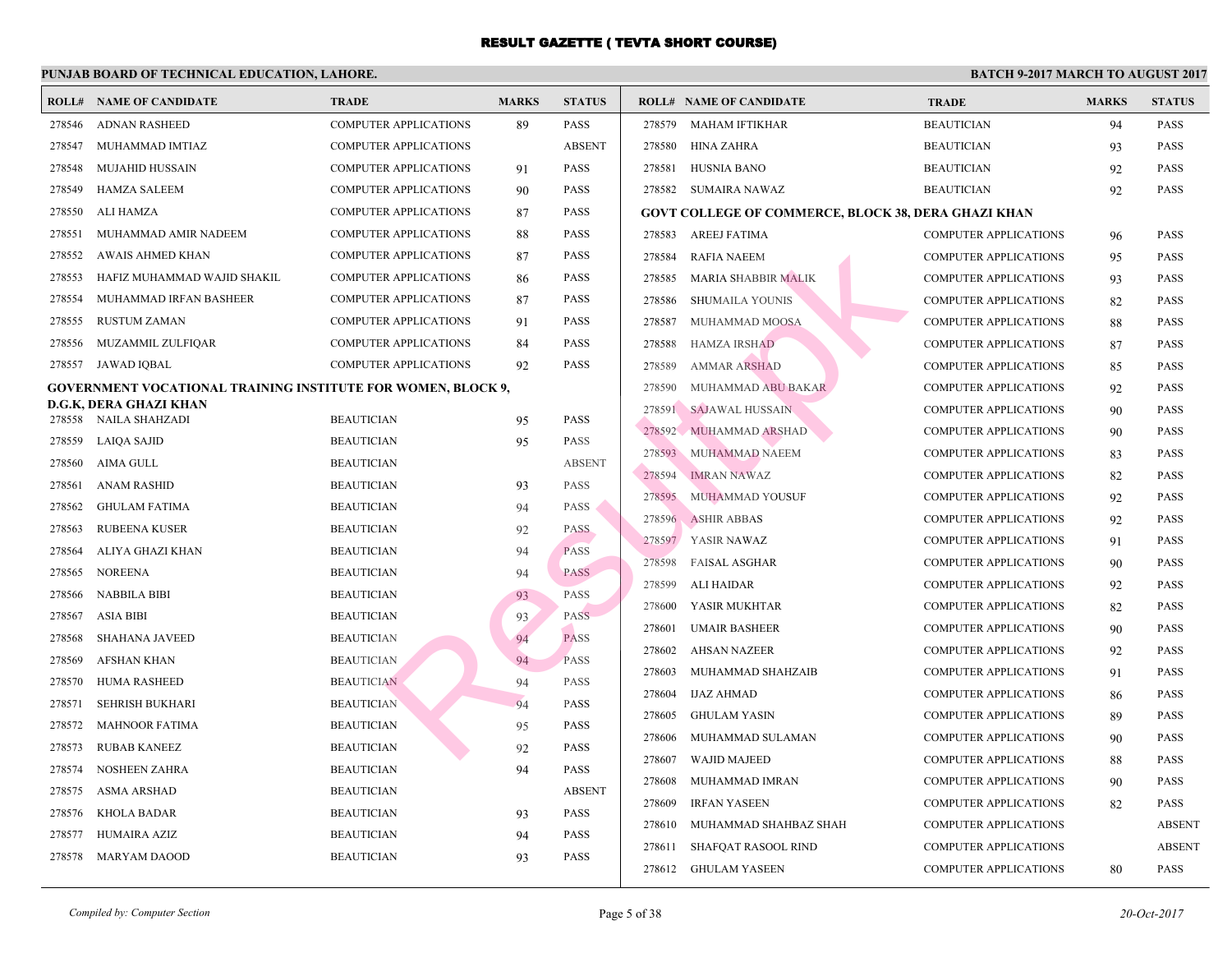|        | <b>ROLL# NAME OF CANDIDATE</b>      | <b>TRADE</b>                 | <b>MARKS</b> | <b>STATUS</b> |        | <b>ROLL# NAME OF CANDIDATE</b>                   | <b>TRA</b>  |
|--------|-------------------------------------|------------------------------|--------------|---------------|--------|--------------------------------------------------|-------------|
| 278613 | MUHAMMAD ASHRAF                     | <b>COMPUTER APPLICATIONS</b> | 90           | <b>PASS</b>   |        | 278647 MUHAMMAD TAHIR HAYAT                      | <b>COMI</b> |
| 278614 | <b>HAMZA AMEEN</b>                  | <b>COMPUTER APPLICATIONS</b> | 90           | <b>PASS</b>   |        | <b>GOVERNMENT INSTITUTE OF COMMERCE, , TAUNS</b> |             |
| 278615 | <b>JUNAID AUSAF</b>                 | <b>COMPUTER APPLICATIONS</b> | 91           | <b>PASS</b>   |        | 278648 MUHAMMAD HAMAD                            | <b>COMI</b> |
| 278616 | <b>MARIA KHALIQ</b>                 | <b>COMPUTER APPLICATIONS</b> | 81           | <b>PASS</b>   | 278649 | MUHAMMAD HAMAS HASSAN                            | COMI        |
| 278617 | <b>AYESHA SIDIQA</b>                | COMPUTER APPLICATIONS        | 80           | <b>PASS</b>   | 278650 | <b>KHALID HAMEED</b>                             | <b>COMF</b> |
| 278618 | MUHAMMAD SHAKIR                     | COMPUTER APPLICATIONS        | 80           | <b>PASS</b>   | 278651 | MUHAMMAD IMRAN RAFIQ                             | <b>COMI</b> |
| 278619 | <b>HAIDER ALI</b>                   | <b>COMPUTER APPLICATIONS</b> |              | <b>ABSENT</b> | 278652 | MUHAMMAD JUNAID                                  | <b>COMI</b> |
| 278620 | <b>SAQIB JAMEEL</b>                 | <b>COMPUTER APPLICATIONS</b> | 89           | <b>PASS</b>   | 278653 | MUHAMMAD USMAN                                   | COMI        |
| 278621 | MUHAMMAD NAVEED                     | COMPUTER APPLICATIONS        | 80           | <b>PASS</b>   | 278654 | MUHAMMAD ALI                                     | COMI        |
| 278622 | MUHAMMAD YOUNUS                     | <b>COMPUTER APPLICATIONS</b> | 80           | <b>PASS</b>   | 278655 | MUHAMMAD AHMAD                                   | COMI        |
| 278623 | MUHAMMAD ARSHAD                     | <b>COMPUTER APPLICATIONS</b> | 82           | <b>PASS</b>   | 278656 | MUHAMMAD SAQLAIN                                 | COMI        |
| 278624 | <b>ALTAF HUSSAIN</b>                | <b>COMPUTER APPLICATIONS</b> | 81           | <b>PASS</b>   | 278657 | <b>INAYAT ULLAH</b>                              | COMI        |
| 278625 | <b>IMTIAZ HUSSAIN</b>               | <b>COMPUTER APPLICATIONS</b> | 92           | <b>PASS</b>   | 278658 | <b>SADIQ HUSSAIN</b>                             | COMI        |
| 278626 | MUHAMMAD AHTASHAM                   | <b>COMPUTER APPLICATIONS</b> | 90           | <b>PASS</b>   | 278659 | <b>MUNEER AHMAD</b>                              | <b>COMI</b> |
| 278627 | <b>GHULAM ABBAS</b>                 | <b>COMPUTER APPLICATIONS</b> | 84           | <b>PASS</b>   | 278660 | MUHAMMAD BILAL JARWAR                            | <b>COMF</b> |
| 278628 | <b>ABDUL RAUF</b>                   | <b>COMPUTER APPLICATIONS</b> | 81           | <b>PASS</b>   | 278661 | MUHAMMAD IOBAL                                   | <b>COMI</b> |
| 278629 | MUHAMMAD SAQIB MUEEN                | <b>COMPUTER APPLICATIONS</b> | 94           | <b>PASS</b>   | 278662 | <b>TARIQ FAREED</b>                              | COMI        |
| 278630 | MUHAMMAD IMTIAZ KHAN                | <b>COMPUTER APPLICATIONS</b> | 90           | <b>PASS</b>   | 278663 | MUHAMMAD TAHIR                                   | COMI        |
| 278631 | <b>ABID SAEED QURESHI</b>           | <b>COMPUTER APPLICATIONS</b> | 84           | <b>PASS</b>   | 278664 | <b>MASROOR ANWER</b>                             | <b>COMI</b> |
| 278632 | MUHAMMAD SAJID                      | <b>COMPUTER APPLICATIONS</b> | 82           | PASS          | 278665 | ZAIN BAKHTAAWER                                  | <b>COMF</b> |
| 278633 | <b>AYAZ HAFEEZ</b>                  | <b>COMPUTER APPLICATIONS</b> | 81           | <b>PASS</b>   | 278666 | <b>JOUN MUHAMMAD</b>                             | <b>COMI</b> |
| 278634 | MUHAMMAD AZHAR                      | <b>COMPUTER APPLICATIONS</b> | 92           | <b>PASS</b>   | 278667 | TABARUK HUSSAIN                                  | <b>COMI</b> |
| 278635 | <b>SABIR HUSSAIN</b>                | <b>COMPUTER APPLICATIONS</b> | 80           | <b>PASS</b>   | 278668 | MUHAMMAD AFTAB                                   | COMI        |
| 278636 | MUHAMMAD MURSALEEN                  | <b>COMPUTER APPLICATIONS</b> | 92           | <b>PASS</b>   |        | GOVT. TECHNICAL TRAINING CENTRE (MALE), , CI     |             |
| 278637 | <b>SIKANDAR HUSSAIN</b>             | <b>COMPUTER APPLICATIONS</b> | 82           | <b>PASS</b>   | 278669 | ALI RAZA                                         | COMI        |
| 278638 | MUHAMMAD AWIS QAMAR                 | <b>COMPUTER APPLICATIONS</b> | 90           | <b>PASS</b>   | 278670 | ASAD ALI                                         | COMI        |
| 278639 | MUHAMMAD EHTASHAM SADIQ             | <b>COMPUTER APPLICATIONS</b> | 83           | <b>PASS</b>   | 278671 | MUHAMMAD NABEEL                                  | <b>COMI</b> |
| 278640 | RANA MUHAMMAD BILAWAL               | <b>COMPUTER APPLICATIONS</b> | 90           | <b>PASS</b>   | 278672 | <b>ZAMAN RASOOL</b>                              | <b>COMF</b> |
| 278641 | <b>ANWAR</b><br><b>AAMIR SOHAIL</b> | <b>COMPUTER APPLICATIONS</b> | 81           | <b>PASS</b>   | 278673 | HAMZA ASHRAF                                     | COMI        |
| 278642 | <b>BEDAR BAKHT</b>                  | <b>COMPUTER APPLICATIONS</b> | 90           | <b>PASS</b>   | 278674 | MUHAMMAD NADEEM                                  | COMI        |
| 278643 | <b>ABDUR REHMAN</b>                 | <b>COMPUTER APPLICATIONS</b> | 85           | <b>PASS</b>   | 278675 | MUHAMMAD ATIF                                    | COMI        |
| 278644 | <b>ABDUL KHALIQ</b>                 | <b>COMPUTER APPLICATIONS</b> | 82           | <b>PASS</b>   | 278676 | <b>IRFAN YOUSAF</b>                              | <b>COMI</b> |
| 278645 | MUHAMMAD MUZAMMIL KAMRAN            | <b>COMPUTER APPLICATIONS</b> | 80           | <b>PASS</b>   | 278677 | SIED FAISAL MEHMOOD                              | COMI        |
| 278646 | <b>SARMAD FIAZ</b>                  | <b>COMPUTER APPLICATIONS</b> | 82           | <b>PASS</b>   | 278678 | <b>WAQAR ARIF</b>                                | <b>COMI</b> |
|        |                                     |                              |              |               | 278679 | HAFIZ MUHAMMAD AHMAD NAWAZ                       | <b>COMI</b> |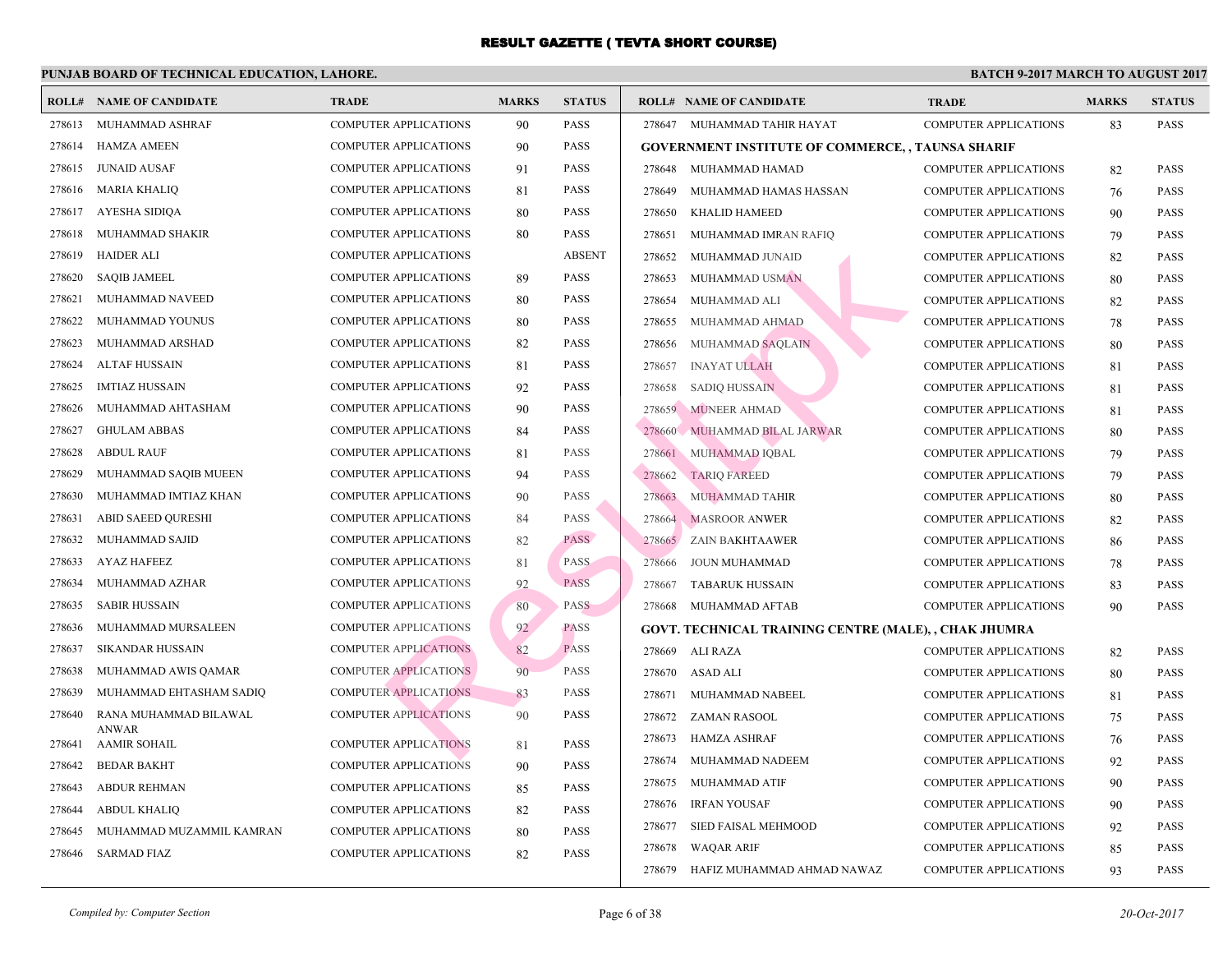|        | <b>ROLL# NAME OF CANDIDATE</b>                              | <b>TRADE</b>                 | <b>MARKS</b> | <b>STATUS</b> |              | <b>ROLL# NAME OF CANDIDATE</b>                 | <b>TRA</b>  |
|--------|-------------------------------------------------------------|------------------------------|--------------|---------------|--------------|------------------------------------------------|-------------|
| 278680 | <b>IRFAN HAIDER</b>                                         | COMPUTER APPLICATIONS        | 85           | <b>PASS</b>   |              | 278714 ALI RAZA                                | COMI        |
| 278681 | <b>KAMRAN HIDER</b>                                         | <b>COMPUTER APPLICATIONS</b> | 92           | PASS          |              | 278715 MUHAMMAD TALHA                          | COMI        |
| 278682 | MUHAMMAD TAYYAB                                             | <b>COMPUTER APPLICATIONS</b> | 86           | <b>PASS</b>   |              | 278716 ATIKA NADEEM                            | <b>COMI</b> |
| 278683 | <b>AOURANG ZAIB</b>                                         | <b>COMPUTER APPLICATIONS</b> | 75           | <b>PASS</b>   |              | 278717 ASIF ALI                                | <b>COMI</b> |
| 278684 | <b>SHAN ALI</b>                                             | <b>COMPUTER APPLICATIONS</b> | 83           | <b>PASS</b>   | 278718       | <b>SHAHID IMRAN</b>                            | <b>COMI</b> |
| 278685 | MUHAMMAD QASIM SAIF                                         | COMPUTER APPLICATIONS        | 85           | PASS          | 278719       | ZOHAIB AKBAR                                   | COMI        |
| 278686 | <b>ALI HAIDER</b>                                           | <b>COMPUTER APPLICATIONS</b> | 88           | PASS          | 278720       | ALI ABID                                       | <b>COMI</b> |
| 278687 | <b>NOMAN ALI</b>                                            | <b>COMPUTER APPLICATIONS</b> | 94           | PASS          |              | 278721 AKBAR HAYAT                             | <b>COMI</b> |
| 278688 | <b>SARMAD SOHAIL</b>                                        | <b>COMPUTER APPLICATIONS</b> | 94           | PASS          |              | <b>GOVERNMENT INSTITUTE OF COMMERCE, JHANG</b> |             |
|        | GOVERNMENT COLLEGE OF COMMERCE, PEPOLES COLONEY, FAISALABAD |                              |              |               | 278722       | MUHAMMAD FAISAL NAZIR                          | <b>COMI</b> |
| 278689 | AHMAD HAYAT KHAN SAGHIR                                     | <b>COMPUTER APPLICATIONS</b> | 87           | PASS          | 278723       | QAMAR UL ISLAM                                 | COMI        |
| 278690 | <b>AHMAD SULTAN</b>                                         | COMPUTER APPLICATIONS        | 78           | PASS          | 278724       | <b>AQSA MUSHTAQ</b>                            | <b>COMI</b> |
| 278691 | MUHAMMAD ADIL YOUNAS                                        | COMPUTER APPLICATIONS        | 84           | PASS          | 278725       | MUHAMMAD RASHID                                | COMI        |
| 278692 | MUHAMMAD HAMZA                                              | <b>COMPUTER APPLICATIONS</b> | 92           | <b>PASS</b>   | 278726 AAMIR |                                                | <b>COMI</b> |
| 278693 | <b>AHSAN ULLAH</b>                                          | <b>COMPUTER APPLICATIONS</b> | 83           | <b>PASS</b>   |              | 278727 HAFIZ MUHAMMAD TALHA TAYYAB             | <b>COMI</b> |
| 278694 | MUHAMMAD RAIZ                                               | <b>COMPUTER APPLICATIONS</b> | 90           | PASS          | 278728       | MUHAMMAD USMAN                                 | <b>COMI</b> |
| 278695 | <b>SALAH UD DIN</b>                                         | <b>COMPUTER APPLICATIONS</b> | 85           | <b>PASS</b>   | 278729       | MUHAMMAD RAHEEL AHMAD                          | COMI        |
| 278696 | MUHAMMAD ZEESHAN                                            | COMPUTER APPLICATIONS        | 81           | <b>PASS</b>   | 278730       | MUHAMMAD USMAN FAROOQ                          | <b>COMI</b> |
| 278697 | TAWAKKAL HUSSAIN                                            | COMPUTER APPLICATIONS        | 81           | <b>PASS</b>   | 278731       | SAIF SARWAR                                    | COMI        |
| 278698 | MUHAMMAD ARSLAN                                             | COMPUTER APPLICATIONS        | 88           | PASS          | 278732       | <b>NAEEM ARIF</b>                              | <b>COMI</b> |
| 278699 | MUHAMMAD BILAL                                              | <b>COMPUTER APPLICATIONS</b> | 90           | <b>PASS</b>   | 278733       | <b>RASHID ARSHAD</b>                           | COMI        |
| 278700 | QAISRA AZMAT                                                | <b>COMPUTER APPLICATIONS</b> | 87           | <b>PASS</b>   | 278734       | MUHAMMAD AUDULLAH                              | <b>COMI</b> |
| 278701 | <b>BILAWAL HAMEED</b>                                       | <b>COMPUTER APPLICATIONS</b> | 87           | <b>PASS</b>   | 278735       | MUHAMMAD AZEEM                                 | COMI        |
| 278702 | <b>MARATAB ALI</b>                                          | <b>COMPUTER APPLICATIONS</b> | 84           | <b>PASS</b>   | 278736       | MUHAMMAD SUFYAN ANWAR                          | <b>COMI</b> |
| 278703 | MUHAMMAD NAUMAN JAVED                                       | <b>COMPUTER APPLICATIONS</b> | 78           | <b>PASS</b>   | 278737       | HINA ARSHAD                                    | COMI        |
| 278704 | MUHAMMAD FAISAL MUSHTAQ                                     | <b>COMPUTER APPLICATIONS</b> | 85           | <b>PASS</b>   | 278738       | MUHAMMAD AWAIS ANWAR                           | COMI        |
| 278705 | MUHAMMAD AHSAN UL HAQ KHAN                                  | <b>COMPUTER APPLICATIONS</b> | 80           | <b>PASS</b>   | 278739       | MUHAMMAD MONAN ASGHAR                          | <b>COMI</b> |
| 278706 | <b>SHAHZAD</b>                                              | <b>COMPUTER APPLICATIONS</b> | 85           | PASS          | 278740       | AHMAD AFZAL                                    | <b>COMI</b> |
| 278707 | <b>UMER FAROOQ</b>                                          | <b>COMPUTER APPLICATIONS</b> | 88           | PASS          | 278741       | MUHAMMAD WASEEM ASGHAR                         | <b>COMI</b> |
| 278708 | <b>SADIA ISMAEEL</b>                                        | <b>COMPUTER APPLICATIONS</b> | 80           | PASS          | 278742       | <b>UMAR FAROOQ</b>                             | COMI        |
| 278709 | MUHAMMAD SULEMAN                                            | <b>COMPUTER APPLICATIONS</b> | 78           | <b>PASS</b>   | 278743       | <b>SIDAR PARVEEN</b>                           | <b>COMI</b> |
| 278710 | <b>USMAN ALI</b>                                            | <b>COMPUTER APPLICATIONS</b> | 77           | PASS          | 278744       | <b>TAIMOOR ARSHAD</b>                          | <b>COMI</b> |
| 278711 | <b>IRFAN MAHMOOD</b>                                        | <b>COMPUTER APPLICATIONS</b> | 83           | PASS          | 278745       | <b>UMAIR GHAFFAR</b>                           | <b>COMI</b> |
| 278712 | MUHAMMAD MEHRAN MAZHAR                                      | <b>COMPUTER APPLICATIONS</b> | 84           | <b>PASS</b>   | 278746       | MUZALFA HABIB                                  | COMI        |
|        | 278713 ALI RAZA                                             | <b>COMPUTER APPLICATIONS</b> | 90           | PASS          |              |                                                |             |
|        |                                                             |                              |              |               |              |                                                |             |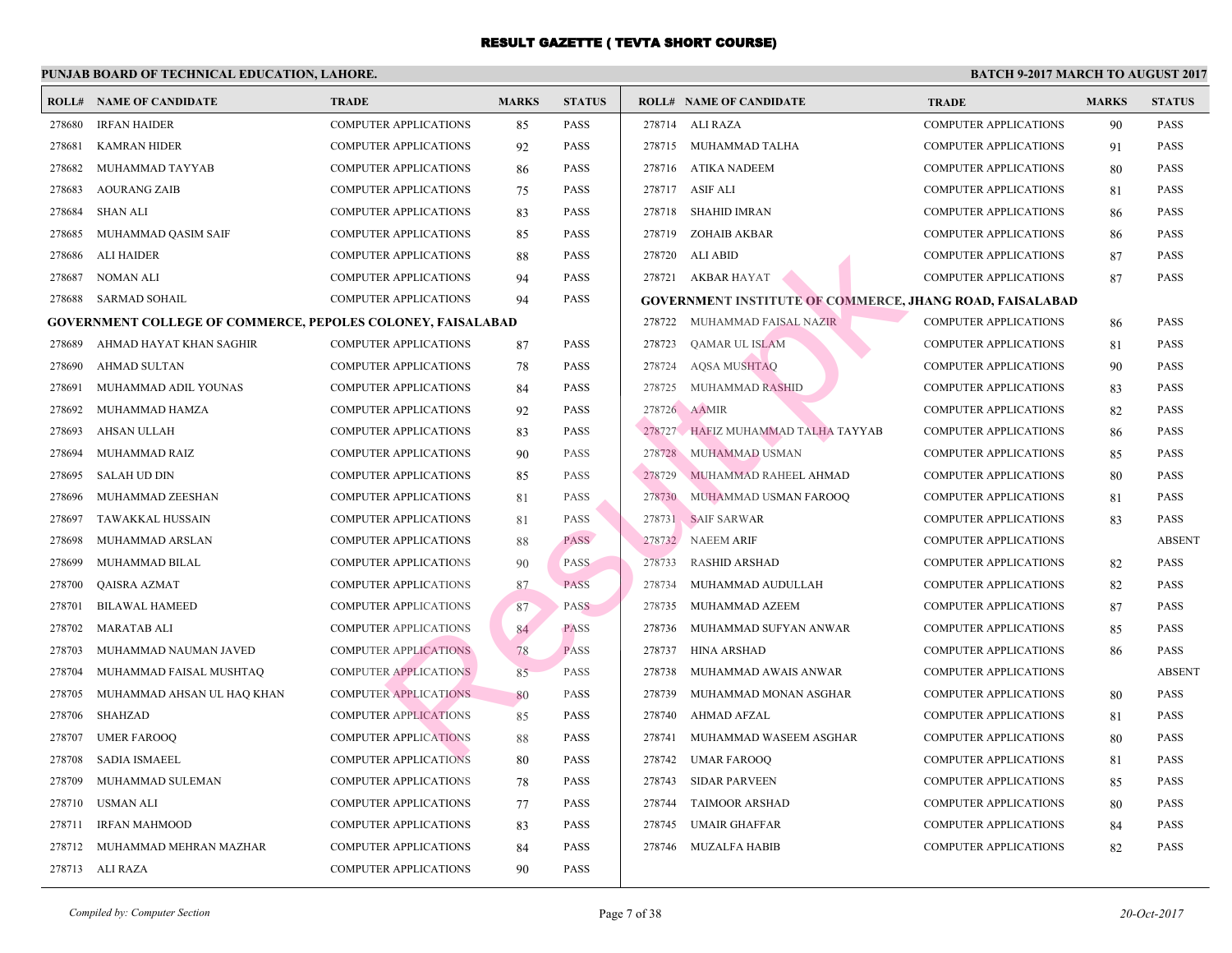|        | <b>ROLL# NAME OF CANDIDATE</b>                                       | <b>TRADE</b>                                          | <b>MARKS</b> | <b>STATUS</b> |        | <b>ROLL# NAME OF CANDIDATE</b>      | <b>TRA</b>  |
|--------|----------------------------------------------------------------------|-------------------------------------------------------|--------------|---------------|--------|-------------------------------------|-------------|
|        | <b>GOVERNMENT VOCATIONAL TRAINING INSTITUTE FOR WOMEN, 137-ROAD,</b> |                                                       |              |               | 278777 | MUHAMMAD HAMMAD SAEED               | COMI        |
|        | SAMUNDRI, FAISALABAD<br>278747 SOBIA KHATOON                         | <b>COMPUTER APPLICATIONS</b>                          |              | <b>PASS</b>   | 278778 | <b>NUREEN SAFI</b>                  | <b>COMI</b> |
| 278748 | <b>MARIA WASTI</b>                                                   | COMPUTER APPLICATIONS                                 | 74           | <b>ABSENT</b> | 278779 | HASSAN UL ISLAM                     | COMI        |
| 278749 | <b>MARIA RAMZAN</b>                                                  |                                                       |              | <b>PASS</b>   | 278780 | <b>IQRA SAFDER</b>                  | <b>COMI</b> |
| 278750 |                                                                      | COMPUTER APPLICATIONS<br><b>COMPUTER APPLICATIONS</b> | 77           | <b>ABSENT</b> | 278781 | SIDRA TUL MUNTAHA                   | <b>COMI</b> |
| 278751 | <b>SAWERA KHALID</b><br><b>HUMA SALAMAT</b>                          | <b>COMPUTER APPLICATIONS</b>                          |              | <b>PASS</b>   | 278782 | <b>GHULAM ABBAS</b>                 | <b>COMI</b> |
|        |                                                                      |                                                       | 72           | PASS          | 278783 | <b>ABDUL REHMAN</b>                 | <b>COMI</b> |
| 278752 | <b>TUBA TEHREEM</b>                                                  | <b>COMPUTER APPLICATIONS</b>                          | 67           |               | 278784 | TAYYAB MASOOD                       | COMI        |
| 278753 | <b>SADAF SHAFIQ</b>                                                  | <b>COMPUTER APPLICATIONS</b>                          | 75           | <b>PASS</b>   | 278785 | ALIA NAWAZ                          | COMI        |
| 278754 | PARI SHEHWAR                                                         | <b>COMPUTER APPLICATIONS</b>                          |              | <b>ABSENT</b> | 278786 | HAFIZ AHTASHAM UL HAQ               | COMI        |
| 278755 | <b>ASMA PARVEEN</b>                                                  | <b>COMPUTER APPLICATIONS</b>                          | 83           | <b>PASS</b>   | 278787 | <b>BUSHRA ASLAM</b>                 | <b>COMI</b> |
| 278756 | <b>MADEHA IQBAL</b>                                                  | <b>COMPUTER APPLICATIONS</b>                          | 79           | PASS          | 278788 | MUHAMMAD UMER ASLAM                 | COMI        |
| 278757 | <b>SOFIA NASIR</b>                                                   | <b>COMPUTER APPLICATIONS</b>                          | 80           | PASS          | 278789 | <b>FAREEHA IQBAL</b>                | <b>COMI</b> |
|        | <b>GOVT. STAFF TRAINING COLLEGE, PEOPLES COLONY, FAISALABAD</b>      |                                                       |              |               | 278790 | <b>FARWA AMANAT</b>                 | <b>COMI</b> |
| 278758 | MUHAMMAD AWAIS                                                       | AUTOCAD 2016                                          | 95           | PASS          |        | 278791 HIRA GULZAR                  | COMI        |
| 278759 | MUHAMMAD USAMA                                                       | AUTOCAD 2016                                          | 94           | <b>PASS</b>   |        | 278792 FIZA AKBAR                   | <b>COMI</b> |
| 278760 | ARMASH                                                               | <b>AUTOCAD 2016</b>                                   | 96           | <b>PASS</b>   | 278793 | <b>MAHAM SABA</b>                   | COMI        |
| 278761 | USAMA ZAFAR                                                          | AUTOCAD 2016                                          | 91           | <b>PASS</b>   | 278794 | <b>SAWERA NOOR</b>                  | COMI        |
| 278762 | ZAIGHAM ALI KHAN                                                     | AUTOCAD 2016                                          | 94           | <b>PASS</b>   | 278795 | <b>KANZA RAZA</b>                   | COMI        |
| 278763 | MUHAMMAD ABDULLAH                                                    | <b>AUTOCAD 2016</b>                                   | 88           | <b>PASS</b>   | 278796 | <b>SAADIA SADAF</b>                 | <b>COMI</b> |
| 278764 | MOHSIN KHURSHEED                                                     | <b>AUTOCAD 2016</b>                                   | 89           | <b>PASS</b>   | 278797 | <b>FARWA MANZOOR</b>                | COMI        |
| 278765 | MUHAMMAD AZEEM SARWAR                                                | AUTOCAD 2016                                          | 91           | <b>PASS</b>   | 278798 | <b>IQRA SHAFIQ</b>                  | COMI        |
| 278766 | SYAD MUHAMMAD AWAIS KAZMI                                            | AUTOCAD 2016                                          | 92           | <b>PASS</b>   | 278799 | SONIA KOUSAR                        | COMI        |
| 278767 | MUHAMMAD MOHSIN IJAZ                                                 | AUTOCAD 2016                                          | 93           | <b>PASS</b>   | 278800 | MUHAMMAD AHSAN KHALID               | <b>COMI</b> |
| 278768 | MUHAMMAD USAMA ALI                                                   | AUTOCAD 2016                                          | 93           | <b>PASS</b>   | 278801 | <b>AMER HAMZA</b>                   | <b>COMI</b> |
|        | SITARA INSTITUTE OF MANAGEMENT & TECHNOLOGY, KOH-I-NOOR CHOWK,       |                                                       |              |               | 278802 | <b>KANWAL FAROOQ</b>                | COMI        |
|        | <b>JARANWALA ROAD,, FAISALABAD</b>                                   |                                                       |              |               | 278803 |                                     | <b>COMI</b> |
| 278769 | NADIA MAHMOOD                                                        | <b>BEAUTICIAN</b>                                     | 95           | PASS          | 278804 | AHSAN RAZA<br>MUHAMMAD WASEEM AKRAM | COMI        |
| 278770 | <b>SIDRAH BASHIR</b>                                                 | <b>BEAUTICIAN</b>                                     | 95           | PASS          | 278805 | <b>BASHARAT ALI</b>                 | <b>COMI</b> |
| 278771 | ZAIB UN NISA                                                         | <b>BEAUTICIAN</b>                                     | 93           | PASS          |        |                                     | COMI        |
| 278772 | NAZIA NAEEM                                                          | <b>BEAUTICIAN</b>                                     | 95           | PASS          | 278806 | MUHAMMAD SAVEEZ                     |             |
| 278773 | ASIFA PARVEEN                                                        | <b>BEAUTICIAN</b>                                     | 95           | PASS          | 278807 | MALAIKA MASHAL                      | COMI        |
|        | THE REHMAN COLLEGE, JARANWALA ROAD, FAISALABAD                       |                                                       |              |               | 278808 | MUHAMMAD RAMZAN                     | COMI        |
| 278774 | FAKHAR UL NISA                                                       | <b>COMPUTER APPLICATIONS</b>                          |              | <b>ABSENT</b> | 278809 | MUHAMMAD AHMAD SULTAN               | <b>COMI</b> |
| 278775 | <b>NAUMAN SHAHZAD</b>                                                | <b>COMPUTER APPLICATIONS</b>                          |              | <b>ABSENT</b> | 278810 | ASMAR AHMAD                         | COMI        |
|        | 278776 JAVED AHMED                                                   | <b>COMPUTER APPLICATIONS</b>                          |              | <b>ABSENT</b> | 278811 | SABA NAZIR                          | COMI        |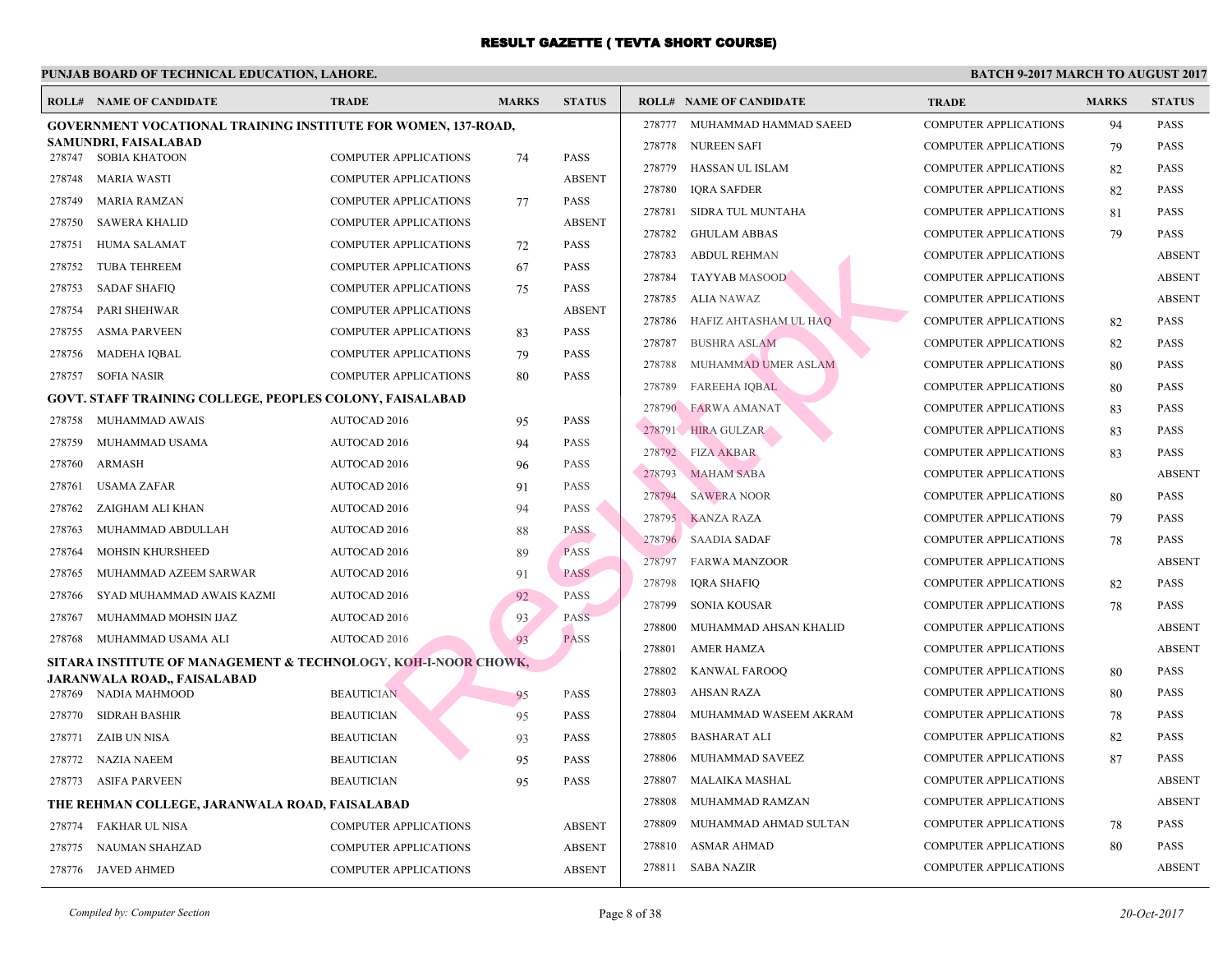| <b>ROLL#</b> | NAME OF CANDIDATE                                              | <b>TRADE</b>                 | <b>MARKS</b> | <b>STATUS</b> |        | <b>ROLL# NAME OF CANDIDATE</b>                         | <b>TRA</b>  |
|--------------|----------------------------------------------------------------|------------------------------|--------------|---------------|--------|--------------------------------------------------------|-------------|
| 278812       | SYED NAJAM UL HASSAN                                           | <b>COMPUTER APPLICATIONS</b> | 80           | <b>PASS</b>   | 278845 | <b>IHTSHAM NAEEM</b>                                   | <b>COME</b> |
| 278813       | MULAZAM HUSSAIN                                                | <b>COMPUTER APPLICATIONS</b> | 80           | <b>PASS</b>   | 278846 | HAFIZ AHMAD IQBAL                                      | <b>COME</b> |
| 278814       | <b>AHMED SHER</b>                                              | <b>COMPUTER APPLICATIONS</b> | 86           | <b>PASS</b>   | 278847 | <b>USMAN RASOOL</b>                                    | <b>COME</b> |
| 278815       | MUHAMMAD AWAIS                                                 | <b>COMPUTER APPLICATIONS</b> | 78           | <b>PASS</b>   | 278848 | <b>UMAIR HASSAN</b>                                    | <b>COME</b> |
| 278816       | MUHAMMAD AUNN                                                  | <b>COMPUTER APPLICATIONS</b> | 83           | <b>PASS</b>   | 278849 | MUHAMMAD QASIM                                         | <b>COME</b> |
| 278817       | <b>AMER MIRAJ</b>                                              | <b>COMPUTER APPLICATIONS</b> | 82           | <b>PASS</b>   | 278850 | <b>GULAM MUHEY U DIN</b>                               | <b>COMF</b> |
| 278818       | <b>HAFIZ UZAIR HASAN</b>                                       | <b>COMPUTER APPLICATIONS</b> | 93           | PASS          | 278851 | MUHAMMAD ZUBAIR                                        | <b>COME</b> |
| 278819       | <b>AHMAD HASSAN</b>                                            | <b>COMPUTER APPLICATIONS</b> |              | <b>ABSENT</b> | 278852 | MUHAMMAD ARSLAN                                        | <b>COME</b> |
| 278820       | <b>SITARA ASLAM</b>                                            | <b>COMPUTER APPLICATIONS</b> | 78           | PASS          | 278853 | <b>HAMMAD AHMAD</b>                                    | <b>COMF</b> |
| 278821       | MUHAMMAD KAMAL SUBHANI                                         | <b>COMPUTER APPLICATIONS</b> | 80           | <b>PASS</b>   | 278854 | MUHAMMAD SHARJEEL ANWAR                                | <b>COMI</b> |
| 278822       | MAZGAR HASSAIN                                                 | <b>COMPUTER APPLICATIONS</b> | 79           | <b>PASS</b>   | 278855 | <b>HABIB UR REHMAN</b>                                 | <b>COMI</b> |
| 278823       | <b>SAIMA AZEEM</b>                                             | <b>COMPUTER APPLICATIONS</b> | 82           | PASS          | 278856 | NASAR IQBAL                                            | <b>COMF</b> |
| 278824       | NIDA BATOOL                                                    | <b>COMPUTER APPLICATIONS</b> |              | <b>ABSENT</b> | 278857 | <b>HAMZA SHAFIQUE</b>                                  | <b>COMF</b> |
| 278825       | TALAH YASIN                                                    | <b>COMPUTER APPLICATIONS</b> | 79           | <b>PASS</b>   | 278858 | <b>MUHAMMAD HAROON</b>                                 | <b>COMI</b> |
| 278826       | CHOUDHARY MUHAMMAD ABDUL                                       | COMPUTER APPLICATIONS        |              | <b>ABSENT</b> |        | 278859 SHAROON                                         | <b>COMI</b> |
| 278827       | REHMAN KHAN<br><b>NADEEM AKHTER</b>                            | <b>COMPUTER APPLICATIONS</b> | 80           | <b>PASS</b>   |        | 278860 MUHAMMAD ABDULLAH                               | <b>COME</b> |
| 278828       | <b>FOZIA PARVEEN</b>                                           | <b>COMPUTER APPLICATIONS</b> | 80           | PASS          |        | <b>FARAN COLLEGE OF TECHNOLOGY FOR WOMEN,</b>          |             |
| 278829       | <b>ASIF BILAL</b>                                              | <b>COMPUTER APPLICATIONS</b> | 82           | PASS          |        | <b>KHIALI ADDA, GUJRANWALA</b><br>278861 HALEEMA SADIA | <b>DOMI</b> |
| 278830       | SHAHZADI AYESHA SHAFIQ                                         | <b>COMPUTER APPLICATIONS</b> | 80           | <b>PASS</b>   |        | 278862 IRAM                                            | <b>DOM</b>  |
| 278831       | <b>SAMER KHAN</b>                                              | <b>COMPUTER APPLICATIONS</b> | 79           | <b>PASS</b>   | 278863 | <b>NATASHA</b>                                         | <b>DOM</b>  |
| 278832       | <b>SADIA ASLAM</b>                                             | <b>COMPUTER APPLICATIONS</b> | 79           | <b>PASS</b>   | 278864 | KHADIJA AMJAD                                          | <b>DOM</b>  |
| 278833       | <b>FAREED ABBAS</b>                                            | <b>COMPUTER APPLICATIONS</b> | 80           | <b>PASS</b>   | 278865 | AYESHA MAQBOOL                                         | <b>DOMI</b> |
|              | FARAN INSTITUTE OF TECHNOLOGY, KHYALI BYPASS CHOWK, GUJRANWALA |                              |              |               | 278866 | <b>RIDA</b>                                            | <b>DOM</b>  |
| 278834       | <b>ABDUL REHMAN</b>                                            | ELECTRICAL WIRING            | 89           | <b>PASS</b>   | 278867 | <b>AQSA</b>                                            | <b>DOMI</b> |
| 278835       | KHALIL IQBAL                                                   | <b>AUTOCAD 2016</b>          | 89           | <b>PASS</b>   | 278868 | SAMRA                                                  | <b>DOMI</b> |
| 278836       | <b>NOMAN ALI</b>                                               | AUTOCAD 2016                 | 88           | PASS          | 278869 | NABILA SHEHZADI                                        | <b>DOMI</b> |
| 278837       | MUSAIYAB ASHRAF                                                | <b>AUTOCAD 2016</b>          | 89           | <b>PASS</b>   | 278870 | <b>RUBINA SHEHROOZ</b>                                 | <b>BEAU</b> |
| 278838       | MUHAMMAD ABU HARIRA                                            | <b>HVACR</b>                 | 90           | <b>PASS</b>   | 278871 | <b>SAIMA</b>                                           | <b>BEAL</b> |
| 278839       | <b>BILAL AHMAD</b>                                             | <b>HVACR</b>                 | 87           | PASS          | 278872 | <b>SEHRISH KASHIF</b>                                  | <b>BEAL</b> |
| 278840       | UMAR SHAKEEL                                                   | <b>HVACR</b>                 | 89           | <b>PASS</b>   | 278873 | KOMAL KARAMAT                                          | <b>BEAU</b> |
| 278841       | <b>ALI SHAFIQ</b>                                              | <b>HVACR</b>                 | 89           | <b>PASS</b>   | 278874 | SHAZIA GNAZAL                                          | <b>BEAU</b> |
| 278842       | <b>SHAMSHAD AHMED</b>                                          | <b>HVACR</b>                 | 87           | <b>PASS</b>   | 278875 | FARZANA KAUSAR                                         | <b>BEAL</b> |
| 278843       | <b>ASAD ALI</b>                                                | <b>COMPUTER APPLICATIONS</b> | 90           | <b>PASS</b>   | 278876 | SONIA                                                  | <b>BEAU</b> |
| 278844       | <b>FAHAD ALI</b>                                               | <b>COMPUTER APPLICATIONS</b> | 91           | <b>PASS</b>   |        | 278877 AYESHA                                          | <b>BEAU</b> |
|              |                                                                |                              |              |               |        |                                                        |             |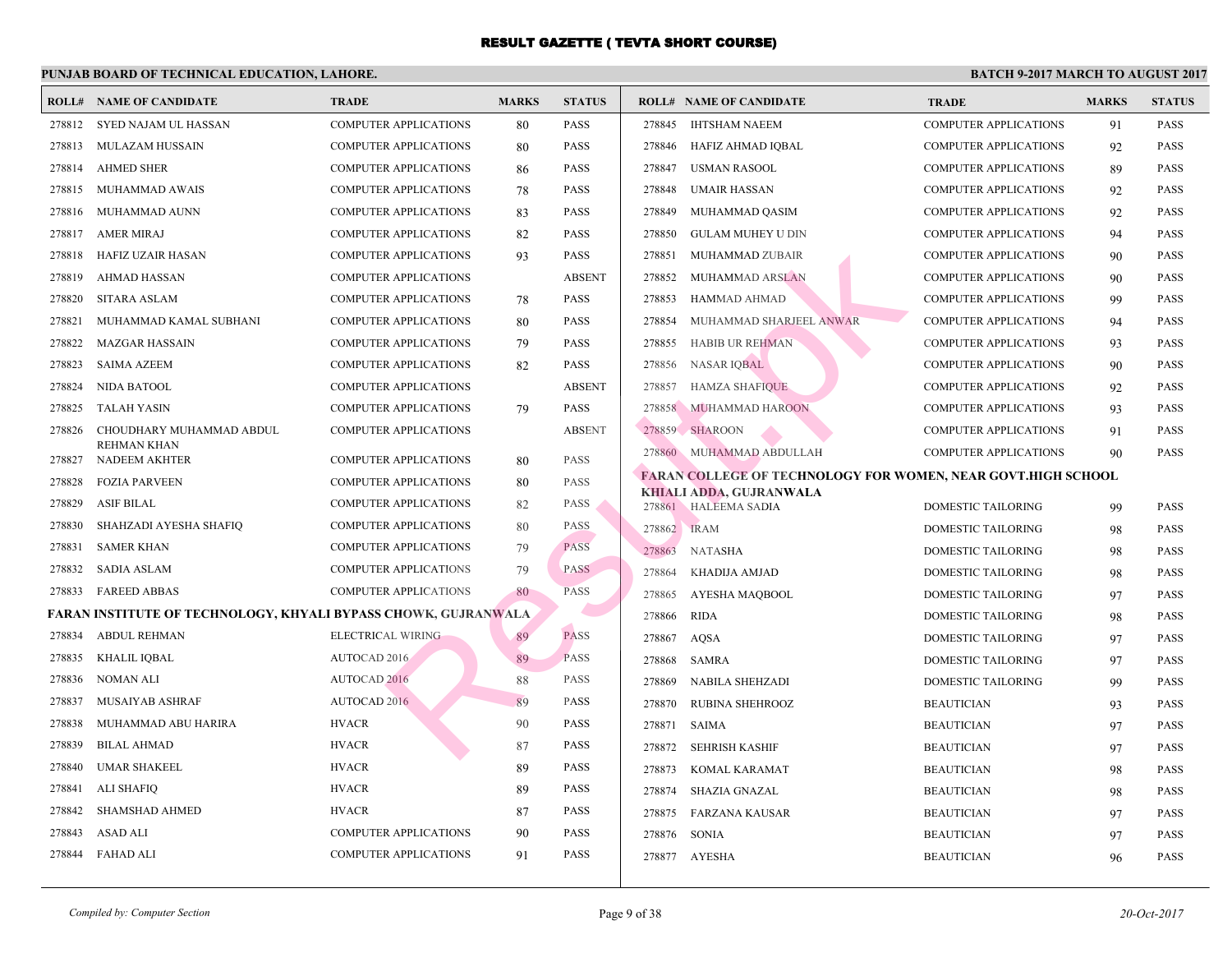| ROLL#  | NAME OF CANDIDATE                                             | <b>TRADE</b>                 | <b>MARKS</b> | <b>STATUS</b> |               | <b>ROLL# NAME OF CANDIDATE</b>             | <b>TRA</b>  |
|--------|---------------------------------------------------------------|------------------------------|--------------|---------------|---------------|--------------------------------------------|-------------|
| 278878 | <b>KAINAT</b>                                                 | <b>BEAUTICIAN</b>            | 98           | <b>PASS</b>   | 278911        | <b>ARSLAN NAZIR</b>                        | <b>ELEC</b> |
| 278879 | <b>FARHANA</b>                                                | <b>BEAUTICIAN</b>            | 97           | <b>PASS</b>   | 278912        | ZAIM IJAZ                                  | <b>ELEC</b> |
| 278880 | ASMA RANI                                                     | <b>BEAUTICIAN</b>            | 99           | PASS          | 278913        | WAQAR AHMAD                                | <b>ELEC</b> |
|        | <b>GOVERNMENT TECHNICAL TRAINING INSTITUTE, PASROOR ROAD,</b> |                              |              |               | 278914        | AKBAR ALI                                  | <b>ELEC</b> |
|        | <b>GUJRANWALA</b>                                             |                              |              |               | 278915        | <b>FARRUKH ZAHEER</b>                      | <b>ELEC</b> |
| 278881 | MUHAMMAD ASIM ANWAR                                           | <b>COMPUTER APPLICATIONS</b> | 84           | PASS          | 278916        | ZUBAIR UMAR                                | <b>ELEC</b> |
| 278882 | SULTAN SALAH UD AYUBI                                         | <b>COMPUTER APPLICATIONS</b> |              | <b>ABSENT</b> | 278917        | NEHAN MEHMOOD                              | <b>ELEC</b> |
| 278883 | HAFIZ MUHAMMAD KASHIF                                         | <b>COMPUTER APPLICATIONS</b> |              | <b>ABSENT</b> | 278918        | MUHAMMAD AMASH MEHMOOD                     | <b>ELEC</b> |
| 278884 | HAFIZ ABDUL REHMAN MACCI                                      | <b>COMPUTER APPLICATIONS</b> |              | <b>ABSENT</b> | 278919        | ALI ASGHAR                                 | <b>ELEC</b> |
| 278885 | MUHAMMAD BILAL IJAZ                                           | <b>COMPUTER APPLICATIONS</b> |              | <b>ABSENT</b> | 278920        | MUHAMMAD UMAR                              | <b>ELEC</b> |
| 278886 | ANEES UR REHMAN                                               | <b>COMPUTER APPLICATIONS</b> | 90           | PASS          | 278921        | <b>BILAL AMIR BHATTI</b>                   | <b>ELEC</b> |
| 278887 | <b>GHULAM MUSTAFA</b>                                         | <b>COMPUTER APPLICATIONS</b> | 75           | PASS          |               | 278922 AFAQ GOHAR                          | <b>ELEC</b> |
| 278888 | ABU USAMA NAWAZ                                               | <b>COMPUTER APPLICATIONS</b> |              | FAIL          |               | WINWARE INSTITUTE OF COMPUTER SCIENCES,, K |             |
| 278889 | <b>AHMAD TARIQ</b>                                            | <b>COMPUTER APPLICATIONS</b> | 84           | PASS          | <b>KAMOKE</b> |                                            |             |
| 278890 | <b>FAIZAN MIRZA</b>                                           | <b>COMPUTER APPLICATIONS</b> |              | FAIL          |               | 278923 HAFIZ ABDUL HANAN                   | <b>COMI</b> |
| 278891 | <b>ALI RAFIQUE</b>                                            | <b>COMPUTER APPLICATIONS</b> | 92           | <b>PASS</b>   | 278924        | AURANGZAIB                                 | <b>COMF</b> |
| 278892 | <b>WAQAS JOHN</b>                                             | <b>COMPUTER APPLICATIONS</b> | 83           | <b>PASS</b>   | 278925        | RIMSHA NAWAZ                               | <b>COMF</b> |
| 278893 | <b>AHMAR SHAHID</b>                                           | <b>COMPUTER APPLICATIONS</b> | 80           | <b>PASS</b>   | 278926        | SYEDA DUA FATIMA                           | <b>COMF</b> |
| 278894 | SHOAIB QAYYUM KHAN                                            | <b>COMPUTER APPLICATIONS</b> | 81           | PASS          | 278927        | <b>SEHRASH SHOUKAT</b>                     | <b>COMI</b> |
| 278895 | <b>ABUBAKER</b>                                               | <b>COMPUTER APPLICATIONS</b> | 79           | PASS          |               | 278928 MUNEEBA SARWAR                      | COMF        |
| 278896 | MUHAMMAD BILAL IJAZ                                           | <b>COMPUTER APPLICATIONS</b> |              | <b>ABSENT</b> |               | GOVT. VOCATIONAL TRAINING INSTITUTE FOR W  |             |
| 278897 | MUDDASIR KHURSHID                                             | <b>COMPUTER APPLICATIONS</b> |              | <b>ABSENT</b> |               | SUHEKE CHOWKI, SUKHEKE, HAFIZABAD          |             |
| 278898 | <b>MEHBOOB ANSAR</b>                                          | <b>COMPUTER APPLICATIONS</b> |              | <b>ABSENT</b> | 278929        | <b>MISBAH SADDIQUE</b>                     | <b>COMF</b> |
| 278899 | AMIR ABDULLAH                                                 | <b>COMPUTER APPLICATIONS</b> |              | <b>ABSENT</b> | 278930        | NOSHEEN FATIMA                             | COMF        |
| 278900 | <b>FAISAL SHAHZAD</b>                                         | <b>COMPUTER APPLICATIONS</b> |              | <b>ABSENT</b> | 278931        | <b>IRUM BASHIR</b>                         | <b>COMI</b> |
| 278901 | <b>SAIF UR RIHMAN</b>                                         | <b>COMPUTER APPLICATIONS</b> |              | <b>ABSENT</b> | 278932        | <b>SHAZIA BATOOL</b>                       | <b>COMF</b> |
| 278902 | <b>SAIF ULLAH</b>                                             | <b>COMPUTER APPLICATIONS</b> |              | <b>ABSENT</b> | 278933        | <b>TOBA BINYAMEEN</b>                      | <b>COMF</b> |
| 278903 | ABAID ULLAH QASMI                                             | <b>ELECTRICAL WIRING</b>     |              | <b>ABSENT</b> | 278934        | <b>MAHA GULZAR</b>                         | <b>COMF</b> |
| 278904 | <b>ABDUL RASHEED</b>                                          | <b>ELECTRICAL WIRING</b>     | 87           | PASS          | 278935        | <b>ANEELA JAVED</b>                        | <b>COMF</b> |
| 278905 | <b>IRFAN ULLAH</b>                                            | ELECTRICAL WIRING            |              | <b>ABSENT</b> | 278936        | NEELAM SHAHZADI                            | <b>COMI</b> |
| 278906 | <b>SUHAIB AFZAL</b>                                           | ELECTRICAL WIRING            | 79           | <b>PASS</b>   | 278937        | UZMA RANI                                  | <b>COMI</b> |
| 278907 | MUHAMMAD ABU BAKAR                                            | ELECTRICAL WIRING            | 84           | PASS          | 278938        | <b>SAIMA BATOOL</b>                        | <b>COME</b> |
| 278908 | <b>EHTSHAM ALI</b>                                            | ELECTRICAL WIRING            | 81           | PASS          | 278939        | <b>IRAM NAWAZ</b>                          | <b>COMF</b> |
| 278909 | MUHAMMAD FURQAN RIAZ                                          | ELECTRICAL WIRING            | 89           | PASS          | 278940        | <b>TOOEER ZAHRA</b>                        | <b>COMI</b> |
| 278910 | MUHAMMAD SHAHZAD IQBAL                                        | ELECTRICAL WIRING            | 77           | PASS          | 278941        | HAFIZA MUQQADAS KOUSAR                     | <b>COMI</b> |
|        |                                                               |                              |              |               | 278942        | <b>AENA SHABBIR</b>                        | <b>COMF</b> |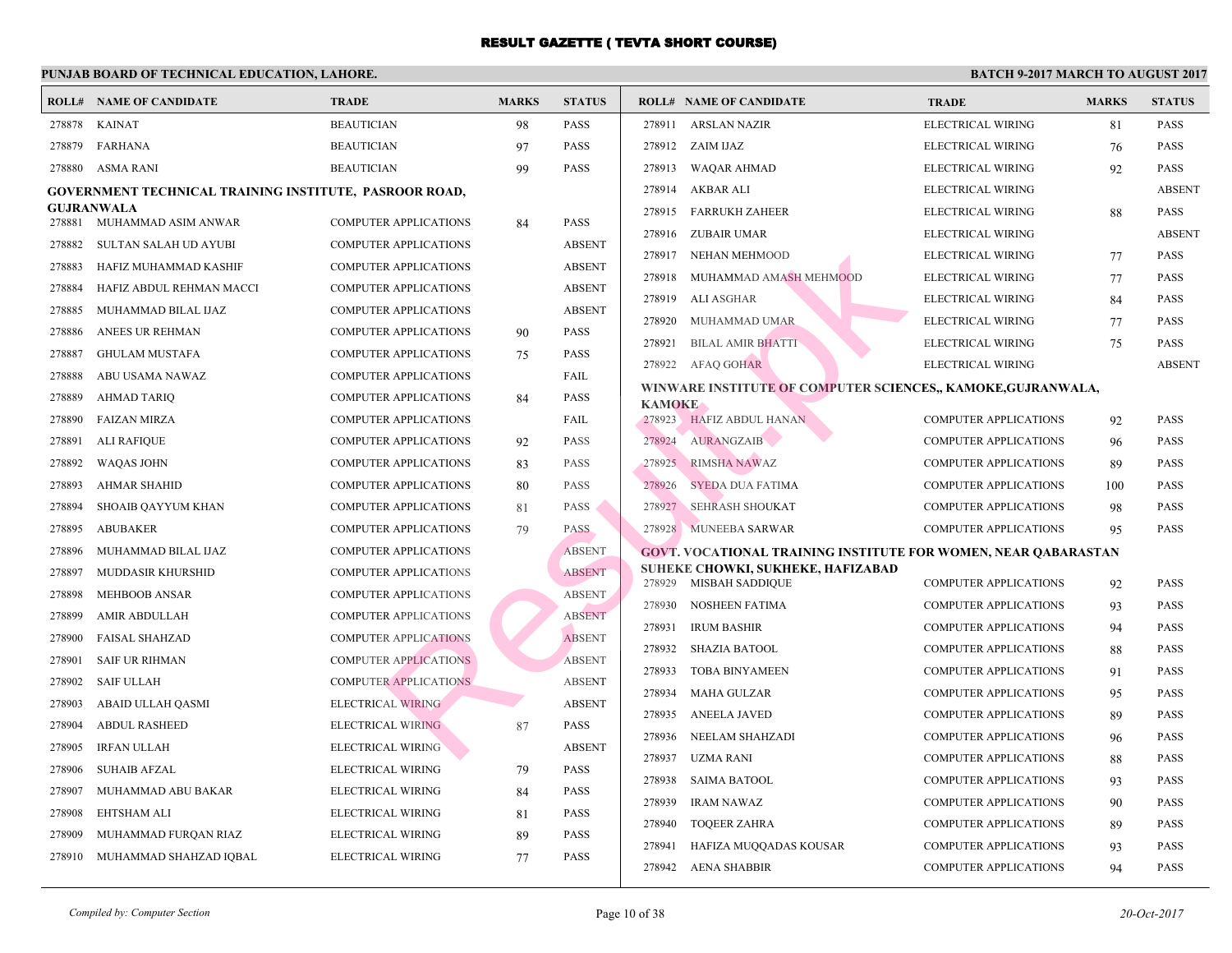|        | <b>ROLL# NAME OF CANDIDATE</b>                                 | <b>TRADE</b>                 | <b>MARKS</b> | <b>STATUS</b> |        | <b>ROLL# NAME OF CANDIDATE</b>                  | <b>TRA</b>  |
|--------|----------------------------------------------------------------|------------------------------|--------------|---------------|--------|-------------------------------------------------|-------------|
| 278943 | <b>SADIA ASHRAF</b>                                            | COMPUTER APPLICATIONS        | 88           | PASS          | 278975 | USMAN IRSHAD                                    | <b>HOMI</b> |
| 278944 | <b>UROOJ FATIMA</b>                                            | COMPUTER APPLICATIONS        | 86           | PASS          | 278976 | MUHAMMAD AQAASH HAMZA                           | <b>HOMI</b> |
| 278945 | MEHVESH KALSOOM                                                | COMPUTER APPLICATIONS        | 92           | <b>PASS</b>   | 278977 | <b>SOHAIL ABBAS</b>                             | <b>HOMI</b> |
| 278946 | MISBAH NAZ                                                     | COMPUTER APPLICATIONS        | 86           | PASS          | 278978 | <b>FAROOQ HAIDER</b>                            | <b>HOMI</b> |
| 278947 | NAZIA KHADIM                                                   | COMPUTER APPLICATIONS        | 90           | PASS          | 278979 | MUHAMMAD USAMA                                  | <b>HOMI</b> |
|        | MUSLIM COLLEGE OF TECHNOLOGY, GUJRANWALA ROAD, NEAR MUSLIM     |                              |              |               | 278980 | <b>HASSNAIN ASLAM</b>                           | <b>HOMI</b> |
|        | <b>COLLEGE OF COMMERCE, HAFIZABAD</b>                          |                              |              |               | 278981 | <b>SAMI ULLAH</b>                               | <b>HOMI</b> |
| 278948 | QAMAR RAZA                                                     | <b>CIVIL SURVEYOR 2016</b>   | 86           | PASS          | 278982 | <b>AAMIR SOHAIL</b>                             | <b>HOMI</b> |
| 278949 | <b>HASNAIN ALI</b>                                             | <b>CIVIL SURVEYOR 2016</b>   | 84           | PASS          | 278983 | <b>SUFIAN AZIZ</b>                              | <b>HOMI</b> |
| 278950 | <b>FAISAL NAVEED</b>                                           | <b>CIVIL SURVEYOR 2016</b>   |              | <b>ABSENT</b> |        | 278984 MUHAMMAD ZAIN ABBAS                      | <b>HOMI</b> |
|        | GOVERNMENT TECHNICAL TRAINING INSTITUTE, SATELLITE TOWN, JHANG |                              |              |               |        | <b>GOVERNMENT VOCATIONAL TRAINING INSTITUTI</b> |             |
| 278951 | SHEHBAZ HUSSAIN                                                | <b>COMPUTER APPLICATIONS</b> | 69           | <b>PASS</b>   |        | 278985 AIMA SHAH                                | <b>DOMI</b> |
| 278952 | <b>HAFIZ JAHANZAIB</b>                                         | <b>COMPUTER APPLICATIONS</b> | 84           | PASS          | 278986 | AROOJ FATIMA                                    | <b>DOMI</b> |
| 278953 | <b>FARHAN GULL</b>                                             | <b>COMPUTER APPLICATIONS</b> | 84           | <b>PASS</b>   |        | 278987 MUQADAS MUNAWAR                          | <b>DOMI</b> |
| 278954 | <b>SHAHZAD HASSAN</b>                                          | COMPUTER APPLICATIONS        | 79           | PASS          | 278988 | AYESHA MUQADAS                                  | <b>DOMI</b> |
| 278955 | MUHAMMAD NAVEED ASHRAF                                         | <b>COMPUTER APPLICATIONS</b> | 82           | PASS          | 278989 | <b>BUSHRA ARSHAD</b>                            | <b>DOMI</b> |
| 278956 | HASSNAIN MANSOOR AHMAD                                         | COMPUTER APPLICATIONS        | 85           | <b>PASS</b>   | 278990 | <b>TANZEELA BASHIR</b>                          | <b>DOMI</b> |
| 278957 | <b>FAISAL MERAJ</b>                                            | <b>COMPUTER APPLICATIONS</b> | 85           | <b>PASS</b>   | 278991 | <b>HAFSA SHAFIQUE</b>                           | <b>DOMI</b> |
| 278958 | <b>MOHSIN RAZA</b>                                             | COMPUTER APPLICATIONS        | 83           | <b>PASS</b>   | 278992 | <b>MARYAM LATIF</b>                             | <b>DOMI</b> |
| 278959 | MUHAMMAD AJMAL SHAHZAD                                         | COMPUTER APPLICATIONS        | 95           | <b>PASS</b>   | 278993 | <b>AQSA BATOOL</b>                              | <b>DOMI</b> |
| 278960 | MUHAMMAD BILAWAL                                               | COMPUTER APPLICATIONS        | 84           | <b>PASS</b>   |        |                                                 |             |
| 278961 | MUHAMMAD WASEEM                                                | <b>COMPUTER APPLICATIONS</b> |              | <b>ABSENT</b> | 278994 | NADIA PERVEEN                                   | <b>DOMI</b> |
| 278962 | MUHAMMAD YASEEN                                                | <b>COMPUTER APPLICATIONS</b> |              | <b>ABSENT</b> | 278995 | FIZA HIJAAB                                     | <b>DOMI</b> |
| 278963 | <b>NAZIR AHMAD</b>                                             | <b>COMPUTER APPLICATIONS</b> | 79           | <b>PASS</b>   | 278996 | RUQUIA KANWAL                                   | <b>DOMI</b> |
| 278964 | MUHAMMAD NADEEM                                                | <b>COMPUTER APPLICATIONS</b> | 78           | <b>PASS</b>   | 278997 | NAJMA RANI                                      | <b>DOMI</b> |
| 278965 | <b>KHAWAR ABBAS</b>                                            | <b>COMPUTER APPLICATIONS</b> | 89           | <b>PASS</b>   | 278998 | <b>KAINAT</b>                                   | <b>DOMI</b> |
| 278966 | MUHAMMAD HANZALA                                               | <b>COMPUTER APPLICATIONS</b> | 94           | <b>PASS</b>   | 278999 | <b>SAIRA BATOOL</b>                             | <b>DOMI</b> |
| 278967 | AHTESHAM                                                       | <b>COMPUTER APPLICATIONS</b> | 78           | PASS          | 279000 | <b>RABIA MUZAFFAR</b>                           | <b>DOMI</b> |
| 278968 | WAQAS ANWAR                                                    | <b>COMPUTER APPLICATIONS</b> | 77           | <b>PASS</b>   | 279001 | AIMAN ARIF                                      | COMI        |
| 278969 | ZAMAN GUL KHAN                                                 | <b>COMPUTER APPLICATIONS</b> | 85           | <b>PASS</b>   | 279002 | ASIFA MUNIR                                     | COMI        |
| 278970 | MUHAMMAD RUSTAM                                                | <b>COMPUTER APPLICATIONS</b> | 77           | <b>PASS</b>   | 279003 | <b>UROOJ UMBER</b>                              | COMI        |
| 278971 | MUHAMMAD MAAZ                                                  | HOME APPLIANCES REPAIR       | 83           | PASS          | 279004 | <b>SADIA PERVEEN</b>                            | <b>COMI</b> |
| 278972 | MUHAMMAD UMAIR NASIR                                           | HOME APPLIANCES REPAIR       | 70           | PASS          | 279005 | WAREESHA RAMZAN                                 | COMI        |
| 278973 | <b>SHAN SIDDIQUE</b>                                           | HOME APPLIANCES REPAIR       | 87           | PASS          | 279006 | AMNA MANZOOR                                    | COMI        |
| 278974 | MUHAMMAD SHOAIB                                                | HOME APPLIANCES REPAIR       | 70           | PASS          | 279007 | <b>MASHAL AKHTER</b>                            | <b>COMI</b> |
|        |                                                                |                              |              |               |        | 279008 SUMIA AMBREEN                            | COMI        |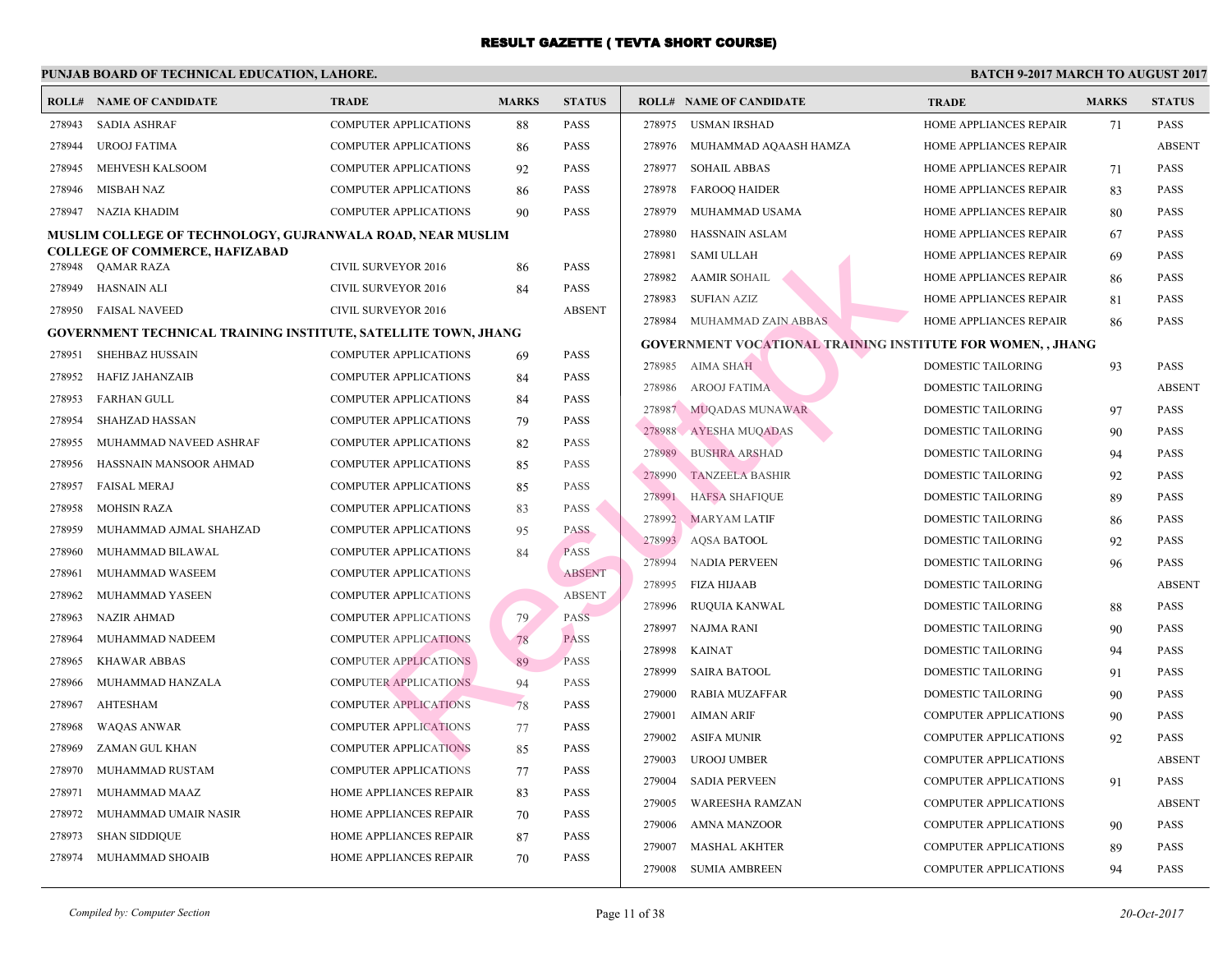|        | <b>ROLL# NAME OF CANDIDATE</b>                                         | <b>TRADE</b>                  | <b>MARKS</b> | <b>STATUS</b> | <b>ROLL# NAME OF CANDIDATE</b>                  | <b>TRA</b>  |
|--------|------------------------------------------------------------------------|-------------------------------|--------------|---------------|-------------------------------------------------|-------------|
| 279009 | MAFIA IQBAL                                                            | <b>COMPUTER APPLICATIONS</b>  | 92           | <b>PASS</b>   | 279041<br><b>MARIA HAMEED</b>                   | <b>COME</b> |
| 279010 | <b>UMAIMA NAJEEB</b>                                                   | <b>COMPUTER APPLICATIONS</b>  | 91           | <b>PASS</b>   | 279042 KANEEZ FATIMA                            | <b>COMI</b> |
| 279011 | <b>TAHREEM ARSHAD</b>                                                  | <b>COMPUTER APPLICATIONS</b>  | 93           | <b>PASS</b>   | AMINA<br>279043                                 | <b>COME</b> |
| 279012 | <b>MALAIKA HAYAT</b>                                                   | COMPUTER APPLICATIONS         | 92           | <b>PASS</b>   | 279044<br><b>TAHMEENA BOOTA</b>                 | <b>COME</b> |
| 279013 | RUBINA KOUSAR                                                          | <b>COMPUTER APPLICATIONS</b>  |              | <b>ABSENT</b> | 279045 FOZIA BIBI                               | <b>COME</b> |
| 279014 | MOUAZMA RANI                                                           | <b>COMPUTER APPLICATIONS</b>  | 90           | <b>PASS</b>   | 279046 AFIFA RAFIQ                              | COMI        |
| 279015 | <b>FATIMA ARIF</b>                                                     | <b>COMPUTER APPLICATIONS</b>  | 90           | <b>PASS</b>   | 279047<br><b>AMNA RASHEED</b>                   | COMI        |
| 279016 | <b>AMNA BATOOL</b>                                                     | <b>COMPUTER APPLICATIONS</b>  | 93           | <b>PASS</b>   | 279048<br>ASIA MANSHA                           | <b>COME</b> |
| 279017 | REHANA KANWAL                                                          | <b>COMPUTER APPLICATIONS</b>  | 92           | <b>PASS</b>   | 279049<br><b>TASLEEM TALIB</b>                  | <b>COMI</b> |
| 279018 | <b>RABIA RASHEED</b>                                                   | <b>COMPUTER APPLICATIONS</b>  | 92           | <b>PASS</b>   | 279050<br><b>SANA BIBI</b>                      | COMI        |
| 279019 | <b>SHAKEELA BILAL</b>                                                  | <b>COMPUTER APPLICATIONS</b>  | 92           | <b>PASS</b>   | 279051<br><b>ULFAT BIBI</b>                     | COMI        |
| 279020 | <b>SIDRA SHAKOOR</b>                                                   | COMPUTER APPLICATIONS         | 92           | <b>PASS</b>   | 279052<br><b>IQRA SHARIF</b>                    | <b>COME</b> |
|        | <b>GOVERNMENT VOCATIONAL TRAINING INSTITUTE FOR WOMEN,, JHELUM</b>     |                               |              |               | 279053<br><b>SHABANA SHAFI</b>                  | <b>COME</b> |
| 279021 | ZESHAN ISHAQ                                                           | <b>COMPUTER APPLICATIONS</b>  |              | <b>ABSENT</b> | 279054<br><b>SOBIA</b>                          | <b>COME</b> |
| 279022 | AMJAD MEHMOOD                                                          | <b>COMPUTER APPLICATIONS</b>  |              | <b>ABSENT</b> | 279055 RUKHSANA SHAFIQUE                        | <b>COME</b> |
| 279023 | MIAN MUHAMMAD AHSAN                                                    | <b>COMPUTER APPLICATIONS</b>  | 77           | <b>PASS</b>   | 279056 VENUS                                    | <b>COME</b> |
| 279024 | HAMZA IKHLAQ                                                           | <b>COMPUTER APPLICATIONS</b>  | 76           | <b>PASS</b>   | 279057 ALLAH MAFI                               | <b>COMI</b> |
| 279025 | <b>TAYYAB RAUF</b>                                                     | <b>COMPUTER APPLICATIONS</b>  |              | <b>ABSENT</b> | 279058<br><b>ISHRAT BIBI</b>                    | <b>COME</b> |
| 279026 | <b>AADIL MEHMOOD</b>                                                   | COMPUTER APPLICATIONS         |              | <b>ABSENT</b> | 279059 SABA                                     | COMI        |
| 279027 | <b>ADNAN SHOUKAT</b>                                                   | <b>COMPUTER APPLICATIONS</b>  | 76           | PASS          | 279060<br><b>NASEEM BIBI</b>                    | COMI        |
| 279028 | <b>AHMED WAHEED</b>                                                    | <b>COMPUTER APPLICATIONS</b>  |              | <b>ABSENT</b> | ANIQA<br>279061                                 | <b>COME</b> |
| 279029 | <b>GHULAM HAIDER</b>                                                   | <b>COMPUTER APPLICATIONS</b>  | 85           | <b>PASS</b>   | 279062 SHAZIA                                   | <b>COMF</b> |
| 279030 | <b>USAMA SOHAIB</b>                                                    | <b>COMPUTER APPLICATIONS</b>  | 73           | <b>PASS</b>   | 279063 FARAH BIBI                               | COMI        |
| 279031 | <b>ZEESHAN RIAZ</b>                                                    | <b>COMPUTER APPLICATIONS</b>  | 87           | <b>PASS</b>   | <b>GOVERNMENT TECHNICAL TRAINING CENTRE (W)</b> |             |
| 279032 | MUHAMMAD NOUMAN                                                        | <b>COMPUTER APPLICATIONS</b>  |              | <b>ABSENT</b> | JAHANIAN<br>279064<br>SABA                      | <b>COME</b> |
| 279033 | <b>SAMI ULLAH</b>                                                      | <b>COMPUTER APPLICATIONS</b>  |              | <b>ABSENT</b> | 279065<br>SHAHIDA ASGHAR                        | <b>COMF</b> |
| 279034 | <b>AJMAL HUSSAIN</b>                                                   | <b>COMPUTER APPLICATIONS</b>  | 74           | PASS          | 279066<br>UJALA YOUNAS                          | <b>COME</b> |
| 279035 | MALIK AAMIR IJAZ                                                       | <b>COMPUTER APPLICATIONS</b>  | 88           | <b>PASS</b>   | AZBA AFZAL<br>279067                            | <b>COME</b> |
| 279036 | <b>SHAIQ TARIQ</b>                                                     | <b>COMPUTER APPLICATIONS</b>  | 88           | <b>PASS</b>   | 279068<br>AISHA BIBI                            | <b>COMI</b> |
| 279037 | MATI UR REHMAN                                                         | <b>COMPUTER APPLICATIONS</b>  |              | <b>ABSENT</b> | AQSA DILDAR<br>279069                           | <b>COME</b> |
| 279038 | MUHAMMAD AWAIS AHMED                                                   | <b>COMPUTER APPLICATIONS</b>  |              | <b>ABSENT</b> | 279070<br>AASIA MEHMHOOD                        | <b>COME</b> |
|        | <b>GOVT. TECHNICAL TRAINING CENTRE (W), VILLAGE ROSHAN BHEELA NEAR</b> | 279071<br><b>SHAHEEN BIBI</b> | COMI         |               |                                                 |             |
|        | DARBAR HAZRAT BABA PANEY SHAH, KASUR                                   |                               |              |               | 279072<br><b>SHAZIA PERVEEN</b>                 | COMI        |
| 279039 | MARIA                                                                  | <b>COMPUTER APPLICATIONS</b>  | 87           | <b>PASS</b>   |                                                 | <b>COME</b> |
| 279040 | MEHVISH NAWAZ                                                          | <b>COMPUTER APPLICATIONS</b>  | 88           | PASS          | 279073 AASMA MAQSOOD                            |             |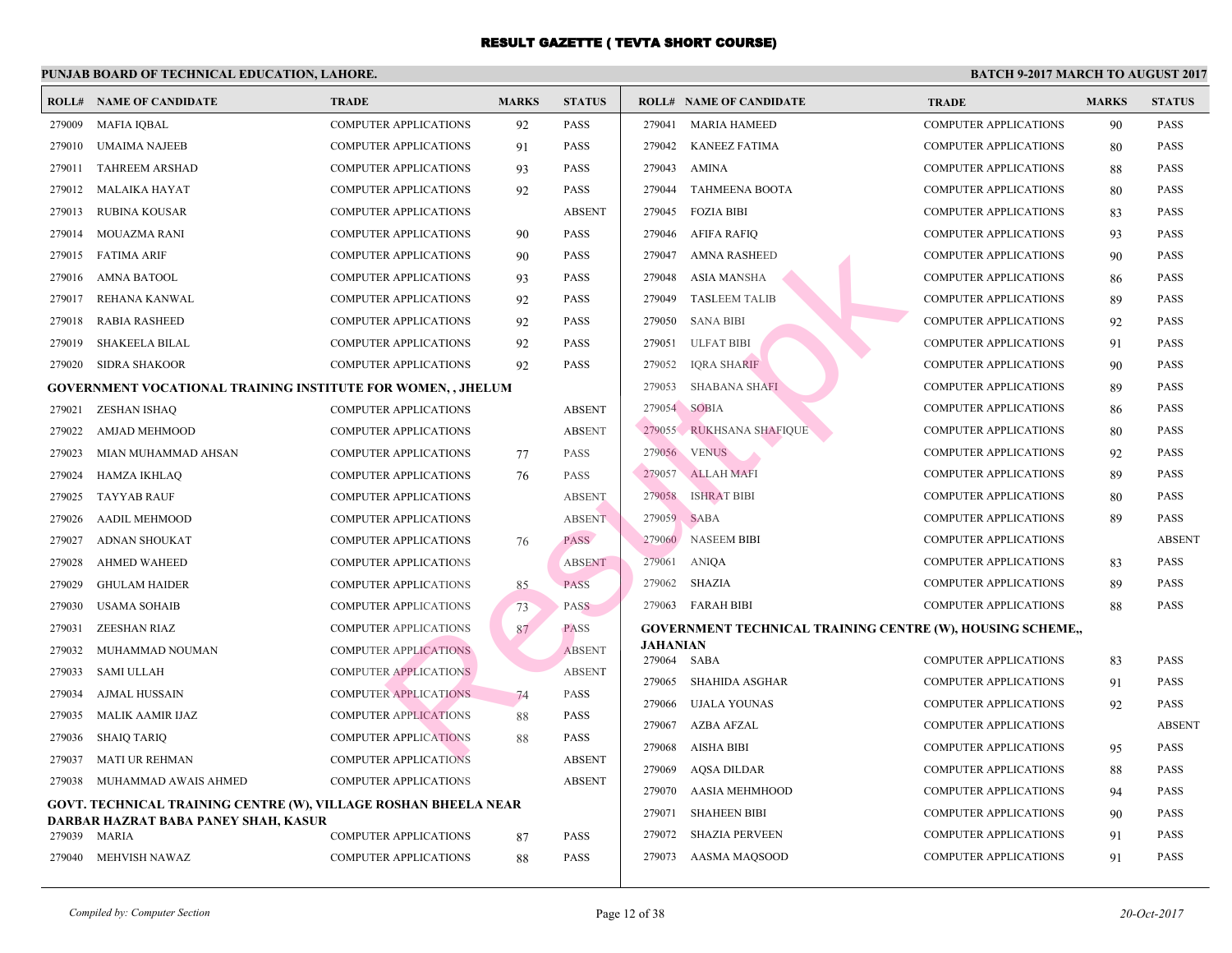|                           | <b>ROLL# NAME OF CANDIDATE</b>                              | <b>TRADE</b>                           | <b>MARKS</b> | <b>STATUS</b> |        | <b>ROLL# NAME OF CANDIDATE</b> | <b>TRA</b>  |
|---------------------------|-------------------------------------------------------------|----------------------------------------|--------------|---------------|--------|--------------------------------|-------------|
| 279074                    | ZUNIARA KHALIO                                              | <b>COMPUTER APPLICATIONS</b>           | 90           | <b>PASS</b>   | 279107 | AYESHA ASLAM                   | <b>BEAU</b> |
| 279075                    | <b>ERAM ASIF</b>                                            | <b>COMPUTER APPLICATIONS</b>           | 90           | <b>PASS</b>   | 279108 | <b>SHAHIDA PRVEEN</b>          | <b>BEAU</b> |
| 279076                    | MEHWISH SHOUKAT                                             | <b>COMPUTER APPLICATIONS</b>           |              | <b>ABSENT</b> | 279109 | AROOJ AKBAR                    | <b>BEAU</b> |
| 279077                    | FARZANA GHAZAL                                              | <b>COMPUTER APPLICATIONS</b>           |              | <b>ABSENT</b> |        | 279110 AISHA MANZOOR           | <b>BEAU</b> |
| 279078                    | <b>SIDRA AFZAL</b>                                          | <b>COMPUTER APPLICATIONS</b>           | 84           | <b>PASS</b>   | 279111 | <b>RAFEESHAN</b>               | <b>BEAU</b> |
| 279079                    | <b>AYESHA AFTAB</b>                                         | <b>COMPUTER APPLICATIONS</b>           |              | <b>ABSENT</b> |        | 279112 RANA ASMA NAZ           | <b>BEAU</b> |
| 279080                    | <b>IQRA EHSAAN</b>                                          | <b>COMPUTER APPLICATIONS</b>           | 83           | <b>PASS</b>   |        | 279113 UMARA WASEEM            | <b>BEAU</b> |
| 279081                    | <b>MARYAM KIRAN</b>                                         | COMPUTER APPLICATIONS                  |              | <b>ABSENT</b> | 279114 | HUMERA NAZ                     | <b>BEAU</b> |
| 279082                    | <b>FAZEELAT SHAKOOR</b>                                     | <b>COMPUTER APPLICATIONS</b>           | 82           | <b>PASS</b>   |        | 279115 AFSHAN RANI             | <b>BEAL</b> |
|                           | AFSARI VOCATIONAL TRAINING INSTITUTE, LATIF ROAD RANA TOWN, |                                        |              |               |        | 279116 GANWA RANI              | <b>BEAU</b> |
| <b>KHANEWAL</b><br>279083 | <b>SAMREEN ANJUM</b>                                        | <b>BEAUTICIAN</b>                      | 96           | <b>PASS</b>   |        | 279117 NAILA ISMAIL            | <b>BEAU</b> |
| 279084                    | <b>HIRA BATOOL</b>                                          | <b>BEAUTICIAN</b>                      |              | <b>PASS</b>   |        | 279118 TAHIRA SAEED            | <b>BEAU</b> |
| 279085                    | <b>SADIA PERVEEN</b>                                        | <b>BEAUTICIAN</b>                      | 96<br>94     | <b>PASS</b>   |        | 279119 ZUNAIRA SHAHZADI        | <b>BEAU</b> |
| 279086                    | NADIA QADIR BAKHSH                                          | <b>BEAUTICIAN</b>                      | 96           | <b>PASS</b>   |        | 279120 MUNIBA BIBI             | <b>BEAU</b> |
| 279087                    | <b>SUMERA BIBI</b>                                          | <b>BEAUTICIAN</b>                      | 92           | <b>PASS</b>   |        | 279121 IRAM HAYAT              | <b>BEAU</b> |
| 279088                    | RUKHSANA NAWAZ                                              | <b>BEAUTICIAN</b>                      | 95           | <b>PASS</b>   |        | 279122 SAHRISH                 | <b>BEAU</b> |
| 279089                    | RAZIA SULTANA                                               | <b>BEAUTICIAN</b>                      |              | PASS          |        | 279123 MUODUS AKRAM            | <b>BEAU</b> |
| 279090                    | MISBAH ASGHAR                                               | <b>BEAUTICIAN</b>                      | 95<br>96     | PASS          |        | 279124 NASIRA ISMAIL           | <b>BEAU</b> |
| 279091                    | <b>SALMA MAZHAR</b>                                         | <b>BEAUTICIAN</b>                      |              | <b>PASS</b>   |        | 279125 BUSHRA TAJ              | <b>BEAU</b> |
| 279092                    | <b>FARHEEN KHALID</b>                                       | <b>BEAUTICIAN</b>                      | 88<br>96     | <b>PASS</b>   |        | 279126 NIMRA TARIQ JAVEED      | <b>BEAU</b> |
| 279093                    | <b>AEMAN BATOOL</b>                                         | <b>BEAUTICIAN</b>                      |              | <b>PASS</b>   | 279127 | MUQADAS TARIQ JAVEED           | <b>BEAU</b> |
| 279094                    | <b>SANDEELA</b>                                             | <b>BEAUTICIAN</b>                      | 96           | PASS          | 279128 | NATASHA TARIQ JAVEED           | <b>BEAU</b> |
| 279095                    | <b>HAFSA YAMEEN</b>                                         | <b>BEAUTICIAN</b>                      | 96           | <b>PASS</b>   | 279129 | <b>OMME KALSOOM</b>            | <b>BEAU</b> |
| 279096                    | LAIBA KANWAL                                                | <b>BEAUTICIAN</b>                      | 96           | <b>PASS</b>   | 279130 | <b>SAJIDA PARVEEN</b>          | <b>BEAU</b> |
| 279097                    | <b>HIRA RAFIQUE</b>                                         |                                        | 98           | <b>PASS</b>   | 279131 | <b>SAMIA KHALID</b>            | <b>BEAU</b> |
| 279098                    | <b>AMNA MARYAM</b>                                          | <b>BEAUTICIAN</b><br><b>BEAUTICIAN</b> | 96           | <b>PASS</b>   |        | 279132 NUSRAT BIBI             | <b>BEAU</b> |
|                           |                                                             |                                        | 95           |               |        | 279133 MUSSART BIBI            | <b>BEAU</b> |
| 279099                    | SHUMAILA AFZAL                                              | <b>BEAUTICIAN</b><br><b>BEAUTICIAN</b> | 96           | <b>PASS</b>   | 279134 | TAHIRA KALSOOM                 | <b>BEAU</b> |
| 279100                    | <b>SUMAIRA NISAAR</b>                                       |                                        | 93           | <b>PASS</b>   |        | 279135 HUMERA NAWAZ            | <b>BEAU</b> |
| 279101                    | <b>HAJRA NOOR</b>                                           | <b>BEAUTICIAN</b><br><b>BEAUTICIAN</b> | 96           | <b>PASS</b>   |        | 279136 MEMONA                  | <b>BEAU</b> |
| 279102                    | <b>NASEEM AKHTAR</b>                                        |                                        | 98           | <b>PASS</b>   |        | 279137 SUMAIRA SHAHEEN         | <b>BEAU</b> |
| 279103                    | <b>SAMIYA ANJUM</b>                                         | <b>BEAUTICIAN</b>                      | 98           | <b>PASS</b>   | 279138 | TEHMINA KAUSAR                 | <b>BEAU</b> |
| 279104                    | ASMA                                                        | <b>BEAUTICIAN</b>                      | 97           | <b>PASS</b>   |        | 279139 TASLEEM GAZI            | <b>BEAU</b> |
| 279105                    | <b>ASIFA GULLZAR</b>                                        | <b>BEAUTICIAN</b>                      | 96           | <b>PASS</b>   |        | 279140 SAIRA YOSAF             | <b>BEAL</b> |
| 279106                    | <b>KAINAT</b>                                               | <b>BEAUTICIAN</b>                      | 96           | <b>PASS</b>   | 279141 | REHANA YOUNAS                  | <b>BEAU</b> |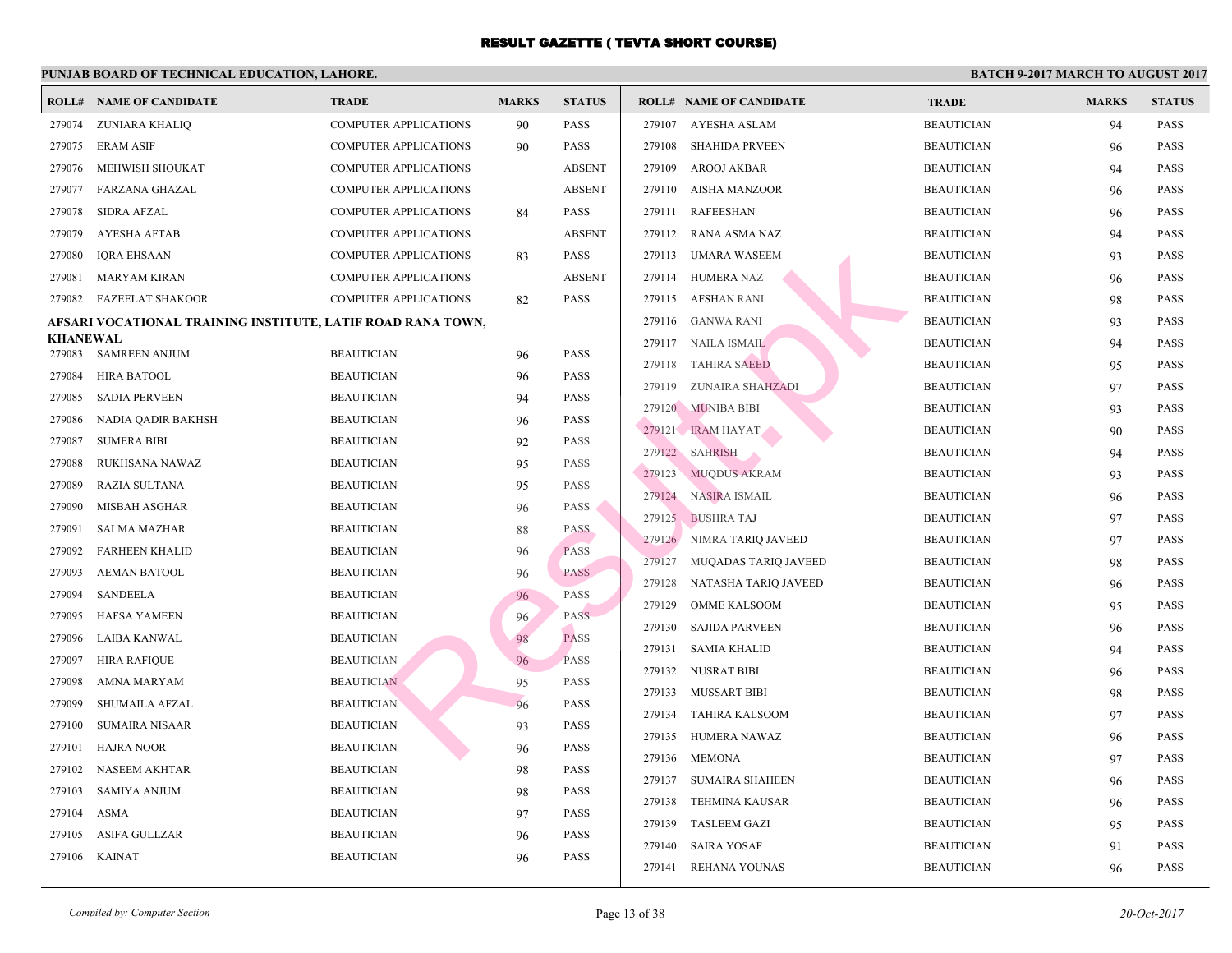|        | <b>ROLL# NAME OF CANDIDATE</b> | <b>TRADE</b>                 | <b>MARKS</b> | <b>STATUS</b> |        | <b>ROLL# NAME OF CANDIDATE</b> | <b>TRA</b>  |
|--------|--------------------------------|------------------------------|--------------|---------------|--------|--------------------------------|-------------|
| 279142 | <b>TASNEEM ZULFIQAR</b>        | <b>BEAUTICIAN</b>            | 96           | <b>PASS</b>   |        | 279177 MUHAMMAD BILAL          | COMI        |
| 279143 | <b>TAHIRA MANZOOR</b>          | COMPUTER APPLICATIONS        | 95           | <b>PASS</b>   | 279178 | SHAHBAZ ALI                    | <b>COMF</b> |
| 279144 | <b>ANILA IRAM</b>              | <b>COMPUTER APPLICATIONS</b> | 96           | <b>PASS</b>   | 279179 | <b>WAQAS AKRAM</b>             | <b>COME</b> |
| 279145 | <b>TAHIRA PARVEEN</b>          | <b>COMPUTER APPLICATIONS</b> | 94           | <b>PASS</b>   | 279180 | ALI SHAN                       | <b>COMF</b> |
| 279146 | <b>KOUSAR RAMZAN</b>           | COMPUTER APPLICATIONS        | 95           | <b>PASS</b>   | 279181 | <b>SAJID HUSSAIN</b>           | <b>COME</b> |
| 279147 | NISA SHABBIR                   | COMPUTER APPLICATIONS        | 95           | <b>PASS</b>   | 279182 | <b>ASIF NAZIR</b>              | COMI        |
| 279148 | ANSA KANWAL                    | <b>COMPUTER APPLICATIONS</b> | 93           | <b>PASS</b>   | 279183 | MUHAMMAD SHOBAN                | <b>COME</b> |
| 279149 | <b>HINA HUSSAIN</b>            | <b>COMPUTER APPLICATIONS</b> | 97           | <b>PASS</b>   | 279184 | MUHAMMAD SAJID UMER            | <b>COME</b> |
| 279150 | <b>ROMEEN SAEED</b>            | <b>COMPUTER APPLICATIONS</b> | 98           | <b>PASS</b>   | 279185 | <b>ASHAN WARIS</b>             | COMI        |
| 279151 | FARZANA MALKI                  | COMPUTER APPLICATIONS        | 80           | <b>PASS</b>   | 279186 | SHAMA FATIMA                   | <b>DOMI</b> |
| 279152 | <b>RABIA SHAHEEN</b>           | <b>COMPUTER APPLICATIONS</b> | 93           | <b>PASS</b>   | 279187 | <b>NADIA BASHIR</b>            | <b>DOMI</b> |
| 279153 | ZABUNIASA                      | <b>COMPUTER APPLICATIONS</b> | 94           | <b>PASS</b>   | 279188 | <b>HINA JAFFAR ABBAS</b>       | <b>DOMI</b> |
| 279154 | <b>AMNA SAJID</b>              | COMPUTER APPLICATIONS        | 94           | <b>PASS</b>   | 279189 | <b>ASIA GHULAM JAFAR</b>       | <b>DOMI</b> |
| 279155 | <b>UZMA PARVEEN</b>            | <b>COMPUTER APPLICATIONS</b> | 93           | <b>PASS</b>   |        | 279190 NIMAR NAZIR             | <b>DOMI</b> |
| 279156 | <b>KHUDEJA</b>                 | COMPUTER APPLICATIONS        | 93           | <b>PASS</b>   |        | 279191 RUKHSANA MUSHTAQ        | <b>DOM</b>  |
| 279157 | <b>SAMINA TABASSUM</b>         | <b>COMPUTER APPLICATIONS</b> | 88           | <b>PASS</b>   |        | 279192 SHAMA NAWAZ             | <b>DOMI</b> |
| 279158 | MUQADDAS WASEEM                | <b>COMPUTER APPLICATIONS</b> | 92           | <b>PASS</b>   | 279193 | SUMAIRA HUSSAIN                | <b>DOMI</b> |
| 279159 | <b>NAZIA</b>                   | <b>COMPUTER APPLICATIONS</b> | 96           | <b>PASS</b>   | 279194 | <b>KOMAL GULZAR</b>            | <b>DOMI</b> |
| 279160 | MUHAMMAD AQIB                  | <b>COMPUTER APPLICATIONS</b> | 95           | <b>PASS</b>   |        | 279195 NASEEM AKHTER           | <b>DOMI</b> |
| 279161 | MUHAMMAD SHABAN                | COMPUTER APPLICATIONS        | 96           | <b>PASS</b>   | 279196 | RUKHSANA GHULAM                | <b>DOMI</b> |
| 279162 | <b>HABIB ULLAH</b>             | <b>COMPUTER APPLICATIONS</b> | 98           | <b>PASS</b>   | 279197 | NAYAR SULTANA                  | <b>DOMI</b> |
| 279163 | MUHAMMAD SHOAIB                | <b>COMPUTER APPLICATIONS</b> | 97           | <b>PASS</b>   | 279198 | SAIMA MULZAM HUSAIN            | <b>DOMI</b> |
| 279164 | <b>MUHAMMAD NASIR</b>          | <b>COMPUTER APPLICATIONS</b> | 97           | <b>PASS</b>   | 279199 | <b>AYESHA</b>                  | <b>DOMI</b> |
| 279165 | <b>UMER FAROOQ</b>             | <b>COMPUTER APPLICATIONS</b> | 96           | <b>PASS</b>   | 279200 | <b>AYESHA GHAFOOR</b>          | <b>DOMI</b> |
| 279166 | <b>ABDUL WAHID</b>             | <b>COMPUTER APPLICATIONS</b> | 94           | <b>PASS</b>   | 279201 | <b>SANA</b>                    | <b>DOMI</b> |
| 279167 | MUHAMMAD ADNAN ALI             | <b>COMPUTER APPLICATIONS</b> | 89           | <b>PASS</b>   | 279202 | <b>NOREEN</b>                  | <b>DOMI</b> |
| 279168 | <b>WAQAR HUSSAIN</b>           | <b>COMPUTER APPLICATIONS</b> | 88           | PASS          | 279203 | FARHAT SHAHEEN                 | <b>DOMI</b> |
| 279169 | <b>ADNAN SUNNY</b>             | <b>COMPUTER APPLICATIONS</b> | 93           | <b>PASS</b>   | 279204 | <b>ASMA JABBI</b>              | <b>DOMI</b> |
| 279170 | MUHAMMAD NABEEL FEROZE         | <b>COMPUTER APPLICATIONS</b> | 92           | <b>PASS</b>   | 279205 | HUMERA DILSHAD                 | <b>DOMI</b> |
| 279171 | <b>WASEEM SHEHZAD</b>          | <b>COMPUTER APPLICATIONS</b> | 97           | <b>PASS</b>   | 279206 | RASHIDA TABASSUM               | <b>DOMI</b> |
| 279172 | <b>SHAHZAD RAZA</b>            | COMPUTER APPLICATIONS        | 92           | <b>PASS</b>   | 279207 | HAFIZA MOBEEN JAVAID           | <b>DOMI</b> |
| 279173 | MUHAMMAD SIDDIQUE SHAOKAT      | COMPUTER APPLICATIONS        | 90           | <b>PASS</b>   | 279208 | <b>SIDRA ASLAM</b>             | <b>DOMI</b> |
| 279174 | MUHAMMAD TOUSEEF               | COMPUTER APPLICATIONS        | 94           | <b>PASS</b>   | 279209 | <b>MOBEEN MAI</b>              | <b>DOMI</b> |
| 279175 | <b>ABDUL SAMAD</b>             | <b>COMPUTER APPLICATIONS</b> | 94           | <b>PASS</b>   | 279210 | KHALIDA BIBI                   | <b>DOMI</b> |
| 279176 | GHULAM HUSSAIN                 | COMPUTER APPLICATIONS        | 93           | <b>PASS</b>   |        | 279211 FATIMA IFTKHAR          | <b>DOMI</b> |
|        |                                |                              |              |               |        |                                |             |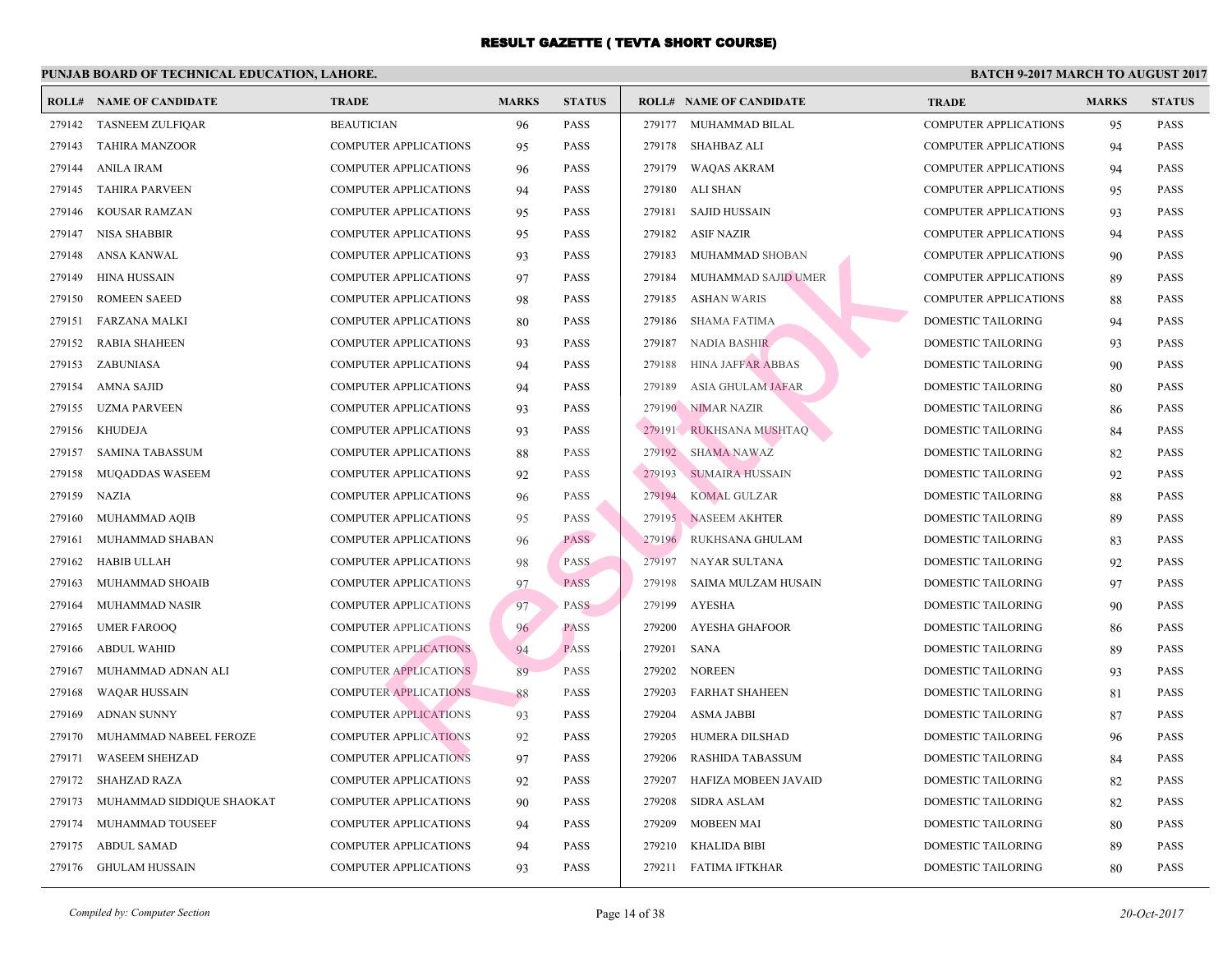|        | <b>ROLL# NAME OF CANDIDATE</b>                                  | <b>TRADE</b>                 | <b>MARKS</b> | <b>STATUS</b> | <b>ROLL# NAME OF CANDIDATE</b>    | <b>TRA</b>                 |
|--------|-----------------------------------------------------------------|------------------------------|--------------|---------------|-----------------------------------|----------------------------|
| 279212 | SHAWIZA SADDIQ                                                  | DOMESTIC TAILORING           | 90           | <b>PASS</b>   | 279245<br>NUZHAT SHAHEEN          | COMI                       |
| 279213 | AMINA HUSSAIN                                                   | <b>DOMESTIC TAILORING</b>    | 80           | <b>PASS</b>   | 279246 SABA IRSHAD                | <b>COME</b>                |
| 279214 | TAHIRA NAWAZ                                                    | DOMESTIC TAILORING           | 81           | <b>PASS</b>   | 279247<br>SHAFAHAT                | <b>COMI</b>                |
| 279215 | SANOBAR GULL                                                    | DOMESTIC TAILORING           | 82           | <b>PASS</b>   | 279248 MAMOONA HANIF              | <b>COMF</b>                |
| 279216 | <b>GULSHAN RUBAB</b>                                            | DOMESTIC TAILORING           | 81           | <b>PASS</b>   | 279249 FARZANA FIAZ               | <b>COMI</b>                |
| 279217 | <b>ROBAB ZAHRA</b>                                              | DOMESTIC TAILORING           | 80           | <b>PASS</b>   | 279250<br>SONIA KHAN              | <b>COME</b>                |
| 279218 | <b>BUSHRA BIBI</b>                                              | DOMESTIC TAILORING           | 82           | <b>PASS</b>   | 279251<br>NAZIA HAQ NAWAZ         | <b>COME</b>                |
| 279219 | <b>NASREEN AKHTAR</b>                                           | DOMESTIC TAILORING           | 87           | <b>PASS</b>   | 279252<br><b>ULFAT BATOOL</b>     | <b>COME</b>                |
| 279220 | JAVERIA NAZ                                                     | DOMESTIC TAILORING           | 83           | <b>PASS</b>   | 279253<br>AISHA QURTUL AIN        | <b>COME</b>                |
| 279221 | <b>TAHIRA NAZ</b>                                               | DOMESTIC TAILORING           | 82           | <b>PASS</b>   | 279254<br>SAIRA ALLAH BUSHK       | <b>DOMI</b>                |
| 279222 | <b>SHAGUFTA TOFIQ</b>                                           | DOMESTIC TAILORING           | 81           | <b>PASS</b>   | 279255<br><b>ANAM KSHAZADI</b>    | <b>DOMI</b>                |
| 279223 | <b>AYESHA</b>                                                   | DOMESTIC TAILORING           | 82           | <b>PASS</b>   | 279256<br><b>SHANZA SHABIR</b>    | <b>DOMI</b>                |
| 279224 | MAJIDA WARAS ALI                                                | DOMESTIC TAILORING           | 84           | <b>PASS</b>   | 279257<br>MEHNAZ ALLAH DITTA      | <b>DOMI</b>                |
| 279225 | MISBAH                                                          | DOMESTIC TAILORING           | 82           | <b>PASS</b>   | 279258 MARIA FAREED               | <b>DOMI</b>                |
| 279226 | <b>SAIMA PERVEEN</b>                                            | DOMESTIC TAILORING           | 89           | <b>PASS</b>   | 279259 AMINA BIBI                 | <b>DOMI</b>                |
| 279227 | <b>RUKYYA BIBI</b>                                              | DOMESTIC TAILORING           | 80           | <b>PASS</b>   | 279260<br><b>TAHIRA ASHRAF</b>    | <b>DOMI</b>                |
| 279228 | <b>BUSHRA MALIK</b>                                             | DOMESTIC TAILORING           | 91           | <b>PASS</b>   | 279261<br><b>SANAM AFZAL</b>      | <b>DOMI</b>                |
| 279229 | <b>PARVEEN AKHTER</b>                                           | DOMESTIC TAILORING           | 97           | <b>PASS</b>   | 279262<br><b>SADIA PERVEEN</b>    | <b>DOMI</b>                |
| 279230 | FARHANA GULAB                                                   | DOMESTIC TAILORING           | 90           | <b>PASS</b>   | 279263 SOBIA SAJJAD               | <b>DOMI</b>                |
| 279231 | MARYIA MUHAMMAD HUSSAIN                                         | DOMESTIC TAILORING           | 85           | <b>PASS</b>   | 279264<br><b>SHAKEELA MANZOOR</b> | <b>DOMI</b>                |
| 279232 | <b>TOUSEEF SHAUKAT</b>                                          | DOMESTIC TAILORING           | 85           | <b>PASS</b>   | 279265<br><b>HASSINA AZIZ</b>     | <b>DOMI</b>                |
| 279233 | <b>KUBRA BIBI</b>                                               | <b>DOMESTIC TAILORING</b>    | 93           | <b>PASS</b>   | 279266<br>MARIYAM MAI             | <b>DOMI</b>                |
| 279234 | <b>SEERAT RAZAQ</b>                                             | DOMESTIC TAILORING           | 93           | <b>PASS</b>   | 279267<br>IQRA ABDUL GAFOOR       | <b>DOMI</b>                |
| 279235 | SABA MUSHTAO                                                    | <b>DOMESTIC TAILORING</b>    | 93           | <b>PASS</b>   | 279268<br><b>MISBAH NAZ</b>       | <b>DOMI</b>                |
|        | <b>GOVERNMENT VOCATIONAL TRAINING INSTITUTE FOR WOMEN, AWAN</b> |                              |              |               | 279269<br>KHADIJA SARFAZ          | <b>DOMI</b>                |
|        | CHOWK,, KHANEWAL                                                |                              |              |               | 279270<br>SADIA ABDUL HAMEED      | <b>DOMI</b>                |
|        | 279236 BABRA                                                    | <b>DOMESTIC TAILORING</b>    | 90           | <b>PASS</b>   | 279271<br>FARZAN NAWAZ            | <b>DOMI</b>                |
| 279237 | <b>SUMAIRA RAMZAN</b>                                           | <b>DOMESTIC TAILORING</b>    | 96           | <b>PASS</b>   | 279272 AYESHA ASHRAF              | <b>MACI</b>                |
| 279238 | ANAH NISAR                                                      | <b>COMPUTER APPLICATIONS</b> | 96           | <b>PASS</b>   | 279273<br>MUGESA FATIMA           | <b>EMBF</b><br><b>MACI</b> |
| 279239 | <b>FOZIA MUSTAFA</b>                                            | <b>COMPUTER APPLICATIONS</b> | 97           | <b>PASS</b>   |                                   | <b>EMBF</b>                |
| 279240 | <b>SAJIDA RIAZ</b>                                              | <b>COMPUTER APPLICATIONS</b> | 95           | <b>PASS</b>   | 279274<br>ASMA TAHIRA             | <b>MACI</b><br><b>EMBF</b> |
| 279241 | IQRA ZULFIQAR                                                   | <b>COMPUTER APPLICATIONS</b> | 97           | <b>PASS</b>   | 279275 SHZIA PERVEEN              | <b>MACI</b>                |
| 279242 | <b>ALIYA PERVEEN</b>                                            | <b>COMPUTER APPLICATIONS</b> | 96           | <b>PASS</b>   | 279276                            | <b>EMBF</b>                |
| 279243 | FARZANA RIAZ                                                    | COMPUTER APPLICATIONS        | 95           | <b>PASS</b>   | SAJIDA AMEER                      | <b>MACI</b><br><b>EMBF</b> |
| 279244 | SAMINA                                                          | COMPUTER APPLICATIONS        | 94           | <b>PASS</b>   | 279277 JAVAIRIA TARIQ             | <b>MACI</b>                |
|        |                                                                 |                              |              |               |                                   | <b>EMBF</b>                |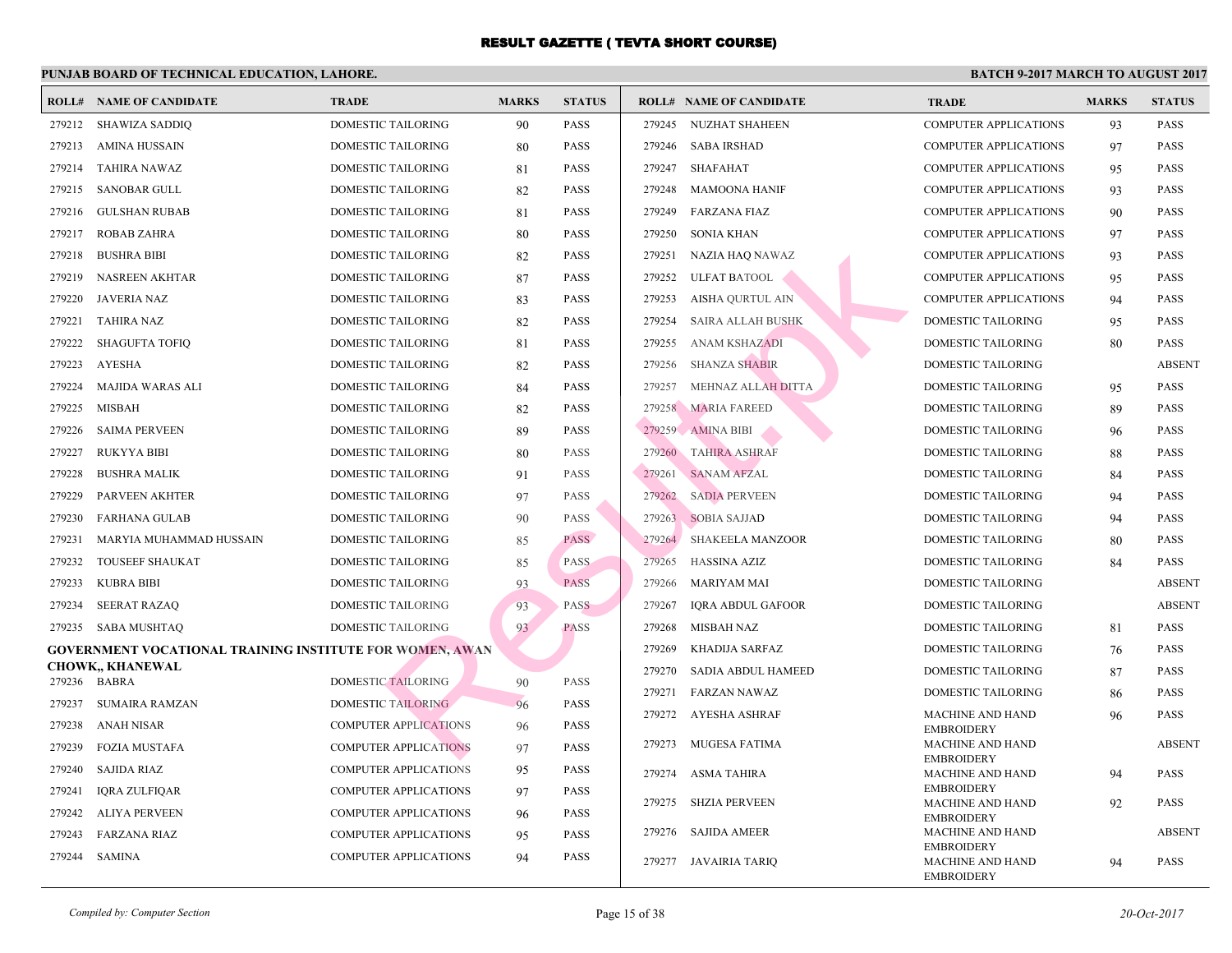|        | <b>ROLL# NAME OF CANDIDATE</b>                                     | <b>TRADE</b>                                 | <b>MARKS</b> | <b>STATUS</b> |           | <b>ROLL# NAME OF CANDIDATE</b>                  | <b>TRA</b>  |
|--------|--------------------------------------------------------------------|----------------------------------------------|--------------|---------------|-----------|-------------------------------------------------|-------------|
| 279278 | <b>AROOJ INTEZAR</b>                                               | <b>MACHINE AND HAND</b>                      | 92           | <b>PASS</b>   | 279306    | <b>HIRA SALEEMI</b>                             | <b>COMI</b> |
| 279279 | <b>SHABANA NOREEN</b>                                              | <b>EMBROIDERY</b><br><b>MACHINE AND HAND</b> | 92           | <b>PASS</b>   | 279307    | <b>TASKEEN SARWAR</b>                           | <b>COME</b> |
|        |                                                                    | <b>EMBROIDERY</b>                            |              |               | 279308    | <b>ARFA CHAUDHRY</b>                            | <b>COME</b> |
| 279280 | RUQIA NOOR                                                         | <b>MACHINE AND HAND</b>                      |              | <b>ABSENT</b> | 279309    | KULSOOM YOUSAF                                  | <b>COMF</b> |
| 279281 | <b>IQRA TAHIRA</b>                                                 | <b>EMBROIDERY</b><br><b>MACHINE AND HAND</b> | 94           | <b>PASS</b>   | 279310    | <b>IQRA ASLAM</b>                               | <b>COMF</b> |
|        |                                                                    | <b>EMBROIDERY</b>                            |              |               | 279311    | AQSA ILYAS                                      | <b>COME</b> |
| 279282 | <b>SHUMAILA GHAFOOR</b>                                            | <b>MACHINE AND HAND</b><br><b>EMBROIDERY</b> |              | <b>ABSENT</b> | 279312    | MARIA SHAHZADI                                  | <b>COMF</b> |
| 279283 | <b>SHAZIA BIBI</b>                                                 | <b>MACHINE AND HAND</b>                      | 94           | <b>PASS</b>   | 279313    | <b>NABEELA SHAREEF</b>                          | <b>COME</b> |
|        |                                                                    | <b>EMBROIDERY</b>                            |              |               | 279314    | <b>SAJJAD HEDIER</b>                            | <b>COME</b> |
| 279284 | SUGHRAN                                                            | <b>MACHINE AND HAND</b><br><b>EMBROIDERY</b> | 94           | <b>PASS</b>   |           |                                                 |             |
| 279285 | <b>MEWISH ZAHOOR</b>                                               | <b>MACHINE AND HAND</b>                      | 90           | <b>PASS</b>   | 279315    | AMAN JAVID                                      | <b>BEAU</b> |
| 279286 | <b>RABIA SABIR</b>                                                 | <b>EMBROIDERY</b><br><b>MACHINE AND HAND</b> | 92           | <b>PASS</b>   | 279316    | SADIA MUSHTAQ                                   | <b>BEAU</b> |
|        |                                                                    | <b>EMBROIDERY</b>                            |              |               | 279317    | GULNAZ KHALIL                                   | <b>BEAU</b> |
| 279287 | <b>SADIA LIAQAT</b>                                                | <b>MACHINE AND HAND</b>                      | 94           | <b>PASS</b>   | 279318    | UM E AIMAN                                      | <b>BEAU</b> |
| 279288 | AYESHA SADDIQHA                                                    | <b>EMBROIDERY</b><br><b>MACHINE AND HAND</b> | 94           | <b>PASS</b>   |           | 279319 ASMA RASHEED                             | <b>BEAU</b> |
|        |                                                                    | <b>EMBROIDERY</b>                            |              |               |           | 279320 SAIMA ASHRAF BUTT                        | <b>BEAU</b> |
| 279289 | <b>BISMA MURTAZA</b>                                               | <b>MACHINE AND HAND</b>                      |              | <b>ABSENT</b> |           | <b>GOVERNMENT TECHNICAL TRAINING INSTITUTE,</b> |             |
| 279290 | ALIA TABUSM                                                        | <b>EMBROIDERY</b><br><b>MACHINE AND HAND</b> | 94           | <b>PASS</b>   | (KHUSHAB) |                                                 |             |
|        |                                                                    | <b>EMBROIDERY</b>                            |              |               | 279321    | <b>ASIF MEHMOOD IQBAL</b>                       | <b>COME</b> |
| 279291 | <b>ANUM HANIE</b>                                                  | <b>MACHINE AND HAND</b><br><b>EMBROIDERY</b> | 92           | <b>PASS</b>   |           | 279322 SOHAIB ARSLAN                            | <b>COMF</b> |
|        | POLY TECHNIC TRAINING INSTITUTE FOR WOMAN, G.T ROAD MUSA VIRK MIAN |                                              |              |               |           | 279323 HAFIZ MUHAMMAD AMIR                      | <b>COME</b> |
|        | <b>CHANNUN, KHANEWAL</b>                                           |                                              |              |               | 279324    | MUHAMMAD MUMTAZ                                 | <b>COME</b> |
|        | 279292 TAYYABA KANWAL                                              | <b>FABRIC PRINTING</b>                       | 90           | <b>PASS</b>   | 279325    | MUHAMMAD MEHTAB                                 | <b>COME</b> |
| 279293 | <b>ANEELA IQBAL</b>                                                | DOMESTIC TAILORING                           | 94           | <b>PASS</b>   | 279326    | <b>MANZOOR HUSSAIN</b>                          | <b>COMF</b> |
| 279294 | <b>IRAM</b>                                                        | <b>COMPUTER APPLICATIONS</b>                 | 94           | <b>PASS</b>   | 279327    | MUHAMMAD AQLEEM HAIDER                          | <b>COME</b> |
| 279295 | <b>KASHAFMUBIN</b>                                                 | <b>COMPUTER APPLICATIONS</b>                 | 94           | <b>PASS</b>   | 279328    | <b>SAJAD HUSSAIN</b>                            | <b>COME</b> |
| 279296 | <b>RIDA ANJUM</b>                                                  | <b>COMPUTER APPLICATIONS</b>                 | 92           | <b>PASS</b>   | 279329    | MUHAMMAD SOHAIL MUKHTAR                         | <b>COMF</b> |
| 279297 | <b>IQRA NOUSHEEN</b>                                               | <b>COMPUTER APPLICATIONS</b>                 | 91           | PASS          | 279330    | <b>ADNAN IJAZ</b>                               | <b>COME</b> |
| 279298 | <b>AYESHA BIBI</b>                                                 | <b>COMPUTER APPLICATIONS</b>                 | 95           | PASS          | 279331    | MUREED ABBAS SHAH                               | <b>COMF</b> |
| 279299 | <b>NIMRA NASIR</b>                                                 | <b>COMPUTER APPLICATIONS</b>                 | 91           | <b>PASS</b>   | 279332    | SHAFQAT NAWAZ                                   | <b>COMF</b> |
| 279300 | <b>AYESHA IQBAL</b>                                                | <b>COMPUTER APPLICATIONS</b>                 | 92           | <b>PASS</b>   | 279333    | GHULAM QADIR                                    | <b>COMF</b> |
| 279301 | NASIRA MUNZOOR                                                     | <b>COMPUTER APPLICATIONS</b>                 | 95           | <b>PASS</b>   |           |                                                 |             |
| 279302 | ASFA KIRAN                                                         | <b>COMPUTER APPLICATIONS</b>                 | 92           | <b>PASS</b>   | 279334    | MUHAMMAD AKHTAR                                 | <b>COMF</b> |
|        |                                                                    |                                              |              |               | 279335    | <b>MOHSIN RAZA</b>                              | <b>COME</b> |
| 279303 | <b>INSA ADEEB</b>                                                  | <b>COMPUTER APPLICATIONS</b>                 | 92           | <b>PASS</b>   | 279336    | MUHAMMAD NADEEM                                 | <b>COMF</b> |
| 279304 | <b>MUSARAT SHEHZADI</b>                                            | <b>COMPUTER APPLICATIONS</b>                 | 95           | <b>PASS</b>   | 279337    | MUHAMMAD ADNAN                                  | <b>COME</b> |
| 279305 | NUSSRAT SADDIQUE                                                   | COMPUTER APPLICATIONS                        | 92           | <b>PASS</b>   | 279338    | <b>GHAZANFAR ABBAS</b>                          | <b>COME</b> |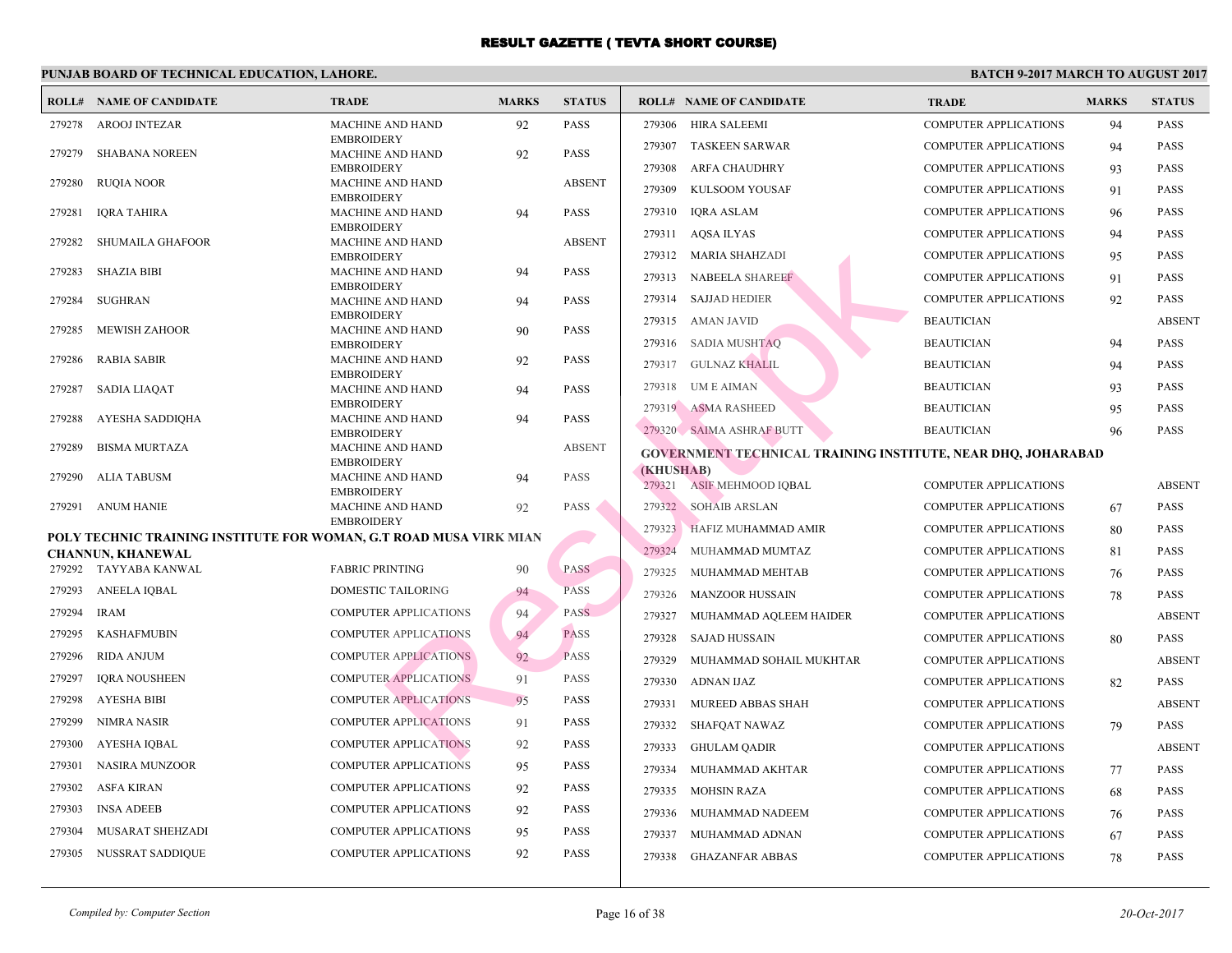|        | <b>ROLL# NAME OF CANDIDATE</b> | <b>TRADE</b>                 | <b>MARKS</b> | <b>STATUS</b> |               | <b>ROLL# NAME OF CANDIDATE</b>            | <b>TRA</b>  |
|--------|--------------------------------|------------------------------|--------------|---------------|---------------|-------------------------------------------|-------------|
| 279339 | AZEEM UL HAQ                   | <b>COMPUTER APPLICATIONS</b> | 77           | <b>PASS</b>   | 279374        | MUHAMMAD HASSAN BILAL                     | <b>HVAC</b> |
| 279340 | <b>SAQIB ISHAQ</b>             | <b>AUTOCAD 2016</b>          |              | <b>ABSENT</b> |               | 279375 SADAM HASSAIN                      | <b>HVAC</b> |
| 279341 | MUHAMMAD KAMRAN                | AUTOCAD 2016                 | 91           | <b>PASS</b>   |               | 279376 MUJTABA ALI                        | <b>HVAC</b> |
| 279342 | MUHAMMAD ISMAIL                | <b>AUTOCAD 2016</b>          | 80           | <b>PASS</b>   | 279377        | MUHAMMAD RAMZAN GONDAL                    | <b>HVAC</b> |
| 279343 | ABRAR UL HAQ                   | AUTOCAD 2016                 | 80           | <b>PASS</b>   | 279378        | MUHAMMAD TALHA                            | <b>HVAC</b> |
| 279344 | <b>NASEER AHMAD</b>            | <b>AUTOCAD 2016</b>          | 84           | <b>PASS</b>   | 279379        | NAEEM AHMED                               | <b>HVAC</b> |
| 279345 | MUHAMMAD TAHIR                 | AUTOCAD 2016                 | 85           | <b>PASS</b>   | 279380        | MOHSIN ALI                                | <b>HVAC</b> |
| 279346 | MUHAMMAD NOMAN IJAZ            | <b>AUTOCAD 2016</b>          | 81           | <b>PASS</b>   | 279381        | MUHAMMAD SIYAM AYOUB                      | <b>HVAC</b> |
| 279347 | MUHAMMAD USMAN                 | <b>AUTOCAD 2016</b>          | 80           | <b>PASS</b>   | 279382        | MUHAMMAD NAEEM                            | <b>HVAC</b> |
| 279348 | <b>SAQIB JAVED</b>             | AUTOCAD 2016                 | 80           | <b>PASS</b>   | 279383        | MUHAMMAD NOMAN AKRAM                      | <b>HVAC</b> |
| 279349 | MUHAMMAD MUNTAZIR MAHDI        | <b>AUTOCAD 2016</b>          | 91           | <b>PASS</b>   |               | ALI HAJVARI DASTKARI SCHOOL, DARBAR HAZRA |             |
| 279350 | MUHAMMAD UMAR                  | AUTOCAD 2016                 | 80           | <b>PASS</b>   |               | <b>MALL, LAHORE</b>                       |             |
| 279351 | MUHAMMAD WAJID                 | <b>AUTOCAD 2016</b>          | 81           | <b>PASS</b>   |               | 279384 ARISHA KAYNAT                      | <b>DOMI</b> |
| 279352 | <b>ZAHEER ABBAS</b>            | AUTOCAD 2016                 | 83           | <b>PASS</b>   | 279385        | SUMAIRA IRSHÀD ALI                        | <b>DOMI</b> |
| 279353 | MUHAMMAD TALHA KHAN            | AUTOCAD 2016                 | 80           | <b>PASS</b>   | 279386        | <b>SABA ASLAM</b>                         | <b>DOMI</b> |
| 279354 | MUHAMMAD ZULQARNAIN HAIDER     | AUTOCAD 2016                 | 89           | PASS          | 279387        | NAZAN AZAM                                | <b>DOMI</b> |
| 279355 | MUSHTAQ AHMAD                  | <b>CIVIL SURVEYOR 2016</b>   | 82           | <b>PASS</b>   |               | 279388 LUBNA AZAM                         | <b>DOMI</b> |
| 279356 | MUHAMMAD MUDDASSAR             | <b>CIVIL SURVEYOR 2016</b>   | 90           | <b>PASS</b>   | 279389        | <b>RABIA SHOUKAT</b>                      | <b>DOM</b>  |
| 279357 | EHSAN UL HAQ KHARI             | <b>CIVIL SURVEYOR 2016</b>   | 85           | <b>PASS</b>   |               | 279390 HAFIZA SADIA SADIQ                 | <b>DOM</b>  |
| 279358 | AHTISHAM ALI HASSAN            | <b>CIVIL SURVEYOR 2016</b>   | 84           | <b>PASS</b>   |               | 279391 FARRAH NAAZ                        | <b>DOMI</b> |
| 279359 | <b>SADDAM HUSSAIN</b>          | <b>CIVIL SURVEYOR 2016</b>   | 88           | <b>PASS</b>   | 279392        | AAYSHA JAMSHAID                           | <b>DOMI</b> |
| 279360 | MUHAMMAD AMMAR YASIR           | <b>CIVIL SURVEYOR 2016</b>   | 83           | <b>PASS</b>   |               | 279393 ANOUD IQBAL                        | <b>DOM</b>  |
| 279361 | <b>FAISAL ABBAS</b>            | <b>CIVIL SURVEYOR 2016</b>   | 86           | <b>PASS</b>   | <b>LAHORE</b> | DEFENCE WELFARE SOCITY TECHNICAL VOCATIO  |             |
| 279362 | MUHAMMAD RIAZ                  | <b>CIVIL SURVEYOR 2016</b>   | 91           | <b>PASS</b>   |               | 279394 SAJID MEHMOOD                      | <b>MOBI</b> |
| 279363 | MUHAMMAD ILYAS                 | <b>CIVIL SURVEYOR 2016</b>   | 92           | <b>PASS</b>   | 279395        | ARSLAN ASLAM                              | <b>MOBI</b> |
| 279364 | ARSLAN NADEEM                  | <b>CIVIL SURVEYOR 2016</b>   | 92           | <b>PASS</b>   |               | 279396 NOMAN ILYAS                        | <b>MOBI</b> |
| 279365 | MUHAMMAD HAMZA NAWAZ           | <b>CIVIL SURVEYOR 2016</b>   | 84           | <b>PASS</b>   |               | 279397 MUHAMMAD UMAR                      | <b>AUTO</b> |
| 279366 | MUHAMMAD AMEER SULTAN          | <b>CIVIL SURVEYOR 2016</b>   | 89           | <b>PASS</b>   | 279398        | MUHAMMAD NOUMAN                           | <b>AUTO</b> |
| 279367 | MUHAMMAD USMAN                 | <b>CIVIL SURVEYOR 2016</b>   | 89           | <b>PASS</b>   | 279399        | <b>ABID HUSSAIN</b>                       | <b>AUTO</b> |
| 279368 | HAFIZ NOMAN ALAM               | CIVIL SURVEYOR 2016          | 85           | <b>PASS</b>   | 279400        | AMMAR ALI HAIDER                          | <b>AUTO</b> |
| 279369 | <b>ZEESHAN</b>                 | <b>HVACR</b>                 | 84           | <b>PASS</b>   | 279401        | EHTISHAM QAYYUM                           | <b>AUTO</b> |
| 279370 | <b>FAIZAN SALEEM</b>           | <b>HVACR</b>                 | 87           | <b>PASS</b>   | 279402        | <b>SABTAIN ABBAS</b>                      | <b>AUTO</b> |
| 279371 | <b>MUTTI ULLAH</b>             | <b>HVACR</b>                 | 91           | <b>PASS</b>   | 279403        | MUHAMMAD FAYYAZ                           | <b>AUTC</b> |
| 279372 | MUHAMMAD ZEESHAN               | <b>HVACR</b>                 | 88           | <b>PASS</b>   | 279404        | ASAD ZIA                                  | <b>AUTO</b> |
|        | 279373 MUHAMMAD ADNAN          | <b>HVACR</b>                 | 79           | <b>PASS</b>   |               | 279405 SALMAN QAMAR                       | <b>AUTO</b> |
|        |                                |                              |              |               |               |                                           |             |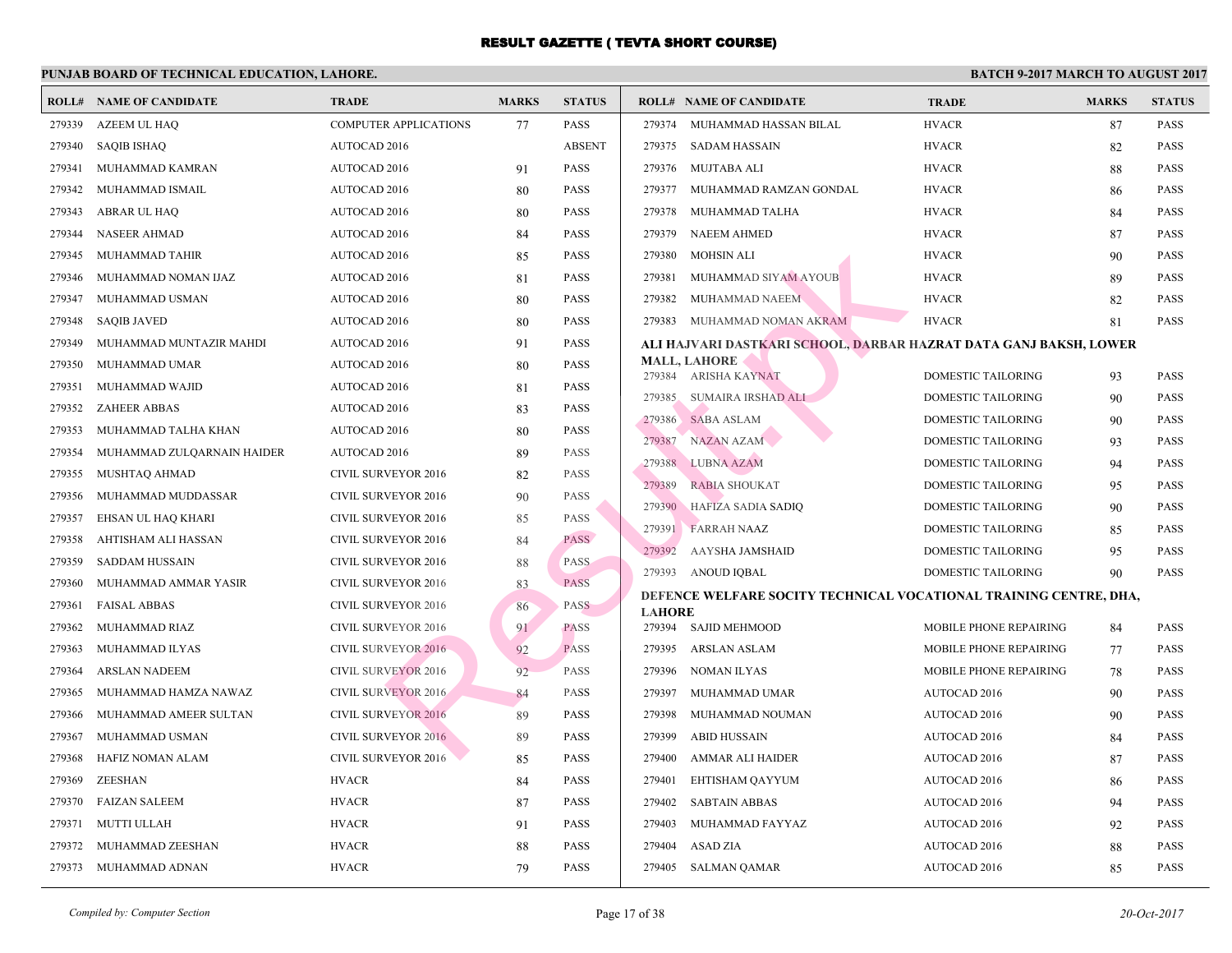|        | <b>ROLL# NAME OF CANDIDATE</b> | <b>TRADE</b>              | <b>MARKS</b> | <b>STATUS</b> |        | <b>ROLL# NAME OF CANDIDATE</b> | <b>TRA</b>  |
|--------|--------------------------------|---------------------------|--------------|---------------|--------|--------------------------------|-------------|
| 279406 | MUHAMMAD FAHAD IFTIKHAR        | AUTOCAD 2016              | 88           | <b>PASS</b>   | 279440 | <b>RABIA ZAFAR</b>             | <b>DOMI</b> |
|        | <b>BHUTTA</b>                  |                           |              |               | 279441 | MARYAM ZAFAR                   | <b>DOMI</b> |
| 279407 | MUHAMMAD HUMZA ALI             | AUTOCAD 2016              | 90           | <b>PASS</b>   |        | 279442 ASMA AFZAL              | <b>DOMI</b> |
| 279408 | <b>AYESHA RAFIQUE</b>          | <b>BEAUTICIAN</b>         | 86           | <b>PASS</b>   | 279443 | SAMRA KHADAM                   | <b>DOMI</b> |
| 279409 | <b>IRAM BATOOL</b>             | <b>BEAUTICIAN</b>         | 94           | <b>PASS</b>   | 279444 | NIMRA MUNIR                    | <b>FASH</b> |
| 279410 | <b>KIRAN HALEEM</b>            | <b>BEAUTICIAN</b>         | 81           | <b>PASS</b>   | 279445 | <b>IRSA IMRAN</b>              | <b>COMF</b> |
| 279411 | SIDRA GHULAM RASOOL            | <b>BEAUTICIAN</b>         | 92           | <b>PASS</b>   |        | 279446 SAFIA WAHEED            | <b>COME</b> |
| 279412 | NABIHA RAHAT                   | <b>BEAUTICIAN</b>         |              | <b>ABSENT</b> | 279447 | HANIA IQBAL                    | <b>COME</b> |
| 279413 | NIDA MUNIR                     | <b>BEAUTICIAN</b>         | 78           | <b>PASS</b>   | 279448 | <b>NIDA</b>                    | <b>COME</b> |
| 279414 | RUMANA RASHEED                 | <b>BEAUTICIAN</b>         | 75           | <b>PASS</b>   | 279449 | <b>SADIA PARVEEN</b>           | <b>COMF</b> |
| 279415 | NEEHA ARIF                     | <b>BEAUTICIAN</b>         | 83           | <b>PASS</b>   |        | 279450 SANIA BARKAT            | COMI        |
| 279416 | MAHWISH ASGHAR                 | <b>BEAUTICIAN</b>         | 81           | <b>PASS</b>   | 279451 | <b>ASMA PARVEEN</b>            | <b>COME</b> |
| 279417 | <b>FARYAL RAFIQUE</b>          | <b>BEAUTICIAN</b>         | 82           | <b>PASS</b>   |        | 279452 SYEDA UMM E FARWA       | <b>COME</b> |
| 279418 | YASMEEN MAQBOOL                | <b>BEAUTICIAN</b>         | 91           | <b>PASS</b>   |        | 279453 MAHNOOR KHAN            | <b>COMF</b> |
| 279419 | <b>UMM E HABIBA</b>            | <b>BEAUTICIAN</b>         | 85           | <b>PASS</b>   |        | 279454 SHAISTA BIBI            | COME        |
| 279420 | <b>MISBAH SHER</b>             | <b>FASHION DESIGN</b>     | 88           | <b>PASS</b>   |        | 279455 ANEELA RIAZ             | <b>COMF</b> |
| 279421 | RUKHSHANDA ARSHAD              | <b>FASHION DESIGN</b>     | 94           | <b>PASS</b>   |        |                                |             |
| 279422 | <b>SMAVIA ASLAM</b>            | <b>FASHION DESIGN</b>     | 92           | <b>PASS</b>   |        | 279456 RUKHSANA MAQBOOL        | COME        |
| 279423 | AQSA NAZ                       | <b>FASHION DESIGN</b>     | 90           | <b>PASS</b>   |        | 279457 FIZZA ASLAM             | <b>COMI</b> |
| 279424 | AROOJ SAFDAR ASDI              | <b>FASHION DESIGN</b>     | 86           | <b>PASS</b>   |        | 279458 UZMA RAZZAQ             | <b>COMI</b> |
| 279425 | ATTIA ARIF                     | DOMESTIC TAILORING        | 92           | <b>PASS</b>   | 279459 | AMNA RAHAT ABBAS               | COME        |
| 279426 | H MEHAK TAHIR                  | <b>DOMESTIC TAILORING</b> | 87           | <b>PASS</b>   | 279460 | ALISHA ALI                     | <b>COME</b> |
| 279427 | ZOYA LIAQAT                    | DOMESTIC TAILORING        | 85           | <b>PASS</b>   | 279461 | <b>SHAGUFTA KIRAN</b>          | <b>COME</b> |
| 279428 | <b>GHAZALA JAHANGEER</b>       | <b>DOMESTIC TAILORING</b> | 78           | <b>PASS</b>   | 279462 | <b>SAKEENA AHMAD</b>           | <b>COME</b> |
| 279429 | HUMA RAFIQ                     | DOMESTIC TAILORING        | 91           | <b>PASS</b>   | 279463 | AMNA ARSHAD                    | <b>COMF</b> |
| 279430 | AMNA BIBI                      | <b>DOMESTIC TAILORING</b> | 87           | <b>PASS</b>   | 279464 | <b>HUMA BINNAT</b>             | <b>COME</b> |
| 279431 | <b>AMNA FAROOQ</b>             | <b>DOMESTIC TAILORING</b> | 78           | <b>PASS</b>   | 279465 | FARIHA BATOOL ABBASI           | <b>COMF</b> |
| 279432 | AYSHA ZULFIQAR                 | <b>DOMESTIC TAILORING</b> | 78           | PASS          |        | 279466 MUQADDAS TAHIRA         | <b>COME</b> |
| 279433 | RAHAT IBRAHIM                  | <b>DOMESTIC TAILORING</b> | 78           | <b>PASS</b>   |        | 279467 FARAH LIAQAT            | <b>COMF</b> |
| 279434 | <b>AFIFA AMBAR</b>             | <b>DOMESTIC TAILORING</b> | 88           | <b>PASS</b>   | 279468 | <b>SANA RIAZ</b>               | COME        |
| 279435 | HINA SHENAZ RAFIQUE            | DOMESTIC TAILORING        | 80           | <b>PASS</b>   |        | 279469 NAZIA                   | COME        |
| 279436 | <b>IRAM BIBI</b>               | DOMESTIC TAILORING        | 78           | <b>PASS</b>   | 279470 | VANIA HUSSAIN                  | <b>COMI</b> |
| 279437 | <b>SANA RIAZ</b>               | DOMESTIC TAILORING        | 87           | <b>PASS</b>   | 279471 | ANAM YAQUB                     | <b>COMF</b> |
| 279438 | <b>SANA MUKHTAR</b>            | DOMESTIC TAILORING        | 76           | <b>PASS</b>   |        | 279472 MUHAMMAD HASEEB         | <b>COMF</b> |
| 279439 | <b>NOREENA HAKIM</b>           | <b>DOMESTIC TAILORING</b> | 94           | <b>PASS</b>   | 279473 | MUHAMMAD USAMA SABIR           | <b>COMI</b> |
|        |                                |                           |              |               |        | 279474 MUHAMMAD FAIZAN         | <b>COMI</b> |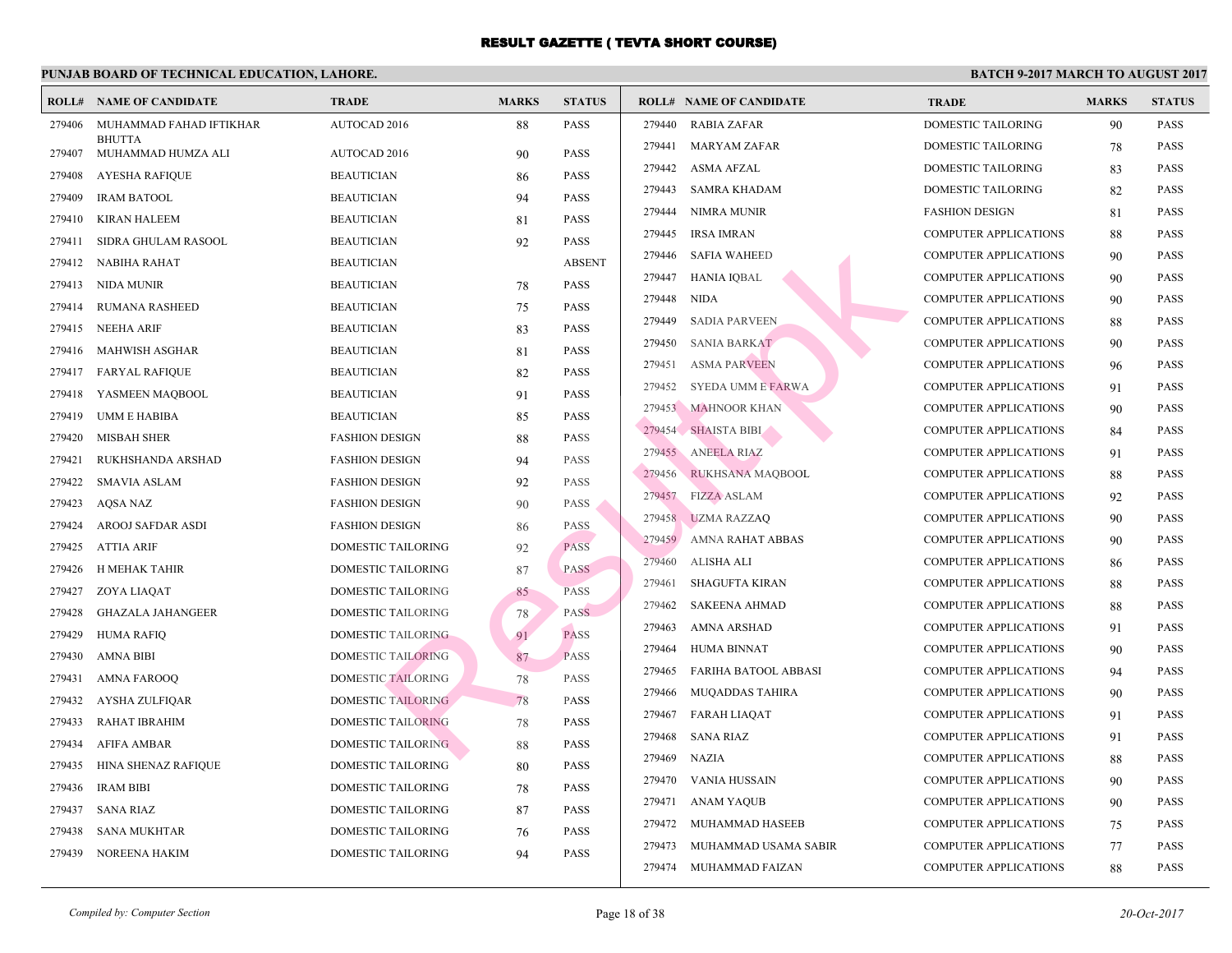|        | <b>ROLL# NAME OF CANDIDATE</b> | <b>TRADE</b>                 | <b>MARKS</b> | <b>STATUS</b> |        | <b>ROLL# NAME OF CANDIDATE</b>              | <b>TRA</b>  |
|--------|--------------------------------|------------------------------|--------------|---------------|--------|---------------------------------------------|-------------|
| 279475 | JUNAID ALI KHAN                | <b>COMPUTER APPLICATIONS</b> | 90           | <b>PASS</b>   |        | 279510 MUHAMMAD UMAR                        | <b>ELEC</b> |
| 279476 | HASHIM ALI                     | <b>COMPUTER APPLICATIONS</b> | 88           | <b>PASS</b>   |        | DISTRICT INDUSTRIAL HOME FOR WOMEN (SANAT   |             |
| 279477 | <b>TAYYAB ALI</b>              | <b>COMPUTER APPLICATIONS</b> | 81           | <b>PASS</b>   |        | BAIT-UL-MAAL PUNJAB, 22-KASHMIR BLOCK, ALLA |             |
| 279478 | MUHAMMAD ARSHAD HUSSAIN        | <b>COMPUTER APPLICATIONS</b> | 80           | <b>PASS</b>   |        | 279511 KOMAL ABDUL REHMAN                   | <b>BEAU</b> |
| 279479 | MUHAMMAD HAMZA                 | COMPUTER APPLICATIONS        |              | <b>ABSENT</b> |        | 279512 NAZIA AKRAM                          | <b>BEAU</b> |
| 279480 | <b>RANA HAMZA</b>              | <b>COMPUTER APPLICATIONS</b> | 81           | <b>PASS</b>   | 279513 | <b>IQRA YASIN</b>                           | <b>BEAU</b> |
| 279481 | MUHAMMAD ARSLAN KHAN           | <b>COMPUTER APPLICATIONS</b> | 88           | <b>PASS</b>   |        | 279514 ANUM NAHEED                          | <b>BEAU</b> |
| 279482 | MUHAMMAD USMAN                 | <b>COMPUTER APPLICATIONS</b> | 90           | PASS          |        | 279515 AYESHA IQBAL                         | <b>BEAU</b> |
| 279483 | <b>SYED DABEER HUSSAIN</b>     | COMPUTER APPLICATIONS        | 90           | <b>PASS</b>   | 279516 | <b>TASNEEM ASLAM</b>                        | <b>BEAU</b> |
| 279484 | <b>ZAIN HAIDER</b>             | <b>COMPUTER APPLICATIONS</b> | 90           | <b>PASS</b>   | 279517 | TANZEELA SUBHANI                            | <b>BEAU</b> |
| 279485 | KHURRAM SHAHZAD                | COMPUTER APPLICATIONS        |              | <b>ABSENT</b> | 279518 | SHAZIA NOUREEN                              | <b>BEAU</b> |
| 279486 | <b>USMAN ALI BABAR</b>         | COMPUTER APPLICATIONS        | 90           | <b>PASS</b>   | 279519 | <b>SUMAIRA AKBAR</b>                        | <b>BEAU</b> |
| 279487 | MUHAMMAD MUZAMIL GOHAR         | COMPUTER APPLICATIONS        | 87           | <b>PASS</b>   | 279520 | <b>GULSHAN</b>                              | <b>BEAU</b> |
| 279488 | SAYYAM AZMAT                   | <b>COMPUTER APPLICATIONS</b> | 88           | <b>PASS</b>   | 279521 | <b>HINA SHARIF</b>                          | <b>BEAU</b> |
| 279489 | MUHAMMAD USAMA                 | COMPUTER APPLICATIONS        | 90           | <b>PASS</b>   | 279522 | <b>FARIA TANVEER</b>                        | <b>BEAU</b> |
| 279490 | HAFIZ SHAHZAIB ALI             | COMPUTER APPLICATIONS        | 84           | <b>PASS</b>   | 279523 | <b>RUKHMA ADNAN</b>                         | <b>BEAU</b> |
| 279491 | <b>ALI NAWAZ</b>               | COMPUTER APPLICATIONS        | 89           | <b>PASS</b>   | 279524 | <b>SANA SHAHBAZ</b>                         | <b>BEAU</b> |
| 279492 | <b>SHEERAZ</b>                 | COMPUTER APPLICATIONS        | 87           | <b>PASS</b>   | 279525 | <b>CHANDA NAZIR</b>                         | <b>BEAU</b> |
| 279493 | MUHAMMAD SHAN                  | <b>COMPUTER APPLICATIONS</b> |              | <b>ABSENT</b> | 279526 | <b>SHIBRA SAKHAWAT</b>                      | <b>BEAU</b> |
| 279494 | SHOKAT ALI SAQI                | COMPUTER APPLICATIONS        | 92           | <b>PASS</b>   | 279527 | <b>RUBINA KHALID</b>                        | <b>BEAU</b> |
| 279495 | MUHAMMAD LAREEB ASAD           | <b>COMPUTER APPLICATIONS</b> | 85           | <b>PASS</b>   | 279528 | <b>RAZIA SALEEM</b>                         | <b>BEAU</b> |
| 279496 | ABDUL SAMMAD                   | <b>COMPUTER APPLICATIONS</b> | 86           | <b>PASS</b>   | 279529 | KHADIJA                                     | <b>BEAU</b> |
| 279497 | <b>RASHID ANWAR</b>            | <b>COMPUTER APPLICATIONS</b> | 87           | <b>PASS</b>   | 279530 | <b>FOZIA MUZAFFAR</b>                       | <b>BEAU</b> |
| 279498 | SYED ASIM ALI SHAH             | <b>COMPUTER APPLICATIONS</b> | 87           | <b>PASS</b>   | 279531 | <b>ISHART</b>                               | <b>BEAU</b> |
| 279499 | HASNAIN                        | <b>COMPUTER APPLICATIONS</b> | 86           | <b>PASS</b>   | 279532 | <b>IRAM JAVED KHAN</b>                      | <b>BEAU</b> |
| 279500 | <b>WAQAR SHOUKAT</b>           | <b>COMPUTER APPLICATIONS</b> | 90           | <b>PASS</b>   | 279533 | <b>SEHARI BATOOL</b>                        | <b>BEAU</b> |
| 279501 | <b>HAFIZ ASAD ALI</b>          | WEB DESIGNING                | 78           | <b>PASS</b>   | 279534 | <b>BUSHRA SHABBIR</b>                       | <b>TEXT</b> |
| 279502 | <b>ABDUL RAHMAN</b>            | WEB DESIGNING.               | 78           | <b>PASS</b>   | 279535 | NIMRA AKEB                                  | <b>TEXT</b> |
| 279503 | SHAHBAZ HUSSAIN                | WEB DESIGNING                | 77           | <b>PASS</b>   | 279536 | FARAH KHAN                                  | <b>TEXT</b> |
| 279504 | MUHAMMAD IMRAN                 | WEB DESIGNING                | 76           | <b>PASS</b>   | 279537 | MUMTAZ RIZWAN                               | <b>TEXT</b> |
| 279505 | MUHAMMAD AHMMAD                | <b>HVACR</b>                 | 78           | <b>PASS</b>   | 279538 | <b>SABA HAMEED</b>                          | <b>TEXT</b> |
| 279506 | MALIK AHMAD AWAN               | <b>HVACR</b>                 | 78           | <b>PASS</b>   | 279539 | NAZIA JAVED                                 | <b>TEXT</b> |
| 279507 | UMER FAROOQ KHAN               | <b>ELECTRICIAN</b>           | 76           | <b>PASS</b>   | 279540 | AROOSA ASAD                                 | <b>TEXT</b> |
| 279508 | <b>UMAR NAWAZ</b>              | <b>ELECTRICIAN</b>           | 76           | <b>PASS</b>   | 279541 | ZAMEET MUBASHIR                             | <b>TEXT</b> |
| 279509 | MUHAMMAD ABDULLAH              | <b>ELECTRICIAN</b>           | 77           | <b>PASS</b>   | 279542 | ARSHIYA AKHTER                              | <b>TEXT</b> |
|        |                                |                              |              |               |        |                                             |             |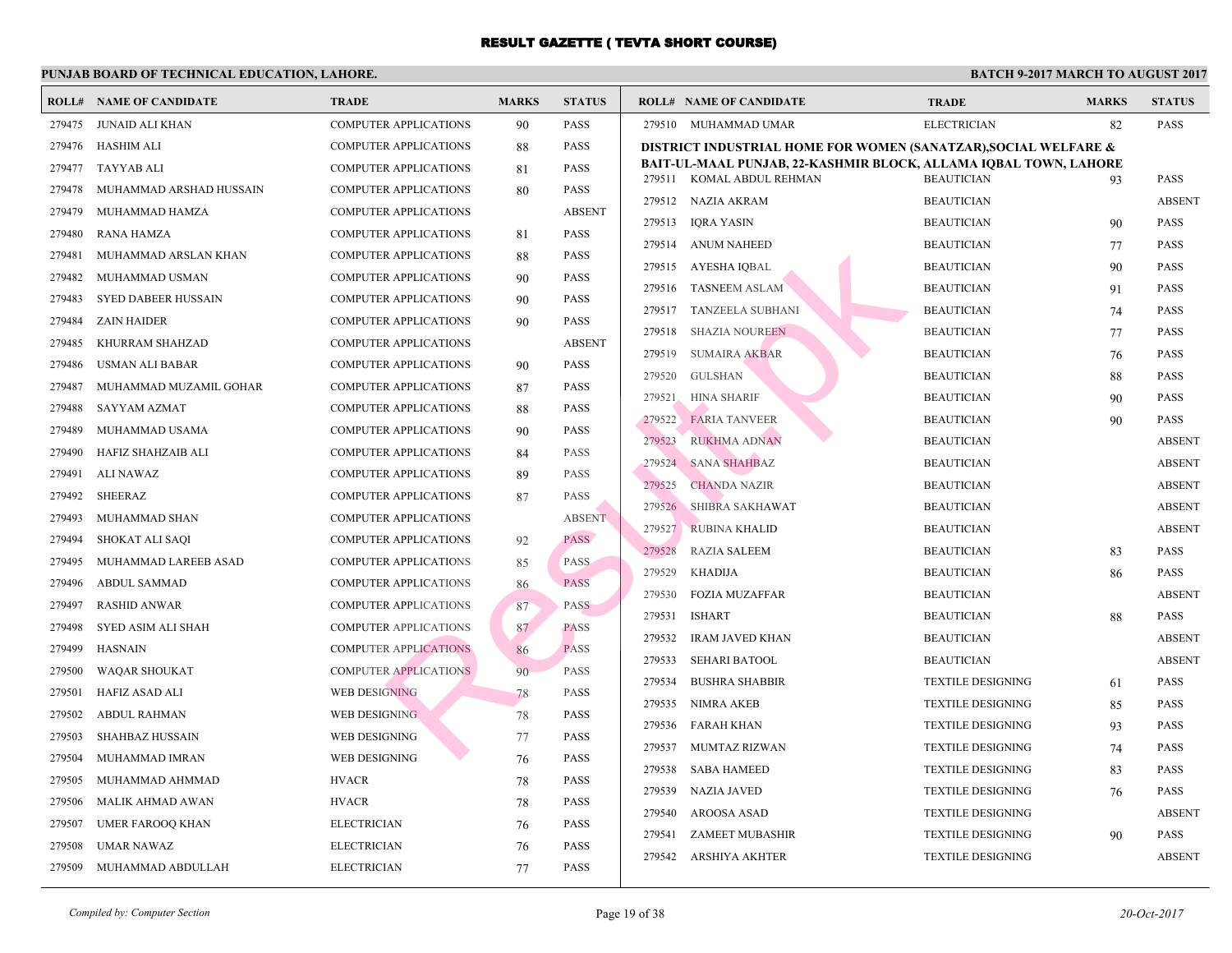|        | <b>ROLL# NAME OF CANDIDATE</b> | <b>TRADE</b>                 | <b>MARKS</b> | <b>STATUS</b> |               | <b>ROLL# NAME OF CANDIDATE</b>                 | <b>TRA</b>   |
|--------|--------------------------------|------------------------------|--------------|---------------|---------------|------------------------------------------------|--------------|
| 279543 | <b>TAHIRA ABDULLAH</b>         | <b>TEXTILE DESIGNING</b>     | 89           | <b>PASS</b>   | 279578        | FIZA FATIMA                                    | <b>SKILI</b> |
| 279544 | <b>RABIA ASHIQ</b>             | <b>TEXTILE DESIGNING</b>     |              | <b>ABSENT</b> | 279579        | MARIAM ZEHRA                                   | <b>SKILI</b> |
| 279545 | <b>AZHA NAZISH</b>             | <b>TEXTILE DESIGNING</b>     | 87           | <b>PASS</b>   | 279580        | AMRYA ASLAM                                    | <b>SKILI</b> |
| 279546 | HURMAT FATIMA                  | <b>TEXTILE DESIGNING</b>     | 95           | <b>PASS</b>   | 279581        | AFREEN MALIK                                   | SKILI        |
| 279547 | FARAH RIAZ                     | <b>TEXTILE DESIGNING</b>     | 94           | <b>PASS</b>   | 279582        | RABIA FAQIR                                    | <b>SKILI</b> |
| 279548 | <b>BISMA TARIQ KHAN</b>        | <b>TEXTILE DESIGNING</b>     | 66           | <b>PASS</b>   | 279583        | <b>FOUZIA BUTT</b>                             | <b>SKILI</b> |
| 279549 | <b>FIZA NOOR</b>               | <b>TEXTILE DESIGNING</b>     |              | <b>ABSENT</b> |               | 279584 FARIHA RIAZ                             | <b>SKILI</b> |
| 279550 | HURMAT KHALID                  | <b>TEXTILE DESIGNING</b>     | 72           | <b>PASS</b>   |               | <b>GOVERNMENT APPRENTICES TRAINING CENTRE,</b> |              |
| 279551 | <b>NOOR ZAHRA</b>              | <b>TEXTILE DESIGNING</b>     | 75           | <b>PASS</b>   | <b>LAHORE</b> |                                                |              |
| 279552 | RABIA ARSHAD                   | <b>COMPUTER APPLICATIONS</b> | 83           | <b>PASS</b>   | 279585        | DANISH KHOKHAR                                 | <b>ELEC</b>  |
| 279553 | <b>TANIA AKRAM</b>             | COMPUTER APPLICATIONS        | 83           | <b>PASS</b>   | 279586        | <b>GHULAM MUSTAFA</b>                          | <b>ELEC</b>  |
| 279554 | SUMAIRA TABASSUM               | COMPUTER APPLICATIONS        | 84           | <b>PASS</b>   | 279587        | MUHAMMAD UMAIR                                 | <b>ELEC</b>  |
| 279555 | <b>AMNA TAUQEER</b>            | COMPUTER APPLICATIONS        | 82           | <b>PASS</b>   | 279588        | MUHAMMAD AMMAR                                 | <b>ELEC</b>  |
| 279556 | <b>ZAHRA ZAHEER</b>            | <b>COMPUTER APPLICATIONS</b> |              | <b>ABSENT</b> | 279589        | <b>AMMAN ULLAH</b>                             | <b>ELEC</b>  |
| 279557 | <b>SIDRA NAZ</b>               | <b>COMPUTER APPLICATIONS</b> |              | <b>ABSENT</b> | 279590        | MUHAMMAD SOHAIL                                | <b>ELEC</b>  |
| 279558 | <b>NADIA ILYAS</b>             | COMPUTER APPLICATIONS        | 80           | <b>PASS</b>   | 279591        | MUHAMMAD SARFRAZ IQBAL                         | <b>ELEC</b>  |
| 279559 | <b>KIRAN TARIQ</b>             | COMPUTER APPLICATIONS        | 82           | <b>PASS</b>   | 279592        | <b>HAFIZ ASIF ALI</b>                          | <b>ELEC</b>  |
| 279560 | AYESHA RANI IMDAD              | COMPUTER APPLICATIONS        | 80           | <b>PASS</b>   | 279593        | <b>NASIR IQBAL</b>                             | <b>ELEC</b>  |
| 279561 | SYEDA WASHMAH FATIMA KAZMI     | <b>COMPUTER APPLICATIONS</b> | 81           | <b>PASS</b>   | 279594        | <b>FAKHAR E ALAM</b>                           | <b>ELEC</b>  |
| 279562 | <b>RAFIA</b>                   | <b>COMPUTER APPLICATIONS</b> | 81           | <b>PASS</b>   | 279595        | HAFIZ MUHAMMAD BASHART                         | <b>ELEC</b>  |
| 279563 | <b>TAHIRA ZAHEER</b>           | <b>COMPUTER APPLICATIONS</b> |              | <b>ABSENT</b> | 279596        | MUHAMMAD BIN QASIM SIDDIQUI                    | <b>ELEC</b>  |
| 279564 | <b>MARYUM OMER</b>             | COMPUTER APPLICATIONS        |              | <b>ABSENT</b> | 279597        | USMAN GHANI                                    | <b>ELEC</b>  |
| 279565 | <b>SOFIA IKRAM</b>             | <b>COMPUTER APPLICATIONS</b> |              | <b>ABSENT</b> | 279598        | MUHAMMAD BILAL AMJAD                           | <b>ELEC</b>  |
| 279566 | <b>IRAM AKRAM</b>              | <b>COMPUTER APPLICATIONS</b> | 81           | <b>PASS</b>   | 279599        | MUHAMMAD KASHIF                                | <b>ELEC</b>  |
| 279567 | ATIKA KASHIF                   | <b>COMPUTER APPLICATIONS</b> | 83           | <b>PASS</b>   | 279600        | <b>SHAHID AMEEN</b>                            | <b>ELEC</b>  |
| 279568 | KOMAL YASEEN                   | <b>COMPUTER APPLICATIONS</b> | 81           | <b>PASS</b>   | 279601        | ASAD KALEEM AKHTAR                             | <b>ELEC</b>  |
| 279569 | <b>WAJEEHA ADNAN</b>           | <b>COMPUTER APPLICATIONS</b> | 80           | PASS          | 279602        | MUHAMMAD SADDIQUE                              | <b>COME</b>  |
| 279570 | RABIA ASGHAR BHATTI            | <b>COMPUTER APPLICATIONS</b> | 82           | <b>PASS</b>   | 279603        | MUHAMMAD NAZIM                                 | <b>COME</b>  |
| 279571 | <b>FARHAT NASEEM BHATTI</b>    | <b>COMPUTER APPLICATIONS</b> | 84           | <b>PASS</b>   | 279604        | NAVEED AHMAD                                   | <b>COMF</b>  |
| 279572 | <b>IORA NAWAZ</b>              | <b>COMPUTER APPLICATIONS</b> | 83           | <b>PASS</b>   | 279605        | <b>SAJID REHMAN</b>                            | <b>COME</b>  |
| 279573 | SYEDA NAZISH ZAHRA             | <b>COMPUTER APPLICATIONS</b> | 83           | <b>PASS</b>   | 279606        | MUHAMMAD USMAN                                 | <b>COMF</b>  |
| 279574 | AYESHA SIDDIQUA                | <b>COMPUTER APPLICATIONS</b> | 81           | <b>PASS</b>   | 279607        | MUHAMMAD UMER ALTAF                            | <b>COME</b>  |
| 279575 | <b>AIMEN MUKHTAR</b>           | COMPUTER APPLICATIONS        | 80           | <b>PASS</b>   | 279608        | MURTAZA ALI                                    | <b>COMF</b>  |
| 279576 | <b>MEHAK FATIMA</b>            | <b>SKILL PAINTING</b>        | 77           | <b>PASS</b>   | 279609        | MUNEEB UR REHMAN KHAN                          | <b>COME</b>  |
| 279577 | <b>SAIRA FAROOQ</b>            | <b>SKILL PAINTING</b>        | 89           | <b>PASS</b>   | 279610        | UMAIR SIRAJ                                    | <b>COMF</b>  |
|        |                                |                              |              |               |               |                                                |              |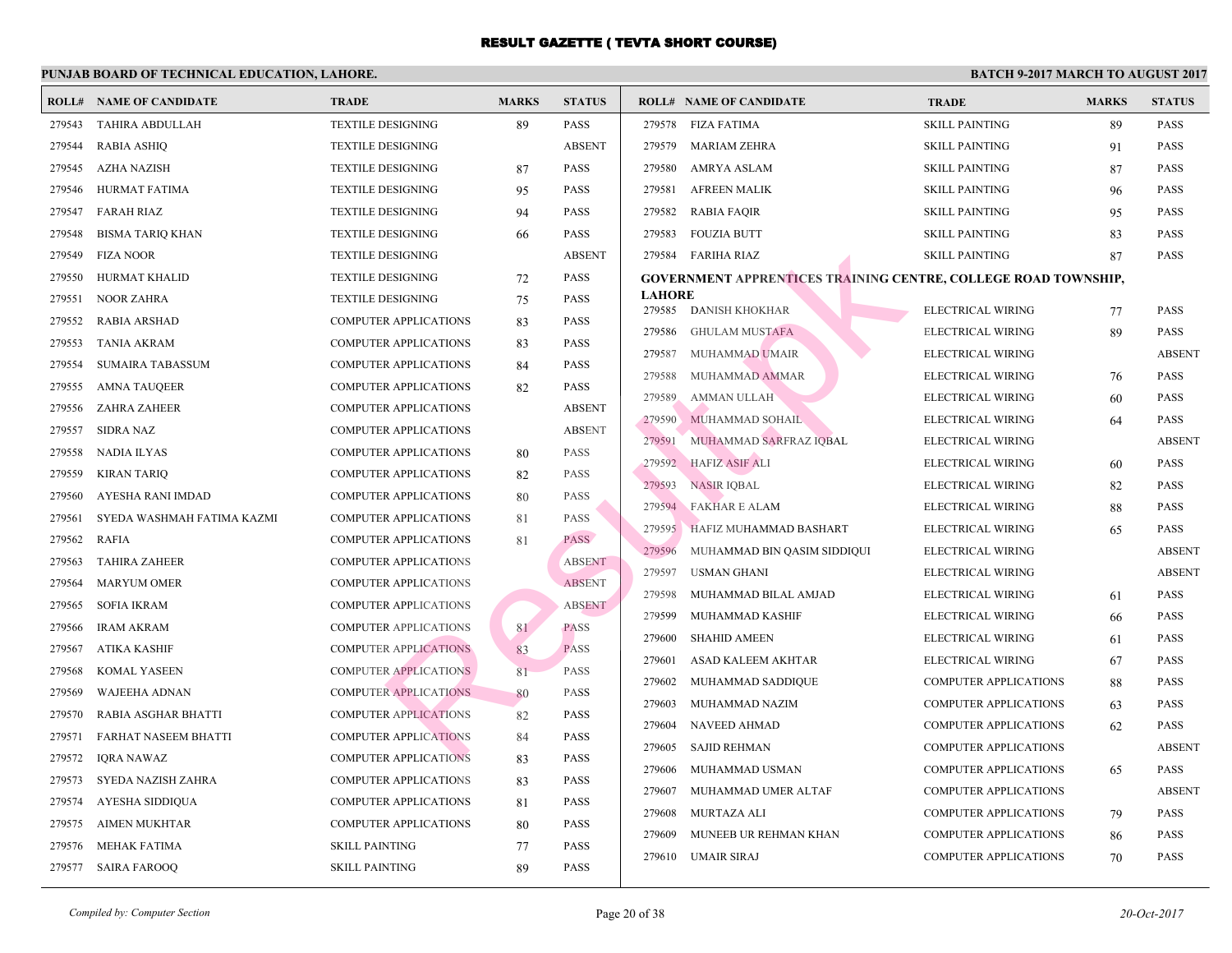| <b>COMPUTER APPLICATIONS</b><br><b>PASS</b><br>279643<br><b>SHEHAR BANO</b><br>279611<br>MUHAMMAD KASHIF NIAZ<br>74<br>MUHAMMAD KHURSHID<br><b>COMPUTER APPLICATIONS</b><br><b>PASS</b><br>279644<br>ARIKA SHAHBAZ<br>279612<br>68<br>MUHAMMAD TALHA RIZWAN DAR<br><b>COMPUTER APPLICATIONS</b><br><b>PASS</b><br>279645<br><b>SAMAN MANZOOR</b><br>279613<br>83<br>ZAIN UL ABDEN<br><b>COMPUTER APPLICATIONS</b><br><b>PASS</b><br>279646<br>MENAHIL<br>279614<br>70<br>ABDUL BASIT KHAN<br><b>COMPUTER APPLICATIONS</b><br>79<br><b>PASS</b><br>279647<br>KALSOOM AJMAL<br>279615<br><b>NAEEM AKRAM</b><br><b>COMPUTER APPLICATIONS</b><br><b>PASS</b><br>279648<br>NIMRA SALEEM KHAN<br>279616<br>81<br>MUHAMMAD SHAHBAZ<br><b>COMPUTER APPLICATIONS</b><br>81<br><b>PASS</b><br>279649<br><b>ANUSHA NAVEED</b><br>279617<br><b>SAJID AHMED</b><br><b>COMPUTER APPLICATIONS</b><br><b>ABSENT</b><br>MOMNA KAHKOUS<br>279618<br>279650<br>279651<br>NEELAM INAYAT<br>GOVERNMENT VOCATIONAL TRAINING INSTITUTE FOR WOMEN, SHALIMAR<br>LINK ROAD, BEGHBANPURA, LAHORE<br>279652<br>AZKA<br>279619 SAIRA FAROOQ<br><b>COMPUTER APPLICATIONS</b><br>92<br><b>PASS</b><br>MUTEEBA JAMSHAID<br>279653<br><b>SHAMA AKHTAR</b><br>279620<br><b>COMPUTER APPLICATIONS</b><br>95<br><b>PASS</b><br>279654<br><b>ALISHBA ASIF</b><br><b>ASMA ZAFAR</b><br>279621<br><b>COMPUTER APPLICATIONS</b><br>96<br><b>PASS</b><br><b>MAHNOOR</b><br>279655<br>279622<br><b>NOOR UL SEHAR</b><br><b>COMPUTER APPLICATIONS</b><br>PASS<br>100<br>279656 MUNIBA ASLAM<br><b>ABSENT</b><br>279623<br>KAINAAT FATIMA AZHAR<br><b>COMPUTER APPLICATIONS</b><br>279657 AIMEN JAVED<br><b>ALISHBA NOOR</b><br><b>ABSENT</b><br>279624<br><b>COMPUTER APPLICATIONS</b><br>279658<br><b>TUBA RAZIA BUTT</b><br>279625<br><b>ARFA IBRAN</b><br><b>COMPUTER APPLICATIONS</b><br>95<br><b>PASS</b><br>279659<br><b>IORA</b><br><b>ASMA SALEEM</b><br><b>COMPUTER APPLICATIONS</b><br><b>PASS</b><br>279626<br>98<br>279660<br><b>MAHA MAHMOOD</b><br>279627<br>NAYAB SHAHZADI<br><b>COMPUTER APPLICATIONS</b><br>PASS<br>95<br>279661<br><b>AQSA TALAT</b><br><b>ABSENT</b><br><b>SANA FALAK</b><br><b>COMPUTER APPLICATIONS</b><br>279628<br>279662 HUMAIRA REHMAN<br>NIMRA IJAZ<br>COMPUTER APPLICATIONS<br><b>PASS</b><br>279629<br>97<br>279663<br><b>KHIZRA ARSHAD</b><br>279630<br>SAMRA<br><b>COMPUTER APPLICATIONS</b><br>96<br><b>PASS</b><br>279664<br><b>SADIA ASHFAQ</b><br>HAFIZA NAZMEEN ALEEM<br><b>COMPUTER APPLICATIONS</b><br><b>PASS</b><br>279631<br>95<br>279665<br>MAYERA<br>279632<br><b>AREEJ FATIMA</b><br><b>COMPUTER APPLICATIONS</b><br>95<br><b>PASS</b><br>279666<br>IQRA SOHAIL<br><b>RIMSHA</b><br><b>COMPUTER APPLICATIONS</b><br>95<br><b>PASS</b><br>279633<br>279667<br>SWETA KHURSHEED<br>95<br><b>BUSHRA TARIQ</b><br><b>COMPUTER APPLICATIONS</b><br><b>PASS</b><br>279634<br>279668<br><b>OURATUL AIN</b><br><b>MARIA NISA</b><br><b>COMPUTER APPLICATIONS</b><br>279635<br>99<br><b>PASS</b><br>279669<br><b>MONIMA WAHEED</b><br><b>KALSOOM RAMZAN</b><br><b>COMPUTER APPLICATIONS</b><br>279636<br>100<br><b>PASS</b><br>279670 FATIMA SHAKIL<br><b>COMPUTER APPLICATIONS</b><br>279637<br>LAIBA<br>PASS<br>95<br><b>INFAL JAVED</b><br><b>COMPUTER APPLICATIONS</b><br>PASS<br>279638<br>95<br>SHAHDARA, LAHORE<br><b>COMPUTER APPLICATIONS</b><br>279671 KHADIJA SHAFQAT<br>279639<br>ALIZA SHAKEEL<br>98<br><b>PASS</b><br><b>GOVERNMENT VOCATIONAL TRAINING INSTITUTE FOR WOMEN, INSIDE DELHI</b><br>279672<br>SABA ZAHEER<br><b>GATE NEAR MASJID WAZIR KHAN, LAHORE</b><br>279640 ANA<br><b>COMPUTER APPLICATIONS</b><br>72<br>PASS<br>279673<br><b>NUZHAT FAQEER</b><br>279641<br><b>HALEEMA SADIA</b><br><b>COMPUTER APPLICATIONS</b><br><b>ABSENT</b><br>279674 NUSRAT FAQEER MUHAMMAD<br><b>ABSENT</b><br>HUMAIRA SHAFI<br><b>COMPUTER APPLICATIONS</b><br>279642 | <b>ROLL# NAME OF CANDIDATE</b> | <b>TRADE</b> | <b>MARKS</b> | <b>STATUS</b> | <b>ROLL# NAME OF CANDIDATE</b> | <b>TRA</b>  |
|----------------------------------------------------------------------------------------------------------------------------------------------------------------------------------------------------------------------------------------------------------------------------------------------------------------------------------------------------------------------------------------------------------------------------------------------------------------------------------------------------------------------------------------------------------------------------------------------------------------------------------------------------------------------------------------------------------------------------------------------------------------------------------------------------------------------------------------------------------------------------------------------------------------------------------------------------------------------------------------------------------------------------------------------------------------------------------------------------------------------------------------------------------------------------------------------------------------------------------------------------------------------------------------------------------------------------------------------------------------------------------------------------------------------------------------------------------------------------------------------------------------------------------------------------------------------------------------------------------------------------------------------------------------------------------------------------------------------------------------------------------------------------------------------------------------------------------------------------------------------------------------------------------------------------------------------------------------------------------------------------------------------------------------------------------------------------------------------------------------------------------------------------------------------------------------------------------------------------------------------------------------------------------------------------------------------------------------------------------------------------------------------------------------------------------------------------------------------------------------------------------------------------------------------------------------------------------------------------------------------------------------------------------------------------------------------------------------------------------------------------------------------------------------------------------------------------------------------------------------------------------------------------------------------------------------------------------------------------------------------------------------------------------------------------------------------------------------------------------------------------------------------------------------------------------------------------------------------------------------------------------------------------------------------------------------------------------------------------------------------------------------------------------------------------------------------------------------------------------------------------------------------------------------------------------------------------------------------------------------------------------------------------------------------------------------------------------------------------------------------------------------------------------------------------------------------------------------------------------------------------------------|--------------------------------|--------------|--------------|---------------|--------------------------------|-------------|
| <b>GOVERNMENT VOCATIONAL TRAINING INSTITUTI</b><br><b>MACI</b><br><b>EMBF</b><br>MACI                                                                                                                                                                                                                                                                                                                                                                                                                                                                                                                                                                                                                                                                                                                                                                                                                                                                                                                                                                                                                                                                                                                                                                                                                                                                                                                                                                                                                                                                                                                                                                                                                                                                                                                                                                                                                                                                                                                                                                                                                                                                                                                                                                                                                                                                                                                                                                                                                                                                                                                                                                                                                                                                                                                                                                                                                                                                                                                                                                                                                                                                                                                                                                                                                                                                                                                                                                                                                                                                                                                                                                                                                                                                                                                                                                                                  |                                |              |              |               |                                | COMI        |
|                                                                                                                                                                                                                                                                                                                                                                                                                                                                                                                                                                                                                                                                                                                                                                                                                                                                                                                                                                                                                                                                                                                                                                                                                                                                                                                                                                                                                                                                                                                                                                                                                                                                                                                                                                                                                                                                                                                                                                                                                                                                                                                                                                                                                                                                                                                                                                                                                                                                                                                                                                                                                                                                                                                                                                                                                                                                                                                                                                                                                                                                                                                                                                                                                                                                                                                                                                                                                                                                                                                                                                                                                                                                                                                                                                                                                                                                                        |                                |              |              |               |                                | COMI        |
|                                                                                                                                                                                                                                                                                                                                                                                                                                                                                                                                                                                                                                                                                                                                                                                                                                                                                                                                                                                                                                                                                                                                                                                                                                                                                                                                                                                                                                                                                                                                                                                                                                                                                                                                                                                                                                                                                                                                                                                                                                                                                                                                                                                                                                                                                                                                                                                                                                                                                                                                                                                                                                                                                                                                                                                                                                                                                                                                                                                                                                                                                                                                                                                                                                                                                                                                                                                                                                                                                                                                                                                                                                                                                                                                                                                                                                                                                        |                                |              |              |               |                                | <b>COMI</b> |
|                                                                                                                                                                                                                                                                                                                                                                                                                                                                                                                                                                                                                                                                                                                                                                                                                                                                                                                                                                                                                                                                                                                                                                                                                                                                                                                                                                                                                                                                                                                                                                                                                                                                                                                                                                                                                                                                                                                                                                                                                                                                                                                                                                                                                                                                                                                                                                                                                                                                                                                                                                                                                                                                                                                                                                                                                                                                                                                                                                                                                                                                                                                                                                                                                                                                                                                                                                                                                                                                                                                                                                                                                                                                                                                                                                                                                                                                                        |                                |              |              |               |                                | <b>COMI</b> |
|                                                                                                                                                                                                                                                                                                                                                                                                                                                                                                                                                                                                                                                                                                                                                                                                                                                                                                                                                                                                                                                                                                                                                                                                                                                                                                                                                                                                                                                                                                                                                                                                                                                                                                                                                                                                                                                                                                                                                                                                                                                                                                                                                                                                                                                                                                                                                                                                                                                                                                                                                                                                                                                                                                                                                                                                                                                                                                                                                                                                                                                                                                                                                                                                                                                                                                                                                                                                                                                                                                                                                                                                                                                                                                                                                                                                                                                                                        |                                |              |              |               |                                | COMI        |
|                                                                                                                                                                                                                                                                                                                                                                                                                                                                                                                                                                                                                                                                                                                                                                                                                                                                                                                                                                                                                                                                                                                                                                                                                                                                                                                                                                                                                                                                                                                                                                                                                                                                                                                                                                                                                                                                                                                                                                                                                                                                                                                                                                                                                                                                                                                                                                                                                                                                                                                                                                                                                                                                                                                                                                                                                                                                                                                                                                                                                                                                                                                                                                                                                                                                                                                                                                                                                                                                                                                                                                                                                                                                                                                                                                                                                                                                                        |                                |              |              |               |                                | <b>COMI</b> |
|                                                                                                                                                                                                                                                                                                                                                                                                                                                                                                                                                                                                                                                                                                                                                                                                                                                                                                                                                                                                                                                                                                                                                                                                                                                                                                                                                                                                                                                                                                                                                                                                                                                                                                                                                                                                                                                                                                                                                                                                                                                                                                                                                                                                                                                                                                                                                                                                                                                                                                                                                                                                                                                                                                                                                                                                                                                                                                                                                                                                                                                                                                                                                                                                                                                                                                                                                                                                                                                                                                                                                                                                                                                                                                                                                                                                                                                                                        |                                |              |              |               |                                | <b>COMI</b> |
|                                                                                                                                                                                                                                                                                                                                                                                                                                                                                                                                                                                                                                                                                                                                                                                                                                                                                                                                                                                                                                                                                                                                                                                                                                                                                                                                                                                                                                                                                                                                                                                                                                                                                                                                                                                                                                                                                                                                                                                                                                                                                                                                                                                                                                                                                                                                                                                                                                                                                                                                                                                                                                                                                                                                                                                                                                                                                                                                                                                                                                                                                                                                                                                                                                                                                                                                                                                                                                                                                                                                                                                                                                                                                                                                                                                                                                                                                        |                                |              |              |               |                                | <b>COMI</b> |
|                                                                                                                                                                                                                                                                                                                                                                                                                                                                                                                                                                                                                                                                                                                                                                                                                                                                                                                                                                                                                                                                                                                                                                                                                                                                                                                                                                                                                                                                                                                                                                                                                                                                                                                                                                                                                                                                                                                                                                                                                                                                                                                                                                                                                                                                                                                                                                                                                                                                                                                                                                                                                                                                                                                                                                                                                                                                                                                                                                                                                                                                                                                                                                                                                                                                                                                                                                                                                                                                                                                                                                                                                                                                                                                                                                                                                                                                                        |                                |              |              |               |                                | COMI        |
|                                                                                                                                                                                                                                                                                                                                                                                                                                                                                                                                                                                                                                                                                                                                                                                                                                                                                                                                                                                                                                                                                                                                                                                                                                                                                                                                                                                                                                                                                                                                                                                                                                                                                                                                                                                                                                                                                                                                                                                                                                                                                                                                                                                                                                                                                                                                                                                                                                                                                                                                                                                                                                                                                                                                                                                                                                                                                                                                                                                                                                                                                                                                                                                                                                                                                                                                                                                                                                                                                                                                                                                                                                                                                                                                                                                                                                                                                        |                                |              |              |               |                                | <b>COMI</b> |
|                                                                                                                                                                                                                                                                                                                                                                                                                                                                                                                                                                                                                                                                                                                                                                                                                                                                                                                                                                                                                                                                                                                                                                                                                                                                                                                                                                                                                                                                                                                                                                                                                                                                                                                                                                                                                                                                                                                                                                                                                                                                                                                                                                                                                                                                                                                                                                                                                                                                                                                                                                                                                                                                                                                                                                                                                                                                                                                                                                                                                                                                                                                                                                                                                                                                                                                                                                                                                                                                                                                                                                                                                                                                                                                                                                                                                                                                                        |                                |              |              |               |                                | COMI        |
|                                                                                                                                                                                                                                                                                                                                                                                                                                                                                                                                                                                                                                                                                                                                                                                                                                                                                                                                                                                                                                                                                                                                                                                                                                                                                                                                                                                                                                                                                                                                                                                                                                                                                                                                                                                                                                                                                                                                                                                                                                                                                                                                                                                                                                                                                                                                                                                                                                                                                                                                                                                                                                                                                                                                                                                                                                                                                                                                                                                                                                                                                                                                                                                                                                                                                                                                                                                                                                                                                                                                                                                                                                                                                                                                                                                                                                                                                        |                                |              |              |               |                                | <b>COMI</b> |
|                                                                                                                                                                                                                                                                                                                                                                                                                                                                                                                                                                                                                                                                                                                                                                                                                                                                                                                                                                                                                                                                                                                                                                                                                                                                                                                                                                                                                                                                                                                                                                                                                                                                                                                                                                                                                                                                                                                                                                                                                                                                                                                                                                                                                                                                                                                                                                                                                                                                                                                                                                                                                                                                                                                                                                                                                                                                                                                                                                                                                                                                                                                                                                                                                                                                                                                                                                                                                                                                                                                                                                                                                                                                                                                                                                                                                                                                                        |                                |              |              |               |                                | <b>COMI</b> |
|                                                                                                                                                                                                                                                                                                                                                                                                                                                                                                                                                                                                                                                                                                                                                                                                                                                                                                                                                                                                                                                                                                                                                                                                                                                                                                                                                                                                                                                                                                                                                                                                                                                                                                                                                                                                                                                                                                                                                                                                                                                                                                                                                                                                                                                                                                                                                                                                                                                                                                                                                                                                                                                                                                                                                                                                                                                                                                                                                                                                                                                                                                                                                                                                                                                                                                                                                                                                                                                                                                                                                                                                                                                                                                                                                                                                                                                                                        |                                |              |              |               |                                | COMI        |
|                                                                                                                                                                                                                                                                                                                                                                                                                                                                                                                                                                                                                                                                                                                                                                                                                                                                                                                                                                                                                                                                                                                                                                                                                                                                                                                                                                                                                                                                                                                                                                                                                                                                                                                                                                                                                                                                                                                                                                                                                                                                                                                                                                                                                                                                                                                                                                                                                                                                                                                                                                                                                                                                                                                                                                                                                                                                                                                                                                                                                                                                                                                                                                                                                                                                                                                                                                                                                                                                                                                                                                                                                                                                                                                                                                                                                                                                                        |                                |              |              |               |                                | <b>BEAU</b> |
|                                                                                                                                                                                                                                                                                                                                                                                                                                                                                                                                                                                                                                                                                                                                                                                                                                                                                                                                                                                                                                                                                                                                                                                                                                                                                                                                                                                                                                                                                                                                                                                                                                                                                                                                                                                                                                                                                                                                                                                                                                                                                                                                                                                                                                                                                                                                                                                                                                                                                                                                                                                                                                                                                                                                                                                                                                                                                                                                                                                                                                                                                                                                                                                                                                                                                                                                                                                                                                                                                                                                                                                                                                                                                                                                                                                                                                                                                        |                                |              |              |               |                                | <b>BEAU</b> |
|                                                                                                                                                                                                                                                                                                                                                                                                                                                                                                                                                                                                                                                                                                                                                                                                                                                                                                                                                                                                                                                                                                                                                                                                                                                                                                                                                                                                                                                                                                                                                                                                                                                                                                                                                                                                                                                                                                                                                                                                                                                                                                                                                                                                                                                                                                                                                                                                                                                                                                                                                                                                                                                                                                                                                                                                                                                                                                                                                                                                                                                                                                                                                                                                                                                                                                                                                                                                                                                                                                                                                                                                                                                                                                                                                                                                                                                                                        |                                |              |              |               |                                | <b>BEAU</b> |
|                                                                                                                                                                                                                                                                                                                                                                                                                                                                                                                                                                                                                                                                                                                                                                                                                                                                                                                                                                                                                                                                                                                                                                                                                                                                                                                                                                                                                                                                                                                                                                                                                                                                                                                                                                                                                                                                                                                                                                                                                                                                                                                                                                                                                                                                                                                                                                                                                                                                                                                                                                                                                                                                                                                                                                                                                                                                                                                                                                                                                                                                                                                                                                                                                                                                                                                                                                                                                                                                                                                                                                                                                                                                                                                                                                                                                                                                                        |                                |              |              |               |                                | <b>BEAU</b> |
|                                                                                                                                                                                                                                                                                                                                                                                                                                                                                                                                                                                                                                                                                                                                                                                                                                                                                                                                                                                                                                                                                                                                                                                                                                                                                                                                                                                                                                                                                                                                                                                                                                                                                                                                                                                                                                                                                                                                                                                                                                                                                                                                                                                                                                                                                                                                                                                                                                                                                                                                                                                                                                                                                                                                                                                                                                                                                                                                                                                                                                                                                                                                                                                                                                                                                                                                                                                                                                                                                                                                                                                                                                                                                                                                                                                                                                                                                        |                                |              |              |               |                                | <b>BEAU</b> |
|                                                                                                                                                                                                                                                                                                                                                                                                                                                                                                                                                                                                                                                                                                                                                                                                                                                                                                                                                                                                                                                                                                                                                                                                                                                                                                                                                                                                                                                                                                                                                                                                                                                                                                                                                                                                                                                                                                                                                                                                                                                                                                                                                                                                                                                                                                                                                                                                                                                                                                                                                                                                                                                                                                                                                                                                                                                                                                                                                                                                                                                                                                                                                                                                                                                                                                                                                                                                                                                                                                                                                                                                                                                                                                                                                                                                                                                                                        |                                |              |              |               |                                | <b>BEAU</b> |
|                                                                                                                                                                                                                                                                                                                                                                                                                                                                                                                                                                                                                                                                                                                                                                                                                                                                                                                                                                                                                                                                                                                                                                                                                                                                                                                                                                                                                                                                                                                                                                                                                                                                                                                                                                                                                                                                                                                                                                                                                                                                                                                                                                                                                                                                                                                                                                                                                                                                                                                                                                                                                                                                                                                                                                                                                                                                                                                                                                                                                                                                                                                                                                                                                                                                                                                                                                                                                                                                                                                                                                                                                                                                                                                                                                                                                                                                                        |                                |              |              |               |                                | <b>BEAU</b> |
|                                                                                                                                                                                                                                                                                                                                                                                                                                                                                                                                                                                                                                                                                                                                                                                                                                                                                                                                                                                                                                                                                                                                                                                                                                                                                                                                                                                                                                                                                                                                                                                                                                                                                                                                                                                                                                                                                                                                                                                                                                                                                                                                                                                                                                                                                                                                                                                                                                                                                                                                                                                                                                                                                                                                                                                                                                                                                                                                                                                                                                                                                                                                                                                                                                                                                                                                                                                                                                                                                                                                                                                                                                                                                                                                                                                                                                                                                        |                                |              |              |               |                                | <b>BEAU</b> |
|                                                                                                                                                                                                                                                                                                                                                                                                                                                                                                                                                                                                                                                                                                                                                                                                                                                                                                                                                                                                                                                                                                                                                                                                                                                                                                                                                                                                                                                                                                                                                                                                                                                                                                                                                                                                                                                                                                                                                                                                                                                                                                                                                                                                                                                                                                                                                                                                                                                                                                                                                                                                                                                                                                                                                                                                                                                                                                                                                                                                                                                                                                                                                                                                                                                                                                                                                                                                                                                                                                                                                                                                                                                                                                                                                                                                                                                                                        |                                |              |              |               |                                | <b>BEAU</b> |
|                                                                                                                                                                                                                                                                                                                                                                                                                                                                                                                                                                                                                                                                                                                                                                                                                                                                                                                                                                                                                                                                                                                                                                                                                                                                                                                                                                                                                                                                                                                                                                                                                                                                                                                                                                                                                                                                                                                                                                                                                                                                                                                                                                                                                                                                                                                                                                                                                                                                                                                                                                                                                                                                                                                                                                                                                                                                                                                                                                                                                                                                                                                                                                                                                                                                                                                                                                                                                                                                                                                                                                                                                                                                                                                                                                                                                                                                                        |                                |              |              |               |                                | <b>BEAU</b> |
|                                                                                                                                                                                                                                                                                                                                                                                                                                                                                                                                                                                                                                                                                                                                                                                                                                                                                                                                                                                                                                                                                                                                                                                                                                                                                                                                                                                                                                                                                                                                                                                                                                                                                                                                                                                                                                                                                                                                                                                                                                                                                                                                                                                                                                                                                                                                                                                                                                                                                                                                                                                                                                                                                                                                                                                                                                                                                                                                                                                                                                                                                                                                                                                                                                                                                                                                                                                                                                                                                                                                                                                                                                                                                                                                                                                                                                                                                        |                                |              |              |               |                                | <b>BEAU</b> |
|                                                                                                                                                                                                                                                                                                                                                                                                                                                                                                                                                                                                                                                                                                                                                                                                                                                                                                                                                                                                                                                                                                                                                                                                                                                                                                                                                                                                                                                                                                                                                                                                                                                                                                                                                                                                                                                                                                                                                                                                                                                                                                                                                                                                                                                                                                                                                                                                                                                                                                                                                                                                                                                                                                                                                                                                                                                                                                                                                                                                                                                                                                                                                                                                                                                                                                                                                                                                                                                                                                                                                                                                                                                                                                                                                                                                                                                                                        |                                |              |              |               |                                | <b>BEAU</b> |
|                                                                                                                                                                                                                                                                                                                                                                                                                                                                                                                                                                                                                                                                                                                                                                                                                                                                                                                                                                                                                                                                                                                                                                                                                                                                                                                                                                                                                                                                                                                                                                                                                                                                                                                                                                                                                                                                                                                                                                                                                                                                                                                                                                                                                                                                                                                                                                                                                                                                                                                                                                                                                                                                                                                                                                                                                                                                                                                                                                                                                                                                                                                                                                                                                                                                                                                                                                                                                                                                                                                                                                                                                                                                                                                                                                                                                                                                                        |                                |              |              |               |                                | <b>BEAU</b> |
|                                                                                                                                                                                                                                                                                                                                                                                                                                                                                                                                                                                                                                                                                                                                                                                                                                                                                                                                                                                                                                                                                                                                                                                                                                                                                                                                                                                                                                                                                                                                                                                                                                                                                                                                                                                                                                                                                                                                                                                                                                                                                                                                                                                                                                                                                                                                                                                                                                                                                                                                                                                                                                                                                                                                                                                                                                                                                                                                                                                                                                                                                                                                                                                                                                                                                                                                                                                                                                                                                                                                                                                                                                                                                                                                                                                                                                                                                        |                                |              |              |               |                                | <b>BEAU</b> |
|                                                                                                                                                                                                                                                                                                                                                                                                                                                                                                                                                                                                                                                                                                                                                                                                                                                                                                                                                                                                                                                                                                                                                                                                                                                                                                                                                                                                                                                                                                                                                                                                                                                                                                                                                                                                                                                                                                                                                                                                                                                                                                                                                                                                                                                                                                                                                                                                                                                                                                                                                                                                                                                                                                                                                                                                                                                                                                                                                                                                                                                                                                                                                                                                                                                                                                                                                                                                                                                                                                                                                                                                                                                                                                                                                                                                                                                                                        |                                |              |              |               |                                |             |
|                                                                                                                                                                                                                                                                                                                                                                                                                                                                                                                                                                                                                                                                                                                                                                                                                                                                                                                                                                                                                                                                                                                                                                                                                                                                                                                                                                                                                                                                                                                                                                                                                                                                                                                                                                                                                                                                                                                                                                                                                                                                                                                                                                                                                                                                                                                                                                                                                                                                                                                                                                                                                                                                                                                                                                                                                                                                                                                                                                                                                                                                                                                                                                                                                                                                                                                                                                                                                                                                                                                                                                                                                                                                                                                                                                                                                                                                                        |                                |              |              |               |                                |             |
|                                                                                                                                                                                                                                                                                                                                                                                                                                                                                                                                                                                                                                                                                                                                                                                                                                                                                                                                                                                                                                                                                                                                                                                                                                                                                                                                                                                                                                                                                                                                                                                                                                                                                                                                                                                                                                                                                                                                                                                                                                                                                                                                                                                                                                                                                                                                                                                                                                                                                                                                                                                                                                                                                                                                                                                                                                                                                                                                                                                                                                                                                                                                                                                                                                                                                                                                                                                                                                                                                                                                                                                                                                                                                                                                                                                                                                                                                        |                                |              |              |               |                                | <b>EMBF</b> |
|                                                                                                                                                                                                                                                                                                                                                                                                                                                                                                                                                                                                                                                                                                                                                                                                                                                                                                                                                                                                                                                                                                                                                                                                                                                                                                                                                                                                                                                                                                                                                                                                                                                                                                                                                                                                                                                                                                                                                                                                                                                                                                                                                                                                                                                                                                                                                                                                                                                                                                                                                                                                                                                                                                                                                                                                                                                                                                                                                                                                                                                                                                                                                                                                                                                                                                                                                                                                                                                                                                                                                                                                                                                                                                                                                                                                                                                                                        |                                |              |              |               |                                | <b>MACI</b> |
|                                                                                                                                                                                                                                                                                                                                                                                                                                                                                                                                                                                                                                                                                                                                                                                                                                                                                                                                                                                                                                                                                                                                                                                                                                                                                                                                                                                                                                                                                                                                                                                                                                                                                                                                                                                                                                                                                                                                                                                                                                                                                                                                                                                                                                                                                                                                                                                                                                                                                                                                                                                                                                                                                                                                                                                                                                                                                                                                                                                                                                                                                                                                                                                                                                                                                                                                                                                                                                                                                                                                                                                                                                                                                                                                                                                                                                                                                        |                                |              |              |               |                                | <b>MACI</b> |
|                                                                                                                                                                                                                                                                                                                                                                                                                                                                                                                                                                                                                                                                                                                                                                                                                                                                                                                                                                                                                                                                                                                                                                                                                                                                                                                                                                                                                                                                                                                                                                                                                                                                                                                                                                                                                                                                                                                                                                                                                                                                                                                                                                                                                                                                                                                                                                                                                                                                                                                                                                                                                                                                                                                                                                                                                                                                                                                                                                                                                                                                                                                                                                                                                                                                                                                                                                                                                                                                                                                                                                                                                                                                                                                                                                                                                                                                                        |                                |              |              |               |                                | <b>EMBF</b> |
|                                                                                                                                                                                                                                                                                                                                                                                                                                                                                                                                                                                                                                                                                                                                                                                                                                                                                                                                                                                                                                                                                                                                                                                                                                                                                                                                                                                                                                                                                                                                                                                                                                                                                                                                                                                                                                                                                                                                                                                                                                                                                                                                                                                                                                                                                                                                                                                                                                                                                                                                                                                                                                                                                                                                                                                                                                                                                                                                                                                                                                                                                                                                                                                                                                                                                                                                                                                                                                                                                                                                                                                                                                                                                                                                                                                                                                                                                        |                                |              |              |               |                                | <b>EMBF</b> |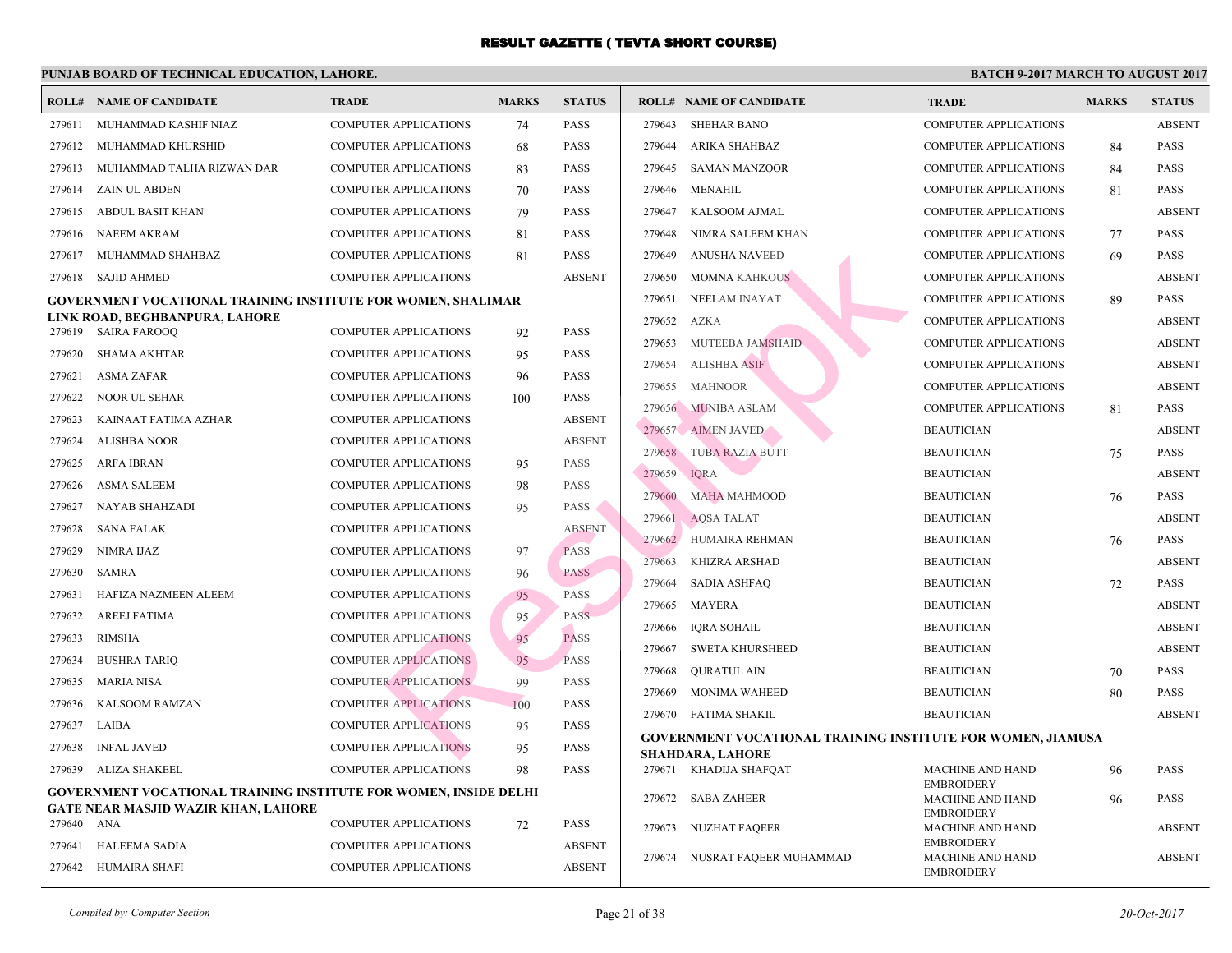|        | <b>ROLL# NAME OF CANDIDATE</b> | <b>TRADE</b>                                 | <b>MARKS</b> | <b>STATUS</b> |        | <b>ROLL# NAME OF CANDIDATE</b>                                       | <b>TRA</b>  |
|--------|--------------------------------|----------------------------------------------|--------------|---------------|--------|----------------------------------------------------------------------|-------------|
| 279675 | <b>NOOR FATIMA</b>             | <b>MACHINE AND HAND</b>                      | 85           | <b>PASS</b>   | 279704 | <b>MUQADDAS BANO</b>                                                 | <b>COME</b> |
|        |                                | <b>EMBROIDERY</b>                            |              |               | 279705 | SANIA ZAFAR                                                          | <b>COME</b> |
| 279676 | <b>RIZWANA BIBI</b>            | <b>MACHINE AND HAND</b><br><b>EMBROIDERY</b> | 87           | <b>PASS</b>   | 279706 | <b>TAHREEM FATIMA</b>                                                | <b>COME</b> |
| 279677 | <b>SOBIA BIBI</b>              | <b>MACHINE AND HAND</b>                      | 86           | <b>PASS</b>   | 279707 | AYESHA ISHAQ                                                         | <b>COMF</b> |
| 279678 | <b>FARHANA</b>                 | <b>EMBROIDERY</b><br><b>MACHINE AND HAND</b> | 83           | <b>PASS</b>   | 279708 | <b>MAHAM</b>                                                         | <b>COME</b> |
|        |                                | <b>EMBROIDERY</b>                            |              |               | 279709 | <b>ISHRAT FATIMA</b>                                                 | <b>COME</b> |
| 279679 | <b>SAEEDA ILYAS</b>            | <b>MACHINE AND HAND</b>                      | 87           | <b>PASS</b>   |        |                                                                      |             |
| 279680 | <b>SOBIA ILYAS</b>             | <b>EMBROIDERY</b><br><b>MACHINE AND HAND</b> | 79           | <b>PASS</b>   |        | 279710 SABIHA                                                        | <b>COME</b> |
|        |                                | <b>EMBROIDERY</b>                            |              |               |        | <b>GOVT. COLLEGE OF TECHNOLOGY FOR GLASS, CE</b>                     |             |
| 279681 | <b>TAYYBA IQBAL</b>            | <b>MACHINE AND HAND</b>                      | 79           | <b>PASS</b>   |        | DEVELOPMENT, MATCHES FACTORY , SHAHDARA,<br>279711 SYED JUNAID ZAHID | <b>COMF</b> |
| 279682 | <b>MUBEEN</b>                  | <b>EMBROIDERY</b><br><b>MACHINE AND HAND</b> | 86           | <b>PASS</b>   |        | 279712 HAFIZ AQEEL KHALID                                            | <b>COME</b> |
|        |                                | <b>EMBROIDERY</b>                            |              |               |        |                                                                      |             |
| 279683 | <b>IRAM FARZAND</b>            | <b>MACHINE AND HAND</b>                      | 85           | <b>PASS</b>   | 279713 | HAFIZ MUHAMMAD WASEEM                                                | <b>COME</b> |
| 279684 | <b>NIDA FATIMA</b>             | <b>EMBROIDERY</b><br><b>MACHINE AND HAND</b> | 82           | <b>PASS</b>   | 279714 | MUHAMMAD TAYYAB ANWAR                                                | <b>COME</b> |
|        |                                | <b>EMBROIDERY</b>                            |              |               | 279715 | <b>TABINDA UROOJ</b>                                                 | <b>COME</b> |
| 279685 | HAFIZA QURA TUL AIN            | <b>MACHINE AND HAND</b>                      | 81           | <b>PASS</b>   | 279716 | <b>AROOBA BIBI</b>                                                   | <b>COMF</b> |
| 279686 | <b>AYESHA SALEEM</b>           | <b>EMBROIDERY</b><br><b>MACHINE AND HAND</b> |              | <b>PASS</b>   | 279717 | <b>IJAZ</b>                                                          | <b>COME</b> |
|        |                                | <b>EMBROIDERY</b>                            | 88           |               |        | 279718 MARYAM JAVEID                                                 | <b>COME</b> |
| 279687 | <b>KHADIJA</b>                 | <b>MACHINE AND HAND</b>                      | 91           | PASS          | 279719 | <b>SHOAIB AHMAD ALI</b>                                              | <b>COMF</b> |
|        |                                | <b>EMBROIDERY</b>                            |              | <b>ABSENT</b> |        | <b>HAFIZ SUHAIB AHMED</b>                                            | <b>COMF</b> |
| 279688 | <b>SANIA SHARIF</b>            | <b>MACHINE AND HAND</b><br><b>EMBROIDERY</b> |              |               | 279720 |                                                                      |             |
| 279689 | HUMAIRA                        | <b>MACHINE AND HAND</b>                      |              | <b>ABSENT</b> |        | 279721 MUZAMIL RAZAQ                                                 | <b>COME</b> |
|        |                                | <b>EMBROIDERY</b>                            |              |               | 279722 | <b>SHAHEEN ALI</b>                                                   | <b>COME</b> |
| 279690 | <b>ASMA HAMEED</b>             | <b>MACHINE AND HAND</b><br><b>EMBROIDERY</b> | 81           | <b>PASS</b>   | 279723 | <b>ABDUL GHAFFAR</b>                                                 | <b>COMF</b> |
| 279691 | <b>FARYAL IJAZ</b>             | <b>COMPUTER APPLICATIONS</b>                 | 92           | <b>PASS</b>   | 279724 | <b>RAMAL ZAFAR</b>                                                   | <b>COME</b> |
| 279692 | <b>IQRA ABDUL QAYYUM</b>       | <b>COMPUTER APPLICATIONS</b>                 |              | <b>ABSENT</b> | 279725 | WARDA SHEHZADI                                                       | <b>COME</b> |
| 279693 | <b>LAIBA SHAHZADI</b>          | <b>COMPUTER APPLICATIONS</b>                 | 80           | <b>PASS</b>   | 279726 | <b>SEHRISH MAJEED</b>                                                | <b>COME</b> |
| 279694 | <b>YASHFA</b>                  | <b>COMPUTER APPLICATIONS</b>                 | 82           | <b>PASS</b>   | 279727 | <b>IOBAL HAIDER</b>                                                  | <b>COME</b> |
| 279695 | <b>ALISHA</b>                  | <b>COMPUTER APPLICATIONS</b>                 | 79           | <b>PASS</b>   | 279728 | MOAZAM HASSAN                                                        | <b>COME</b> |
| 279696 | <b>RIMSHA</b>                  | <b>COMPUTER APPLICATIONS</b>                 | 85           | <b>PASS</b>   | 279729 | MUHAMMAD ZULQURNAN                                                   | <b>COMF</b> |
| 279697 | <b>RUQIA MEHMOOD</b>           | <b>COMPUTER APPLICATIONS</b>                 | 80           | <b>PASS</b>   | 279730 | MUHAMMAD ZAIN IMRAN                                                  | <b>COMF</b> |
| 279698 | KANWAL AZHAR                   | <b>COMPUTER APPLICATIONS</b>                 | 84           | <b>PASS</b>   | 279731 | <b>FAIZA BATOL</b>                                                   | <b>COME</b> |
| 279699 | <b>RABIYA ZAHEER</b>           | <b>COMPUTER APPLICATIONS</b>                 | 81           | <b>PASS</b>   | 279732 | MUZZAFA ASHRAF                                                       | COMI        |
| 279700 | MARIA                          | <b>COMPUTER APPLICATIONS</b>                 | 82           | <b>PASS</b>   |        | 279733 MUHAMMAD KABIR                                                | <b>COME</b> |
| 279701 | <b>LAIBA KIRAN</b>             | COMPUTER APPLICATIONS                        | 83           | <b>PASS</b>   |        | GOVT. VOCATIONAL TRAINING INSTITUTE (W),, 93                         |             |
| 279702 | <b>KHADIJA BIBI</b>            | COMPUTER APPLICATIONS                        |              | <b>PASS</b>   |        | <b>CHOWK, TOWNSHIP,, LAHORE</b>                                      |             |
|        |                                |                                              | 82           |               |        | 279734 UM E ROMAN                                                    | <b>COME</b> |
| 279703 | HAFIZA AYESHA KANWAL           | <b>COMPUTER APPLICATIONS</b>                 | 86           | <b>PASS</b>   |        | 279735 RIMSHA KHALID                                                 | <b>COMF</b> |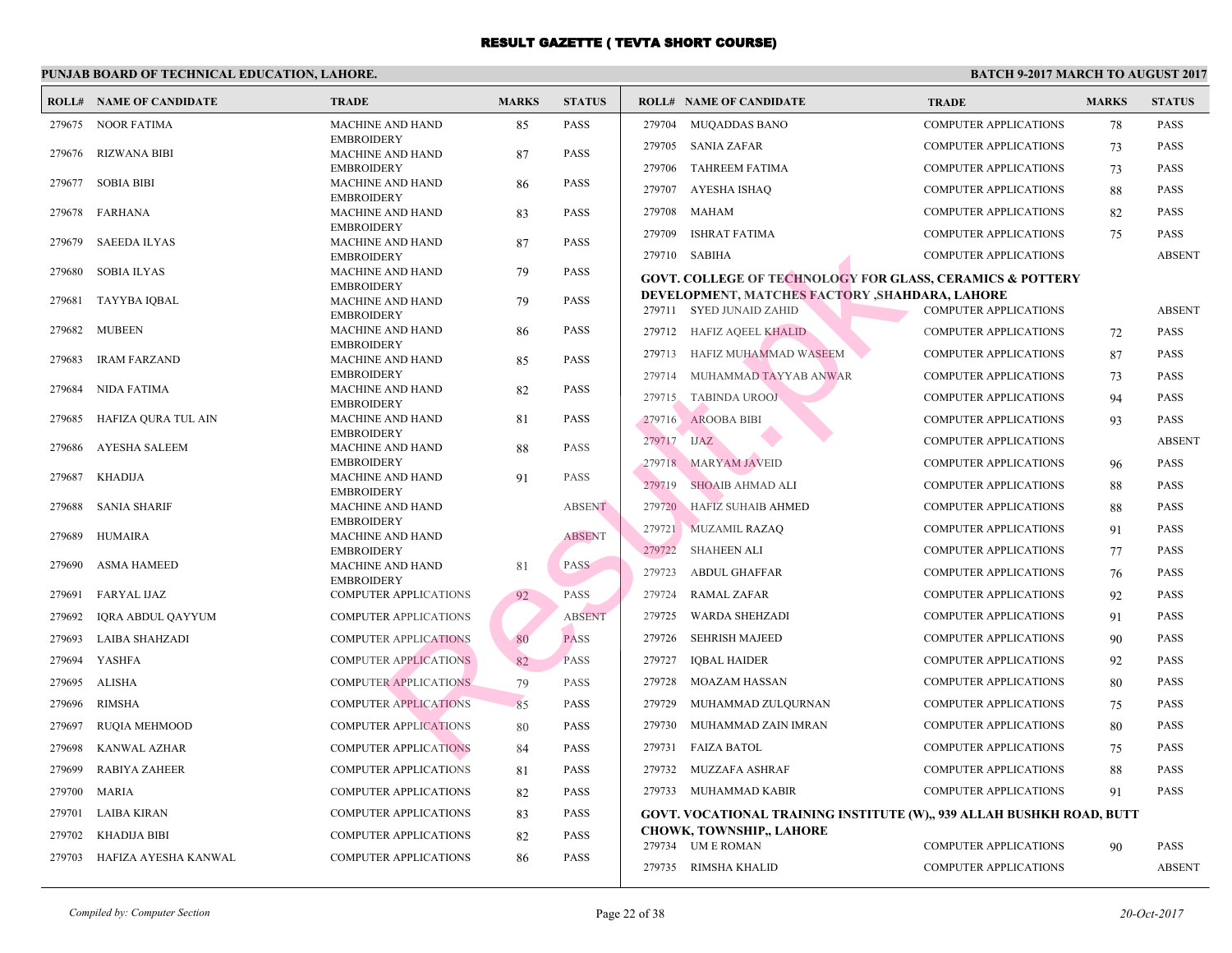|        | <b>ROLL# NAME OF CANDIDATE</b>                                 | <b>TRADE</b>                 | <b>MARKS</b> | <b>STATUS</b> |        | <b>ROLL# NAME OF CANDIDATE</b>                   | <b>TRA</b>  |
|--------|----------------------------------------------------------------|------------------------------|--------------|---------------|--------|--------------------------------------------------|-------------|
| 279736 | <b>FATIMA TU ZAHRA</b>                                         | <b>COMPUTER APPLICATIONS</b> | 96           | <b>PASS</b>   | 279768 | ASIA                                             | <b>COME</b> |
| 279737 | <b>RABIA MARYAM</b>                                            | COMPUTER APPLICATIONS        | 96           | <b>PASS</b>   | 279769 | <b>IQRA</b>                                      | <b>COME</b> |
| 279738 | <b>SABA PERVEEN</b>                                            | COMPUTER APPLICATIONS        | 91           | <b>PASS</b>   | 279770 | <b>KAUSAR</b>                                    | <b>COME</b> |
| 279739 | MARIAM KHANUM                                                  | <b>COMPUTER APPLICATIONS</b> | 96           | <b>PASS</b>   | 279771 | AROOJ ZAHID                                      | <b>COMF</b> |
| 279740 | AMNA JAVED REHMAN                                              | <b>COMPUTER APPLICATIONS</b> |              | <b>ABSENT</b> | 279772 | MEHAR FATIMA                                     | <b>COME</b> |
| 279741 | <b>ALISHAH JAVAID</b>                                          | <b>COMPUTER APPLICATIONS</b> |              | <b>ABSENT</b> | 279773 | MARYAM ZULFIQAR                                  | <b>COME</b> |
| 279742 | ARJMAND SHAHEEN                                                | COMPUTER APPLICATIONS        | 92           | <b>PASS</b>   | 279774 | <b>ESHA SOHAIL</b>                               | <b>COME</b> |
| 279743 | <b>IORA NOOR</b>                                               | <b>COMPUTER APPLICATIONS</b> | 90           | <b>PASS</b>   | 279775 | <b>RUBAB</b>                                     | <b>COME</b> |
| 279744 | <b>WIZRA TAHIR</b>                                             | COMPUTER APPLICATIONS        | 92           | <b>PASS</b>   | 279776 | CHANDANI                                         | <b>COME</b> |
| 279745 | <b>IQRA SALEEM KHAN</b>                                        | <b>COMPUTER APPLICATIONS</b> | 90           | <b>PASS</b>   | 279777 | ROOHI ISLAM                                      | <b>COMI</b> |
|        | RSLN GVTI (W), 2-LYTTON ROAD, LAHORE                           |                              |              |               |        | <b>SOCIETY COLLEGE OF COMPUTER SCIENCES,, MO</b> |             |
| 279746 | SHAHZADI SANA                                                  | <b>COMPUTER APPLICATIONS</b> | 93           | <b>PASS</b>   |        | 279778 NIMRA MALIK                               | <b>COMF</b> |
| 279747 | <b>SAIMA ASAD</b>                                              | <b>COMPUTER APPLICATIONS</b> | 93           | <b>PASS</b>   | 279779 | MISBAH MANZOOR                                   | <b>COME</b> |
| 279748 | <b>IRSA KANWAL</b>                                             | <b>COMPUTER APPLICATIONS</b> | 95           | <b>PASS</b>   |        | 279780 ABEERA ILYAS                              | <b>COMF</b> |
| 279749 | AMNA NADEEM                                                    | COMPUTER APPLICATIONS        | 91           | <b>PASS</b>   |        | <b>GOVT. INSTITUTE OF COMMERCE,, CHAUBARA</b>    |             |
| 279750 | <b>SAMIA YASEEN</b>                                            | <b>COMPUTER APPLICATIONS</b> | 91           | <b>PASS</b>   |        | 279781 ARBAB ASGHAR                              | <b>COMF</b> |
| 279751 | <b>AYESHA SHAFIQ</b>                                           | <b>COMPUTER APPLICATIONS</b> | 91           | <b>PASS</b>   | 279782 | <b>SAJID MAOSOOD</b>                             | <b>COME</b> |
| 279752 | <b>SAIRA SHAFIQUE</b>                                          | <b>COMPUTER APPLICATIONS</b> | 90           | <b>PASS</b>   | 279783 | <b>SANA ANWAR</b>                                | <b>COME</b> |
| 279753 | SAMAN                                                          | <b>COMPUTER APPLICATIONS</b> | 90           | <b>PASS</b>   | 279784 | DAWOOD KHAN                                      | <b>COME</b> |
| 279754 | <b>RABIA</b>                                                   | <b>COMPUTER APPLICATIONS</b> | 90           | <b>PASS</b>   | 279785 | RASHID ALI                                       | <b>COME</b> |
| 279755 | <b>AMAN NISAR</b>                                              | COMPUTER APPLICATIONS        | 78           | <b>PASS</b>   | 279786 | MUHAMMAD BILAL                                   | <b>COME</b> |
| 279756 | RIMSHA SHAFIQUE                                                | <b>COMPUTER APPLICATIONS</b> | 94           | <b>PASS</b>   | 279787 | MUHAMMAD SHAHID                                  | <b>COME</b> |
| 279757 | ARIBA AFZAAL                                                   | <b>COMPUTER APPLICATIONS</b> | 93           | PASS          | 279788 | <b>HASNAIN UMER</b>                              | <b>COME</b> |
| 279758 | RAHEELA ANAYAT                                                 | <b>COMPUTER APPLICATIONS</b> | 78           | <b>PASS</b>   | 279789 | AMIR SALEEM AKHTAR                               | <b>COME</b> |
| 279759 | <b>MUNTAHA</b>                                                 | <b>COMPUTER APPLICATIONS</b> | 88           | <b>PASS</b>   | 279790 | MUHAMMAD FAISAL MUNIR                            | <b>COME</b> |
| 279760 | <b>AMINA JAVED</b>                                             | <b>COMPUTER APPLICATIONS</b> | 94           | <b>PASS</b>   | 279791 | SHOAIB AFZAL                                     | <b>COME</b> |
| 279761 | <b>KALSOOM</b>                                                 | <b>COMPUTER APPLICATIONS</b> | 90           | PASS          |        | GOVT. TECHNICAL TRAINING INSTITUTE(BOYS),,       |             |
| 279762 | AYESHA SADDIQA                                                 | <b>COMPUTER APPLICATIONS</b> |              | <b>ABSENT</b> | 279792 | UMAR FAROOQ                                      | <b>COMF</b> |
|        | SIR SIKANDAR GOVERNMENT VOCATIONAL INSTITUTE FOR WOMEN, 2787/D |                              |              |               | 279793 | MUHAMMAD UMAR FAROOQ                             | <b>COME</b> |
| 279763 | JORY MORY BAZAR SHAHALAM GATE, LAHORE<br>NAZIA KHAN ZEB        | <b>COMPUTER APPLICATIONS</b> | 79           | <b>PASS</b>   | 279794 | MUHAMMAD ZAHID SATTAR                            | <b>COME</b> |
| 279764 | <b>SHAMAIELA</b>                                               | <b>COMPUTER APPLICATIONS</b> | 85           | <b>PASS</b>   | 279795 | MUHAMMAD WAQAS                                   | <b>COMF</b> |
| 279765 | <b>MOMNA NAWAZ</b>                                             | <b>COMPUTER APPLICATIONS</b> | 87           | <b>PASS</b>   | 279796 | MOHSIN ALI                                       | <b>COMF</b> |
| 279766 | <b>ANAM</b>                                                    | <b>COMPUTER APPLICATIONS</b> | 95           | <b>PASS</b>   | 279797 | MUHAMMAD IMRAN                                   | <b>COME</b> |
| 279767 | <b>BAKHTAWAR AKBAR</b>                                         | <b>COMPUTER APPLICATIONS</b> | 84           | <b>PASS</b>   | 279798 | MUHAMMAD SAQLAIN                                 | <b>COME</b> |
|        |                                                                |                              |              |               | 279799 | USMAN ARSHAD                                     | <b>COMF</b> |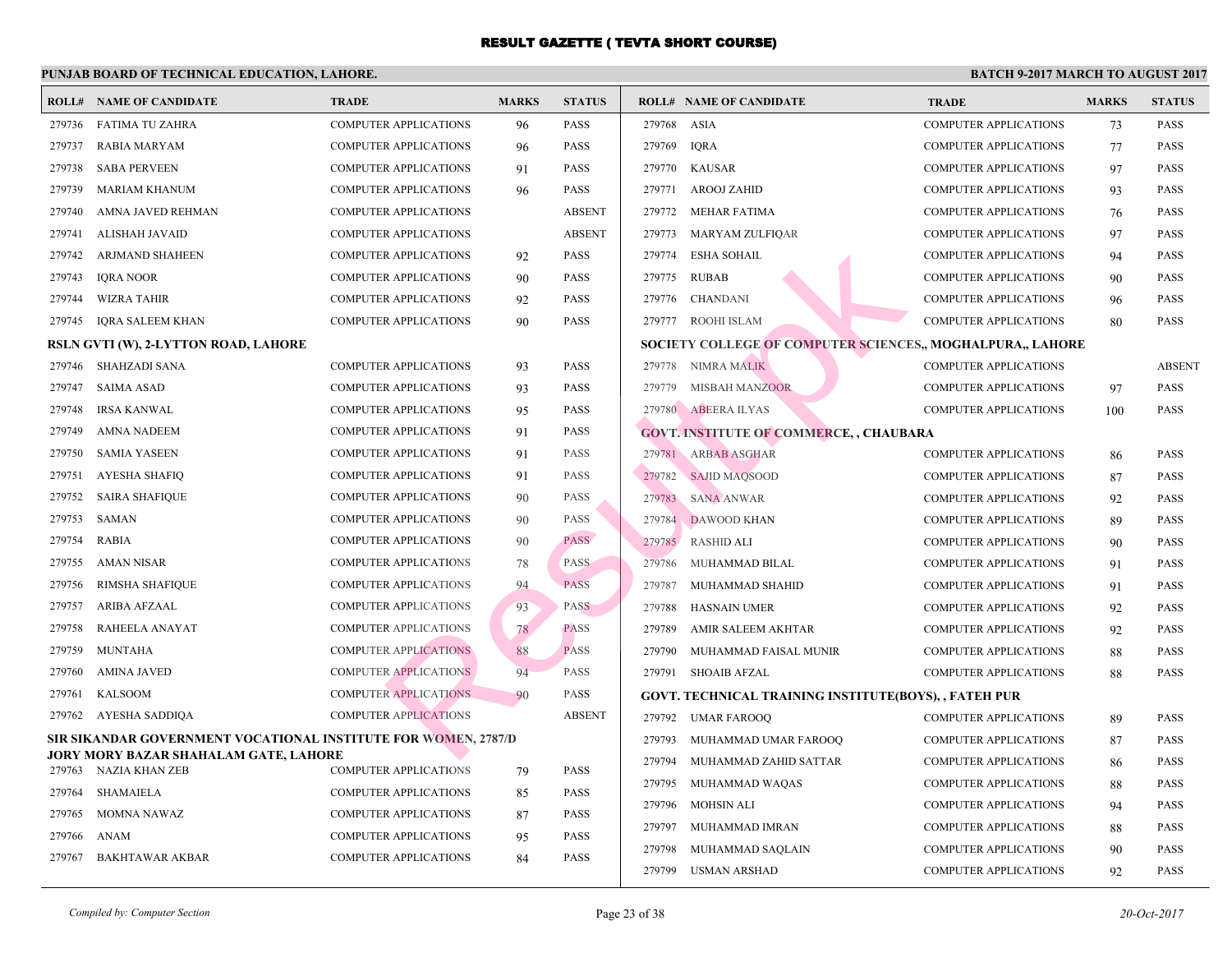| <b>ROLL#</b> | NAME OF CANDIDATE                                            | <b>TRADE</b>                 | <b>MARKS</b> | <b>STATUS</b> | <b>ROLL# NAME OF CANDIDATE</b>                 | <b>TRA</b>   |
|--------------|--------------------------------------------------------------|------------------------------|--------------|---------------|------------------------------------------------|--------------|
| 279800       | <b>RIZWAN ALI</b>                                            | <b>COMPUTER APPLICATIONS</b> | 94           | <b>PASS</b>   | 279834<br><b>HASNAIN ALI</b>                   | COMI         |
| 279801       | <b>SAQLIN RAZA</b>                                           | COMPUTER APPLICATIONS        | 87           | <b>PASS</b>   | 279835 MUHAMMAD RIZWAN                         | <b>COMI</b>  |
| 279802       | <b>SALMAN AFZAL</b>                                          | <b>COMPUTER APPLICATIONS</b> | 85           | <b>PASS</b>   | 279836<br>MUHAMMAD IQRAM                       | <b>COMF</b>  |
| 279803       | MUHAMMAD HAROON RASHEED                                      | <b>COMPUTER APPLICATIONS</b> | 83           | <b>PASS</b>   | 279837<br>MUHAMMAD ARSHAD                      | <b>COMI</b>  |
| 279804       | <b>SHAHZAB ALI</b>                                           | <b>COMPUTER APPLICATIONS</b> | 84           | <b>PASS</b>   | 279838<br>MUHAMMAD SALMAN                      | <b>COMF</b>  |
| 279805       | <b>ZEESHAN HAIDER</b>                                        | <b>COMPUTER APPLICATIONS</b> | 89           | <b>PASS</b>   | 279839<br>MUHAMMAD NAQI                        | <b>COMF</b>  |
| 279806       | <b>SABTAIN SHOUKAT</b>                                       | <b>COMPUTER APPLICATIONS</b> | 91           | <b>PASS</b>   | 279840<br><b>GULAB ALI</b>                     | <b>COMF</b>  |
| 279807       | <b>SHAKEEL AHMED</b>                                         | <b>COMPUTER APPLICATIONS</b> | 89           | <b>PASS</b>   | 279841<br><b>BILAL AHMAD</b>                   | <b>COMF</b>  |
| 279808       | <b>AASHIQ HUSSAIN</b>                                        | <b>COMPUTER APPLICATIONS</b> | 90           | <b>PASS</b>   | 279842<br><b>FAISAL FAREED</b>                 | <b>COME</b>  |
| 279809       | <b>WAHID RAFIQUE</b>                                         | <b>COMPUTER APPLICATIONS</b> | 86           | <b>PASS</b>   | 279843<br>MALAIKA SABA                         | <b>COMI</b>  |
| 279810       | MUHAMMAD NADEEM                                              | COMPUTER APPLICATIONS        | 95           | <b>PASS</b>   | 279844<br><b>SANA TASNEEM</b>                  | <b>COMI</b>  |
| 279811       | MUHAMMAD HUSNAIN                                             | COMPUTER APPLICATIONS        | 92           | <b>PASS</b>   | 279845 MUBARRA ZAFAR                           | <b>COMF</b>  |
|              | ALI COLLEGE OF TECHNOLOGY,, FATTEH PUR ROAD,, KAROR LAL ESAN |                              |              |               | 279846<br><b>SHAHIDA TASNEEM</b>               | <b>COME</b>  |
| 279812       | <b>FAISAL BASHIR</b>                                         | COMPUTER APPLICATIONS        | 98           | <b>PASS</b>   | 279847 MUHAMMAD KASHIF                         | <b>COMI</b>  |
| 279813       | <b>SARDAR SAAD RASHEED</b>                                   | <b>COMPUTER APPLICATIONS</b> | 99           | <b>PASS</b>   | 279848 HAFIZ ABDUL KHALIQ                      | <b>COME</b>  |
| 279814       | <b>SAJID RASHEED</b>                                         | <b>COMPUTER APPLICATIONS</b> | 98           | <b>PASS</b>   | 279849 ZARMEENA GUL                            | <b>BEAU</b>  |
| 279815       | MUHAMMAD SHERYAR                                             | <b>COMPUTER APPLICATIONS</b> | 99           | PASS          | 279850<br>KASHIF ALI                           | <b>CIVIL</b> |
| 279816       | MUHAMMAD BILAL AKRAM                                         | <b>COMPUTER APPLICATIONS</b> | 98           | PASS          | 279851 MUHAMMAD ANEES                          | <b>ELEC</b>  |
| 279817       | MUHAMMAD BILAL SARWAR                                        | <b>COMPUTER APPLICATIONS</b> | 99           | <b>PASS</b>   | <b>GOVERNMENT INSTITUTE OF COMMERCE FOR WO</b> |              |
| 279818       | <b>USAMA JAVED</b>                                           | COMPUTER APPLICATIONS        | 98           | <b>PASS</b>   | 279852 SAMINA SHABIR                           | <b>COME</b>  |
| 279819       | MUHAMMAD SHAFIQ ASHIQ                                        | <b>COMPUTER APPLICATIONS</b> | 100          | <b>PASS</b>   | 279853<br>ADLA PERVEEN                         | <b>COMI</b>  |
| 279820       | MUHAMMAD NADEEM                                              | <b>COMPUTER APPLICATIONS</b> | 99           | PASS          | 279854<br><b>RIMSHA KIRAN</b>                  | <b>COMF</b>  |
| 279821       | MUHAMMAD KHALID                                              | <b>COMPUTER APPLICATIONS</b> | 98           | <b>PASS</b>   | 279855<br>SHAMSA ANAM                          | <b>COMI</b>  |
| 279822       | <b>UMER HAYAT</b>                                            | <b>COMPUTER APPLICATIONS</b> | 99           | <b>PASS</b>   | 279856<br>SHAZIA IBRAHIM                       | <b>COMI</b>  |
| 279823       | <b>NASIR ADEEB</b>                                           | <b>COMPUTER APPLICATIONS</b> | 98           | <b>PASS</b>   | 279857<br>NADIA SHAHEEN                        | <b>COMI</b>  |
| 279824       | YAR MUHAMMAD ASHIQ                                           | <b>COMPUTER APPLICATIONS</b> | 99           | <b>PASS</b>   | 279858<br>KISHWAR BATOOL                       | <b>COMI</b>  |
| 279825       | ALI JAWAD                                                    | <b>COMPUTER APPLICATIONS</b> | 99           | PASS          | 279859<br>ASIA KHAN                            | <b>COMI</b>  |
| 279826       | <b>DASISH KALEEM</b>                                         | <b>COMPUTER APPLICATIONS</b> | 98           | <b>PASS</b>   | 279860<br><b>SEHR TRIMIZI</b>                  | <b>COME</b>  |
| 279827       | TAYAB KHALIL                                                 | <b>COMPUTER APPLICATIONS</b> | 99           | <b>PASS</b>   | 279861<br><b>SUMARA BATOOL</b>                 | <b>COMF</b>  |
| 279828       | <b>GHULAM MUSTAFA</b>                                        | <b>COMPUTER APPLICATIONS</b> | 98           | <b>PASS</b>   | 279862<br><b>HUMAIRA BIBI</b>                  | <b>COME</b>  |
| 279829       | MUHAMMAD NASEER                                              | <b>COMPUTER APPLICATIONS</b> | 99           | <b>PASS</b>   | 279863<br>ZAREEN GHLL                          | COMF         |
| 279830       | MUHAMMAD AMIR                                                | COMPUTER APPLICATIONS        | 98           | <b>PASS</b>   | 279864<br>SEEMAL MUSHTAQ                       | COMI         |
| 279831       | ANDEEL BABAR SAGER                                           | COMPUTER APPLICATIONS        | 99           | PASS          | 279865<br>RABIA JAMIL                          | <b>COMF</b>  |
| 279832       | MUHAMMAD WASIM SAJJAD                                        | COMPUTER APPLICATIONS        | 98           | PASS          | <b>NAZIA TABASSUM</b><br>279866                | COMI         |
| 279833       | <b>IMTIAZ HUSSAIN</b>                                        | <b>COMPUTER APPLICATIONS</b> | 99           | <b>PASS</b>   | 279867 USWAH SEHR                              | <b>COMI</b>  |
|              |                                                              |                              |              |               |                                                |              |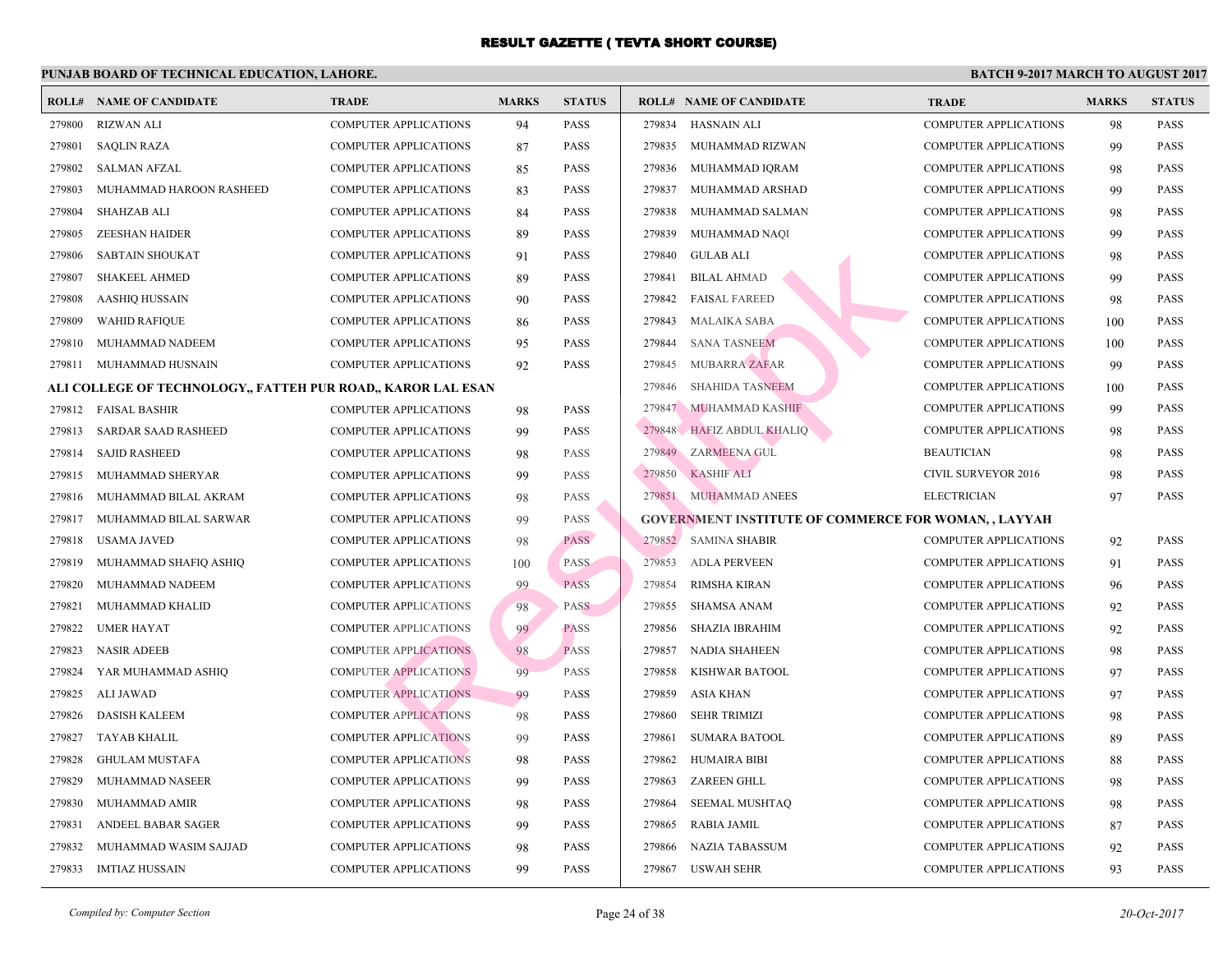|        | <b>ROLL# NAME OF CANDIDATE</b>                                         | <b>TRADE</b>                 | <b>MARKS</b> | <b>STATUS</b> | <b>ROLL# NAME OF CANDIDATE</b>                  | <b>TRA</b>   |
|--------|------------------------------------------------------------------------|------------------------------|--------------|---------------|-------------------------------------------------|--------------|
| 279868 | REHANA JAVAID                                                          | <b>COMPUTER APPLICATIONS</b> | 98           | <b>PASS</b>   | 279898<br>AMIR SHAHZAD                          | <b>CIVIL</b> |
| 279869 | <b>RUKHSANA BIBI</b>                                                   | COMPUTER APPLICATIONS        | 87           | <b>PASS</b>   | 279899<br>MUHAMMAD NISAR                        | <b>CIVIL</b> |
| 279870 | <b>RABIA BASRI</b>                                                     | <b>COMPUTER APPLICATIONS</b> | 93           | <b>PASS</b>   | 279900<br>ALI HASSAN                            | <b>CIVIL</b> |
| 279871 | AFIA SARWAR                                                            | <b>COMPUTER APPLICATIONS</b> | 93           | <b>PASS</b>   | 279901<br><b>FAISAL ABBAS</b>                   | <b>CIVIL</b> |
|        | <b>GOVERNMENT VOCATIONAL TRAINING INSTITUTE FOR WOMEN, CHANDI MOR,</b> |                              |              |               | 279902<br>HASAN ALI                             | <b>CIVIL</b> |
|        | <b>KAROR LAL ESAN</b>                                                  |                              |              |               | 279903<br><b>RAHEEL ARSLAN</b>                  | <b>CIVII</b> |
|        | 279872 SAMINA AMEER                                                    | <b>COMPUTER APPLICATIONS</b> | 93           | <b>PASS</b>   | 279904<br>ZEESHAN                               | <b>CIVIL</b> |
| 279873 | <b>SABA TANVEER</b>                                                    | <b>COMPUTER APPLICATIONS</b> | 97           | <b>PASS</b>   | 279905<br><b>UMER HASSAN</b>                    | <b>CIVIL</b> |
| 279874 | <b>SUNDUS JAMIL</b>                                                    | <b>COMPUTER APPLICATIONS</b> | 97           | <b>PASS</b>   | 279906<br><b>USMAN AHMAD</b>                    | <b>CIVIL</b> |
| 279875 | <b>MEHR UN NISA</b>                                                    | <b>COMPUTER APPLICATIONS</b> | 95           | <b>PASS</b>   | <b>GOVERNMENT VOCATIONAL TRAINING INSTITUTI</b> |              |
| 279876 | ABEELA MUKHTIAR                                                        | <b>COMPUTER APPLICATIONS</b> | 92           | <b>PASS</b>   | <b>MANDI BAHAUDDIN</b>                          |              |
| 279877 | <b>SIDRA SAEED</b>                                                     | <b>COMPUTER APPLICATIONS</b> | 93           | <b>PASS</b>   | 279907 SHAZIA NOREEN                            | <b>COMF</b>  |
| 279878 | KANIZ ZAHRA                                                            | <b>COMPUTER APPLICATIONS</b> | 90           | <b>PASS</b>   | <b>SHEHLA</b><br>279908                         | <b>COMI</b>  |
| 279879 | <b>AQSA SHAHEEN</b>                                                    | <b>COMPUTER APPLICATIONS</b> | 90           | <b>PASS</b>   | 279909<br><b>IQRA ASHRAF</b>                    | <b>COMF</b>  |
| 279880 | <b>KUSAR PARVEEN</b>                                                   | <b>COMPUTER APPLICATIONS</b> | 95           | <b>PASS</b>   | 279910 AYESHA GUL                               | <b>COMI</b>  |
| 279881 | <b>SHUMAILA NAJEEB</b>                                                 | <b>COMPUTER APPLICATIONS</b> | 93           | <b>PASS</b>   | AFEFA ARIF<br>279911                            | <b>COMI</b>  |
| 279882 | <b>SEHRISH KHAN</b>                                                    | <b>COMPUTER APPLICATIONS</b> | 91           | <b>PASS</b>   | 279912 UROOJ ASHRAF                             | <b>COMF</b>  |
| 279883 | <b>GUL SANOBAR</b>                                                     | <b>COMPUTER APPLICATIONS</b> | 93           | <b>PASS</b>   | 279913<br><b>MARYAM</b>                         | <b>COMI</b>  |
| 279884 | <b>MARIA BASHIR</b>                                                    | <b>COMPUTER APPLICATIONS</b> | 95           | <b>PASS</b>   | 279914 MUQADDAS                                 | <b>COMI</b>  |
| 279885 | <b>MARZIA BATOOL</b>                                                   | <b>COMPUTER APPLICATIONS</b> | 93           | <b>PASS</b>   | 279915 NAIHA KHAN                               | <b>COMI</b>  |
| 279886 | <b>SAMREEN SADAF</b>                                                   | <b>COMPUTER APPLICATIONS</b> | 94           | <b>PASS</b>   | 279916<br><b>LARAIB SAJID</b>                   | <b>COMI</b>  |
| 279887 | HAFIZA LARAIB REHMAN                                                   | <b>COMPUTER APPLICATIONS</b> | 91           | <b>PASS</b>   | 279917 SADIA NASEEM                             | <b>COMI</b>  |
| 279888 | AFNAN FATIMA                                                           | <b>COMPUTER APPLICATIONS</b> | 92           | PASS          | <b>REHANA BIBI</b><br>279918                    | <b>COMI</b>  |
|        | THE CITY TECH., RUKAN ROAD, MALAKWAL                                   |                              |              |               | 279919 SAJJDA RIAZ                              | COMI         |
| 279889 | <b>NAFEES SHEHZAD</b>                                                  | <b>CIVIL SURVEYOR 2016</b>   | 90           | <b>PASS</b>   | 279920<br>UMM E LYLA                            | <b>COMI</b>  |
| 279890 | ZEESHAN MAZHAR                                                         | <b>CIVIL SURVEYOR 2016</b>   | 96           | <b>PASS</b>   | 279921<br><b>NOREEN SIDDIQ</b>                  | COMI         |
| 279891 | <b>NAEEM U DEEN</b>                                                    | <b>CIVIL SURVEYOR 2016</b>   | 94           | <b>PASS</b>   | 279922<br>SEHAR RAMZAN                          | COMI         |
| 279892 | MUHAMMAD NOFAL RASOOL                                                  | <b>CIVIL SURVEYOR 2016</b>   | 90           | PASS          | 279923<br>ALINA MURTAZA                         | <b>COMI</b>  |
|        | AL-MUSTAFA TECHNICAL COLLEGE, NEAR FAISAL BANK, RAILWAY ROAD,          |                              |              |               | 279924<br><b>FOZIA NOREEN</b>                   | <b>COMI</b>  |
|        | MANDI BAHAUDDIN, MANDI BAHAUDDIN                                       |                              |              |               | 279925 NIMRA AZAM                               | <b>COMI</b>  |
| 279893 | MUHAMMAD NASEEM AKHTAR                                                 | CIVIL SURVEYOR 2016          | 87           | <b>PASS</b>   | ORIENTAL INSTITUTE OF TECHNOLOGY,, MOHALI       |              |
| 279894 | <b>WASEEM AKRAM</b>                                                    | <b>CIVIL SURVEYOR 2016</b>   | 84           | <b>PASS</b>   | ROAD,, MANDI BAHAUDDIN                          |              |
| 279895 | DILAWAR IMTIAZ                                                         | <b>CIVIL SURVEYOR 2016</b>   | 88           | <b>PASS</b>   | 279926 HAFIZ MUHAMMAD ZUBAIR                    | <b>CIVIL</b> |
| 279896 | SYED MUHAMMAD ALAMDAR                                                  | <b>CIVIL SURVEYOR 2016</b>   | 90           | <b>PASS</b>   | 279927 ABBAS ALI                                | <b>CIVIL</b> |
| 279897 | <b>KAZMI</b><br>MUHAMMAD NAEEM                                         | CIVIL SURVEYOR 2016          |              | <b>ABSENT</b> | 279928<br><b>USMAN GHAFOOR</b>                  | <b>CIVIL</b> |
|        |                                                                        |                              |              |               | 279929<br>MUHAMMAD SUFYAN AYUB                  | <b>CIVIL</b> |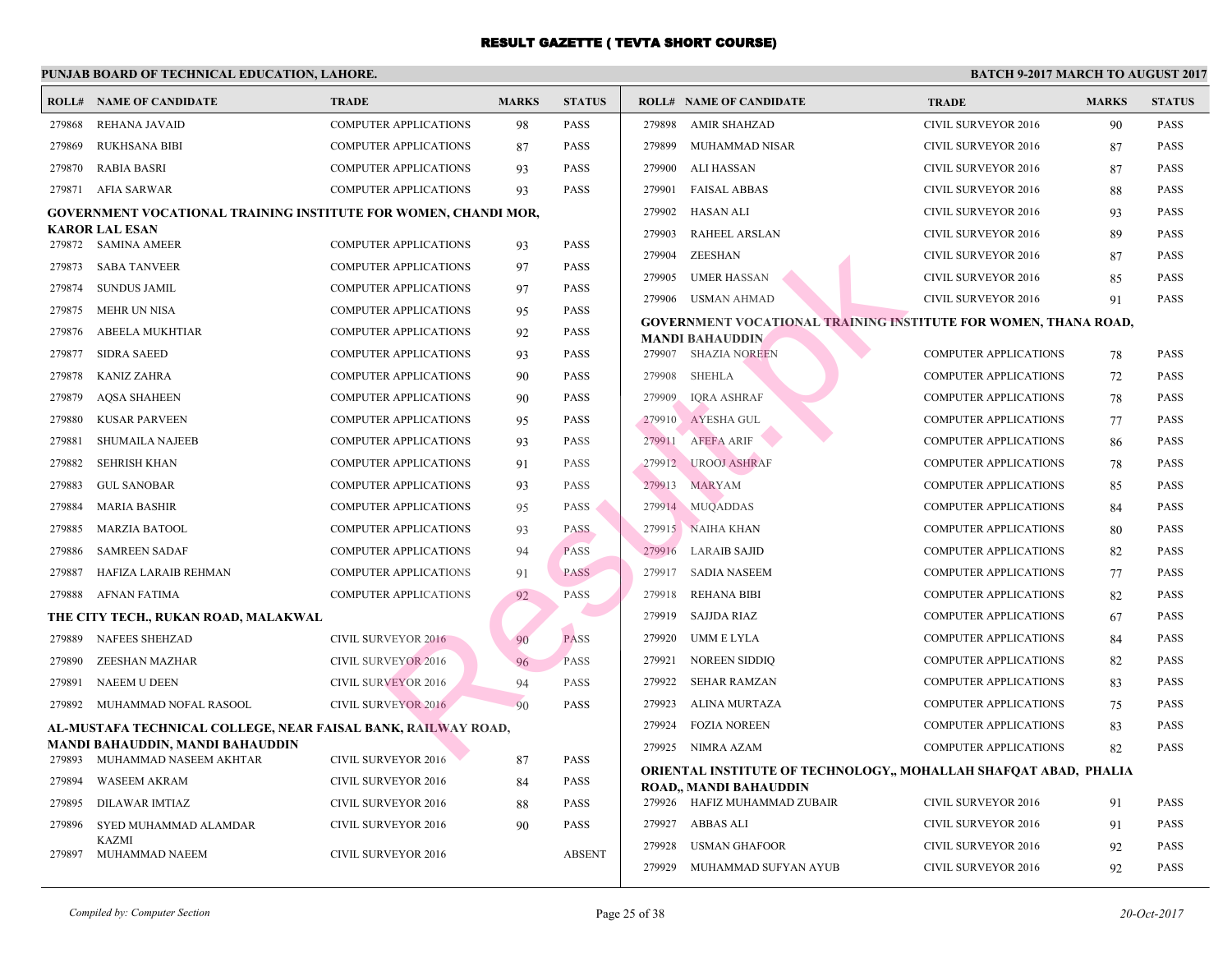|        | <b>ROLL# NAME OF CANDIDATE</b>                                | <b>TRADE</b>                 | <b>MARKS</b> | <b>STATUS</b> | <b>ROLL# NAME OF CANDIDATE</b>                  | <b>TRA</b>  |
|--------|---------------------------------------------------------------|------------------------------|--------------|---------------|-------------------------------------------------|-------------|
| 279930 | ZAIN UL ABEDIN                                                | CIVIL SURVEYOR 2016          | 85           | <b>PASS</b>   | 279963 PAKEEZA MAZHAR                           | <b>COME</b> |
| 279931 | <b>TOUSEEQ GHAFOOR</b>                                        | <b>CIVIL SURVEYOR 2016</b>   | 89           | <b>PASS</b>   | 279964 AMINA IQBAL                              | <b>COMF</b> |
| 279932 | MUHAMMAD SHERAZ ISMAIL                                        | CIVIL SURVEYOR 2016          | 85           | <b>PASS</b>   | <b>GOVERNMENT TECHNICAL TRAINING INSTITUTE,</b> |             |
| 279933 | MIRZA HAMZA BAIG                                              | CIVIL SURVEYOR 2016          | 91           | <b>PASS</b>   | 279965 MUHAMMAD NASIR                           | <b>HOM</b>  |
| 279934 | <b>AFNAN AHMAD</b>                                            | <b>CIVIL SURVEYOR 2016</b>   | 89           | <b>PASS</b>   | 279966<br>ZAHID IQBAL                           | HOM.        |
| 279935 | <b>SAJID FAROOQ</b>                                           | <b>CIVIL SURVEYOR 2016</b>   | 88           | <b>PASS</b>   | 279967<br>MUHAMMAD NOMAN                        | HOMI        |
| 279936 | SHUJAH ZEB BHATTI                                             | <b>CIVIL SURVEYOR 2016</b>   | 92           | <b>PASS</b>   | 279968<br><b>FASIH UD DIN</b>                   | <b>HOMI</b> |
| 279937 | <b>TAIMOOR HASSAN</b>                                         | CIVIL SURVEYOR 2016          | 91           | <b>PASS</b>   | 279969<br>MUHAMMAD SALEEM AKRAM                 | HOMI        |
| 279938 | ZARYAB AHMAD                                                  | <b>COMPUTER APPLICATIONS</b> | 90           | <b>PASS</b>   | 279970<br>ZULFOAR ALI                           | HOMI        |
| 279939 | <b>JUNAID RAZA</b>                                            | <b>COMPUTER APPLICATIONS</b> | 93           | <b>PASS</b>   | 279971<br>MEHMOOD ALAM                          | <b>HOMI</b> |
| 279940 | MUHAMMAD MUZAMIL YASIN                                        | <b>COMPUTER APPLICATIONS</b> | 92           | <b>PASS</b>   | 279972<br>MUHAMMAD JUNAID                       | <b>HOMI</b> |
| 279941 | HAFIZ KHALIL UR REHMAN                                        | AUTOCAD 2016                 | 92           | <b>PASS</b>   | 279973<br>MUHAMMAD SHAFEEQ                      | <b>HOMI</b> |
|        | GOVERNMENT VOCATIONAL TRAINING INSTITUTE FOR WOMEN, KOTHIYALA |                              |              |               | 279974<br><b>AZHER MEHMOOD</b>                  | <b>HOMI</b> |
| 279942 | SHEIKHAN ROAD., PHALIA<br>FOUZIA RIAZ                         | <b>COMPUTER APPLICATIONS</b> |              | <b>PASS</b>   | 279975 KALEEM ULLAH                             | <b>HOMI</b> |
| 279943 | <b>GULSHAN PERVEZ</b>                                         | <b>COMPUTER APPLICATIONS</b> | 93           | <b>PASS</b>   | 279976 MUHAMMAD TAYIB                           | HOM         |
| 279944 | <b>SABA NOREEN</b>                                            |                              | 94           | <b>PASS</b>   | <b>REHMAN AHMED</b><br>279977                   | HOM.        |
| 279945 |                                                               | <b>COMPUTER APPLICATIONS</b> | 92           |               | 279978<br><b>ZAIN</b>                           | <b>HOM</b>  |
| 279946 | <b>RABIA HAFEEZ</b>                                           | <b>COMPUTER APPLICATIONS</b> | 96           | <b>PASS</b>   | 279979<br>MUHAMMAD FAHEEM                       | HOM.        |
|        | <b>ASIA BIBI</b>                                              | <b>COMPUTER APPLICATIONS</b> | 97           | <b>PASS</b>   | 279980 MUHAMMAD HASSAN                          | HOM.        |
| 279947 | <b>SAJIDA REHMAN</b>                                          | <b>COMPUTER APPLICATIONS</b> | 76           | <b>PASS</b>   | 279981<br><b>MUJTABA</b>                        | HOM.        |
| 279948 | <b>SAMIA TASNEEM</b>                                          | COMPUTER APPLICATIONS        | 85           | <b>PASS</b>   | 279982<br>MUHAMMAD RIAZ                         | HOMI        |
| 279949 | <b>SHABNAM TAHIRA</b>                                         | <b>COMPUTER APPLICATIONS</b> | 86           | <b>PASS</b>   | 279983<br>MUHAMMAD HUMAIR KHAN                  | HOMI        |
| 279950 | <b>UMM FARWA</b>                                              | <b>COMPUTER APPLICATIONS</b> | 85           | <b>PASS</b>   | 279984<br>KHURAM SHAHZAD KHAN                   | HOMI        |
| 279951 | <b>GHLNAZ HAYAT</b>                                           | <b>COMPUTER APPLICATIONS</b> | 84           | <b>PASS</b>   | 279985<br>MUHAMMAD ADNAN                        | <b>COMI</b> |
| 279952 | <b>SUNDAS MUBEEN</b>                                          | <b>COMPUTER APPLICATIONS</b> | 85           | <b>PASS</b>   | 279986<br>MUHAMMAD ASIF                         | <b>COMF</b> |
| 279953 | <b>MARIA MUMTAZ</b>                                           | <b>COMPUTER APPLICATIONS</b> | 86           | <b>PASS</b>   | 279987<br>MUHAMMAD FASIAL ABBAS                 | <b>COMF</b> |
| 279954 | HUMAIRA CHANNA                                                | <b>COMPUTER APPLICATIONS</b> | 87           | PASS          | 279988<br>MUHAMMAD ESHAN JALIL                  | <b>COMI</b> |
| 279955 | KAINAT SIKANDER                                               | <b>COMPUTER APPLICATIONS</b> | 92           | <b>PASS</b>   | 279989<br>MUHAMMAD IRFAN                        | <b>COMI</b> |
| 279956 | <b>IRAM ZAMAN</b>                                             | <b>COMPUTER APPLICATIONS</b> | 91           | <b>PASS</b>   | 279990 NADIR KHAN                               | <b>COMI</b> |
| 279957 | <b>MARYAM RASHID</b>                                          | <b>COMPUTER APPLICATIONS</b> | 92           | <b>PASS</b>   | 279991<br>MUHAMMAD AWAIS KHAN                   | <b>COMI</b> |
| 279958 | NUSRAT FATIMA                                                 | COMPUTER APPLICATIONS        | 86           | <b>PASS</b>   | 279992<br><b>SHABBIR AHMED</b>                  | <b>COME</b> |
| 279959 | <b>MEMOONA ZAINAB</b>                                         | <b>COMPUTER APPLICATIONS</b> | 84           | <b>PASS</b>   | 279993<br>QUAID E AZAM MUHAMMAD ALI             | <b>COME</b> |
| 279960 | SHUMAILA KOUSER                                               | <b>COMPUTER APPLICATIONS</b> | 91           | <b>PASS</b>   | <b>KHAN</b>                                     |             |
| 279961 | <b>HINA FATIMA</b>                                            | <b>COMPUTER APPLICATIONS</b> | 85           | <b>PASS</b>   | 279994<br><b>IRFAN HAIDER</b>                   | <b>COME</b> |
| 279962 | SHUMILA MANZOOR                                               | <b>COMPUTER APPLICATIONS</b> | 95           | <b>PASS</b>   | 279995 HABIB UR REHMAN KHAN                     | <b>COMI</b> |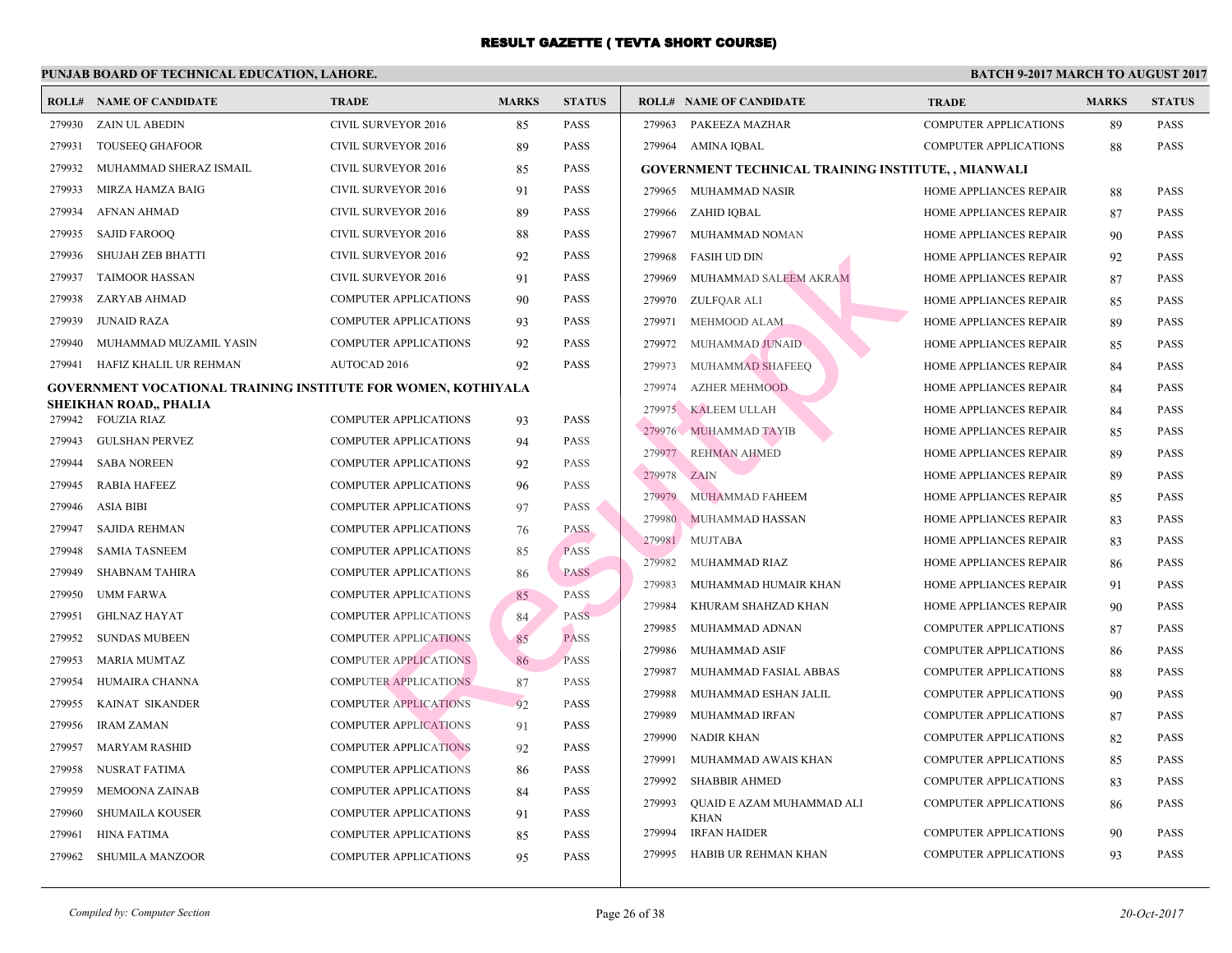|        | <b>ROLL# NAME OF CANDIDATE</b>                                                                                | <b>TRADE</b>                 | <b>MARKS</b> | <b>STATUS</b> | <b>ROLL# NAME OF CANDIDATE</b>   | <b>TRA</b>  |
|--------|---------------------------------------------------------------------------------------------------------------|------------------------------|--------------|---------------|----------------------------------|-------------|
| 279996 | ALLAH DITTA                                                                                                   | COMPUTER APPLICATIONS        | 80           | <b>PASS</b>   | 280028<br><b>NAHEL AHMED</b>     | <b>BEAU</b> |
| 279997 | ALLAH NAWAZ                                                                                                   | <b>COMPUTER APPLICATIONS</b> | 88           | <b>PASS</b>   | 280029<br><b>NATASHA RAFIQUE</b> | <b>BEAU</b> |
| 279998 | ASAD MASOOD KHAN                                                                                              | COMPUTER APPLICATIONS        | 83           | <b>PASS</b>   | 280030<br>NISHA                  | <b>BEAU</b> |
| 279999 | MUHAMMAD ZEESHAN ABDULLAH                                                                                     | <b>COMPUTER APPLICATIONS</b> | 80           | <b>PASS</b>   | NOKHAZ AZEEM<br>280031           | <b>BEAU</b> |
| 280000 | MUHAMMAD WASEEM KHAN                                                                                          | <b>COMPUTER APPLICATIONS</b> | 81           | <b>PASS</b>   | 280032<br>NOOR FATIMA            | <b>BEAU</b> |
| 280001 | MUHAMMAD SAMI ULLAH                                                                                           | <b>COMPUTER APPLICATIONS</b> | 80           | <b>PASS</b>   | 280033<br>QURAT UL AIN           | <b>BEAU</b> |
| 280002 | MUKRAM ZEB                                                                                                    | <b>COMPUTER APPLICATIONS</b> | 85           | <b>PASS</b>   | 280034<br>RUKHSANA PIR BUKSH     | <b>BEAU</b> |
| 280003 | MUHAMMAD MOEEN UL HAQ                                                                                         | <b>COMPUTER APPLICATIONS</b> | 89           | <b>PASS</b>   | <b>SABA GULZAR</b><br>280035     | <b>BEAU</b> |
| 280004 | MUHAMMAD SAJID                                                                                                | COMPUTER APPLICATIONS        | 89           | <b>PASS</b>   | <b>SADIA MUNAWAR</b><br>280036   | <b>BEAU</b> |
|        | <b>GOVRNMENT VOCATIONAL TRAINING INSTITUTE FOR WOMAN, KAMAR</b>                                               |                              |              |               | 280037<br><b>SAIRA</b>           | <b>BEAU</b> |
|        | <b>MUSHANI, MIANWALI</b><br>280005 AQSA BIBI                                                                  | <b>COMPUTER APPLICATIONS</b> |              | <b>PASS</b>   | 280038<br><b>SALMA ANWER</b>     | <b>BEAU</b> |
| 280006 |                                                                                                               | <b>COMPUTER APPLICATIONS</b> | 95           | <b>PASS</b>   | 280039<br><b>SONIA WAKEEL</b>    | <b>BEAU</b> |
| 280007 | ZAKIA QASIM<br>NADIA ASMAT                                                                                    | <b>COMPUTER APPLICATIONS</b> | 95           | <b>PASS</b>   | <b>SUMAIRA YASEEN</b><br>280040  | <b>BEAU</b> |
| 280008 | SAMRA                                                                                                         | <b>COMPUTER APPLICATIONS</b> | 92<br>94     | <b>PASS</b>   | 280041<br><b>SUMIA ZAFAR</b>     | <b>BEAU</b> |
| 280009 | KIRAN MAH JABEEN                                                                                              | <b>COMPUTER APPLICATIONS</b> |              | <b>ABSENT</b> | 280042 TAHIRA YASMEEN            | <b>BEAU</b> |
| 280010 | <b>SOBIA IOBAL</b>                                                                                            | <b>COMPUTER APPLICATIONS</b> |              | <b>PASS</b>   | 280043<br><b>ABBIRA SHABIR</b>   | <b>PROF</b> |
| 280011 | RUKHSANA FAIZ                                                                                                 | COMPUTER APPLICATIONS        | 90           | <b>ABSENT</b> | 280044<br><b>FOZIA BATOOL</b>    | <b>PROF</b> |
| 280012 | <b>ISMAEELA</b>                                                                                               | <b>COMPUTER APPLICATIONS</b> | 94           | <b>PASS</b>   | 280045<br>JAVAIRIYA TAHIR        | <b>PROF</b> |
| 280013 | ULFAT BIBI                                                                                                    | COMPUTER APPLICATIONS        | 90           | <b>PASS</b>   | 280046 KAINAT ADIL               | <b>PROF</b> |
| 280014 | <b>IRAM IOBAL</b>                                                                                             | <b>COMPUTER APPLICATIONS</b> |              | <b>PASS</b>   | 280047 KIRAN RASHIDA             | <b>PROF</b> |
| 280015 | <b>GULNAZ AKHTER</b>                                                                                          | <b>COMPUTER APPLICATIONS</b> | 91<br>93     | <b>PASS</b>   | 280048<br>MALIKA MALIK           | <b>PROF</b> |
| 280016 | AFSANA NAZ                                                                                                    | <b>COMPUTER APPLICATIONS</b> |              | PASS          | 280049<br><b>MAMONA LIAQAT</b>   | <b>PROF</b> |
|        |                                                                                                               |                              | 91           |               | MARIA GULL<br>280050             | <b>PROF</b> |
|        | <b>FARRUKH MUKHTAR VOCATIONAL EDUCATION CENTRE (GULSHAN), BASTI</b><br>JAMPUR, BEHIND MIL FAZAL ABAD,, MULTAN |                              |              |               | 280051<br><b>MARIAM DAWOOD</b>   | <b>PROF</b> |
|        | 280017 AMNA MUSHTAQ                                                                                           | <b>BEAUTICIAN</b>            |              | <b>ABSENT</b> | 280052<br><b>MARINA KHAN</b>     | <b>PROF</b> |
| 280018 | AREEBA RAZAQ                                                                                                  | <b>BEAUTICIAN</b>            |              | <b>ABSENT</b> | 280053<br>RAMEESHA ADIL          | <b>PROF</b> |
| 280019 | ANAM                                                                                                          | <b>BEAUTICIAN</b>            | 70           | <b>PASS</b>   | 280054<br>RAMLA NIAZ             | <b>PROF</b> |
| 280020 | ARZOO BATOOL                                                                                                  | <b>BEAUTICIAN</b>            | 67           | <b>PASS</b>   | 280055<br>SADIA PEER BUKHSH      | <b>PROF</b> |
| 280021 | ASAM MAQBOOL                                                                                                  | <b>BEAUTICIAN</b>            | 74           | <b>PASS</b>   | 280056<br><b>SAIRA NOREEN</b>    | <b>PROF</b> |
| 280022 | AYESHA MAQBOOL                                                                                                | <b>BEAUTICIAN</b>            | 72           | <b>PASS</b>   | 280057<br>SANA HASHIM            | <b>PROF</b> |
| 280023 | FARAH AZIZ                                                                                                    | <b>BEAUTICIAN</b>            | 67           | <b>PASS</b>   | 280058<br>SUMERA ZULFIQAR        | <b>PROF</b> |
| 280024 | JAVARIA ABDUL HAI                                                                                             | <b>BEAUTICIAN</b>            | 67           | <b>PASS</b>   | 280059<br>URWA MAHMOOD           | <b>PROF</b> |
| 280025 | MARIYAM MUMTAZ                                                                                                | <b>BEAUTICIAN</b>            |              | <b>ABSENT</b> | 280060<br>ZAHIDA AZAM            | <b>PROF</b> |
| 280026 | MEHWISH EJAZ                                                                                                  | <b>BEAUTICIAN</b>            | 73           | <b>PASS</b>   | 280061<br>ARIFA RIAZ             | <b>DOMI</b> |
| 280027 | NADIA ASGHAR                                                                                                  | <b>BEAUTICIAN</b>            |              | <b>ABSENT</b> | 280062 ASMA SHAKEEL              | <b>DOMI</b> |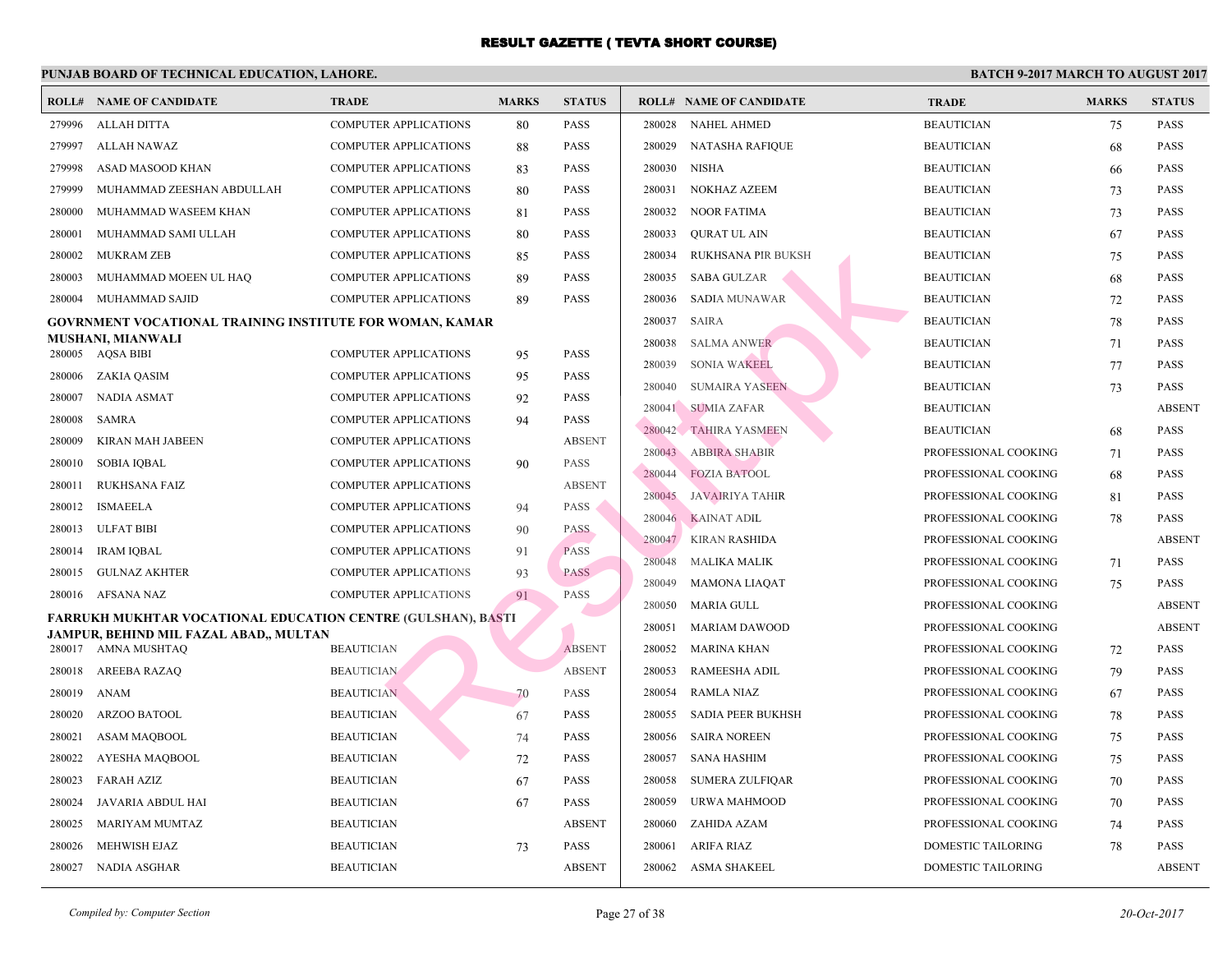|        | <b>ROLL# NAME OF CANDIDATE</b>                                  | <b>TRADE</b>              | <b>MARKS</b> | <b>STATUS</b> |        | <b>ROLL# NAME OF CANDIDATE</b> | <b>TRA</b>  |
|--------|-----------------------------------------------------------------|---------------------------|--------------|---------------|--------|--------------------------------|-------------|
| 280063 | <b>HAJRA BIBI</b>                                               | DOMESTIC TAILORING        |              | <b>ABSENT</b> | 280096 | KHALIDA HAMEED                 | <b>DOMI</b> |
| 280064 | <b>IQRA KHALIL</b>                                              | DOMESTIC TAILORING        | 78           | PASS          | 280097 | <b>KIRAN SHAKEEL</b>           | <b>DOMI</b> |
| 280065 | <b>IRAM SHAHZADI</b>                                            | DOMESTIC TAILORING        | 89           | <b>PASS</b>   | 280098 | LUBNA TOFIQUE                  | <b>DOMI</b> |
| 280066 | LAIBA MUSHTAQ                                                   | DOMESTIC TAILORING        | 72           | PASS          | 280099 | <b>MUQADAS UMER</b>            | <b>DOMI</b> |
| 280067 | MARYAM MAQBOOL                                                  | DOMESTIC TAILORING        | 72           | PASS          | 280100 | MUSRAT NASEEM                  | <b>DOMI</b> |
| 280068 | <b>MUQADDAS</b>                                                 | DOMESTIC TAILORING        | 76           | PASS          | 280101 | <b>NEELAM RAEES</b>            | <b>DOMI</b> |
| 280069 | <b>MUQADDAS NAZEER</b>                                          | DOMESTIC TAILORING        | 77           | PASS          | 280102 | NIMRA NAVEED                   | <b>DOMI</b> |
| 280070 | <b>NAGINA BIBI</b>                                              | DOMESTIC TAILORING        | 81           | PASS          | 280103 | <b>PARVEEN BIBI</b>            | <b>DOMI</b> |
| 280071 | NIMRA SHAHZADI                                                  | DOMESTIC TAILORING        | 71           | PASS          | 280104 | <b>RUBINA ALTAF</b>            | <b>DOMI</b> |
| 280072 | RIMSHA SHAKEEL                                                  | DOMESTIC TAILORING        | 68           | PASS          | 280105 | <b>SABA NAWAZ</b>              | <b>DOMI</b> |
| 280073 | <b>SABAHAT AYOUB</b>                                            | DOMESTIC TAILORING        |              | <b>ABSENT</b> | 280106 | <b>SADIA KHALID</b>            | <b>DOMI</b> |
| 280074 | <b>SEMAL AHMAD SHEIKH</b>                                       | <b>DOMESTIC TAILORING</b> | 72           | <b>PASS</b>   | 280107 | <b>SADIA QAISER</b>            | <b>DOMI</b> |
| 280075 | <b>SIDRA JAVAID</b>                                             | DOMESTIC TAILORING        | 73           | PASS          | 280108 | <b>SAMINA NAWAZ</b>            | <b>DOMI</b> |
| 280076 | <b>SYEDA SIDRA BIBI</b>                                         | DOMESTIC TAILORING        | 78           | <b>PASS</b>   | 280109 | <b>SAMRA LATIF</b>             | <b>DOMI</b> |
| 280077 | TANZEELA SHAH NAWAZ                                             | DOMESTIC TAILORING        | 68           | <b>PASS</b>   |        | 280110 SAMRA MUSHTAQ           | <b>DOMI</b> |
| 280078 | ZAHRA ISHRAT                                                    | DOMESTIC TAILORING        | 65           | PASS          |        | 280111 SANA HASSAN             | <b>DOMI</b> |
|        | FARRUKH MUKHTAR VOCATIONAL EDUCATION CENTRE (MADNI), OPP. MADNI |                           |              |               |        | 280112 SAWERA AKBAR            | <b>DOMI</b> |
| 280079 | PARK, MADNI CHOK,, MULTAN<br><b>ALEENA RAFIO</b>                | DOMESTIC TAILORING        |              | <b>ABSENT</b> | 280113 | SHAFIQA ASHIQ                  | <b>DOMI</b> |
| 280080 | AMNA YOUSAF                                                     | DOMESTIC TAILORING        | 70           | <b>PASS</b>   | 280114 | <b>SIDRA NIAZI</b>             | <b>DOMI</b> |
| 280081 | <b>ANAM NAVEED</b>                                              | <b>DOMESTIC TAILORING</b> | 81           | <b>PASS</b>   |        | 280115 SUMAIRA KANWAL          | <b>DOMI</b> |
| 280082 | ANAM SHEHZADI                                                   | DOMESTIC TAILORING        | 87           | <b>PASS</b>   | 280116 | SUMAYYA AKRAM                  | <b>DOMI</b> |
| 280083 | ANEESA KANWAL                                                   | DOMESTIC TAILORING        |              | PASS          | 280117 | <b>UZMA NOOR</b>               | <b>DOMI</b> |
| 280084 | AYESHA ASLAM                                                    | <b>DOMESTIC TAILORING</b> | 86           | <b>PASS</b>   | 280118 | ZAKIRA                         | <b>DOMI</b> |
| 280085 | <b>BALKEES ZAHID</b>                                            | <b>DOMESTIC TAILORING</b> | 75           | <b>ABSENT</b> | 280119 | ZARA GHAFOOR                   | <b>DOMI</b> |
| 280086 | <b>FOZIA PERVEEN</b>                                            | <b>DOMESTIC TAILORING</b> | 94           | <b>PASS</b>   | 280120 | AIMEN RAMZAN                   | <b>PROF</b> |
| 280087 | <b>GULSHAD BIBI</b>                                             | <b>DOMESTIC TAILORING</b> | 82           | PASS          | 280121 | ALIZA AYAZ                     | <b>PROF</b> |
| 280088 | HAFIZA RUKHSANA BIBI                                            | <b>DOMESTIC TAILORING</b> | 91           | PASS          | 280122 | AMNA MANZOOR                   | <b>PROF</b> |
| 280089 | <b>HAFSA HASSAN</b>                                             | <b>DOMESTIC TAILORING</b> | 77           | PASS          | 280123 | AQSA                           | <b>PROF</b> |
| 280090 | <b>HINA ALTAF</b>                                               | <b>DOMESTIC TAILORING</b> | 80           | <b>PASS</b>   | 280124 | AQSA NISAR                     | <b>PROF</b> |
| 280091 | HIRA ASGHAR                                                     | <b>DOMESTIC TAILORING</b> | 80           | PASS          | 280125 | <b>GHOUSA BANO URF NOSHEEN</b> | <b>PROF</b> |
| 280092 | <b>IFFAT MANZOOR</b>                                            | DOMESTIC TAILORING        | 80           | PASS          | 280126 | GHULAM AYESHA                  | <b>PROF</b> |
| 280093 | <b>IORA BIBI</b>                                                | <b>DOMESTIC TAILORING</b> | 81           | <b>PASS</b>   | 280127 | HIFAZA AASIDA ALI              | <b>PROF</b> |
| 280094 | <b>IRAM ASGHAR</b>                                              | DOMESTIC TAILORING        |              | <b>ABSENT</b> | 280128 | <b>HASEENA KAUSAR</b>          | <b>PROF</b> |
| 280095 | <b>ISHRAT RANI</b>                                              | <b>DOMESTIC TAILORING</b> | 88           | PASS          | 280129 | HINA KHAN                      | <b>PROF</b> |
|        |                                                                 |                           |              |               | 280130 | <b>IRAM SHAHZADI</b>           | <b>PROF</b> |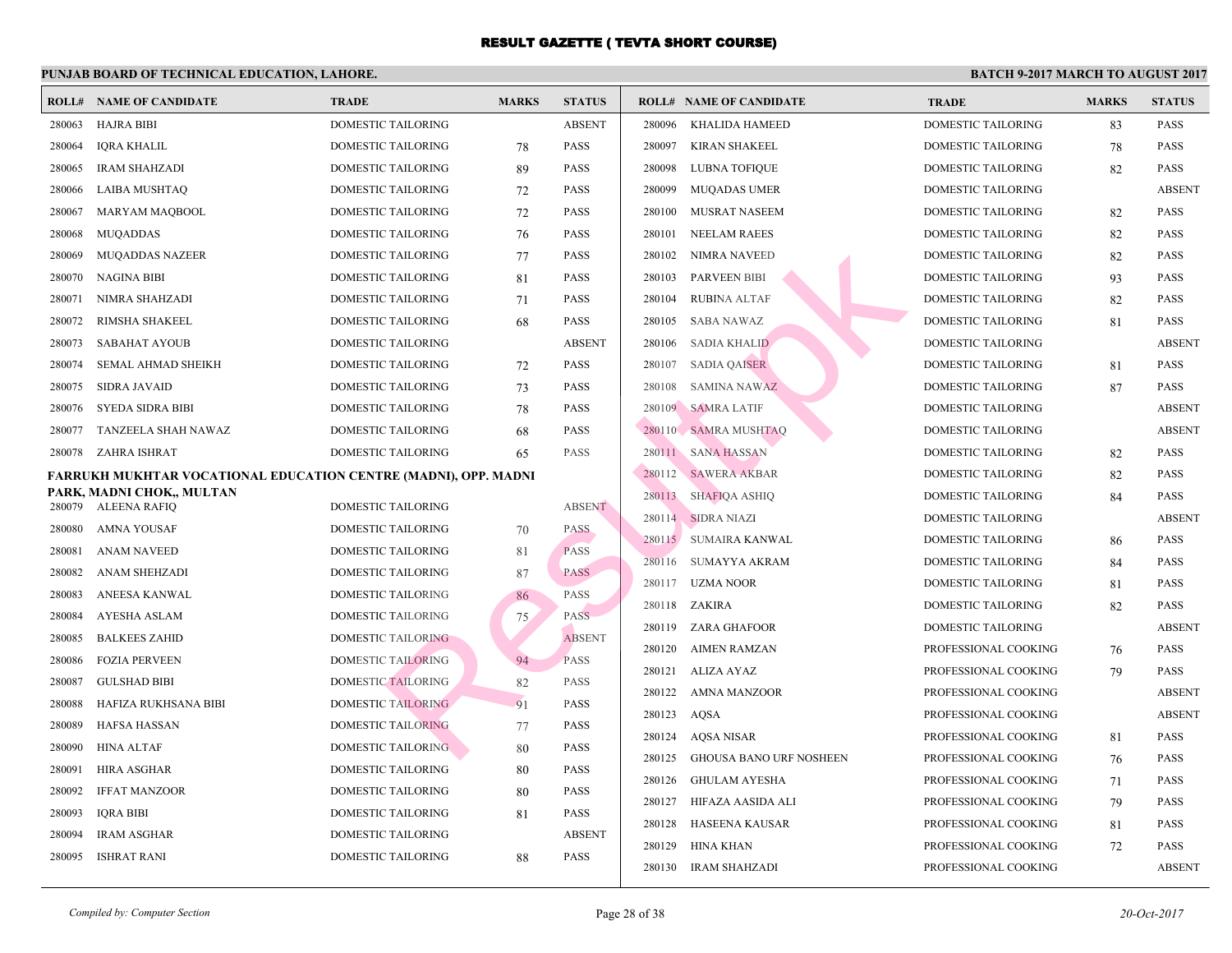|        | <b>ROLL# NAME OF CANDIDATE</b> | <b>TRADE</b>         | <b>MARKS</b> | <b>STATUS</b> |        | <b>ROLL# NAME OF CANDIDATE</b>                  | <b>TRA</b>  |
|--------|--------------------------------|----------------------|--------------|---------------|--------|-------------------------------------------------|-------------|
| 280131 | LUBNA KHALID                   | PROFESSIONAL COOKING | 74           | <b>PASS</b>   |        | 280166 NASEEM                                   | <b>BEAU</b> |
| 280132 | <b>MASOOMA MANZOOR</b>         | PROFESSIONAL COOKING |              | <b>ABSENT</b> | 280167 | NASREEN KANWAL                                  | <b>BEAU</b> |
| 280133 | MEHWISH NISAR                  | PROFESSIONAL COOKING | 88           | <b>PASS</b>   | 280168 | NEELAM MALIK                                    | <b>BEAU</b> |
| 280134 | <b>MUQADDAS KHALID</b>         | PROFESSIONAL COOKING | 87           | <b>PASS</b>   | 280169 | NISHAT UMAR                                     | <b>BEAU</b> |
| 280135 | MUSSARAT                       | PROFESSIONAL COOKING | 89           | <b>PASS</b>   | 280170 | <b>NOSEEN BASHEER</b>                           | <b>BEAU</b> |
| 280136 | <b>NASREEN ALTAF</b>           | PROFESSIONAL COOKING |              | <b>ABSENT</b> | 280171 | <b>RIMSHA ASLAM</b>                             | <b>BEAU</b> |
| 280137 | NEHA NADEEM                    | PROFESSIONAL COOKING | 72           | <b>PASS</b>   | 280172 | RIMSHA TABASSUM                                 | <b>BEAU</b> |
| 280138 | RIMSHA SHAKEEL                 | PROFESSIONAL COOKING | 74           | <b>PASS</b>   | 280173 | <b>SAIMA SADUF</b>                              | <b>BEAU</b> |
| 280139 | RIZWANA UMAR                   | PROFESSIONAL COOKING | 71           | <b>PASS</b>   | 280174 | <b>SAMREEN RAZA</b>                             | <b>BEAU</b> |
| 280140 | <b>ROZINA BIBI</b>             | PROFESSIONAL COOKING |              | <b>ABSENT</b> | 280175 | <b>SAMRA SADIQ</b>                              | <b>BEAU</b> |
| 280141 | <b>SABA NASEER</b>             | PROFESSIONAL COOKING |              | <b>ABSENT</b> | 280176 | <b>SAMREEN KANWAL</b>                           | <b>BEAU</b> |
| 280142 | SAHA NADEEM                    | PROFESSIONAL COOKING |              | <b>ABSENT</b> | 280177 | <b>SANA</b>                                     | <b>BEAU</b> |
| 280143 | <b>SAHAR RIZWAN</b>            | PROFESSIONAL COOKING | 75           | <b>PASS</b>   | 280178 | <b>SANIA GULZAR AHMED</b>                       | <b>BEAU</b> |
| 280144 | <b>SAIMA MUQEEM</b>            | PROFESSIONAL COOKING | 71           | <b>PASS</b>   |        | 280179 SHAKIRA KANWAL                           | <b>BEAU</b> |
| 280145 | <b>SHAHIDA</b>                 | PROFESSIONAL COOKING | 87           | <b>PASS</b>   |        | 280180 SONIA ASHRAF                             | <b>BEAU</b> |
| 280146 | <b>TAHIRA HUSNA</b>            | PROFESSIONAL COOKING | 86           | PASS          | 280181 | <b>SONIA RAFIQ</b>                              | <b>BEAU</b> |
| 280147 | <b>UMMA HABIBA</b>             | PROFESSIONAL COOKING | 72           | <b>PASS</b>   | 280182 | <b>SUMAIYA NAZIR</b>                            | <b>BEAU</b> |
| 280148 | UZMA RAFIQ                     | PROFESSIONAL COOKING | 72           | <b>PASS</b>   | 280183 | <b>SUMARA SLEEM</b>                             | <b>BEAU</b> |
| 280149 | ZARTASHA HUSSAIN               | PROFESSIONAL COOKING | 73           | <b>PASS</b>   | 280184 | SYEDA FARAH BUKHARI                             | <b>BEAU</b> |
| 280150 | <b>AMBRIEN AKHTAR</b>          | <b>BEAUTICIAN</b>    |              | <b>ABSENT</b> |        | 280185 TAHIRA SHAHEEN                           | <b>BEAU</b> |
| 280151 | <b>AQSA MUQEEM</b>             | <b>BEAUTICIAN</b>    | 74           | <b>PASS</b>   |        | 280186 TOOBA                                    | <b>BEAU</b> |
| 280152 | AREESHA ASGHAR                 | <b>BEAUTICIAN</b>    | 71           | <b>PASS</b>   |        | <b>GOVERNMENT VOCATIONAL TRAINING INSTITUTI</b> |             |
| 280153 | <b>AYESHA ASHRAF</b>           | <b>BEAUTICIAN</b>    | 70           | <b>PASS</b>   |        | <b>COLONY, MULTAN</b>                           |             |
| 280154 | <b>BABRA SHAREEF</b>           | <b>BEAUTICIAN</b>    | 75           | <b>PASS</b>   |        | 280187 MAHREEN AFZAL                            | <b>BEAU</b> |
| 280155 | <b>FARZANA MANZOOR</b>         | <b>BEAUTICIAN</b>    | 70           | <b>PASS</b>   | 280188 | MISBAH JAVED                                    | <b>BEAU</b> |
| 280156 | <b>HUMA ALTAF</b>              | <b>BEAUTICIAN</b>    | 90           | <b>PASS</b>   | 280189 | FARZANA MUMTAZ                                  | <b>BEAU</b> |
| 280157 | <b>HUMA SHABIR</b>             | <b>BEAUTICIAN</b>    | 74           | PASS          | 280190 | FARHAT SULTANA                                  | <b>BEAU</b> |
| 280158 | <b>IQRA FAYYAZ</b>             | <b>BEAUTICIAN</b>    | 80           | <b>PASS</b>   | 280191 | ASMA SABIR                                      | <b>BEAU</b> |
| 280159 | KALSOOM ZAFAR                  | <b>BEAUTICIAN</b>    | 89           | <b>PASS</b>   | 280192 | <b>SAIMA RASHEED</b>                            | <b>BEAU</b> |
| 280160 | <b>KANWAL SAGHIR</b>           | <b>BEAUTICIAN</b>    | 71           | <b>PASS</b>   | 280193 | AYESHA SADIQA                                   | <b>BEAU</b> |
| 280161 | KKHADIJA JAVED                 | <b>BEAUTICIAN</b>    | 70           | <b>PASS</b>   | 280194 | <b>ABEEHA LIAQAT</b>                            | <b>BEAU</b> |
| 280162 | <b>KHADIJA SAEED</b>           | <b>BEAUTICIAN</b>    | 72           | <b>PASS</b>   | 280195 | <b>SABA FATIMA</b>                              | <b>BEAU</b> |
| 280163 | <b>MARIZA QAISER</b>           | <b>BEAUTICIAN</b>    | 70           | PASS          | 280196 | <b>SHUMAILA IRAM</b>                            | <b>BEAU</b> |
| 280164 | <b>MAHNOOR</b>                 | <b>BEAUTICIAN</b>    | 90           | <b>PASS</b>   | 280197 | <b>RABIA BATOOL</b>                             | <b>BEAU</b> |
| 280165 | <b>MUNZREEN FAROOQ</b>         | <b>BEAUTICIAN</b>    | 70           | PASS          | 280198 | <b>ARZOO NADEEM</b>                             | <b>BEAU</b> |
|        |                                |                      |              |               |        |                                                 |             |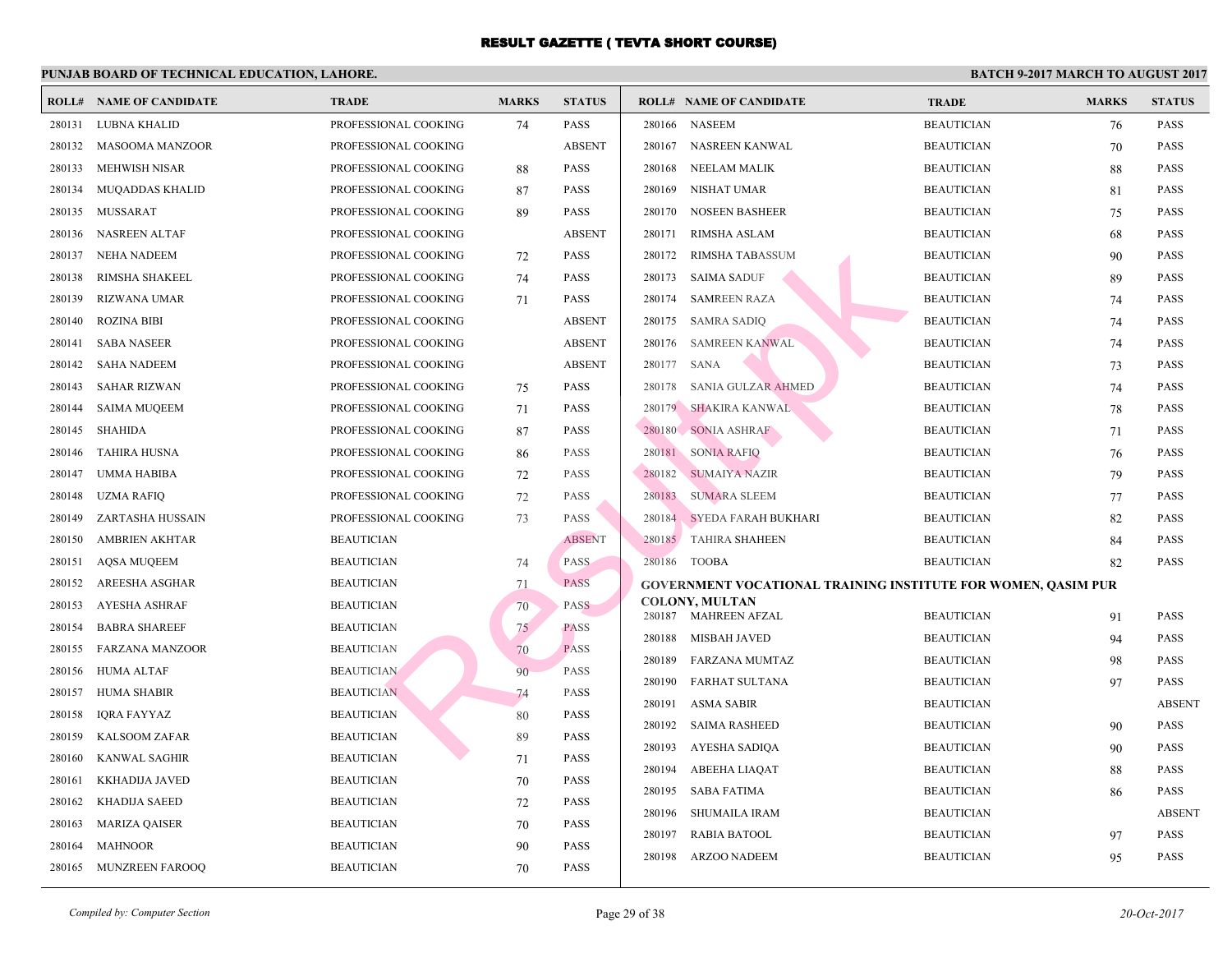|        | <b>ROLL# NAME OF CANDIDATE</b> | <b>TRADE</b>              | <b>MARKS</b> | <b>STATUS</b> | <b>ROLL# NAME OF CANDIDATE</b>                                  | <b>TRA</b>                 |
|--------|--------------------------------|---------------------------|--------------|---------------|-----------------------------------------------------------------|----------------------------|
| 280199 | <b>MALKA NAZIR</b>             | <b>BEAUTICIAN</b>         | 96           | <b>PASS</b>   | GOVT.VOCATIONAL TRAINING INSTITUTE (W), MO                      |                            |
| 280200 | <b>RABIA NADEEM</b>            | <b>BEAUTICIAN</b>         | 89           | <b>PASS</b>   | 107/GA, MULTAN, NEW, MULTAN                                     |                            |
| 280201 | <b>IQRA AKRAM</b>              | <b>BEAUTICIAN</b>         | 89           | <b>PASS</b>   | 280234 IRAM SIDDIQUE                                            | <b>DOMI</b><br><b>DOMI</b> |
| 280202 | <b>IORA RASHEED</b>            | <b>BEAUTICIAN</b>         | 97           | <b>PASS</b>   | 280235<br>SADIA SHAFIQ                                          |                            |
| 280203 | <b>ITRAT FATIMA</b>            | <b>BEAUTICIAN</b>         | 87           | <b>PASS</b>   | 280236 SABA ZULFIQAR                                            | <b>DOMI</b>                |
| 280204 | AYESHA MAQSOOD                 | <b>BEAUTICIAN</b>         | 96           | <b>PASS</b>   | 280237<br>ASIA PERVEEN                                          | <b>DOMI</b>                |
| 280205 | <b>MAIRA ASLAM</b>             | <b>BEAUTICIAN</b>         | 96           | <b>PASS</b>   | 280238<br>AREEJ AYESHA                                          | <b>DOMI</b>                |
| 280206 | <b>SAIMA</b>                   | <b>BEAUTICIAN</b>         |              | <b>ABSENT</b> | 280239<br><b>IQRA NOREEN</b>                                    | <b>DOMI</b>                |
| 280207 | <b>AMNA ASHRAF</b>             | <b>BEAUTICIAN</b>         | 89           | <b>PASS</b>   | 280240<br><b>SAJIDA PARVEEN</b>                                 | <b>DOMI</b>                |
| 280208 | <b>KAINAT ISLAM</b>            | <b>BEAUTICIAN</b>         | 88           | <b>PASS</b>   | 280241<br><b>MARIAM YOUNIS</b>                                  | <b>DOM</b>                 |
| 280209 | <b>IQRA QASIM</b>              | DOMESTIC TAILORING        | 95           | <b>PASS</b>   | 280242<br><b>ASIA RAFIQ</b>                                     | <b>DOMI</b>                |
| 280210 | <b>SADIA ASHFAQ</b>            | DOMESTIC TAILORING        | 95           | <b>PASS</b>   | <b>MAHNOOR SADDIQUE</b><br>280243                               | <b>DOMI</b>                |
| 280211 | <b>AMNA AYYUB</b>              | DOMESTIC TAILORING        | 91           | <b>PASS</b>   | 280244<br><b>TEHMINA AMEEN</b>                                  | <b>DOMI</b>                |
| 280212 | ALIZA FATIMA                   | <b>DOMESTIC TAILORING</b> | 95           | <b>PASS</b>   | <b>ISHRAT PERVEEN</b><br>280245                                 | <b>DOMI</b>                |
| 280213 | <b>KIRAN HANIF</b>             | DOMESTIC TAILORING        | 93           | <b>PASS</b>   | 280246<br>MUHAMMAD FAROOQ                                       | <b>COMI</b>                |
| 280214 | <b>ISHRAT TOFEEQ</b>           | DOMESTIC TAILORING        |              | <b>ABSENT</b> | <b>KALEEM ULLAH</b><br>280247                                   | COMI                       |
| 280215 | LUBNA ALI                      | <b>DOMESTIC TAILORING</b> |              | <b>ABSENT</b> | MUHAMMAD ABBAS<br>280248                                        | COMI                       |
| 280216 | <b>MADIHA GULL</b>             | DOMESTIC TAILORING        | 94           | <b>PASS</b>   | <b>AHMAD HASSAN</b><br>280249                                   | <b>COMI</b>                |
| 280217 | <b>GULSHAN BIBI</b>            | DOMESTIC TAILORING        | 93           | <b>PASS</b>   | 280250<br><b>ABDUL AZIZ SHAMUS</b>                              | COMI                       |
| 280218 | <b>MARIA ZAWAR</b>             | DOMESTIC TAILORING        |              | <b>ABSENT</b> | 280251<br>MUHAMMAD MUNEED NISAR                                 | <b>COMI</b>                |
| 280219 | <b>AYESHA AKBAR</b>            | DOMESTIC TAILORING        |              | <b>ABSENT</b> | 280252<br>MUHAMMAD SHIRAZ                                       | <b>COMI</b>                |
| 280220 | <b>HINA ZAFFAR</b>             | DOMESTIC TAILORING        | 96           | <b>PASS</b>   | 280253<br>HAFIZ MUHAMMAD ASIF                                   | <b>COMI</b>                |
| 280221 | <b>SANA RAFIQ</b>              | DOMESTIC TAILORING        |              | <b>ABSENT</b> | 280254<br>MUHAMMAD AHMED                                        | <b>COMI</b>                |
| 280222 | <b>KIRAN FATIMA</b>            | <b>DOMESTIC TAILORING</b> | 96           | <b>PASS</b>   | 280255<br><b>SAJID AMEER</b>                                    | COMI                       |
| 280223 | <b>MAFIA MAJEED</b>            | <b>DOMESTIC TAILORING</b> | 96           | <b>PASS</b>   | 280256<br>MUHAMMAD RAMZAN                                       | <b>COMI</b>                |
| 280224 | <b>KAINIAT</b>                 | <b>DOMESTIC TAILORING</b> | 88           | <b>PASS</b>   | 280257<br>ALI SHAR KHAN                                         | COMI                       |
| 280225 | NADRA NAZ                      | <b>DOMESTIC TAILORING</b> |              | <b>ABSENT</b> | MUHAMMAD JAMSHAD HAIDER<br>280258                               | <b>COMI</b>                |
| 280226 | <b>RIDA BIBI</b>               | <b>DOMESTIC TAILORING</b> | 96           | <b>PASS</b>   | 280259 MAJID NAZEER                                             | <b>COMI</b>                |
| 280227 | <b>HINA BIBI</b>               | DOMESTIC TAILORING        | 96           | <b>PASS</b>   | SOS MULTAN INSTITUTE OF TECHNOLOGY, COLOI                       |                            |
| 280228 | <b>FAREEHA YASIN</b>           | <b>DOMESTIC TAILORING</b> | 89           | <b>PASS</b>   | <b>SHERSHAH ROAD,, MULTAN</b><br><b>SIDRA SAGHEER</b><br>280260 | <b>DOMI</b>                |
| 280229 | <b>SUMAIRA IQBAL</b>           | DOMESTIC TAILORING        |              | <b>ABSENT</b> | 280261<br><b>SHAFAQ ABBAS</b>                                   | <b>DOMI</b>                |
| 280230 | <b>FARHANA</b>                 | DOMESTIC TAILORING        | 94           | <b>PASS</b>   | 280262<br>AMJAD HUSSAIN                                         | <b>ELEC</b>                |
| 280231 | HAFIZA SADIA KANWAL            | DOMESTIC TAILORING        |              | <b>ABSENT</b> | 280263<br>MUHAMMAD ZEESHAN                                      | <b>ELEC</b>                |
| 280232 | <b>FARHAT TOFEEQ</b>           | DOMESTIC TAILORING        |              | <b>ABSENT</b> | 280264<br>MUHAMMAD MAJID RAFIQ                                  | COMI                       |
| 280233 | <b>SAMREEN USMAN</b>           | DOMESTIC TAILORING        |              | <b>ABSENT</b> | 280265 FAHEEM AHMAD                                             | COMI                       |
|        |                                |                           |              |               |                                                                 |                            |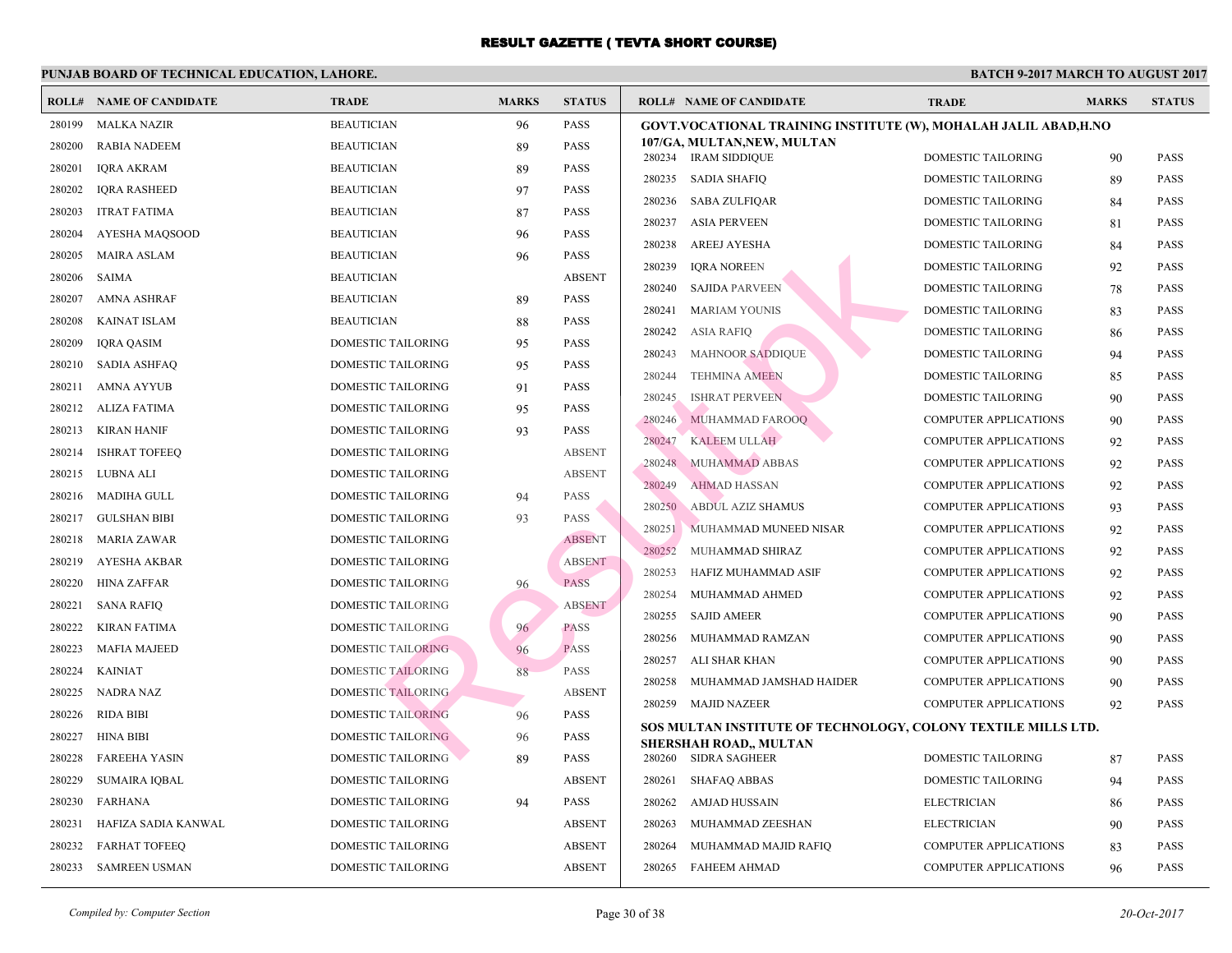|        | <b>ROLL# NAME OF CANDIDATE</b>                           | <b>TRADE</b>                 | <b>MARKS</b> | <b>STATUS</b> |        | <b>ROLL# NAME OF CANDIDATE</b> | <b>TRA</b>  |
|--------|----------------------------------------------------------|------------------------------|--------------|---------------|--------|--------------------------------|-------------|
| 280266 | MUHAMMAD RIZWAN                                          | <b>COMPUTER APPLICATIONS</b> |              | <b>ABSENT</b> | 280300 | <b>TANIA WAHEED</b>            | <b>DOMI</b> |
| 280267 | <b>RUBAB RAFIQ</b>                                       | <b>COMPUTER APPLICATIONS</b> | 82           | <b>PASS</b>   | 280301 | <b>SHABANA KOSAR</b>           | <b>DOMI</b> |
| 280268 | ORANG ZAIB                                               | <b>COMPUTER APPLICATIONS</b> | 84           | <b>PASS</b>   | 280302 | <b>SHAISTA</b>                 | <b>DOMI</b> |
| 280269 | MUHAMMAD IMRAN                                           | <b>COMPUTER APPLICATIONS</b> | 78           | <b>PASS</b>   | 280303 | <b>BIBI TAHIRA GILANI</b>      | <b>DOMI</b> |
| 280270 | <b>NADIA NOUREEN</b>                                     | <b>COMPUTER APPLICATIONS</b> | 95           | <b>PASS</b>   | 280304 | <b>ASMA</b>                    | <b>DOMI</b> |
| 280271 | <b>UMAIR RAFIQ</b>                                       | COMPUTER APPLICATIONS        | 81           | <b>PASS</b>   | 280305 | <b>SANA HUSSAIN</b>            | <b>DOMI</b> |
| 280272 | MUHAMMAD AHTASHAM                                        | <b>COMPUTER APPLICATIONS</b> |              | <b>ABSENT</b> | 280306 | <b>BUSHRA NOREEN</b>           | <b>DOMI</b> |
| 280273 | <b>UMAIR AHMED</b>                                       | COMPUTER APPLICATIONS        | 75           | <b>PASS</b>   | 280307 | NAGINA                         | <b>DOMI</b> |
| 280274 | MUHAMMAD ABBAS                                           | <b>COMPUTER APPLICATIONS</b> | 91           | <b>PASS</b>   | 280308 | <b>AMINA BIBI</b>              | <b>DOMI</b> |
| 280275 | <b>SHAN ZAHRA</b>                                        | COMPUTER APPLICATIONS        | 94           | <b>PASS</b>   | 280309 | <b>NAZEERAN BABE</b>           | <b>DOMI</b> |
| 280276 | <b>SADAF SAEED</b>                                       | COMPUTER APPLICATIONS        | 84           | <b>PASS</b>   | 280310 | <b>NOREEN AKHTAR</b>           | <b>DOMI</b> |
| 280277 | <b>WASEEM ABBAS</b>                                      | <b>COMPUTER APPLICATIONS</b> | 80           | <b>PASS</b>   | 280311 | <b>FAIZA PARVEEN</b>           | <b>DOMI</b> |
| 280278 | <b>FARZANA BANO</b>                                      | <b>COMPUTER APPLICATIONS</b> | 91           | <b>PASS</b>   | 280312 | <b>TEHMINA BIBI</b>            | <b>DOMI</b> |
| 280279 | MUHAMMAD BILAL                                           | <b>COMPUTER APPLICATIONS</b> |              | <b>ABSENT</b> |        | 280313 RUBINA SHAFAQUAT        | <b>DOMI</b> |
| 280280 | MUHAMMAD FARHAN                                          | COMPUTER APPLICATIONS        | 78           | <b>PASS</b>   |        | 280314 SHEHNAZ BIBI            | <b>DOMI</b> |
| 280281 | MUHAMMAD ALEEM                                           | <b>COMPUTER APPLICATIONS</b> | 77           | <b>PASS</b>   | 280315 | <b>ABIDA BATOOL</b>            | <b>DOMI</b> |
|        | TROOPS FAMILIES WELFARE CENTRE, AVN LINE 2 CORPS, MULTAN |                              |              |               | 280316 | <b>ASMA</b>                    | <b>DOMI</b> |
| 280282 | <b>TAIBA SHAHEEN</b>                                     | DOMESTIC TAILORING           | 88           | <b>PASS</b>   | 280317 | <b>NOOR HUDA</b>               | <b>DOMI</b> |
| 280283 | <b>ZAINAB BIBI</b>                                       | DOMESTIC TAILORING           | 90           | <b>PASS</b>   |        | 280318 KAINAT IQBAL            | <b>DOMI</b> |
| 280284 | <b>SHAHNAZ ZAHID</b>                                     | DOMESTIC TAILORING           | 96           | PASS          |        | 280319 MARYUM BIBI             | <b>DOMI</b> |
| 280285 | SOFIA TABASSOM                                           | DOMESTIC TAILORING           | 99           | <b>PASS</b>   | 280320 | <b>NASEEM JAN</b>              | <b>DOMI</b> |
| 280286 | SADIA ABDULLAH                                           | DOMESTIC TAILORING           | 91           | <b>PASS</b>   | 280321 | AKHIRA RAMZAN                  | <b>DOMI</b> |
| 280287 | ZAIB UN NISA                                             | <b>DOMESTIC TAILORING</b>    | 91           | <b>PASS</b>   | 280322 | NUSRAT MUSHTAQ                 | <b>DOMI</b> |
| 280288 | <b>NABEELA</b>                                           | DOMESTIC TAILORING           |              | <b>ABSENT</b> | 280323 | <b>NARGIS</b>                  | <b>DOMI</b> |
| 280289 | <b>SIDRA KHALID</b>                                      | <b>DOMESTIC TAILORING</b>    | 94           | <b>PASS</b>   | 280324 | <b>SAMINA</b>                  | <b>DOMI</b> |
| 280290 | <b>BUSHRA</b>                                            | <b>DOMESTIC TAILORING</b>    |              | <b>ABSENT</b> | 280325 | <b>SOBIA BIBI</b>              | <b>DOMI</b> |
| 280291 | <b>SYRA SHAHEEN</b>                                      | <b>DOMESTIC TAILORING</b>    | 97           | PASS          | 280326 | <b>MARYAM GUL</b>              | <b>DOMI</b> |
| 280292 | <b>SHAZIA PERVEEN</b>                                    | <b>DOMESTIC TAILORING</b>    |              | <b>ABSENT</b> | 280327 | <b>SYEDA MARYAM</b>            | <b>DOMI</b> |
| 280293 | RAFIA MUNIR                                              | <b>DOMESTIC TAILORING</b>    | 84           | <b>PASS</b>   | 280328 | <b>RABIA</b>                   | <b>DOMI</b> |
| 280294 | <b>IQRA HAMEED</b>                                       | DOMESTIC TAILORING           |              | <b>ABSENT</b> | 280329 | <b>SUMIA SHER HUSSAIN</b>      | <b>DOMI</b> |
| 280295 | <b>NASREEN BIBI</b>                                      | DOMESTIC TAILORING           |              | <b>ABSENT</b> | 280330 | HAFIZA SHAHEEN                 | <b>DOMI</b> |
| 280296 | <b>NAZIA MUBEEN</b>                                      | DOMESTIC TAILORING           | 99           | <b>PASS</b>   | 280331 | <b>NASRAN BANO</b>             | <b>DOMI</b> |
| 280297 | <b>NOUSHEEN BIBI</b>                                     | DOMESTIC TAILORING           |              | <b>ABSENT</b> | 280332 | <b>IQRA SANA</b>               | <b>DOMI</b> |
| 280298 | <b>SAIMA NAHEED</b>                                      | DOMESTIC TAILORING           | 85           | <b>PASS</b>   | 280333 | <b>SUMAIRA</b>                 | <b>DOMI</b> |
| 280299 | <b>SHAHIDA ASHRAF</b>                                    | <b>DOMESTIC TAILORING</b>    | 97           | <b>PASS</b>   | 280334 | <b>UZMA BASHEER</b>            | <b>DOMI</b> |
|        |                                                          |                              |              |               |        |                                |             |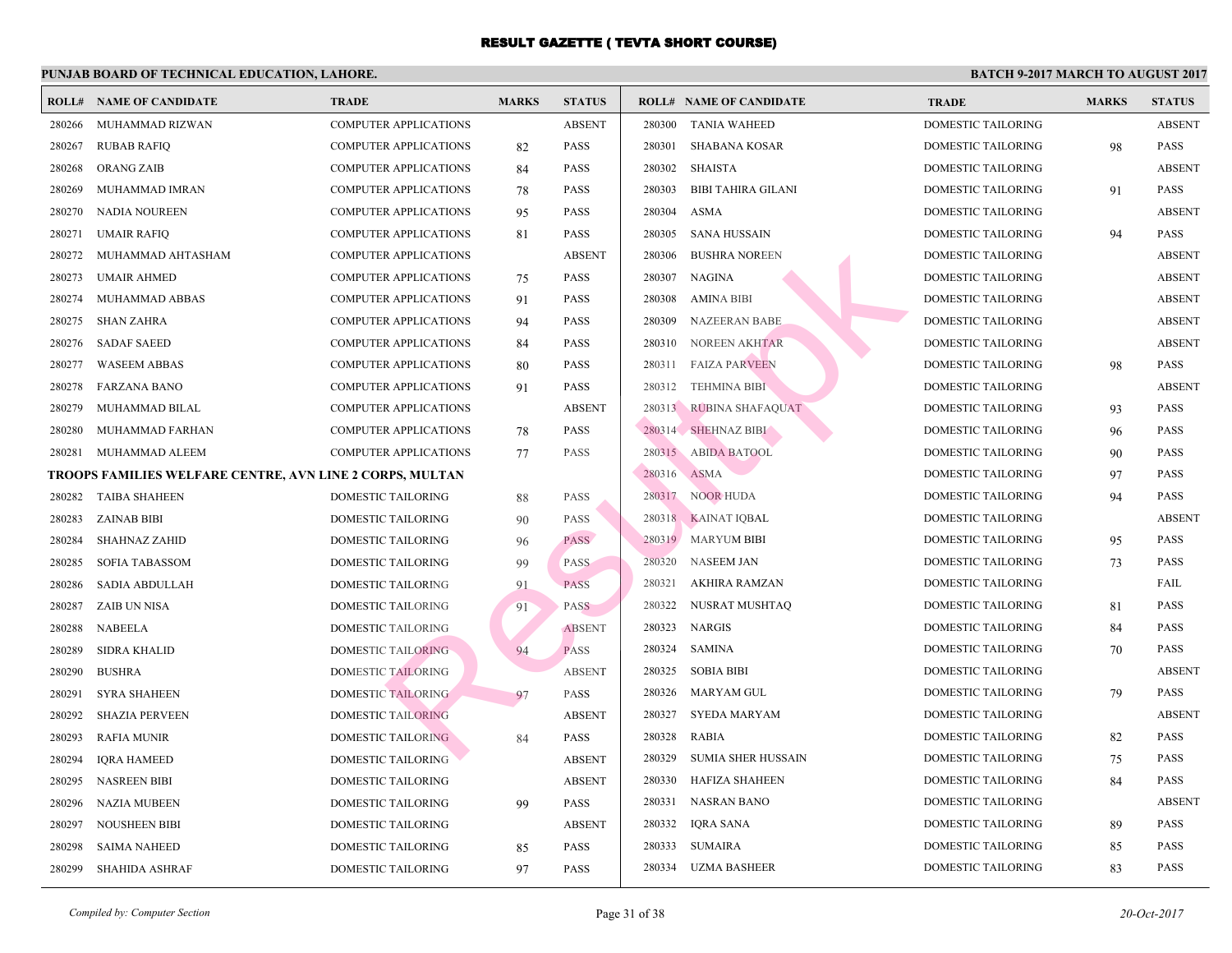|        | <b>ROLL# NAME OF CANDIDATE</b>                                     | <b>TRADE</b>                 | <b>MARKS</b> | <b>STATUS</b> |        | <b>ROLL# NAME OF CANDIDATE</b>                   | <b>TRA</b>  |
|--------|--------------------------------------------------------------------|------------------------------|--------------|---------------|--------|--------------------------------------------------|-------------|
| 280335 | <b>SIDRAH BIBI</b>                                                 | DOMESTIC TAILORING           | 73           | <b>PASS</b>   | 280368 | AYESHA KHAN                                      | COMI        |
| 280336 | <b>SALIMA BIBI</b>                                                 | DOMESTIC TAILORING           | 75           | <b>PASS</b>   | 280369 | <b>SOBIA ARSHED</b>                              | <b>COMF</b> |
| 280337 | <b>TAZEEM AKHTAR</b>                                               | DOMESTIC TAILORING           | 68           | <b>PASS</b>   | 280370 | <b>SUNBAL NAGEEN</b>                             | COMI        |
| 280338 | <b>RIFAT KHANUM</b>                                                | DOMESTIC TAILORING           | 85           | <b>PASS</b>   | 280371 | ASMA SHAHZADI                                    | <b>COMI</b> |
| 280339 | <b>ANSA SHAKEEL</b>                                                | DOMESTIC TAILORING           | 95           | <b>PASS</b>   |        | 280372 YASMIN AMJAD                              | <b>COMI</b> |
| 280340 | <b>SHAHNAZ AKHTAR</b>                                              | DOMESTIC TAILORING           |              | <b>ABSENT</b> | 280373 | AFIFA ASHRAF                                     | COMI        |
| 280341 | ASIA RANI                                                          | DOMESTIC TAILORING           | 90           | <b>PASS</b>   | 280374 | SAIRA SARFARZ                                    | <b>COMI</b> |
| 280342 | <b>SAIMA MANZOOR</b>                                               | DOMESTIC TAILORING           | 89           | <b>PASS</b>   | 280375 | FARAH RABANI                                     | <b>COMI</b> |
| 280343 | <b>AMIREEN SHEHZADI</b>                                            | DOMESTIC TAILORING           | 77           | <b>PASS</b>   | 280376 | NIMRA ALI                                        | COMI        |
| 280344 | <b>ZAKIA BIBI</b>                                                  | DOMESTIC TAILORING           | 67           | <b>PASS</b>   | 280377 | <b>ATTIA BATOOL</b>                              | COMI        |
| 280345 | <b>NARGIS BIBI</b>                                                 | DOMESTIC TAILORING           | 68           | <b>PASS</b>   | 280378 | <b>BUSHRA SHABBIR</b>                            | <b>COM</b>  |
| 280346 | <b>SHAZIA BIBI</b>                                                 | DOMESTIC TAILORING           |              | <b>ABSENT</b> | 280379 | <b>FARAH PERVAIZ</b>                             | COMI        |
| 280347 | NOOR UL AIN                                                        | <b>DOMESTIC TAILORING</b>    | 92           | <b>PASS</b>   | 280380 | <b>KOMAL ZAFAR</b>                               | <b>COMI</b> |
| 280348 | <b>ASMA</b>                                                        | DOMESTIC TAILORING           | 62           | <b>PASS</b>   | 280381 | <b>ADIBA RAFIQ</b>                               | COMI        |
| 280349 | <b>NOSHEEN BIBI</b>                                                | DOMESTIC TAILORING           | 76           | <b>PASS</b>   |        | 280382 IQRA NAZIR                                | <b>COME</b> |
| 280350 | <b>NASREEN BEGUM</b>                                               | DOMESTIC TAILORING           | 64           | <b>PASS</b>   |        | 280383 MARIA SALEEM                              | <b>COMI</b> |
| 280351 | <b>SUMAIRA BIBI</b>                                                | DOMESTIC TAILORING           | 61           | <b>PASS</b>   |        | <b>GOVT. VOCATIONAL TRAINING INSTITUTE FOR W</b> |             |
| 280352 | <b>AALIA BIBI</b>                                                  | DOMESTIC TAILORING           | 62           | <b>PASS</b>   | 280384 | <b>ASMA HAMEED</b>                               | COMI        |
| 280353 | LUBNA TABBASAM                                                     | DOMESTIC TAILORING           | 62           | <b>PASS</b>   |        | 280385 HUMAIRA SHAHZADI                          | COMI        |
| 280354 | <b>NILY ANSARI</b>                                                 | DOMESTIC TAILORING           | 69           | <b>PASS</b>   | 280386 | SANIA ASLAM                                      | COMI        |
| 280355 | <b>AASMA BIBI</b>                                                  | DOMESTIC TAILORING           | 61           | <b>PASS</b>   | 280387 | HINA RAFI                                        | COMI        |
| 280356 | SHEHZADI ZAIBA                                                     | DOMESTIC TAILORING           | 91           | <b>PASS</b>   | 280388 | ALISHA RIYASAT                                   | COMI        |
| 280357 | <b>ZAREENA ZAKIR</b>                                               | DOMESTIC TAILORING           | 96           | <b>PASS</b>   | 280389 | <b>SHIREEN KHANUM</b>                            | COMI        |
| 280358 | <b>SAHAR ZOHRA</b>                                                 | DOMESTIC TAILORING           | 90           | <b>PASS</b>   | 280390 | SYEDA ZAHRA BUKHAIR                              | COMI        |
| 280359 | MARIA IQBAL                                                        | <b>DOMESTIC TAILORING</b>    |              | <b>ABSENT</b> | 280391 | <b>IQRA</b>                                      | <b>COMI</b> |
| 280360 | <b>SAMIA YASMEEN</b>                                               | <b>DOMESTIC TAILORING</b>    | 78           | <b>PASS</b>   | 280392 | <b>IRAM</b>                                      | COMI        |
| 280361 | <b>SABA KAMRAN</b>                                                 | <b>DOMESTIC TAILORING</b>    | 73           | PASS          | 280393 | <b>AYESHA SIDDIOA</b>                            | <b>COME</b> |
| 280362 | <b>NASREEN BIBI</b>                                                | <b>DOMESTIC TAILORING</b>    | 82           | <b>PASS</b>   | 280394 | <b>KAINAT</b>                                    | <b>COMF</b> |
| 280363 | <b>LUBNA AMIR</b>                                                  | <b>DOMESTIC TAILORING</b>    | 76           | <b>PASS</b>   | 280395 | <b>TANZEELA KHALID</b>                           | COMI        |
| 280364 | <b>FARKHANDA ISHAQ</b>                                             | <b>DOMESTIC TAILORING</b>    | 83           | <b>PASS</b>   | 280396 | AMINA SHAHZADI                                   | COMI        |
|        | GOVT. TECHNICAL TRAINING CENTRE (MALE), WARD NO. 2 IFTIKHAR COLONY |                              |              |               | 280397 | MUNAZZA MANSHA                                   | <b>COMI</b> |
|        | SHAH KOT, NANKANA SAHIB                                            |                              |              |               | 280398 | MISBAH MANSHA                                    | COMI        |
| 280365 | RIDA SARFRAZ                                                       | <b>COMPUTER APPLICATIONS</b> | 88           | <b>PASS</b>   | 280399 | HIRA ABBAS                                       | <b>COMI</b> |
| 280366 | <b>MINAHAL AYUB</b>                                                | <b>COMPUTER APPLICATIONS</b> | 87           | <b>PASS</b>   | 280400 | <b>HIRA NOOR</b>                                 | <b>COMI</b> |
| 280367 | NATASHA AYUB                                                       | COMPUTER APPLICATIONS        | 88           | <b>PASS</b>   | 280401 | <b>ESHA SHAHBAZ</b>                              | COMI        |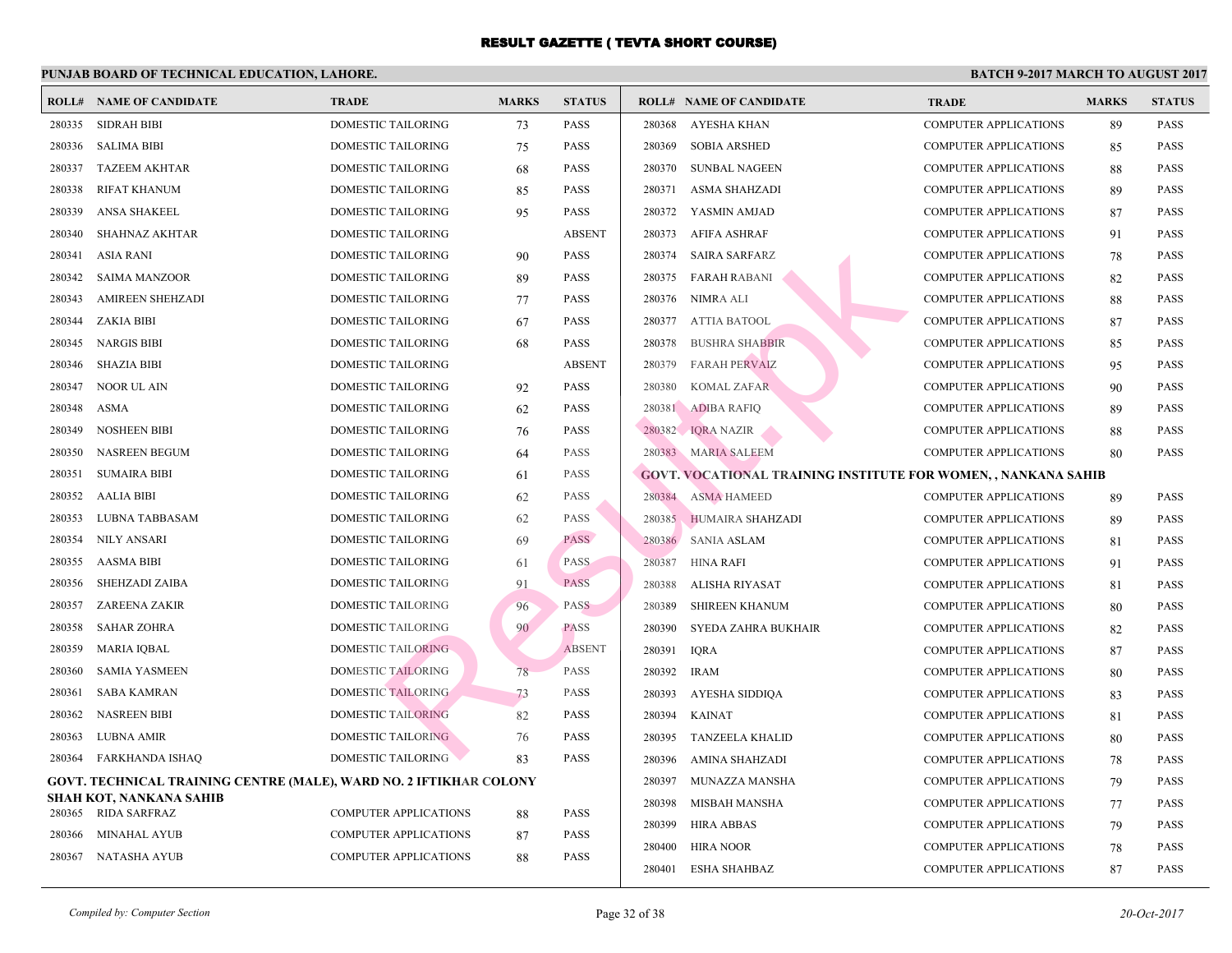|        | <b>ROLL# NAME OF CANDIDATE</b>                                   | <b>TRADE</b>                 | <b>MARKS</b> | <b>STATUS</b> |        | <b>ROLL# NAME OF CANDIDATE</b>                  | <b>TRA</b>  |
|--------|------------------------------------------------------------------|------------------------------|--------------|---------------|--------|-------------------------------------------------|-------------|
|        | GOVERNMENT VOCATIONAL TRAINING INSTITUTE FOR WOMEN, NEAR HUSSAIN |                              |              |               | 280434 | FIZZA                                           | <b>COMI</b> |
|        | TRUST, SANGLA HILLS                                              |                              |              |               |        | 280435 MARIA BIBI                               | <b>COME</b> |
|        | 280402 KIRN SHAHZADI                                             | <b>COMPUTER APPLICATIONS</b> | 84           | <b>PASS</b>   |        | <b>GOVERNMENT TECHNICAL TRAINING CENTRE, AI</b> |             |
| 280403 | <b>SAMAN JAVED</b>                                               | <b>COMPUTER APPLICATIONS</b> | 98           | <b>PASS</b>   |        | DAV COLLEGE ROAD, RAWALPINDI                    |             |
| 280404 | <b>SALMA BATOOL</b>                                              | <b>COMPUTER APPLICATIONS</b> | 95           | <b>PASS</b>   |        | 280436 MARYAM MEHMOOD                           | <b>DOMI</b> |
| 280405 | AYSHA SIDDIQA                                                    | <b>COMPUTER APPLICATIONS</b> |              | <b>ABSENT</b> | 280437 | <b>BUSHRA ZAFAR</b>                             | <b>DOMI</b> |
| 280406 | <b>SABA SAFDAR</b>                                               | <b>COMPUTER APPLICATIONS</b> | 93           | <b>PASS</b>   | 280438 | <b>ISHA SAJID</b>                               | <b>DOMI</b> |
| 280407 | <b>AMNA TANVEER</b>                                              | COMPUTER APPLICATIONS        | 93           | <b>PASS</b>   | 280439 | <b>TUBA HAMEED</b>                              | <b>DOMI</b> |
| 280408 | <b>IQRA BANO</b>                                                 | COMPUTER APPLICATIONS        | 97           | <b>PASS</b>   | 280440 | <b>AYESHA</b>                                   | <b>DOMI</b> |
| 280409 | LAYBA SHAFIQ                                                     | COMPUTER APPLICATIONS        |              | <b>ABSENT</b> | 280441 | <b>BISMA ASHRAF</b>                             | <b>DOMI</b> |
| 280410 | <b>RIMSHA FIDA</b>                                               | COMPUTER APPLICATIONS        | 94           | <b>PASS</b>   | 280442 | <b>IRSLA IRFAN</b>                              | <b>DOMI</b> |
| 280411 | <b>AZMAT BEERBAL</b>                                             | COMPUTER APPLICATIONS        | 98           | <b>PASS</b>   | 280443 | <b>HINA DAWOOD</b>                              | <b>DOMI</b> |
| 280412 | AQSA SADIQ                                                       | COMPUTER APPLICATIONS        | 98           | <b>PASS</b>   | 280444 | <b>ANDLEEB</b>                                  | <b>DOMI</b> |
| 280413 | ZOONERA SHAHBAZ                                                  | COMPUTER APPLICATIONS        | 93           | <b>PASS</b>   | 280445 | <b>QURAT UL AIN</b>                             | <b>DOMI</b> |
| 280414 | <b>MAHAM MUNIR</b>                                               | <b>COMPUTER APPLICATIONS</b> | 97           | <b>PASS</b>   | 280446 | <b>ZUBARIA MALIK</b>                            | <b>DOMI</b> |
| 280415 | SYEDA SAIMA NAQVI                                                | COMPUTER APPLICATIONS        | 97           | <b>PASS</b>   | 280447 | SAIRA MEHAK                                     | <b>DOMI</b> |
| 280416 | <b>MISHAL KHALID</b>                                             | <b>COMPUTER APPLICATIONS</b> | 88           | <b>PASS</b>   | 280448 | <b>MADIHA SALEEM</b>                            | <b>DOMI</b> |
| 280417 | AMNA KHALID                                                      | COMPUTER APPLICATIONS        | 85           | <b>PASS</b>   | 280449 | <b>SHAVANA</b>                                  | <b>DOMI</b> |
|        | <b>GOVT. COLLEGE OF COMMERCE,, OKARA</b>                         |                              |              |               | 280450 | <b>ZAINAB PARVAIZ</b>                           | <b>DOMI</b> |
| 280418 | <b>HASNAIN AFZAL</b>                                             | COMPUTER APPLICATIONS        | 87           | <b>PASS</b>   | 280451 | <b>TABASSUM</b>                                 | <b>DOMI</b> |
| 280419 | <b>REHAN SAFDAR</b>                                              | <b>COMPUTER APPLICATIONS</b> | 86           | <b>PASS</b>   | 280452 | <b>MAIMOONA BIBI</b>                            | <b>DOMI</b> |
| 280420 | MUHAMMAD WASEEM                                                  | <b>COMPUTER APPLICATIONS</b> | 85           | <b>PASS</b>   | 280453 | <b>SOBIA HOOR TARIQ</b>                         | <b>DOMI</b> |
| 280421 | <b>ADIL SHAHZAD</b>                                              | <b>COMPUTER APPLICATIONS</b> | 83           | <b>PASS</b>   | 280454 | <b>NASEEM SATTAR</b>                            | <b>DOMI</b> |
| 280422 | <b>USMAN ARSHAD</b>                                              | <b>COMPUTER APPLICATIONS</b> | 87           | <b>PASS</b>   | 280455 | <b>ASIA KHATOON</b>                             | <b>MACI</b> |
| 280423 | <b>USMAN ALI</b>                                                 | <b>COMPUTER APPLICATIONS</b> | 84           | <b>PASS</b>   | 280456 | <b>HALEEMA</b>                                  | <b>MACI</b> |
| 280424 | <b>SHAH NAWAZ</b>                                                | <b>COMPUTER APPLICATIONS</b> | 80           | PASS          | 280457 | <b>HAFSA</b>                                    | <b>MACI</b> |
| 280425 | MUHAMMAD SOHAIB                                                  | <b>COMPUTER APPLICATIONS</b> | 83           | <b>PASS</b>   | 280458 | AFROZ                                           | <b>MACI</b> |
| 280426 | <b>SAWAID ASGHAR</b>                                             | <b>COMPUTER APPLICATIONS</b> | 86           | <b>PASS</b>   | 280459 | <b>ASMA BIBI</b>                                | <b>MACI</b> |
| 280427 | MUHAMMAD ABAID ULLAH                                             | <b>COMPUTER APPLICATIONS</b> | 86           | <b>PASS</b>   | 280460 | <b>ZAREEN ARSHAD</b>                            | <b>MACI</b> |
| 280428 | <b>ATIF SALEEM</b>                                               | <b>COMPUTER APPLICATIONS</b> | 89           | <b>PASS</b>   | 280461 | <b>SABA MAROOF</b>                              | <b>MACI</b> |
| 280429 | MUHAMMAD ARHAM YOUSAF                                            | <b>COMPUTER APPLICATIONS</b> | 86           | <b>PASS</b>   | 280462 | <b>RAFIA</b>                                    | <b>MACI</b> |
| 280430 | ZAIN MUHAMMAD AFZAL                                              | <b>COMPUTER APPLICATIONS</b> | 89           | <b>PASS</b>   | 280463 | <b>SAFEENA BIB</b>                              | <b>MACI</b> |
| 280431 | MUHAMMAD WAQAS SARWAR                                            | COMPUTER APPLICATIONS        | 75           | <b>PASS</b>   | 280464 | <b>AQSA KHURSHEED</b>                           | <b>MACI</b> |
| 280432 | MUHAMMAD RIZWAN                                                  | COMPUTER APPLICATIONS        | 74           | <b>PASS</b>   | 280465 | <b>RABIA TARIQ</b>                              | <b>MACI</b> |
| 280433 | SHERJEEL                                                         | <b>COMPUTER APPLICATIONS</b> | 78           | <b>PASS</b>   | 280466 | WAJHIA NOOR                                     | <b>DOMI</b> |
|        |                                                                  |                              |              |               |        |                                                 |             |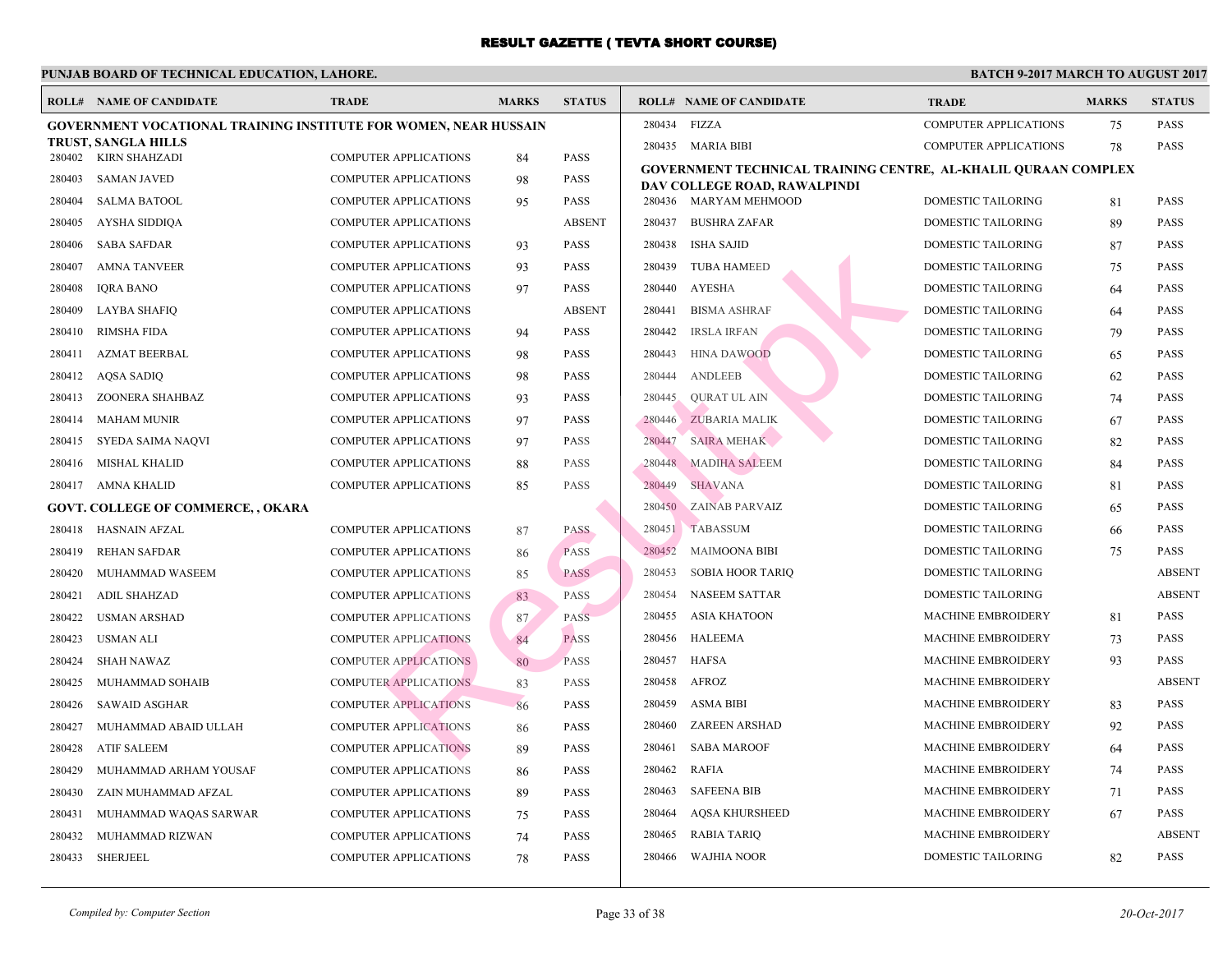|                        | <b>ROLL# NAME OF CANDIDATE</b>                                            | <b>TRADE</b>              | <b>MARKS</b> | <b>STATUS</b> |        | <b>ROLL# NAME OF CANDIDATE</b>                 | <b>TRA</b>  |
|------------------------|---------------------------------------------------------------------------|---------------------------|--------------|---------------|--------|------------------------------------------------|-------------|
|                        | GOVT. VOCATIONAL TRAINING INSTITUTE FOR WOMEN, RAWALPINDI CANTT,          |                           |              |               | 280499 | <b>RIZWANA TABSSUM</b>                         | <b>DOMI</b> |
| <b>RAWALPINDI</b>      |                                                                           |                           |              |               | 280500 | SYEDA RIMSHA BATOOL                            | <b>DOMI</b> |
| 280467                 | SEHRISH AKHTAR                                                            | <b>BEAUTICIAN</b>         | 84           | <b>PASS</b>   | 280501 | HAJIRA MUNIR                                   | <b>DOMI</b> |
| 280468                 | <b>SUMERA AZIZ</b>                                                        | <b>BEAUTICIAN</b>         | 87           | <b>PASS</b>   |        | TROOPS FAMILY WELFARE CENTRE, 158-AIR DEFE     |             |
| 280469                 | <b>MEHWISH ZAIDI</b>                                                      | <b>BEAUTICIAN</b>         | 95           | <b>PASS</b>   |        | CAMP., RAWALPINDI CANTT                        |             |
| 280470                 | UMM E HABIBA                                                              | <b>BEAUTICIAN</b>         | 94           | <b>PASS</b>   |        | 280502 MARIA BIBI                              | <b>DOMI</b> |
| 280471                 | <b>SABA RASHEED</b>                                                       | <b>BEAUTICIAN</b>         |              | <b>ABSENT</b> | 280503 | ZOYA ZAFER                                     | <b>DOMI</b> |
| 280472                 | ANMOL                                                                     | <b>BEAUTICIAN</b>         | 94           | <b>PASS</b>   | 280504 | AYESHA ILTAF                                   | <b>DOMI</b> |
| 280473                 | <b>SAADIA IJAZ</b>                                                        | <b>BEAUTICIAN</b>         |              | <b>ABSENT</b> | 280505 | <b>RABIA PARVEEN</b>                           | <b>DOMI</b> |
| 280474                 | <b>IRFANA TABASSUM</b>                                                    | <b>BEAUTICIAN</b>         |              | <b>ABSENT</b> | 280506 | <b>ASMA BIBI</b>                               | <b>DOMI</b> |
| 280475                 | TAHIRA YASMIN                                                             | <b>BEAUTICIAN</b>         |              | <b>ABSENT</b> | 280507 | <b>AROOSA NAZ</b>                              | <b>DOMI</b> |
| 280476                 | <b>FEHMEEDA BIBI</b>                                                      | <b>BEAUTICIAN</b>         |              | <b>ABSENT</b> | 280508 | <b>MADIHA SHAHEEN</b>                          | <b>COME</b> |
| 280477                 | <b>QURAT UL AIN</b>                                                       | <b>BEAUTICIAN</b>         |              | <b>ABSENT</b> | 280509 | <b>HAJARA BIBI</b>                             | <b>COME</b> |
| 280478                 | <b>GULSHAN BIBI</b>                                                       | <b>BEAUTICIAN</b>         |              | <b>ABSENT</b> | 280510 | <b>MAILAH TARIQ</b>                            | <b>COMF</b> |
| 280479                 | <b>HAJRA ALI</b>                                                          | <b>BEAUTICIAN</b>         |              | <b>ABSENT</b> | 280511 | <b>MEHREEN TARIQ</b>                           | <b>COME</b> |
| 280480                 | GHAZAL                                                                    | <b>BEAUTICIAN</b>         |              | <b>ABSENT</b> | 280512 | NAFEESA BASHARAT                               | <b>COME</b> |
| 280481                 | MEHNAZ SIDDIQUE                                                           | <b>BEAUTICIAN</b>         |              | <b>ABSENT</b> | 280513 | <b>SABA NOSHEEN</b>                            | <b>COME</b> |
| 280482                 | <b>SOBIA RIYASAT</b>                                                      | <b>BEAUTICIAN</b>         | 83           | <b>PASS</b>   | 280514 | TAYYABA ZEENAT                                 | <b>COME</b> |
| 280483                 | <b>FARZANA BIBI</b>                                                       | <b>BEAUTICIAN</b>         |              | <b>ABSENT</b> |        | 280515 GHULSHEN ASLAM                          | <b>COME</b> |
| 280484                 | <b>ASIFA FAYYAZ</b>                                                       | <b>BEAUTICIAN</b>         |              | <b>ABSENT</b> |        | <b>GOVERNMENT COLLEGE OF COMMERCE, G.T ROA</b> |             |
| 280485                 | AFFIFA FATIMA                                                             | <b>BEAUTICIAN</b>         |              | <b>ABSENT</b> | 280516 | <b>RAHEEL RAFIQUE</b>                          | <b>COME</b> |
| 280486                 | AQSA KIANI                                                                | <b>BEAUTICIAN</b>         |              | <b>ABSENT</b> | 280517 | MUHAMMAD RIZWAN                                | <b>COMF</b> |
|                        | <b>INDUSTRIAL HOME, 495 ENGINEERING GROUP (FWO) CHAK LALA, RAWALPINDI</b> |                           |              |               | 280518 | MUHAMMAD ZEESHAN                               | <b>COME</b> |
| <b>CANTT</b><br>280487 | <b>AMBRIA SHAHEEN</b>                                                     | DOMESTIC TAILORING        |              | <b>ABSENT</b> | 280519 | MUHAMMAD NAEEM                                 | <b>COME</b> |
| 280488                 | <b>KHADIJA BIBI</b>                                                       | <b>DOMESTIC TAILORING</b> | 74           | <b>PASS</b>   | 280520 | <b>ASAD ALI</b>                                | <b>COME</b> |
| 280489                 | <b>NOREEN YOUSAF</b>                                                      | <b>DOMESTIC TAILORING</b> | 66           | <b>PASS</b>   | 280521 | MUHAMMAD USMAN                                 | <b>COME</b> |
| 280490                 | <b>KAUSAR SAMREEN</b>                                                     | <b>DOMESTIC TAILORING</b> | 81           | PASS          | 280522 | <b>FAROOQ QAISAR</b>                           | <b>COME</b> |
| 280491                 | KHORSHEED AKHTAR                                                          | <b>DOMESTIC TAILORING</b> | 73           | <b>PASS</b>   | 280523 | MUHAMMAD HUSSNAIN                              | <b>COME</b> |
| 280492                 | SIDRA KAZMI                                                               | <b>DOMESTIC TAILORING</b> |              | <b>ABSENT</b> | 280524 | ASAD MAQSOOD                                   | <b>COME</b> |
| 280493                 | <b>MARIAM ASGHAR</b>                                                      | DOMESTIC TAILORING        |              | <b>ABSENT</b> | 280525 | MUHAMMAD WAQAS                                 | <b>COMF</b> |
| 280494                 | <b>SAIRA TABSSUM</b>                                                      | DOMESTIC TAILORING        |              | FAIL          | 280526 | ZAKAULLAH KHAN                                 | <b>COME</b> |
| 280495                 | <b>SOBIA KATOON</b>                                                       | DOMESTIC TAILORING        | 66           | <b>PASS</b>   | 280527 | MUHAMMAD UMAR                                  | <b>COME</b> |
| 280496                 | <b>SADAF SALEH</b>                                                        | DOMESTIC TAILORING        | 82           | <b>PASS</b>   | 280528 | <b>SHOAIB RASHEED</b>                          | <b>COME</b> |
| 280497                 | <b>SABA MAJEED</b>                                                        | DOMESTIC TAILORING        | 82           | <b>PASS</b>   | 280529 | MUHAMMAD AFZAL                                 | <b>COMF</b> |
| 280498                 | <b>SANA MAJEED</b>                                                        | DOMESTIC TAILORING        | 76           | <b>PASS</b>   | 280530 | <b>ABUBAKAR SIDDIQUE</b>                       | <b>COMF</b> |
|                        |                                                                           |                           |              |               |        |                                                |             |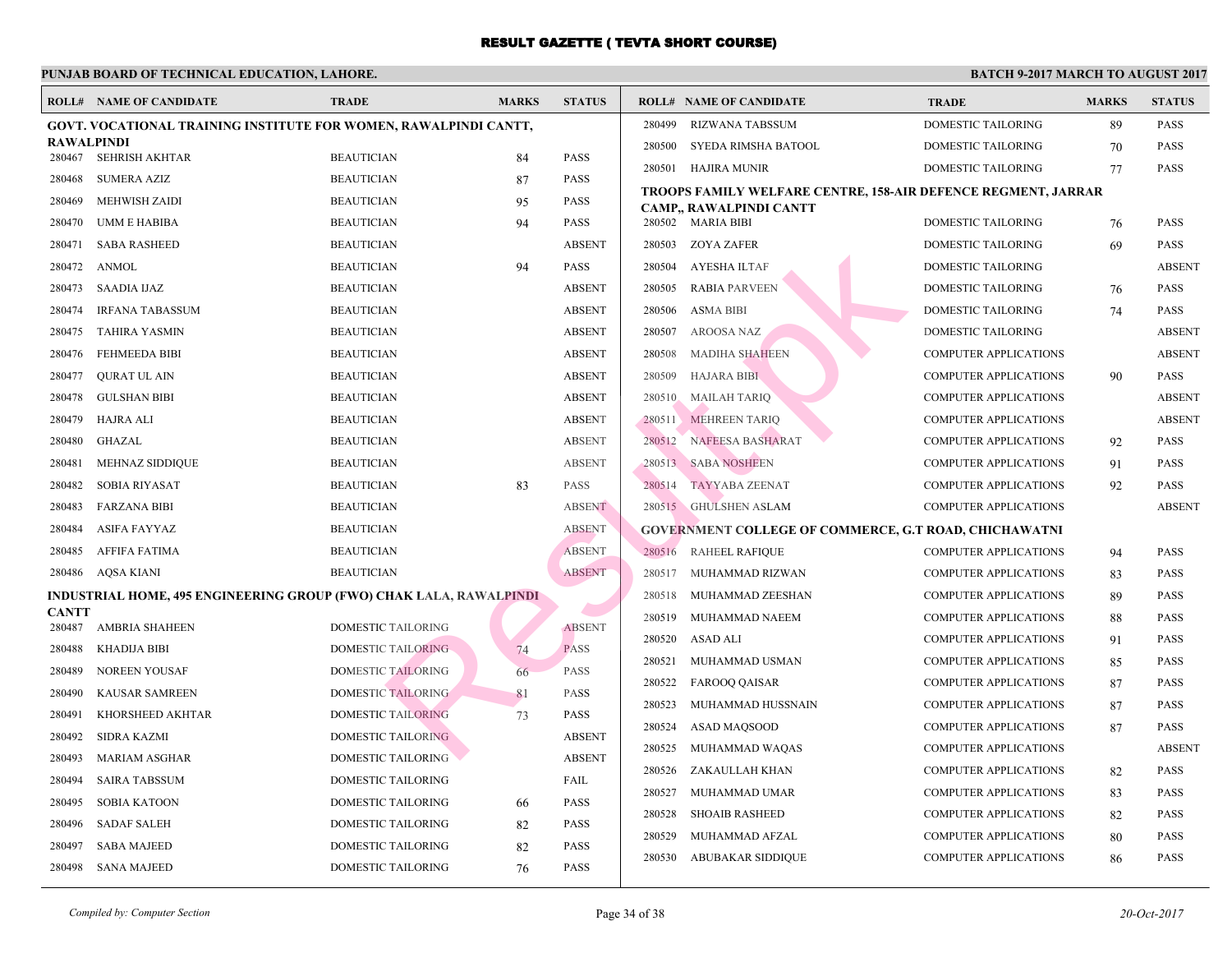|        | <b>ROLL# NAME OF CANDIDATE</b>                                       | <b>TRADE</b>                 | <b>MARKS</b> | <b>STATUS</b> |        | <b>ROLL# NAME OF CANDIDATE</b>                  | <b>TRA</b>  |
|--------|----------------------------------------------------------------------|------------------------------|--------------|---------------|--------|-------------------------------------------------|-------------|
| 280531 | MUHAMMAD ARSLAN                                                      | COMPUTER APPLICATIONS        | 85           | <b>PASS</b>   | 280564 | <b>SHAMSA KANWAL</b>                            | <b>MACI</b> |
| 280532 | MUHAMMAD ZESHAN ALI                                                  | <b>COMPUTER APPLICATIONS</b> | 86           | <b>PASS</b>   | 280565 | LUBNA QAAISAR                                   | <b>MACI</b> |
| 280533 | SHAHZAD RASOOL                                                       | <b>COMPUTER APPLICATIONS</b> | 89           | <b>PASS</b>   |        | 280566 FARZANA BIBI                             | <b>MACI</b> |
| 280534 | HASNAIN SALMAN                                                       | <b>COMPUTER APPLICATIONS</b> | 85           | <b>PASS</b>   | 280567 | MISBAH AROOJ                                    | <b>MACI</b> |
| 280535 | AKBAR ALI                                                            | <b>COMPUTER APPLICATIONS</b> | 87           | <b>PASS</b>   | 280568 | NATASHA ASLAM                                   | <b>MACI</b> |
| 280536 | <b>WAHEED IMRAN</b>                                                  | <b>COMPUTER APPLICATIONS</b> | 87           | <b>PASS</b>   | 280569 | <b>NADIA BIBI</b>                               | <b>MACI</b> |
| 280537 | <b>MISBAH SATAR</b>                                                  | <b>COMPUTER APPLICATIONS</b> | 92           | <b>PASS</b>   | 280570 | SHAGHUFTA HANIF                                 | <b>MACI</b> |
| 280538 | <b>HIRA ULFAT</b>                                                    | COMPUTER APPLICATIONS        | 85           | <b>PASS</b>   | 280571 | <b>SHAIZA JAMIL</b>                             | <b>MAC</b>  |
|        | <b>GOVERNMENT VOCATIONAL TRAINING INSTITUTE FOR WOMEN, NAI ABADI</b> |                              |              |               | 280572 | <b>NOREEN ASLAM</b>                             | <b>MACI</b> |
|        | NEAR GOVT. URBAN AREA HIGH SCHOOL, SAHIWAL                           |                              |              |               |        | 280573 FARZANA KAUSAR                           | <b>MAC</b>  |
|        | 280539 ADEELA KOUSAR                                                 | DOMESTIC TAILORING           | 96           | <b>PASS</b>   |        | <b>GOVERNMENT TECHNICAL TRAINING INSTITUTE,</b> |             |
| 280540 | NIMRA BIBI                                                           | DOMESTIC TAILORING           | 90           | <b>PASS</b>   |        | 280574 MUHAMMAD HAMZA                           | <b>MOBI</b> |
| 280541 | <b>RAZIA PARVEEN</b>                                                 | DOMESTIC TAILORING           | 83           | <b>PASS</b>   | 280575 | MUHAMMAD RESHEED                                | <b>MOBI</b> |
| 280542 | <b>SAMREENA</b>                                                      | DOMESTIC TAILORING           | 95           | <b>PASS</b>   |        | 280576 MUHAMMAD ZEESHAN                         | <b>MOBI</b> |
| 280543 | SADIA ANWAR                                                          | DOMESTIC TAILORING           | 95           | <b>PASS</b>   |        | 280577 MUHAMMAD JABIR                           | <b>MOBI</b> |
| 280544 | <b>H SHAZIA</b>                                                      | DOMESTIC TAILORING           | 95           | <b>PASS</b>   |        | 280578 MUHAMMAD AMMAR ZAFAR                     | <b>MOBI</b> |
| 280545 | FARZANA                                                              | DOMESTIC TAILORING           | 93           | <b>PASS</b>   | 280579 | MUHAMMAD MUNEEB                                 | <b>MOBI</b> |
| 280546 | <b>NOOR FATIMA</b>                                                   | DOMESTIC TAILORING           | 90           | <b>PASS</b>   | 280580 | <b>AHMED BILAL</b>                              | <b>MOBI</b> |
| 280547 | <b>KHIZRA ASIF</b>                                                   | DOMESTIC TAILORING           | 86           | <b>PASS</b>   | 280581 | <b>BABAR MASIH</b>                              | <b>MOBI</b> |
| 280548 | <b>RUHMA KOUSAR</b>                                                  | DOMESTIC TAILORING           | 84           | <b>PASS</b>   | 280582 | <b>WASEEM NAWAZ</b>                             | <b>MOBI</b> |
| 280549 | <b>NIMRA RAFIQ</b>                                                   | DOMESTIC TAILORING           | 83           | <b>PASS</b>   | 280583 | HABIB ULLAH                                     | <b>MOBI</b> |
| 280550 | SANA                                                                 | DOMESTIC TAILORING           |              | <b>ABSENT</b> | 280584 | <b>UMAR FAROOQ</b>                              | <b>MOBI</b> |
| 280551 | <b>RAHIM AKHTAR</b>                                                  | DOMESTIC TAILORING           | 84           | <b>PASS</b>   | 280585 | <b>QASIM BILAL</b>                              | <b>MOBI</b> |
| 280552 | NIDA LAI SHER                                                        | DOMESTIC TAILORING           | 85           | <b>PASS</b>   | 280586 | <b>GHULAM MUSTAFA</b>                           | <b>MOBI</b> |
| 280553 | <b>IQRA MUNEER</b>                                                   | DOMESTIC TAILORING           | 80           | <b>PASS</b>   | 280587 | MUHAMMAD MUSA ABBAS                             | <b>MOBI</b> |
| 280554 | <b>SADAF YOUSAF</b>                                                  | <b>DOMESTIC TAILORING</b>    | 85           | <b>PASS</b>   | 280588 | HASSAN BILAL                                    | <b>MOBI</b> |
| 280555 | <b>IORA NASIR</b>                                                    | <b>DOMESTIC TAILORING</b>    | 88           | <b>PASS</b>   | 280589 | KHURAM SHAHZAD                                  | <b>MOBI</b> |
| 280556 | <b>GHULAM FATIMA</b>                                                 | <b>DOMESTIC TAILORING</b>    | 89           | <b>PASS</b>   | 280590 | MUHAMMAD AMEER HAMZA                            | <b>MOBI</b> |
| 280557 | <b>IQRA KOMAL</b>                                                    | <b>DOMESTIC TAILORING</b>    | 87           | <b>PASS</b>   | 280591 | MUHAMMAD HUSNAIN                                | <b>COME</b> |
| 280558 | SHUMAILA MANZOOR                                                     | <b>DOMESTIC TAILORING</b>    | 85           | <b>PASS</b>   | 280592 | HAFIZ GHULAM HABIB                              | <b>COME</b> |
| 280559 | <b>IRAM SHAHZADI</b>                                                 | <b>MACHINE EMBROIDERY</b>    | 89           | <b>PASS</b>   | 280593 | ABU HAFFAS HAMDANI                              | <b>COMF</b> |
| 280560 | <b>SABA BANO</b>                                                     | <b>MACHINE EMBROIDERY</b>    | 92           | <b>PASS</b>   | 280594 | <b>AMEER HAMZA</b>                              | <b>COME</b> |
| 280561 | <b>IQRA JAVED</b>                                                    | <b>MACHINE EMBROIDERY</b>    | 88           | <b>PASS</b>   | 280595 | MUHAMMAD ADIL IQBAL                             | <b>COMF</b> |
| 280562 | <b>HUMAIRA TALIB</b>                                                 | <b>MACHINE EMBROIDERY</b>    |              | <b>ABSENT</b> | 280596 | AMMAR RASHEED                                   | <b>COME</b> |
| 280563 | <b>HINA</b>                                                          | <b>MACHINE EMBROIDERY</b>    | 95           | <b>PASS</b>   |        | 280597 ATTIQ UR REHMAN                          | <b>COME</b> |
|        |                                                                      |                              |              |               |        |                                                 |             |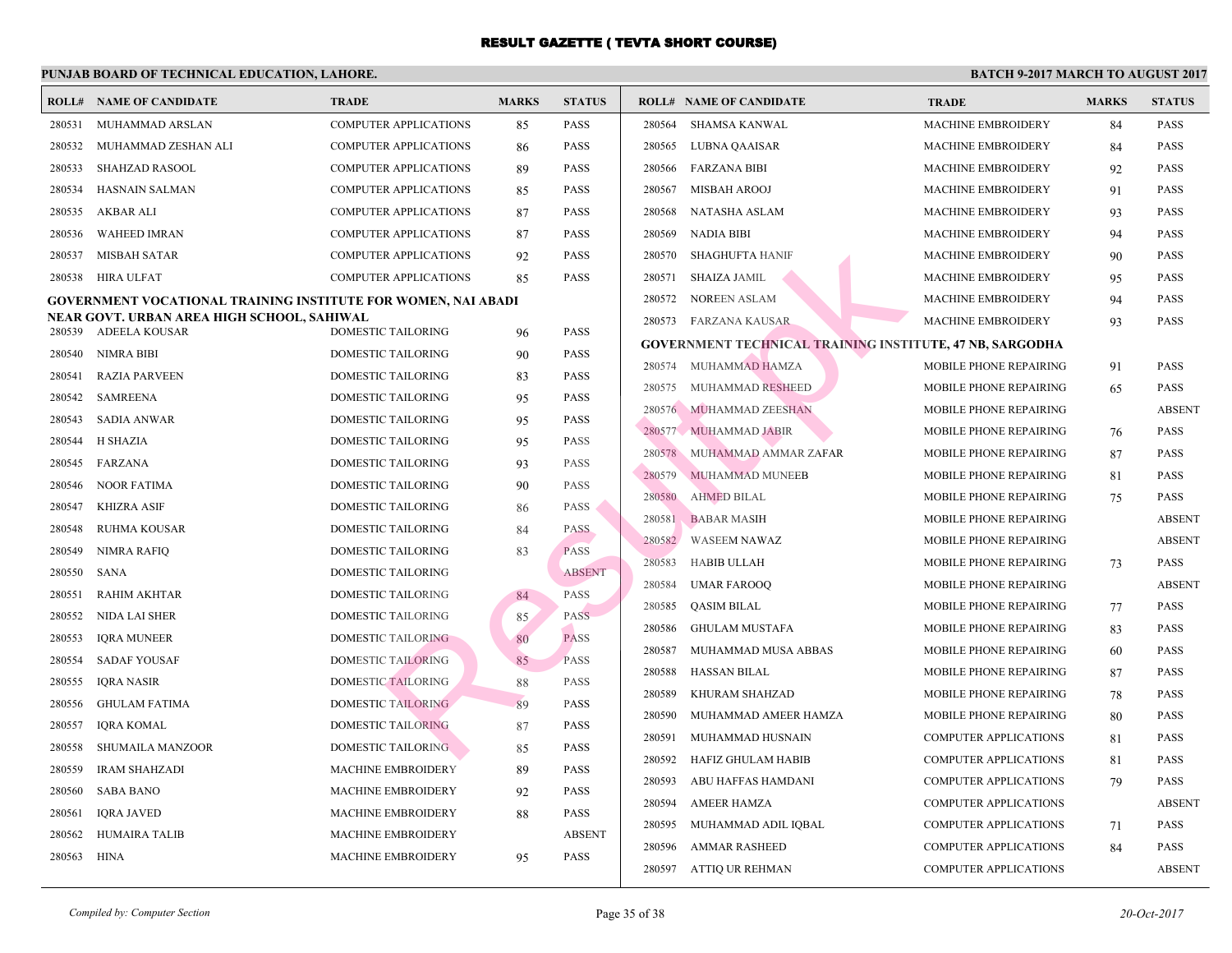|                  | <b>ROLL# NAME OF CANDIDATE</b>                                    | <b>TRADE</b>                 | <b>MARKS</b> | <b>STATUS</b> | <b>ROLL# NAME OF CANDIDATE</b>                  |                                                                                          | <b>TRA</b>   |
|------------------|-------------------------------------------------------------------|------------------------------|--------------|---------------|-------------------------------------------------|------------------------------------------------------------------------------------------|--------------|
| 280598           | <b>RIZWAN AHMAD</b>                                               | <b>COMPUTER APPLICATIONS</b> | 88           | <b>PASS</b>   |                                                 | 280630 MUHAMMAD AQIB BASHER                                                              | <b>COME</b>  |
| 280599           | MUHAMMAD ARSHAD ALI                                               | <b>COMPUTER APPLICATIONS</b> | 83           | <b>PASS</b>   | 280631                                          | MUHAMMAD RAZI SHAHAB                                                                     | <b>COME</b>  |
| 280600           | AHSAN UL HAQ                                                      | COMPUTER APPLICATIONS        | 86           | <b>PASS</b>   | 280632                                          | HAFIZ ATHAR BILAL                                                                        | <b>COMF</b>  |
| 280601           | <b>BILAL HUSAIN</b>                                               | COMPUTER APPLICATIONS        |              | <b>ABSENT</b> | 280633<br><b>QAMAR SHEHZAD</b>                  |                                                                                          | <b>COME</b>  |
| 280602           | ALI HASSAN                                                        | <b>COMPUTER APPLICATIONS</b> | 85           | <b>PASS</b>   | <b>ANEES REHMAN</b><br>280634                   |                                                                                          | <b>COME</b>  |
| 280603           | <b>UMAR FAROOQ</b>                                                | <b>COMPUTER APPLICATIONS</b> |              | <b>ABSENT</b> | 280635<br><b>ABDUL TOSEEF</b>                   |                                                                                          | <b>COME</b>  |
| 280604           | <b>ABDUL RAOUF</b>                                                | COMPUTER APPLICATIONS        |              | <b>ABSENT</b> | 280636 FAISAL SHAHZAD                           |                                                                                          | <b>COMF</b>  |
| 280605           | SYED USMAN JAVED                                                  | <b>COMPUTER APPLICATIONS</b> |              | <b>ABSENT</b> |                                                 | <b>HEAVEN INSTITUTE OF TECHNOLOGY, CHAK NO.8</b>                                         |              |
| 280606           | <b>AMIR HAMZA</b>                                                 | <b>COMPUTER APPLICATIONS</b> | 94           | <b>PASS</b>   | <b>BHALWAL, SARGODHA</b><br>280637 DANISH ISHAQ |                                                                                          | <b>CIVII</b> |
| 280607           | <b>DANISH QAMAR</b>                                               | <b>COMPUTER APPLICATIONS</b> | 94           | <b>PASS</b>   | 280638<br>NOMAN ZAFAR                           |                                                                                          | <b>CIVIL</b> |
| 280608           | HAFIZ MUHAMMAD ABAID ULLAH                                        | <b>COMPUTER APPLICATIONS</b> | 94           | <b>PASS</b>   | 280639<br><b>GHULAM ABBAS</b>                   |                                                                                          | <b>AUTO</b>  |
| 280609           | HUSHAAM KHALID                                                    | COMPUTER APPLICATIONS        | 78           | <b>PASS</b>   |                                                 |                                                                                          |              |
| 280610           | MUHAMMAD TAYYAB SULTAN                                            | <b>COMPUTER APPLICATIONS</b> | 86           | <b>PASS</b>   |                                                 | GOVT. TECHNICAL TRAINING CENTRE (MALE), 14-<br>CROSSING, NAROWAL ROAD, MURIDKE, SHEIKHUI |              |
|                  | GOVERNMENT VOCATIONAL TRAINING INSTITUTE FOR WOMEN, 40-D SETALITE |                              |              |               | 280640 ARSLAN MAJEED BAJWA                      |                                                                                          | <b>COMF</b>  |
|                  | TOWN., SARGODHA<br>280611 SHABANA BASHIR                          | <b>BEAUTICIAN</b>            |              | <b>PASS</b>   | 280641 ABDUL RAHEEM                             |                                                                                          | <b>COME</b>  |
| 280612           | AQSA ARSHAD                                                       | <b>BEAUTICIAN</b>            | 95<br>93     | <b>PASS</b>   | 280642 MUHAMMAD UMAIR                           |                                                                                          | <b>COME</b>  |
| 280613           | <b>SHEEZA ARSHAD</b>                                              | <b>BEAUTICIAN</b>            |              | <b>PASS</b>   | <b>ALI SHAIR</b><br>280643                      |                                                                                          | <b>COME</b>  |
| 280614           | <b>UMARA HAFEEZ</b>                                               | <b>BEAUTICIAN</b>            | 93           | <b>PASS</b>   | 280644<br><b>ABDUL REHMAN</b>                   |                                                                                          | <b>COME</b>  |
| 280615           | <b>SHAHIDA HANIF</b>                                              | <b>BEAUTICIAN</b>            | 95           | <b>ABSENT</b> | 280645                                          | MUHAMMAD ABDULLAH                                                                        | <b>COME</b>  |
| 280616           | <b>QURAT UL ANN</b>                                               | <b>BEAUTICIAN</b>            |              | <b>ABSENT</b> | 280646<br><b>ADEEL KHALIL</b>                   |                                                                                          | <b>COME</b>  |
| 280617           | AMINA HASHMI                                                      | <b>BEAUTICIAN</b>            | 97           | <b>PASS</b>   | 280647<br><b>ABDUL REHMAN</b>                   |                                                                                          | <b>COME</b>  |
| 280618           | <b>FAKHAR BUTOOL</b>                                              | <b>BEAUTICIAN</b>            |              | <b>ABSENT</b> | 280648<br><b>SAFYAN ALI</b>                     |                                                                                          | <b>COMF</b>  |
| 280619           |                                                                   | <b>BEAUTICIAN</b>            |              | <b>PASS</b>   | 280649                                          | MUHAMMAD KASHIF                                                                          | <b>COME</b>  |
| 280620           | <b>IQRA MUJEEB</b><br><b>SANA MUJEEB</b>                          | <b>BEAUTICIAN</b>            | 93<br>94     | <b>PASS</b>   | 280650<br><b>SHAHID MUNIR</b>                   |                                                                                          | <b>COME</b>  |
| 280621           | <b>HASEEBA IRFAN</b>                                              | <b>BEAUTICIAN</b>            |              | <b>ABSENT</b> | 280651                                          | MUHAMMAD ZEESHAN                                                                         | <b>COME</b>  |
| 280622           | <b>RUBINA</b>                                                     | <b>BEAUTICIAN</b>            |              | <b>ABSENT</b> | 280652<br><b>AMEER HAMZA</b>                    |                                                                                          | <b>COME</b>  |
| 280623           | ARIFA BASHARAT                                                    | <b>BEAUTICIAN</b>            |              | <b>ABSENT</b> | 280653                                          | ZOHAIB MUKHTAR                                                                           | <b>COME</b>  |
| 280624           | MUZAMMIL REHMAN                                                   | <b>BEAUTICIAN</b>            | 91           | <b>PASS</b>   | 280654<br><b>SAHIL SHAHZAD</b>                  |                                                                                          | <b>COMF</b>  |
| 280625           | SAIMA RANI                                                        | <b>BEAUTICIAN</b>            | 93           | <b>PASS</b>   | 280655                                          | <b>HAMZA MEHMOOD</b>                                                                     | <b>COME</b>  |
|                  |                                                                   |                              |              |               | 280656<br>MUHAMMAD ALI                          |                                                                                          | <b>COME</b>  |
| 280626           | GOVT. TECHNICAL TRAINING INSTITUTE, BHERA, SARGODHA               | <b>COMPUTER APPLICATIONS</b> |              | <b>PASS</b>   | 280657<br><b>ABDUL REHMAN</b>                   |                                                                                          | <b>COME</b>  |
|                  | WAQAR AHMAD                                                       | <b>COMPUTER APPLICATIONS</b> | 82           | <b>ABSENT</b> | 280658<br><b>ADNAN IMTIAZ</b>                   |                                                                                          | <b>COMF</b>  |
| 280627<br>280628 | JANAID MUKHTAR                                                    | <b>COMPUTER APPLICATIONS</b> |              | <b>PASS</b>   | 280659<br><b>WASIM SALEEM</b>                   |                                                                                          | <b>COME</b>  |
|                  | <b>SHERAZ AHMED</b>                                               |                              | 93           | <b>PASS</b>   |                                                 | LAHORE POLYTECHNIC INSTITUTE,, OPP. TEHSIL                                               |              |
| 280629           | MUHAMMAD DANIAL                                                   | <b>COMPUTER APPLICATIONS</b> | 89           |               | <b>ROAD, MURIDKE</b>                            |                                                                                          |              |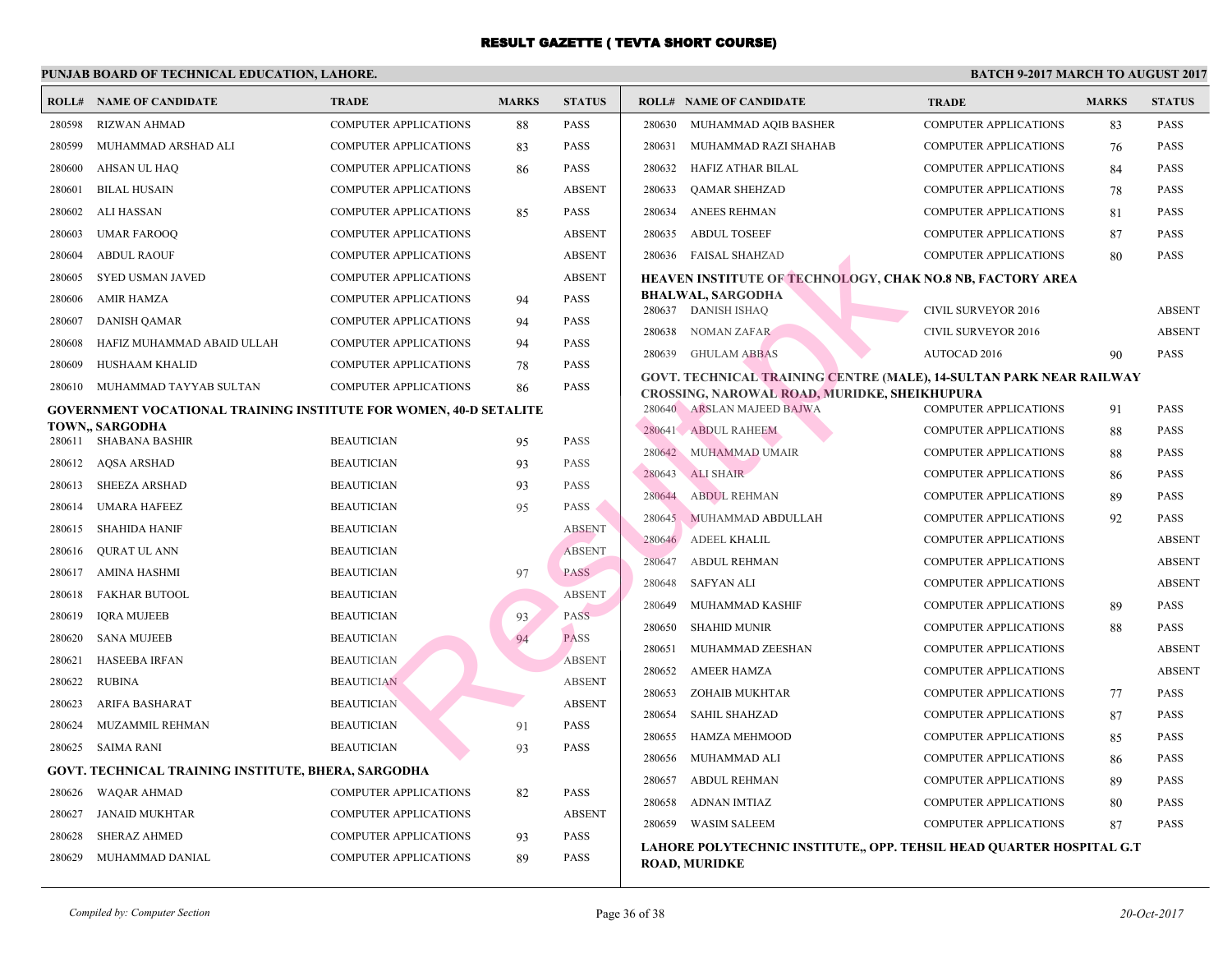|                                                        | <b>ROLL# NAME OF CANDIDATE</b> | <b>TRADE</b>                  | <b>MARKS</b> | <b>STATUS</b> | <b>ROLL# NAME OF CANDIDATE</b>                   | <b>TRA</b>   |
|--------------------------------------------------------|--------------------------------|-------------------------------|--------------|---------------|--------------------------------------------------|--------------|
| 280660                                                 | MUHAMMAD AKRAM                 | CIVIL SURVEYOR 2016           | 77           | <b>PASS</b>   | 280694<br>MUHAMMAD AHMAD                         | <b>ELEC</b>  |
| 280661                                                 | MUHAMMAD ZIA UL MUSTAFA        | <b>COMPUTER APPLICATIONS</b>  | 90           | <b>PASS</b>   | 280695<br>MUHAMMAD ZEESHAN ALI                   | <b>ELEC</b>  |
| 280662                                                 | <b>SHEHRAZ ALI</b>             | <b>QUANTITY SURVEYOR 2016</b> | 90           | <b>PASS</b>   | 280696<br><b>NAEEM AKHTAR</b>                    | <b>ELEC</b>  |
| 280663                                                 | MUHAMMAD USMAN MUNAWAR         | <b>QUANTITY SURVEYOR 2016</b> | 91           | <b>PASS</b>   | 280697<br>ALI ZAIN SHAH                          | <b>ELEC</b>  |
| 280664                                                 | MUNEEB MURTAZA                 | <b>QUANTITY SURVEYOR 2016</b> | 89           | PASS          | RACHINA INSTITUTE OF TECHNICAL EDUCATION,        |              |
| <b>GOVT COLLEGE OF TECHNOLOGY, PARIS ROAD, SIALKOT</b> |                                |                               |              |               | 280698<br>ZEESHAN ALI                            | <b>CIVIL</b> |
| 280665                                                 | <b>UMAIR FAZAL</b>             | <b>COMPUTER APPLICATIONS</b>  | 91           | <b>PASS</b>   | 280699<br>KAFAYAT ULLAH KHAN                     | <b>CIVIL</b> |
| 280666                                                 | <b>ZUBAIR FAZAL</b>            | <b>COMPUTER APPLICATIONS</b>  | 89           | <b>PASS</b>   | 280700<br>AMJAD ALI                              | <b>CIVIL</b> |
| 280667                                                 | MUHAMMAD NASIR                 | <b>COMPUTER APPLICATIONS</b>  | 73           | <b>PASS</b>   | 280701<br><b>ZEESHAN AHMAD</b>                   | <b>CIVIL</b> |
| 280668                                                 | <b>SALMAN ALI</b>              | <b>COMPUTER APPLICATIONS</b>  | 92           | <b>PASS</b>   | 280702<br><b>AZAM MURSALEEN</b>                  | <b>CIVII</b> |
| 280669                                                 | <b>USMAN SHREEF</b>            | <b>COMPUTER APPLICATIONS</b>  | 91           | PASS          | 280703<br><b>MUHAMMAD BILAL</b>                  | <b>CIVIL</b> |
| 280670                                                 | MMASADALI AHSAN                | <b>COMPUTER APPLICATIONS</b>  | 89           | PASS          | 280704<br>NOOR ALI                               | <b>CIVII</b> |
| 280671                                                 | <b>SAIM</b>                    | <b>COMPUTER APPLICATIONS</b>  | 73           | PASS          | 280705<br><b>SHABBIR HUSSAIN</b>                 | <b>CIVIL</b> |
| 280672                                                 | MALIK ZUNAIR AHMAD             | <b>COMPUTER APPLICATIONS</b>  | 77           | <b>PASS</b>   | 280706 MOAZAM ALI                                | <b>CIVII</b> |
| 280673                                                 | <b>NASEEM SARWAR</b>           | <b>COMPUTER APPLICATIONS</b>  | 84           | <b>PASS</b>   | ADNAN REHMAN<br>280707                           | <b>CIVIL</b> |
| 280674                                                 | <b>ALI RAZA</b>                | <b>COMPUTER APPLICATIONS</b>  | 81           | PASS          | 280708<br><b>SAGHEER ALI</b>                     | <b>CIVIL</b> |
| 280675                                                 | <b>FAIZAN ALI</b>              | <b>COMPUTER APPLICATIONS</b>  | 80           | <b>PASS</b>   | 280709<br>MUHAMMAD ASHFAQ KHAN                   | <b>CIVIL</b> |
| 280676                                                 | MUHAMMAD AOUN                  | <b>COMPUTER APPLICATIONS</b>  | 80           | PASS          | 280710<br>MUHAMMAD MUJTABA SHARIF                | <b>CIVIL</b> |
| 280677                                                 | <b>MOOSA RAZA</b>              | <b>COMPUTER APPLICATIONS</b>  | 72           | <b>PASS</b>   | 280711<br><b>QAMMER MEHMOOD</b>                  | <b>CIVIL</b> |
| 280678                                                 | MUHAMMAD IJAZ                  | <b>COMPUTER APPLICATIONS</b>  | 68           | <b>PASS</b>   | 280712<br>MUHAMMAD KHAWAR                        | <b>CIVIL</b> |
| 280679                                                 | <b>SAMAR HAMEED</b>            | <b>COMPUTER APPLICATIONS</b>  | 77           | <b>PASS</b>   | 280713<br><b>AAMIR HAYAT</b>                     | <b>CIVIL</b> |
| 280680                                                 | <b>MUHAMMAD ASIF</b>           | <b>COMPUTER APPLICATIONS</b>  | 92           | <b>PASS</b>   | 280714<br><b>EHTISHAM ALI</b>                    | <b>CIVII</b> |
| 280681                                                 | MUHAMMAD AMMAR                 | <b>COMPUTER APPLICATIONS</b>  |              | <b>ABSENT</b> | 280715<br>MUHAMMAD USMAN                         | <b>CIVIL</b> |
| 280682                                                 | MALIK NAIF UL HASSAN           | <b>COMPUTER APPLICATIONS</b>  |              | <b>ABSENT</b> | 280716<br>DANYAL AKRAM                           | <b>CIVIL</b> |
| 280683                                                 | HAFIZ HASSNAIN ALI             | <b>ELECTRICAL WIRING</b>      | 80           | <b>PASS</b>   | 280717<br>ARSALAN AHMED GOHAR                    | <b>CIVIL</b> |
| 280684                                                 | MUHAMMAD AWAIS ASLAM           | ELECTRICAL WIRING             | 93           | <b>PASS</b>   | 280718 SHERAZ ABBAS                              | <b>CIVIL</b> |
| 280685                                                 | <b>REHMAN</b>                  | <b>ELECTRICAL WIRING</b>      | 90           | PASS          | ROYAL COLLEGE OF TECHNOLOGY,, G.T ROAD, SA       |              |
| 280686                                                 | ALI HUSSAIN                    | <b>ELECTRICAL WIRING</b>      | 90           | PASS          | 280719 ALI JABBAR                                | <b>CIVII</b> |
| 280687                                                 | MUHAMMAD HAMID ZIA             | <b>ELECTRICAL WIRING</b>      |              | <b>ABSENT</b> | 280720<br>ATISHAM ALI RAZA                       | <b>CIVII</b> |
| 280688                                                 | <b>ABDUL GHAFAR</b>            | ELECTRICAL WIRING             |              | <b>ABSENT</b> | 280721<br>REHMAN ARSHAD                          | <b>CIVIL</b> |
| 280689                                                 | <b>SAQIB BUTT</b>              | ELECTRICAL WIRING             | 70           | <b>PASS</b>   | 280722<br>HAMZA UZAIR SHAH                       | <b>AUTO</b>  |
| 280690                                                 | MUHAMMAD SULAMAN AHMED         | ELECTRICAL WIRING             |              | <b>ABSENT</b> | 280723<br>MUHAMMAD HAZIM BHATTI                  | <b>AUTO</b>  |
| 280691                                                 | <b>FARUKH AZEEM</b>            | ELECTRICAL WIRING             | 86           | <b>PASS</b>   | 280724<br>MUHAMMAD ARSLAN ASHRAF                 | <b>AUTC</b>  |
| 280692                                                 | MUHAMMAD FAHEEM                | ELECTRICAL WIRING             | 83           | <b>PASS</b>   | 280725<br>ALI IMRAN                              | <b>AUTO</b>  |
| 280693                                                 | AHMED ABDULLAH                 | ELECTRICAL WIRING             | 84           | <b>PASS</b>   | <b>GOJRA JINNAH COLLEGE OF COMMERCE,, PENSAI</b> |              |
|                                                        |                                |                               |              |               |                                                  |              |